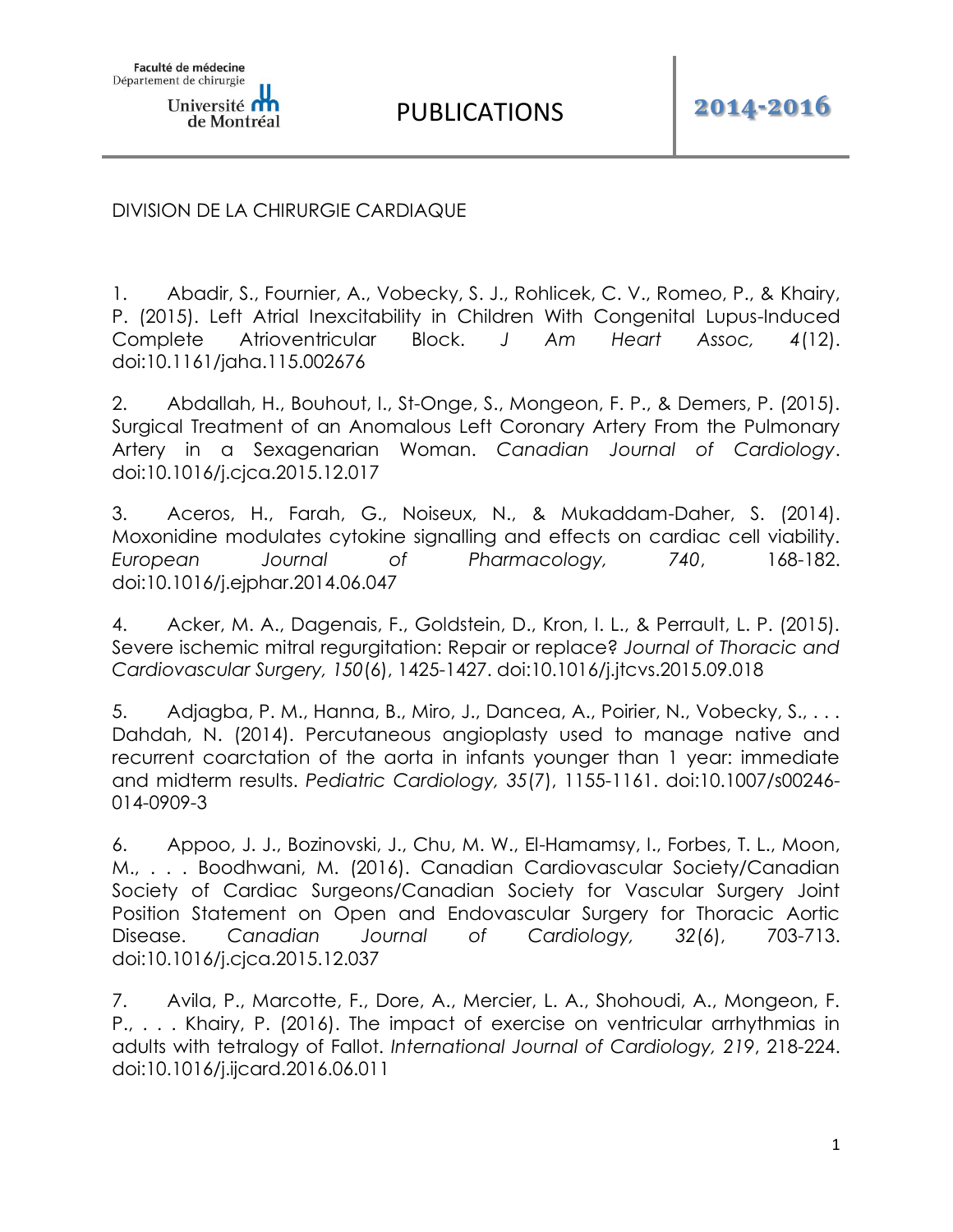8. Avila, P., Mercier, L. A., Dore, A., Marcotte, F., Mongeon, F. P., Ibrahim, R., . . . Khairy, P. (2014). Adult congenital heart disease: a growing epidemic. *Canadian Journal of Cardiology, 30*(12 Suppl), S410-419. doi:10.1016/j.cjca.2014.07.749

9. Badrudin, D., Khaliel, F., & Cartier, R. (2016). Obesity Paradox in Off-Pump Coronary Artery Bypass Surgery: Does It Benefit the Elderly? *Annals of Thoracic Surgery*. doi:10.1016/j.athoracsur.2016.05.005

10. Basmadjian, L., Basmadjian, A. J., Stevens, L. M., Mongeon, F. P., Cartier, R., Poirier, N., & El Hamamsy, I. (2016). Early results of extra-aortic annuloplasty ring implantation on aortic annular dimensions. *Journal of Thoracic and Cardiovascular Surgery, 151*(5), 1280-1285.e1281. doi:10.1016/j.jtcvs.2015.12.014

11. Beaulieu, Y., Vistarini, N., Lamarche, Y., & Perrault, L. P. (2015). Unconventional use of the Fogarty embolization catheter for retrieval of a disjointed endovascular ventricular assist device. *Journal of Thoracic and Cardiovascular Surgery, 150*(3), e41-43. doi:10.1016/j.jtcvs.2015.05.040

12. Ben Ali, W., Bouchard, D., & Perrault, L. P. (2016). Invited Commentary on Fuzellier et al. Ann Thorac Surg 2016;101:1716-23. *Annals of Thoracic Surgery, 101*(6), e213. doi:10.1016/j.athoracsur.2015.11.033

13. Bienz, M., Drullinsky, D., Stevens, L. M., Bracco, D., & Noiseux, N. (2016). Microcirculatory response during on-pump versus off-pump coronary artery bypass graft surgery. *Perfusion, 31*(3), 207-215. doi:10.1177/0267659115590481

14. Blossier, J. D., Bouchard, D., Michler, R. E., & Perrault, L. P. (2016). Identifying patients who benefit from restrictive annuloplasty in ischemic mitral regurgitation: An elusive yet essential quest! Toward a patient-tailored approach. *Journal of Thoracic and Cardiovascular Surgery, 151*(4), 906-908. doi:10.1016/j.jtcvs.2015.09.034

15. Bonenfant, F., Essadiqi, B., Gahide, G., Jeanmart, H., & Farand, P. (2014). Mitral valve blood cyst detected by multimodality imaging. *Canadian Journal of Cardiology, 30*(9), 1109.e1105-1106. doi:10.1016/j.cjca.2014.04.019

16. Bouhout, I., Mazine, A., Ghoneim, A., Millan, X., El-Hamamsy, I., Pellerin, M., . . . Bouchard, D. (2016). Long-term results after surgical treatment of paravalvular leak in the aortic and mitral position. *Journal of Thoracic and Cardiovascular Surgery, 151*(5), 1260-1266.e1261. doi:10.1016/j.jtcvs.2015.11.046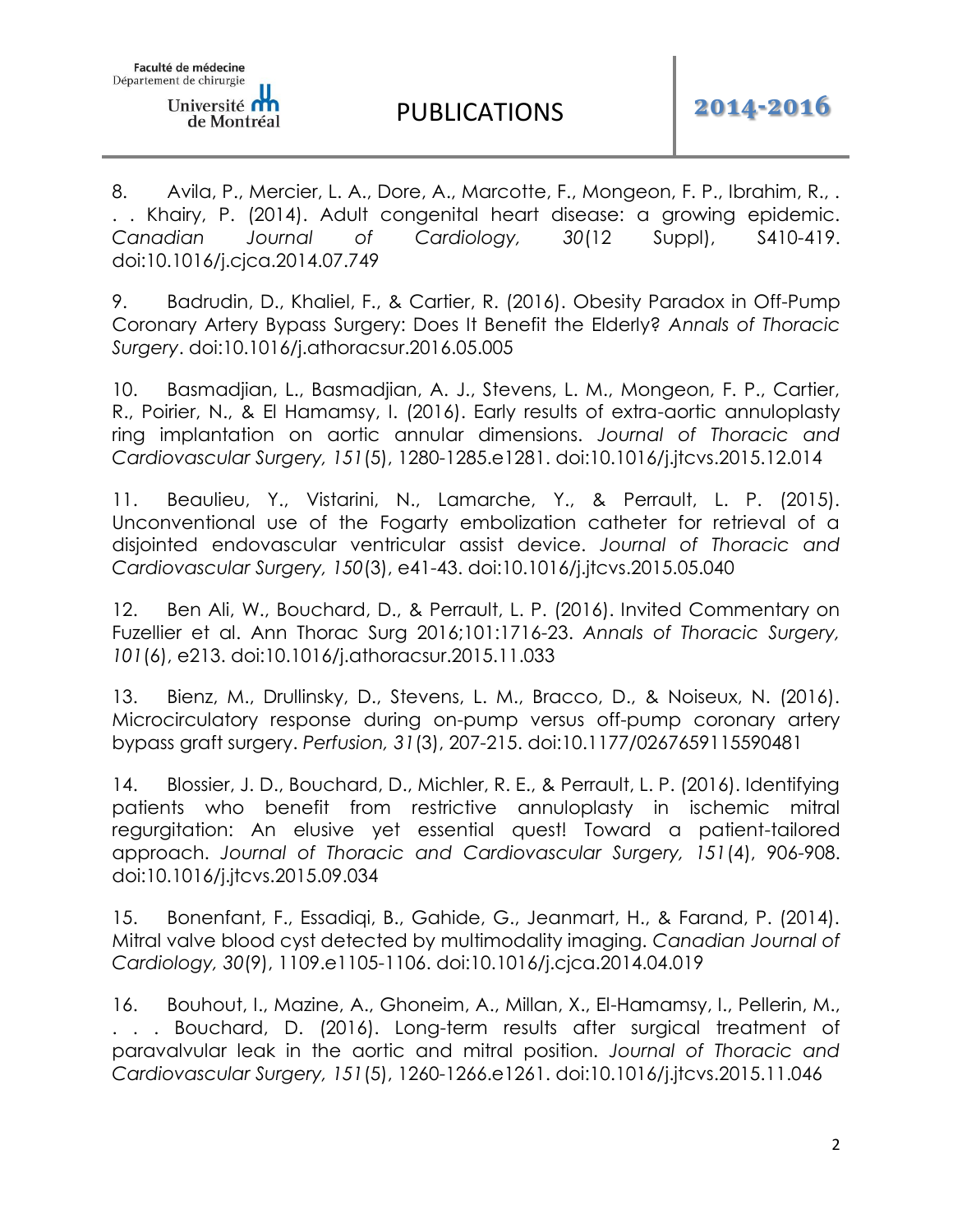17. Bouhout, I., Noly, P. E., Parisi, A., & Bouchard, D. (2016). First case of Perceval S prosthesis early structural valve deterioration: Not an easy reoperation. *Journal of Thoracic and Cardiovascular Surgery, 152*(3), e71-73. doi:10.1016/j.jtcvs.2016.05.013

18. Bouhout, I., Poirier, N., Mazine, A., Dore, A., Mercier, L. A., Leduc, L., & El-Hamamsy, I. (2014). Cardiac, obstetric, and fetal outcomes during pregnancy after biological or mechanical aortic valve replacement. *Canadian Journal of Cardiology, 30*(7), 801-807. doi:10.1016/j.cjca.2014.03.036

19. Bouhout, I., Stevens, L. M., Mazine, A., Poirier, N., Cartier, R., Demers, P., & El-Hamamsy, I. (2014). Long-term outcomes after elective isolated mechanical aortic valve replacement in young adults. *Journal of Thoracic and Cardiovascular Surgery, 148*(4), 1341-1346.e1341. doi:10.1016/j.jtcvs.2013.10.064

20. Boyle, E. M., Jr., Gillinov, A. M., Cohn, W. E., Ley, S. J., Fischlein, T., & Perrault, L. P. (2015). Retained Blood Syndrome After Cardiac Surgery: A New Look at an Old Problem. *Innovations (Phila), 10*(5), 296-303. doi:10.1097/imi.0000000000000200

21. Carrier, M., & Perrault, L. P. (2014). Surgical treatments for patients with terminal heart failure: mechanical support compared with transplantation. *Canadian Journal of Cardiology, 30*(12 Suppl), S455-458. doi:10.1016/j.cjca.2014.06.024

22. Cartier, R., & Vistarini, N. (2014). Influence of atrial fibrillation in transcatheter aortic valve replacement. *Minerva Medica, 105*(6), 467-473.

23. Chevalier, F., Poulin, F., Lamarche, Y., Viet Le, V. H., Gallant, M., Daoust, A., . . . Genereux, P. (2014). Excellent outcomes for transcatheter aortic valve replacement within 1 year of opening a low-volume centre and consideration of requirements. *Canadian Journal of Cardiology, 30*(12), 1576-1582. doi:10.1016/j.cjca.2014.08.010

24. Chung, J., Lachapelle, K., Wener, E., Cartier, R., De Varennes, B., Fraser, R., & Leask, R. L. (2014). Energy loss, a novel biomechanical parameter, correlates with aortic aneurysm size and histopathologic findings. *Journal of Thoracic and Cardiovascular Surgery, 148*(3), 1082-1088; discussion 1088-1089. doi:10.1016/j.jtcvs.2014.06.021

25. Crocker, E., Beggs, T., Hassan, A., Denault, A., Lamarche, Y., Bagshaw, S., . . . Arora, R. C. (2016). Long-Term Effects of Postoperative Delirium in Patients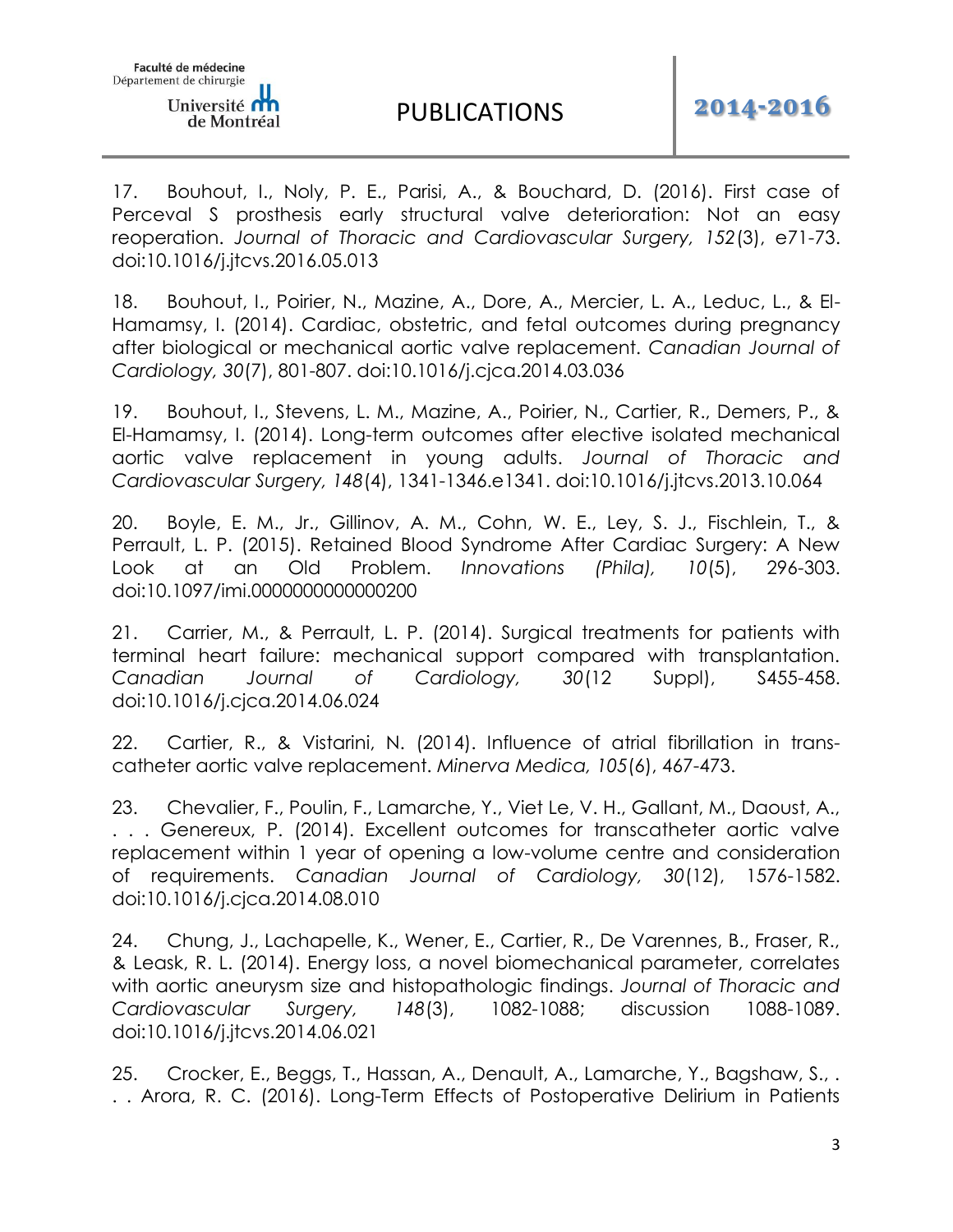Undergoing Cardiac Operation: A Systematic Review. *Annals of Thoracic Surgery*. doi:10.1016/j.athoracsur.2016.04.071

26. Demondion, P., Bellemare, P., & El-Hamamsy, I. (2016). Conservative management of an intrapericardial contained rupture of the right pulmonary artery in blunt trauma: A good idea? *Journal of Thoracic and Cardiovascular Surgery*. doi:10.1016/j.jtcvs.2016.06.036

27. Denault, A., Lamarche, Y., Rochon, A., Cogan, J., Liszkowski, M., Lebon, J. S., . . . Deschamps, A. (2014). Innovative approaches in the perioperative care of the cardiac surgical patient in the operating room and intensive care unit. *Canadian Journal of Cardiology, 30*(12 Suppl), S459-477. doi:10.1016/j.cjca.2014.09.029

28. Denault, A. Y., Beaulieu, Y., Couture, P., Haddad, F., Shi, Y., Page, P., ... Lambert, J. (2015). Acute intraoperative effect of intravenous amiodarone on right ventricular function in patients undergoing valvular surgery. *Eur Heart J Acute Cardiovasc Care, 4*(4), 316-325. doi:10.1177/2048872614549102

29. Denault, A. Y., Couture, P., Beaulieu, Y., Haddad, F., Deschamps, A., Nozza, A., . . . Lambert, J. (2015). Right Ventricular Depression After Cardiopulmonary Bypass for Valvular Surgery. *Journal of Cardiothoracic and Vascular Anesthesia, 29*(4), 836-844. doi:10.1053/j.jvca.2015.01.011

30. Der Sarkissian, S., Cailhier, J. F., Borie, M., Stevens, L. M., Gaboury, L., Mansour, S., . . . Noiseux, N. (2014). Celastrol protects ischaemic myocardium through a heat shock response with up-regulation of haeme oxygenase-1. *British Journal of Pharmacology, 171*(23), 5265-5279. doi:10.1111/bph.12838

31. Di Eusanio, M., Phan, K., Bouchard, D., Carrel, T. P., Dapunt, O. E., Di Bartolomeo, R., . . . Yan, T. D. (2015). Sutureless Aortic Valve Replacement International Registry (SU-AVR-IR): design and rationale from the International Valvular Surgery Study Group (IVSSG). *Ann Cardiothorac Surg, 4*(2), 131-139. doi:10.3978/j.issn.2225-319X.2015.02.05

32. Dionne, P. O., Ayoub, C., Perrault, L. P., & Carrier, M. (2014). Left atrial mass causing obstruction after retransplantation: case report and surgical technique. *Transplantation Proceedings, 46*(7), 2467-2468. doi:10.1016/j.transproceed.2014.01.020

33. Dionne, P. O., & Perrault, L. P. (2014). Aortic intramural hematoma progressing rapidly to aortic dissection. *Canadian Journal of Cardiology, 30*(10),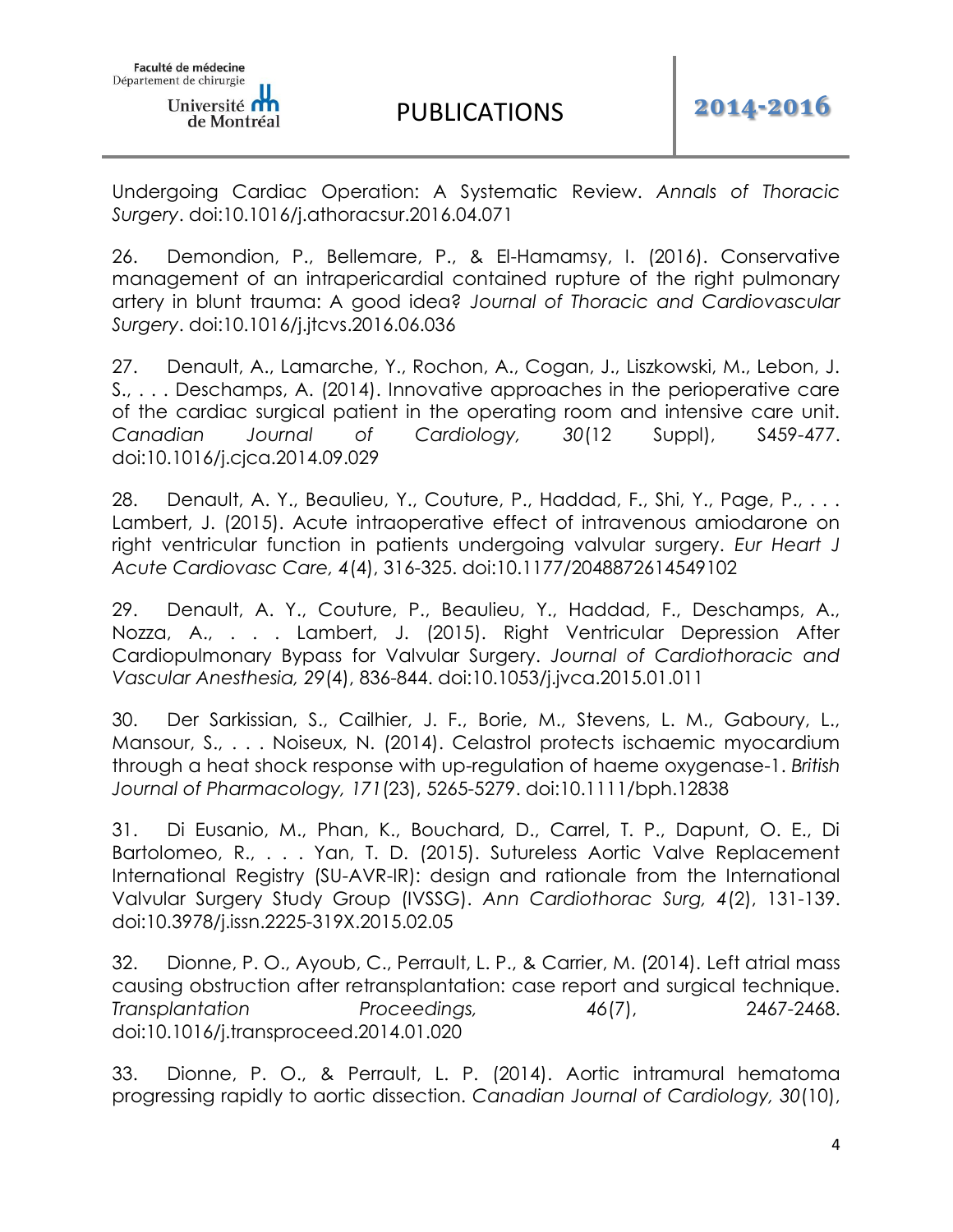1250.e1223-1255. doi:10.1016/j.cjca.2014.05.015

34. Dionne, P. O., Wener, E., Emmott, A., Cartier, R., Mongrain, R., Leask, R., & El-Hamamsy, I. (2016). The Ross procedure: biomechanical properties of the pulmonary artery according to aortic valve phenotype. *Interactive Cardiovascular and Thoracic Surgery, 23*(3), 371-376. doi:10.1093/icvts/ivw148

35. El-Hamamsy, I., Ouzounian, M., Demers, P., McClure, S., Hassan, A., Dagenais, F., . . . Appoo, J. J. (2016). State-of-the-Art Surgical Management of Acute Type A Aortic Dissection. *Canadian Journal of Cardiology, 32*(1), 100-109. doi:10.1016/j.cjca.2015.07.736

36. El-Hamamsy, I., & Yacoub, M. H. (2016). Towards More Personalized Surgical Indications for Thoracic Aortic Dilatation: Are We There Yet? *Canadian Journal of Cardiology, 32*(1), 4-7. doi:10.1016/j.cjca.2015.10.001

37. Ellouze, M., Dami, M., Beaulieu, Y., Perrault, L. P., & Romeo, P. (2015). Resection of a right atrial epithelioid hemangioendothelioma. *Cardiovascular Pathology, 24*(6), 401-404. doi:10.1016/j.carpath.2015.07.003

38. Emmott, A., Garcia, J., Chung, J., Lachapelle, K., El-Hamamsy, I., Mongrain, R., . . . Leask, R. L. (2016). Biomechanics of the Ascending Thoracic Aorta: A Clinical Perspective on Engineering Data. *Canadian Journal of Cardiology, 32*(1), 35-47. doi:10.1016/j.cjca.2015.10.015

39. Farhat, N., Mamarbachi, A. M., Thorin, E., & Allen, B. G. (2014). Cloning, expression and purification of functionally active human angiopoietin-like protein 2. *Springerplus, 3*, 337. doi:10.1186/2193-1801-3-337

40. Fernandes, A., Laliberte, E., Toledano, K., & Demers, P. (2015). A Novel Method to Detect an Oxygenator Defect Prior to Cardiopulmonary Bypass Initiation. *Journal of Extra-Corporeal Technology, 47*(3), 180-182.

41. Fernandes, A., Toledano, K., Saczkowski, R., Laliberte, E., El-Hamamsy, I., & Denault, A. (2016). Systolic Anterior Motion of the Mitral Valve Triggered by the Intra-Aortic Balloon Pump. *Journal of Cardiothoracic and Vascular Anesthesia, 30*(2), 432-436. doi:10.1053/j.jvca.2015.06.011

42. Forcillo, J., Bouchard, D., Nguyen, A., Perrault, L., Cartier, R., Pellerin, M., ... Carrier, M. (2016). Perioperative outcomes with sutureless versus stented biological aortic valves in elderly persons. *Journal of Thoracic and Cardiovascular Surgery, 151*(6), 1629-1636. doi:10.1016/j.jtcvs.2015.12.056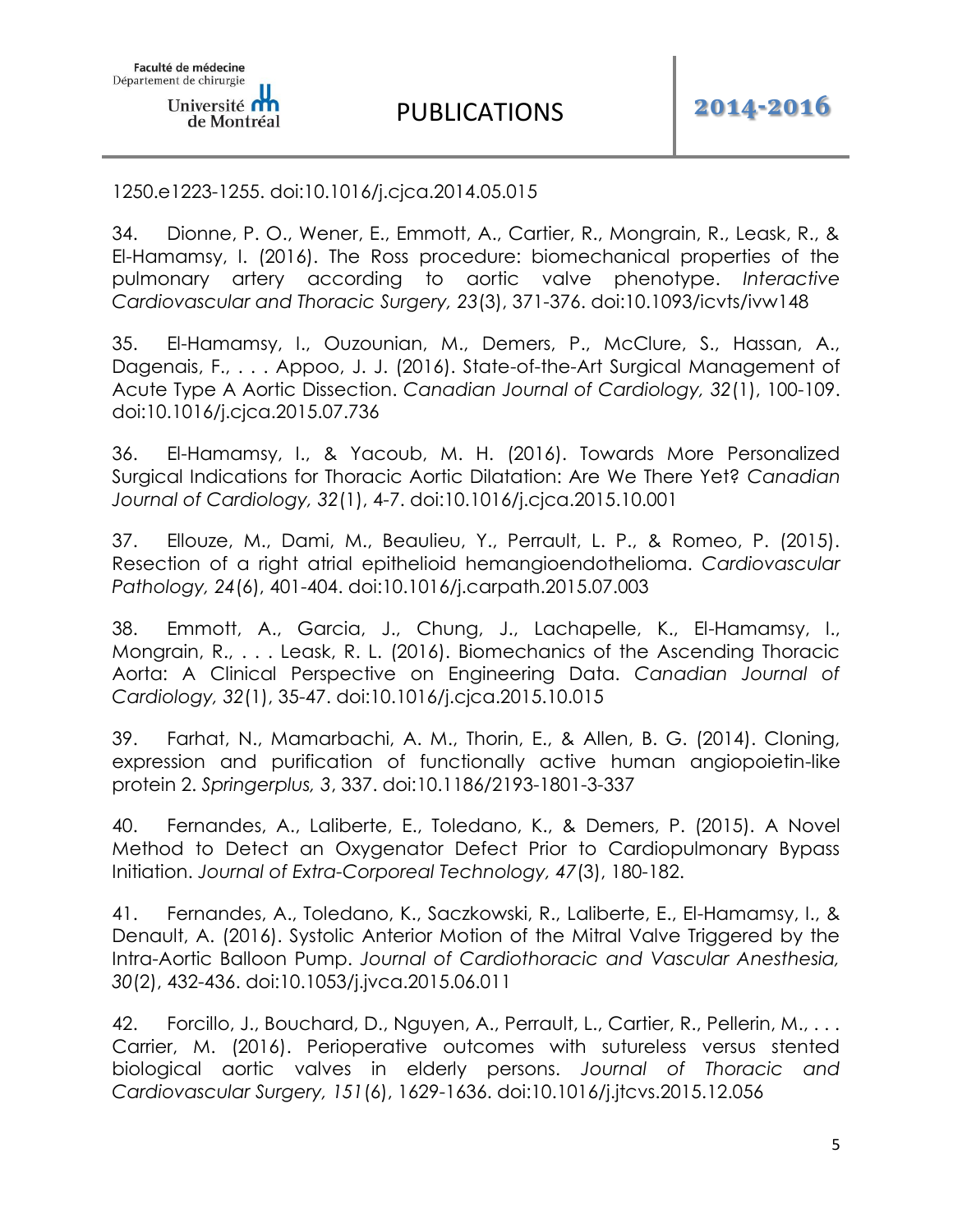de Montréal

43. Forcillo, J., Cikirikcioglu, M., Poirier, N., & El-Hamamsy, I. (2014). The Ross procedure: total root technique. *Multimed Man Cardiothorac Surg, 2014*. doi:10.1093/mmcts/mmu018

44. Forcillo, J., Dion, D., Sauvageot, C., & Jeanmart, H. (2015). Intraventricular Bronchogenic Cyst: A Rare Congenital Anomaly. *Annals of Thoracic Surgery, 100*(3), 1101-1103. doi:10.1016/j.athoracsur.2014.11.059

45. Forcillo, J., Mansour, A. M., & Jeanmart, H. (2015). A rare case of a carcinoid myocardial mass. *Canadian Journal of Cardiology, 31*(5), 691.e695- 697. doi:10.1016/j.cjca.2014.11.018

46. Forcillo, J., Philie, M., Ojanguren, A., Le Guillan, S., Verdant, A., Demers, P., & Lamarche, Y. (2015). Outcomes of Traumatic Aortic Injury in a Primary Open Surgical Approach Paradigm. *Trauma Mon, 20*(2), e18198. doi:10.5812/traumamon.18198

47. Freixa, X., Chan, J., Bonan, R., Ibrahim, R., Lamarche, Y., Demers, P., ... Asgar, A. W. (2015). Impact of coronary artery disease on left ventricular ejection fraction recovery following transcatheter aortic valve implantation. *Catheterization and Cardiovascular Interventions, 85*(3), 450-458. doi:10.1002/ccd.25632

48. Fuda, G., Denault, A., Deschamps, A., Bouchard, D., Fortier, A., Lambert, J., & Couture, P. (2016). Risk Factors Involved in Central-to-Radial Arterial Pressure Gradient During Cardiac Surgery. *Anesthesia and Analgesia, 122*(3), 624-632. doi:10.1213/ane.0000000000001096

49. Gagne, K., Deschamps, A., & Cartier, R. (2014). Sequential internal thoracic artery bypass is safe but does not improve survival. *Annals of Thoracic Surgery, 98*(1), 23-29. doi:10.1016/j.athoracsur.2014.03.036

50. Gelijns, A. C., Moskowitz, A. J., Acker, M. A., Argenziano, M., Geller, N. L., Puskas, J. D., . . . Blackstone, E. H. (2014). Management practices and major infections after cardiac surgery. *Journal of the American College of Cardiology, 64*(4), 372-381. doi:10.1016/j.jacc.2014.04.052

51. Genereux, P., Demers, P., & Poulin, F. (2016). Same day discharge after transcatheter aortic valve replacement: Are we there yet? *Catheterization and Cardiovascular Interventions, 87*(5), 980-982. doi:10.1002/ccd.26059

52. Gersak, B., Fischlein, T., Folliguet, T. A., Meuris, B., Teoh, K. H., Moten, S. C., .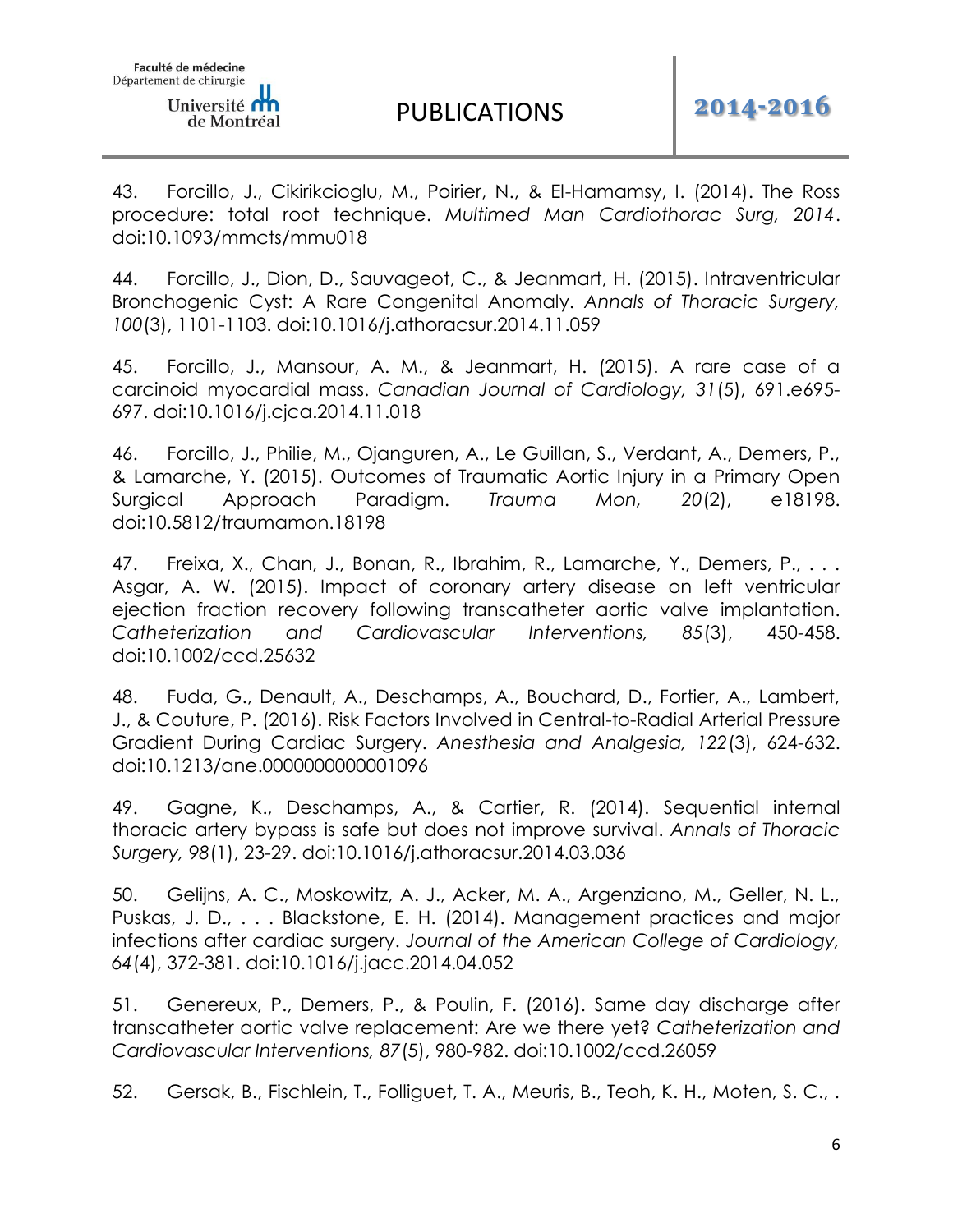

. . Glauber, M. (2016). Sutureless, rapid deployment valves and stented bioprosthesis in aortic valve replacement: recommendations of an International Expert Consensus Panel. *European Journal of Cardio-Thoracic Surgery, 49*(3), 709-718. doi:10.1093/ejcts/ezv369

53. Ghoneim, A., Bouhout, I., Mazine, A., Fortin, W., El-Hamamsy, I., Jeanmart, H., . . . Bouchard, D. (2016). Beating Heart Minimally Invasive Mitral Valve Surgery in Patients With Patent Coronary Bypass Grafts. *Canadian Journal of Cardiology, 32*(8), 987.e981-986. doi:10.1016/j.cjca.2015.09.016

54. Gillinov, A. M., Bagiella, E., Moskowitz, A. J., Raiten, J. M., Groh, M. A., Bowdish, M. E., . . . Mack, M. J. (2016). Rate Control versus Rhythm Control for Atrial Fibrillation after Cardiac Surgery. *New England Journal of Medicine, 374*(20), 1911-1921. doi:10.1056/NEJMoa1602002

55. Glauber, M., Moten, S. C., Quaini, E., Solinas, M., Folliguet, T. A., Meuris, B., . . . Gersak, B. (2016). International Expert Consensus on Sutureless and Rapid Deployment Valves in Aortic Valve Replacement Using Minimally Invasive Approaches. *Innovations (Phila), 11*(3), 165-173. doi:10.1097/imi.0000000000000287

56. Goldfarb, M., Drudi, L., Almohammadi, M., Langlois, Y., Noiseux, N., Perrault, L., . . . Afilalo, J. (2015). Outcome Reporting in Cardiac Surgery Trials: Systematic Review and Critical Appraisal. *J Am Heart Assoc, 4*(8), e002204. doi:10.1161/jaha.115.002204

57. Goldstein, D., Moskowitz, A. J., Gelijns, A. C., Ailawadi, G., Parides, M. K., Perrault, L. P., . . . Acker, M. A. (2016). Two-Year Outcomes of Surgical Treatment of Severe Ischemic Mitral Regurgitation. *New England Journal of Medicine, 374*(4), 344-353. doi:10.1056/NEJMoa1512913

58. Gonzalez-Reyes, A., Menaouar, A., Yip, D., Danalache, B., Plante, E., Noiseux, N., . . . Jankowski, M. (2015). Molecular mechanisms underlying oxytocin-induced cardiomyocyte protection from simulated ischemiareperfusion. *Molecular and Cellular Endocrinology, 412*, 170-181. doi:10.1016/j.mce.2015.04.028

59. Goupil, E., Fillion, D., Clement, S., Luo, X., Devost, D., Sleno, R., . . . Hebert, T. E. (2015). Angiotensin II type I and prostaglandin F2alpha receptors cooperatively modulate signaling in vascular smooth muscle cells. *Journal of Biological Chemistry, 290*(5), 3137-3148. doi:10.1074/jbc.M114.631119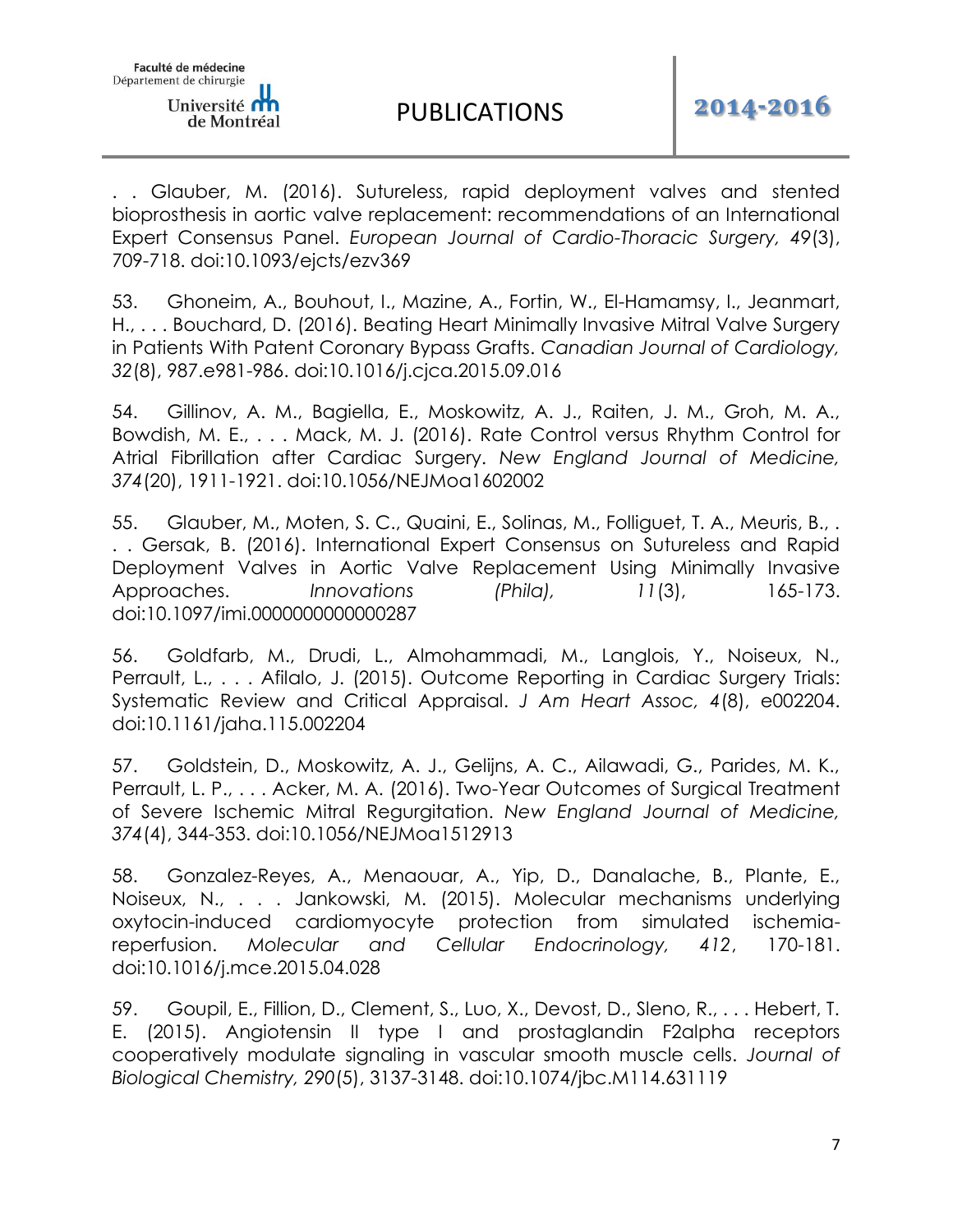60. Gulack, B. C., Englum, B. R., Castleberry, A. W., Daneshmand, M. A., Smith, P. K., & Perrault, L. P. (2015). Repair or observe moderate ischemic mitral regurgitation during coronary artery bypass grafting? Prospective randomized multicenter data. *Ann Cardiothorac Surg, 4*(3), 266-272. doi:10.3978/j.issn.2225- 319X.2015.04.02

61. Haffar, T., Berube-Simard, F., & Bousette, N. (2015). Impaired fatty acid oxidation as a cause for lipotoxicity in cardiomyocytes. *Biochemical and Biophysical Research Communications, 468*(1-2), 73-78. doi:10.1016/j.bbrc.2015.10.162

62. Haffar, T., Berube-Simard, F. A., & Bousette, N. (2015). Cardiomyocyte lipotoxicity is mediated by Il-6 and causes down-regulation of PPARs. *Biochemical and Biophysical Research Communications, 459*(1), 54-59. doi:10.1016/j.bbrc.2015.02.062

63. Iribarne, A., Chang, H., Alexander, J. H., Gillinov, A. M., Moquete, E., Puskas, J. D., . . . O'Gara, P. T. (2014). Readmissions after cardiac surgery: experience of the National Institutes of Health/Canadian Institutes of Health research cardiothoracic surgical trials network. *Annals of Thoracic Surgery, 98*(4), 1274-1280. doi:10.1016/j.athoracsur.2014.06.059

64. Khaliel, F., Moss, E., Demers, P., & Bouchard, D. (2014). A bailout approach: Transaxillary Impella implantation in toxic cardiomyopathy. *Asian Cardiovascular & Thoracic Annals, 22*(6), 722-724. doi:10.1177/0218492313481032

65. Kron, I. L., Hung, J., Overbey, J. R., Bouchard, D., Gelijns, A. C., Moskowitz, A. J., . . . Acker, M. A. (2015). Predicting recurrent mitral regurgitation after mitral valve repair for severe ischemic mitral regurgitation. *Journal of Thoracic and Cardiovascular Surgery, 149*(3), 752-761.e751. doi:10.1016/j.jtcvs.2014.10.120

66. Kron, I. L., Perrault, L. P., & Acker, M. A. (2015). We need a better way to repair ischemic mitral regurgitation. *Journal of Thoracic and Cardiovascular Surgery, 150*(2), 428. doi:10.1016/j.jtcvs.2015.04.002

67. Lachance, K., Korol, S., O'Meara, E., Ducharme, A., Racine, N., Liszkowski, M., . . . de Denus, S. (2015). Opinions, hopes and concerns regarding pharmacogenomics: a comparison of healthy individuals, heart failure patients and heart transplant recipients. *Pharmacogenomics Journal, 15*(1), 13-19. doi:10.1038/tpj.2014.29

68. Lachance, K., White, M., Carrier, M., Mansour, A., Racine, N., Liszkowski, M.,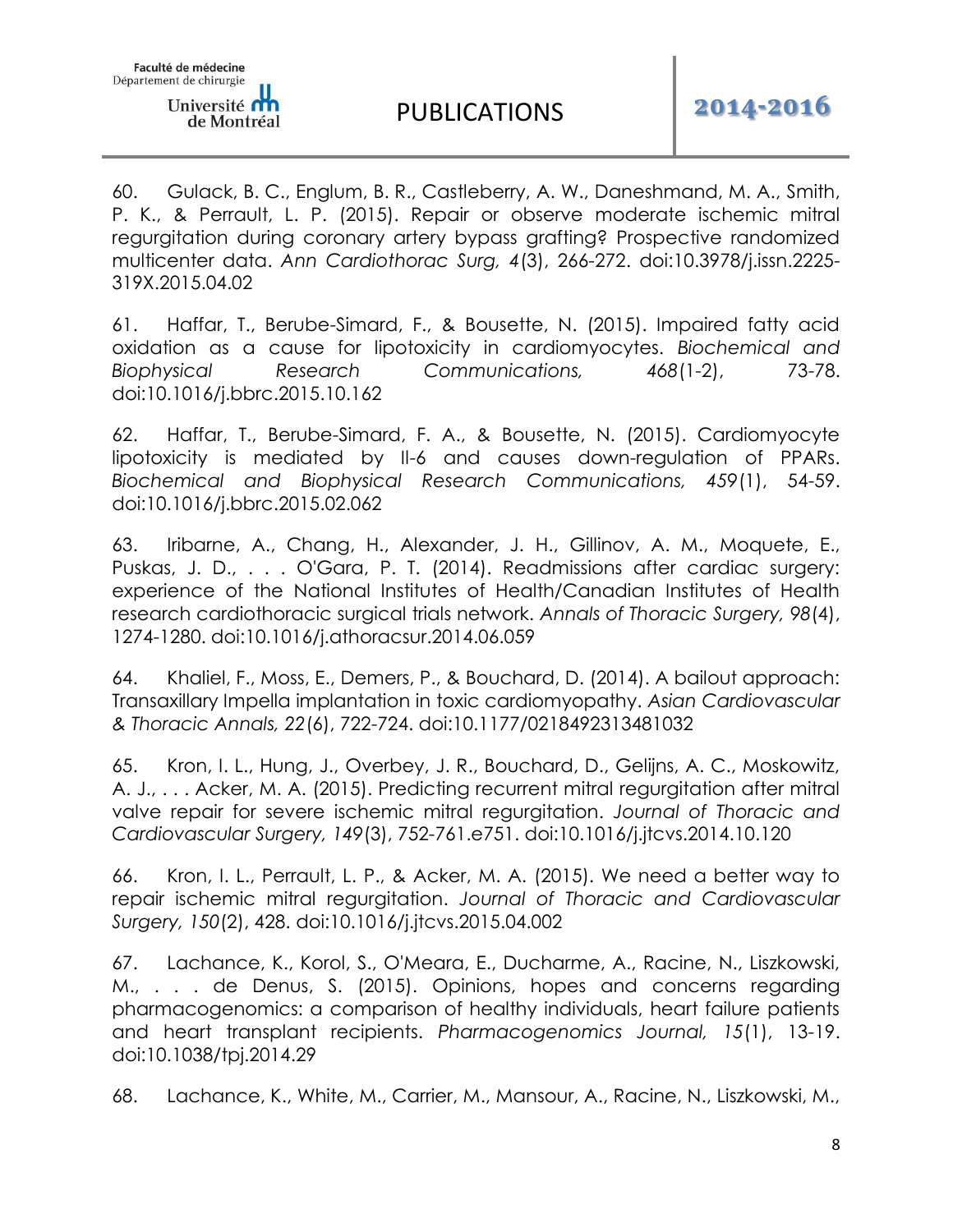. . . de Denus, S. (2014). Long-term evolution, secular trends, and risk factors of renal dysfunction following cardiac transplantation. *Transplant International, 27*(8), 824-837. doi:10.1111/tri.12340

69. Lacroix, S., Des Rosiers, C., Gayda, M., Nozza, A., Thorin, E., Tardif, J. C., & Nigam, A. (2016). A single Mediterranean meal does not impair postprandial flow-mediated dilatation in healthy men with subclinical metabolic dysregulations. *Applied Physiology, Nutrition, and Metabolism. Physiologie Appliquée, Nutrition et Métabolisme, 41*(8), 888-894. doi:10.1139/apnm-2015- 0490

70. Laflamme, M., Perrault, L. P., Carrier, M., Elmi-Sarabi, M., Fortier, A., & Denault, A. Y. (2015). Preliminary experience with combined inhaled milrinone and prostacyclin in cardiac surgical patients with pulmonary hypertension. *Journal of Cardiothoracic and Vascular Anesthesia, 29*(1), 38-45. doi:10.1053/j.jvca.2014.06.012

71. Larouche, J. F., Yu, C., Luo, X., Farhat, N., Guiraud, T., Lalonge, J., . . . Nigam, A. (2015). Acute High-Intensity Intermittent Aerobic Exercise Reduces Plasma Angiopoietin-Like 2 in Patients With Coronary Artery Disease. *Canadian Journal of Cardiology, 31*(10), 1232-1239. doi:10.1016/j.cjca.2015.01.038

72. Levine, R. A., Hagege, A. A., Judge, D. P., Padala, M., Dal-Bianco, J. P., Aikawa, E., . . . Yacoub, M. H. (2015). Mitral valve disease--morphology and mechanisms. *Nature Reviews: Cardiology, 12*(12), 689-710. doi:10.1038/nrcardio.2015.161

73. MacCarrick, G., Black, J. H., 3rd, Bowdin, S., El-Hamamsy, I., Frischmeyer-Guerrerio, P. A., Guerrerio, A. L., . . . Dietz, H. C., 3rd. (2014). Loeys-Dietz syndrome: a primer for diagnosis and management. *Genetics in Medicine, 16*(8), 576-587. doi:10.1038/gim.2014.11

74. Mailhot, T., Cossette, S., Bourbonnais, A., Cote, J., Denault, A., Cote, M. C., . . . Guertin, M. C. (2014). Evaluation of a nurse mentoring intervention to family caregivers in the management of delirium after cardiac surgery (MENTOR\_D): a study protocol for a randomized controlled pilot trial. *Trials, 15*, 306. doi:10.1186/1745-6215-15-306

75. Mancini, G. B., Gosselin, G., Chow, B., Kostuk, W., Stone, J., Yvorchuk, K. J., . . . Zimmermann, R. (2014). Canadian Cardiovascular Society guidelines for the diagnosis and management of stable ischemic heart disease. *Canadian Journal of Cardiology, 30*(8), 837-849. doi:10.1016/j.cjca.2014.05.013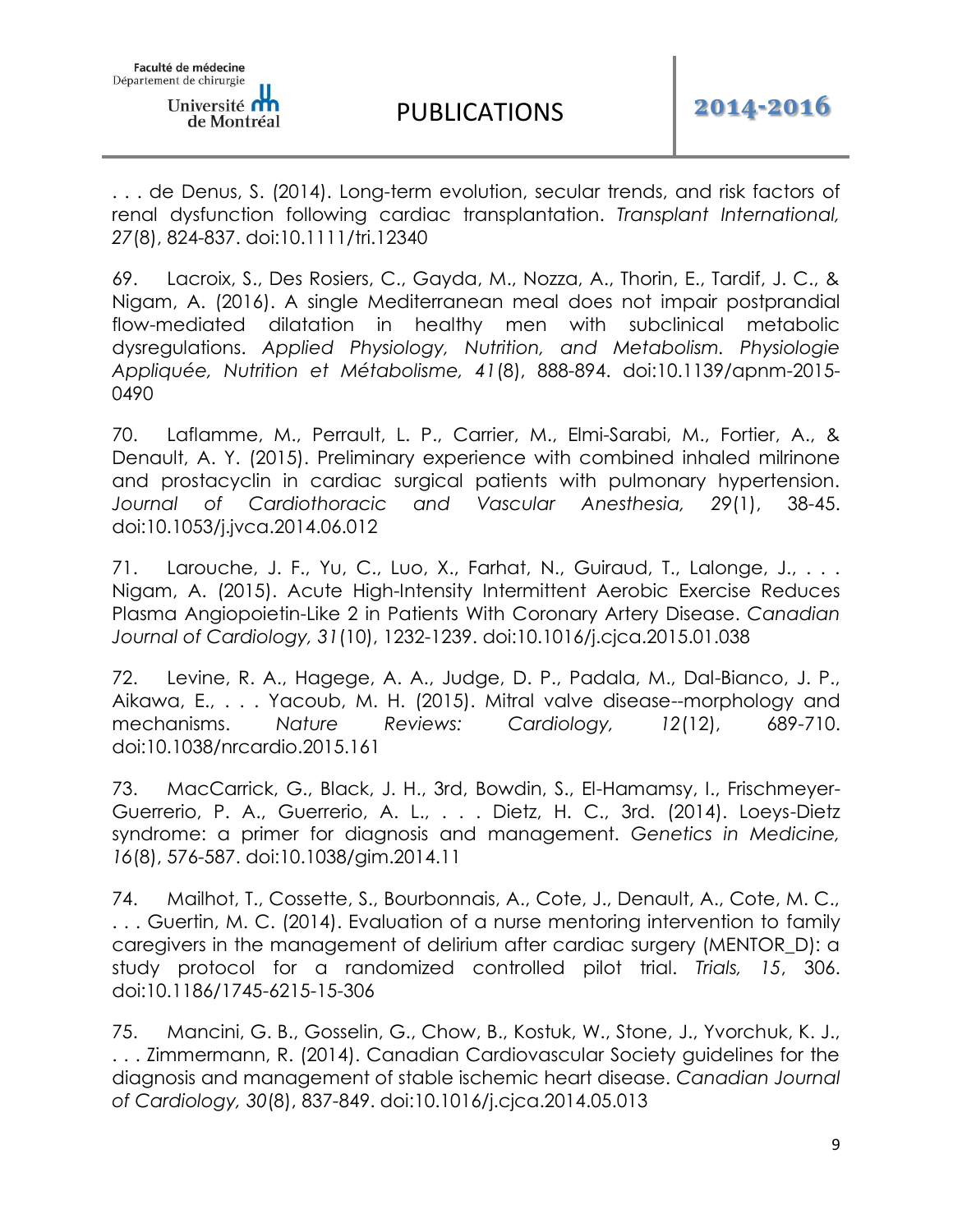76. Marquis-Gravel, G., Stevens, L. M., Mansour, S., Avram, R., & Noiseux, N. (2014). Stem cell therapy for the treatment of nonischemic cardiomyopathy: a systematic review of the literature and meta-analysis of randomized controlled trials. *Canadian Journal of Cardiology, 30*(11), 1378-1384. doi:10.1016/j.cjca.2014.03.026

77. Mazine, A., & Bouchard, D. (2015). Moderate mitral regurgitation at the time of coronary bypass surgery: repair or leave it? *Current Opinion in Cardiology*. doi:10.1097/hco.0000000000000146

78. Mazine, A., Ghoneim, A., Bouhout, I., Fortin, W., Berania, I., L'Allier, P. L., . . . Bouchard, D. (2016). A Novel Minimally Invasive Approach for Surgical Septal Myectomy. *Canadian Journal of Cardiology*. doi:10.1016/j.cjca.2016.01.034

79. Mazine, A., Rached-D'Astous, S., Ducruet, T., Lacroix, J., & Poirier, N. (2015). Blood Transfusions After Pediatric Cardiac Operations: A North American Multicenter Prospective Study. *Annals of Thoracic Surgery, 100*(2), 671-677. doi:10.1016/j.athoracsur.2015.04.033

80. Mazine, A., Teoh, K., Bouhout, I., Bhatnagar, G., Pelletier, M., Voisine, P., ... Bouchard, D. (2015). Sutureless aortic valve replacement: a Canadian multicentre study. *Canadian Journal of Cardiology, 31*(1), 63-68. doi:10.1016/j.cjca.2014.10.030

81. Mazine, A., Vistarini, N., Belaidi, M., Poirier, N. C., & El-Hamamsy, I. (2014). Successful repair of a bicuspid aortic valve with anomalous chordal attachment to the aortic wall. *Annals of Thoracic Surgery, 98*(4), e83-84. doi:10.1016/j.athoracsur.2014.06.058

82. Mazine, A., Vistarini, N., El-Hamamsy, I., Carrier, M., Bouchard, D., & Demers, P. (2015). Sutureless Aortic Valve Replacement in the Setting of Triple-Valve Surgery. *Innovations (Phila), 10*(4), 291-293. doi:10.1097/imi.0000000000000175

83. Mazine, A., Vistarini, N., Ghoneim, A., Lebon, J. S., Demers, P., Jeanmart, H., . . . Bouchard, D. (2015). Very high repair rate using minimally invasive surgery for the treatment of degenerative mitral insufficiency. *Canadian Journal of Cardiology, 31*(6), 744-751. doi:10.1016/j.cjca.2014.12.029

84. Michler, R. E., Smith, P. K., Parides, M. K., Ailawadi, G., Thourani, V., Moskowitz, A. J., . . . Gelijns, A. C. (2016). Two-Year Outcomes of Surgical Treatment of Moderate Ischemic Mitral Regurgitation. *New England Journal of*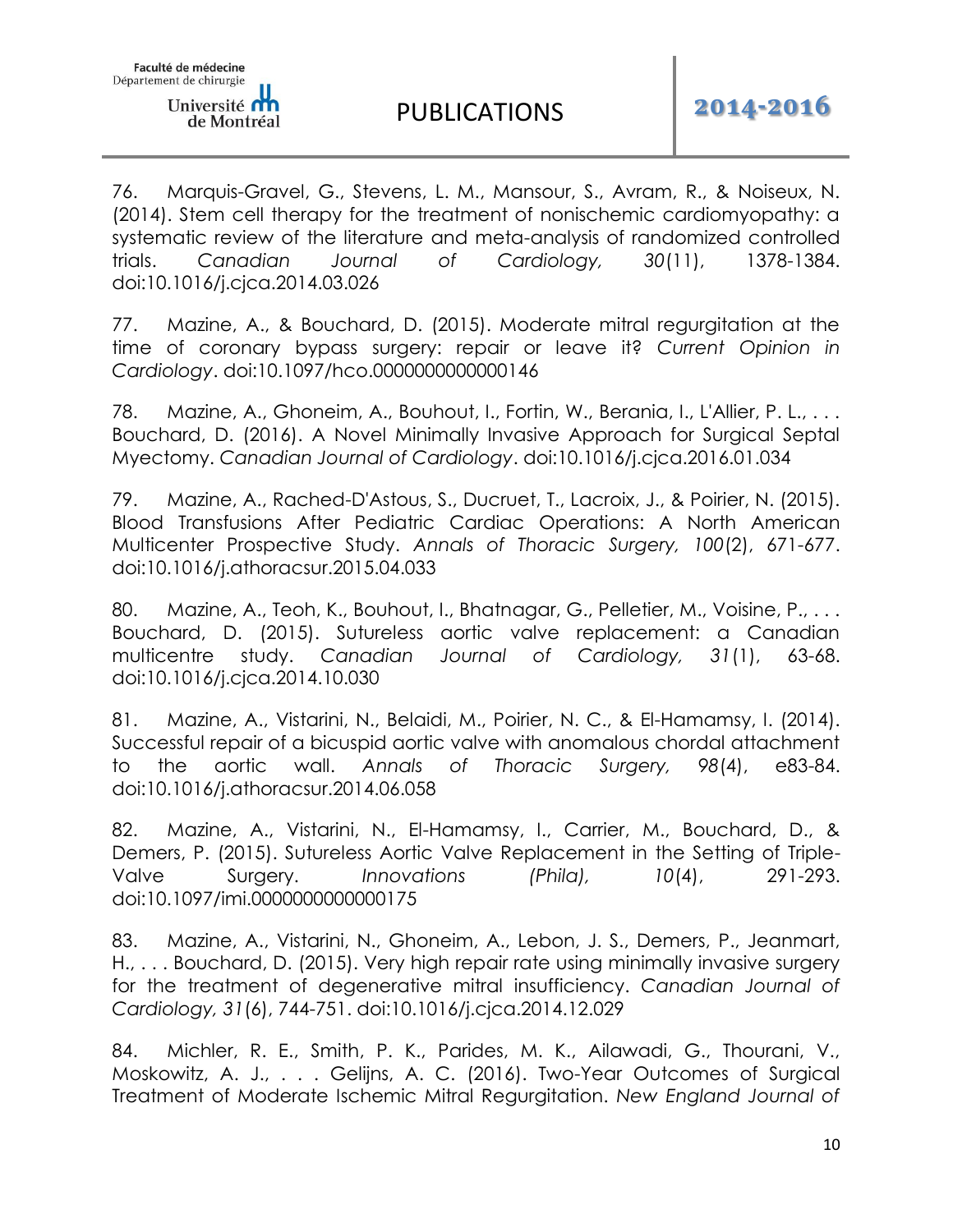*Medicine, 374*(20), 1932-1941. doi:10.1056/NEJMoa1602003

85. Minh, T. H., Mazine, A., Bouhout, I., El-Hamamsy, I., Carrier, M., Bouchard, D., & Demers, P. (2014). Expanding the indication for sutureless aortic valve replacement to patients with mitral disease. *Journal of Thoracic and Cardiovascular Surgery, 148*(4), 1354-1359. doi:10.1016/j.jtcvs.2013.12.061

86. Mohammadi, H., Cartier, R., & Mongrain, R. (2015). Derivation of a simplified relation for assessing aortic root pressure drop incorporating wall compliance. *Medical and Biological Engineering and Computing, 53*(3), 241- 251. doi:10.1007/s11517-014-1228-9

87. Moss, E., Cardinal, R., Yin, Y., & Page, P. (2015). Biatrial neuroablation attenuates atrial remodeling and vulnerability to atrial fibrillation in canine chronic rapid atrial pacing. *Autonomic Neuroscience, 189*, 43-49. doi:10.1016/j.autneu.2015.02.004

88. Nguyen, A., Duquette, N., Mamarbachi, M., & Thorin, E. (2016). Epigenetic Regulatory Effect of Exercise on Glutathione Peroxidase 1 Expression in the Skeletal Muscle of Severely Dyslipidemic Mice. *PloS One, 11*(3), e0151526. doi:10.1371/journal.pone.0151526

89. Nguyen, A., Fortin, W., Mazine, A., Bouchard, D., Carrier, M., El Hamamsy, I., . . . Demers, P. (2015). Sutureless aortic valve replacement in patients who have bicuspid aortic valve. *Journal of Thoracic and Cardiovascular Surgery, 150*(4), 851-857. doi:10.1016/j.jtcvs.2015.05.071

90. Nguyen, A., Leblond, F., Mamarbachi, M., Geoffroy, S., & Thorin, E. (2016). Age-Dependent Demethylation of Sod2 Promoter in the Mouse Femoral Artery. *Oxidative Medicine and Cellular Longevity, 2016*, 8627384. doi:10.1155/2016/8627384

91. Nguyen, A., Mamarbachi, M., Turcot, V., Lessard, S., Yu, C., Luo, X., ... Thorin, E. (2016). Lower Methylation of the ANGPTL2 Gene in Leukocytes from Post-Acute Coronary Syndrome Patients. *PloS One, 11*(4), e0153920. doi:10.1371/journal.pone.0153920

92. Noiseux, N., Chartrand-Lefebvre, C., Mansour, S., & Stevens, L. M. (2015). Reply to Lobo Filho et al. *European Journal of Cardio-Thoracic Surgery, 47*(5), 940-941. doi:10.1093/ejcts/ezu283

93. Noiseux, N., Marquis-Gravel, G., Mansour, S., Shahzad, U., Stewart, D. J., &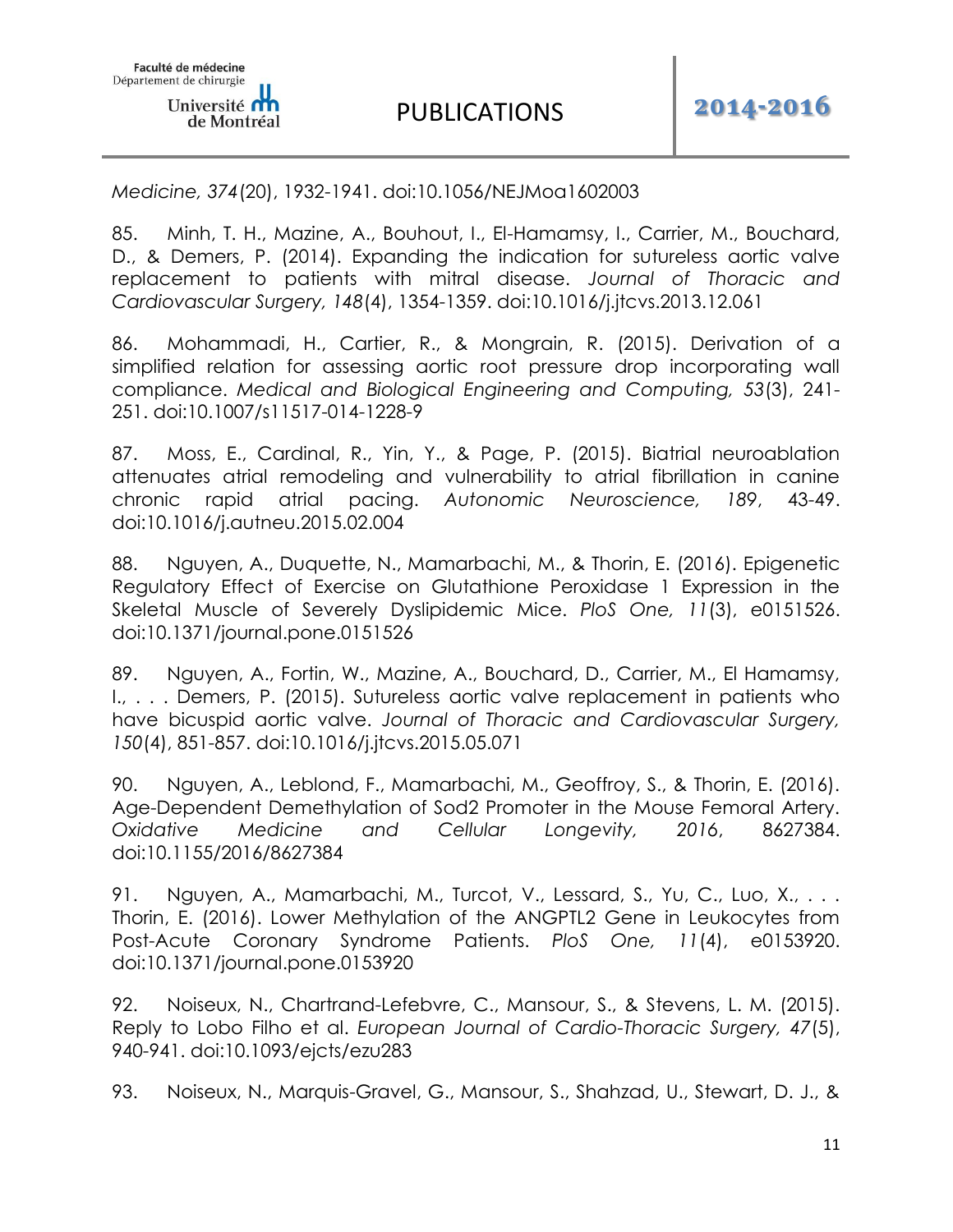Yau, T. M. (2014). The current state of stem cell therapeutics: Canadian approaches in the international context. *Canadian Journal of Cardiology, 30*(11), 1361-1369. doi:10.1016/j.cjca.2014.04.031

94. Noly, P. E., Basmadjian, L., Bouhout, I., Viet Le, V. H., Poirier, N., & El-Hamamsy, I. (2016). New Insights Into Unicuspid Aortic Valve Disease in Adults: Not Just a Subtype of Bicuspid Aortic Valves. *Canadian Journal of Cardiology, 32*(1), 110-116. doi:10.1016/j.cjca.2015.10.028

95. Noly, P. E., Mongeon, F. P., Rochon, A., Romeo, P., & Lamarche, Y. (2016). Pericardial Constriction Caused by a Giant Lipoma. *Circulation, 133*(17), 1709- 1712. doi:10.1161/circulationaha.115.020318

96. Page, M., Henri, C., Page, P., Sauve, C., & Schampaert, E. (2015). Brain Natriuretic Peptide Levels and the Occurrence of Subclinical Pulmonary Edema in Healthy Lowlanders at High Altitude. *Canadian Journal of Cardiology, 31*(8), 1025-1031. doi:10.1016/j.cjca.2015.03.024

97. Peterson, M. D., Mazine, A., El-Hamamsy, I., Manlhiot, C., Ouzounian, M., MacArthur, R. G., . . . Chu, M. W. (2015). Knowledge, attitudes, and practice preferences of Canadian cardiac surgeons toward the management of acute type A aortic dissection. *Journal of Thoracic and Cardiovascular Surgery, 150*(4), 824-831.e821-825. doi:10.1016/j.jtcvs.2015.07.026

98. Phan, K., Tsai, Y. C., Niranjan, N., Bouchard, D., Carrel, T. P., Dapunt, O. E., . . . Di Eusanio, M. (2015). Sutureless aortic valve replacement: a systematic review and meta-analysis. *Ann Cardiothorac Surg, 4*(2), 100-111. doi:10.3978/j.issn.2225- 319X.2014.06.01

99. Poulin, F., Lamarche, Y., Le, V. H., Doucet, M., Romeo, P., & Genereux, P. (2016). Transcatheter Aortic Valve Replacement in a Patient With a Previous Bioprosthetic Mitral Valve Replacement: Report of a Delayed Fatal Interaction. *Canadian Journal of Cardiology, 32*(2), 270.e271-272. doi:10.1016/j.cjca.2015.05.017

100. Poulin, F., Le, V. H., Chevalier, F., El-Hamamsy, I., & Genereux, P. (2014). Importance of live three-dimensional transoesophageal echocardiography in the early recognition of an asymptomatic but extensive annular and left ventricular outflow track rupture following transcatheter aortic valve replacement. *European Heart Journal Cardiovascular Imaging, 15*(11), 1305. doi:10.1093/ehjci/jeu118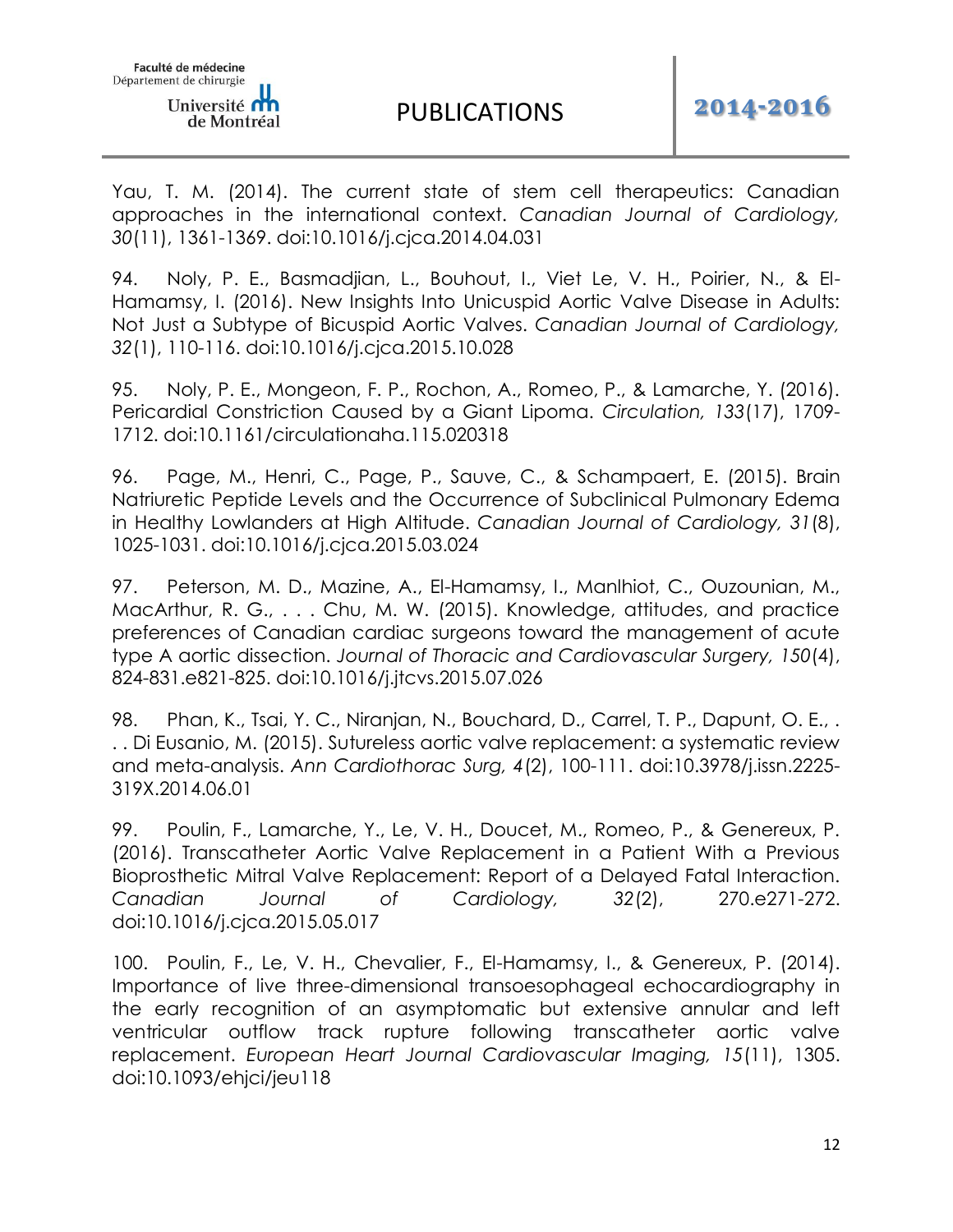101. Qiu, F., Maehara, A., El Khoury, R., Genereux, P., LaSalle, L., Mintz, G. S., . . . Mansour, S. (2016). Impact of intracoronary injection of CD133+ bone marrow stem cells on coronary atherosclerotic progression in patients with STEMI: a COMPARE-AMI IVUS substudy. *Coronary Artery Disease, 27*(1), 5-12. doi:10.1097/mca.0000000000000302

102. Raignault, A., Bolduc, V., Lesage, F., & Thorin, E. (2016). Pulse pressuredependent cerebrovascular eNOS regulation in mice. *Journal of Cerebral Blood Flow and Metabolism*. doi:10.1177/0271678x16629155

103. Rosu, C., Bouchard, D., Pellerin, M., Lebon, J. S., & Jeanmart, H. (2015). Preoperative vascular imaging for predicting intraoperative modification of peripheral arterial cannulation during minimally invasive mitral valve surgery. *Innovations (Phila), 10*(1), 39-43. doi:10.1097/imi.0000000000000112

104. Shahmansouri, N., Cartier, R., & Mongrain, R. (2015). Characterization of the toughness and elastic properties of fresh and cryopreserved arteries. *Journal of Biomechanics, 48*(10), 2205-2209. doi:10.1016/j.jbiomech.2015.03.033

105. Stevens, L. M., Noiseux, N., Prieto, I., & Hardy, J. F. (2016). Major transfusions remain frequent despite the generalized use of tranexamic acid: an audit of 3322 patients undergoing cardiac surgery. *Transfusion, 56*(7), 1857-1865. doi:10.1111/trf.13615

106. Stoppe, C., McDonald, B., Benstoem, C., Elke, G., Meybohm, P., Whitlock, R., . . . Heyland, D. K. (2016). Evaluation of Persistent Organ Dysfunction Plus Death As a Novel Composite Outcome in Cardiac Surgical Patients. *Journal of Cardiothoracic and Vascular Anesthesia, 30*(1), 30-38. doi:10.1053/j.jvca.2015.07.035

107. Tan, S., Soulez, G., Diez Martinez, P., Larrivee, S., Stevens, L. M., Goussard, Y., . . . Chartrand-Lefebvre, C. (2016). Coronary Stent Artifact Reduction with an Edge-Enhancing Reconstruction Kernel - A Prospective Cross-Sectional Study with 256-Slice CT. *PloS One, 11*(4), e0154292. doi:10.1371/journal.pone.0154292

108. Tardif, K., Hertig, V., Duquette, N., Villeneuve, L., El-Hamamsy, I., Tanguay, J. F., & Calderone, A. (2015). Nestin upregulation characterizes vascular remodeling secondary to hypertension in the rat. *American Journal of Physiology: Heart and Circulatory Physiology, 308*(10), H1265-1274. doi:10.1152/ajpheart.00804.2014

109. Thorin, E. (2015). Hypertension and Alzheimer disease: another brick in the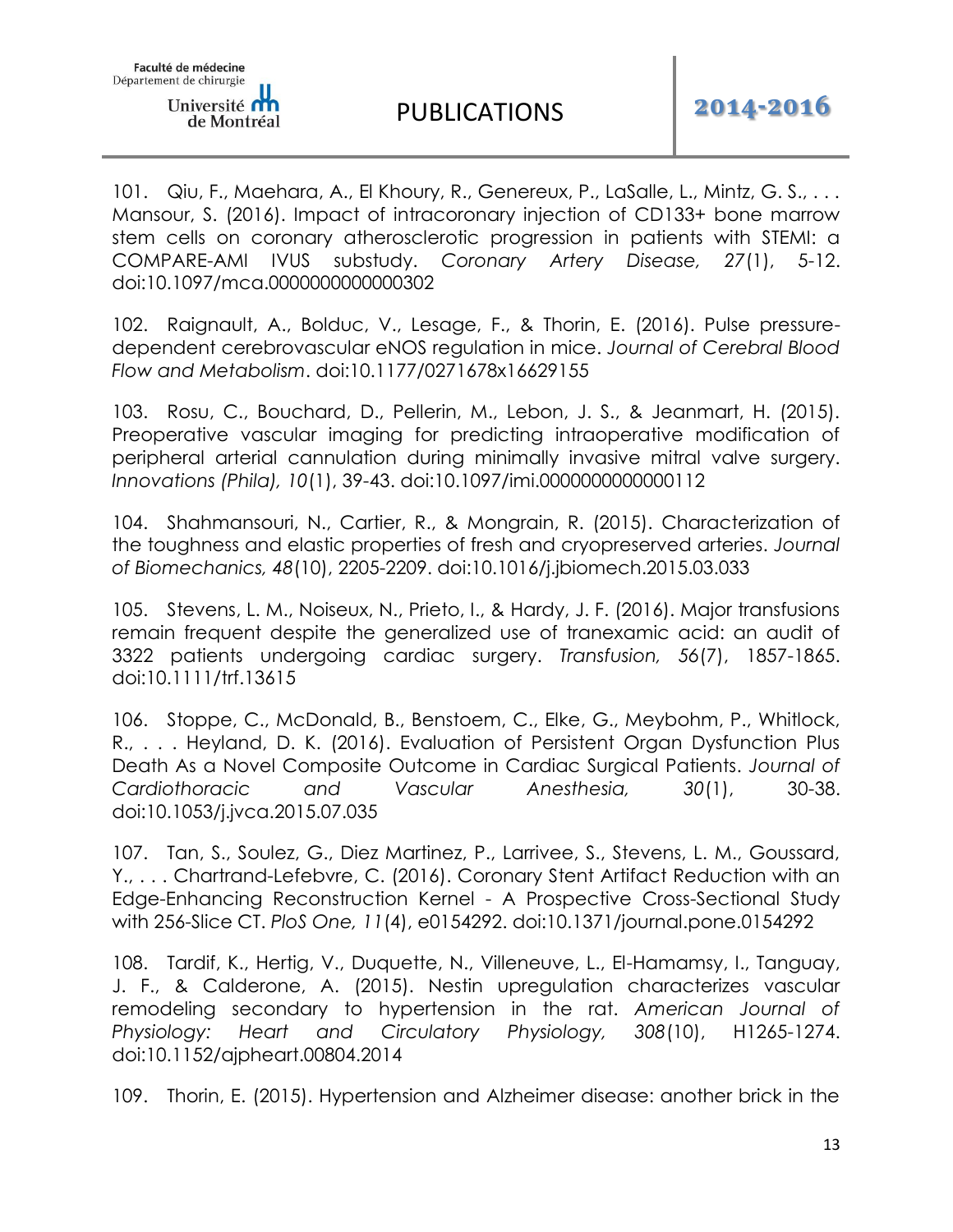de Montréal

PUBLICATIONS **2014-2016**

wall of awareness. *Hypertension, 65*(1), 36-38. doi:10.1161/hypertensionaha.114.04257

110. Thorin, E., Castoldi, G., & Stella, A. (2015). Neuroprotection after ischemic stroke by activation of angiotensin receptor type 2: why clinical data do not fit the paradigm? *Journal of Hypertension, 33*(1), 66-68. doi:10.1097/hjh.0000000000000433

111. Thorin-Trescases, N., & Thorin, E. (2014). Angiopoietin-like-2: a multifaceted protein with physiological and pathophysiological properties. *Expert Reviews in Molecular Medicine, 16*, e17. doi:10.1017/erm.2014.19

112. Thorin-Trescases, N., & Thorin, E. (2016). Lifelong Cyclic Mechanical Strain Promotes Large Elastic Artery Stiffening: Increased Pulse Pressure and Old Age-Related Organ Failure. *Canadian Journal of Cardiology, 32*(5), 624-633. doi:10.1016/j.cjca.2015.12.022

113. Toupin, F., Clairoux, A., Deschamps, A., Lebon, J. S., Lamarche, Y., Lambert, J., ... Denault, A. Y. (2016). Assessment of fluid responsiveness with end-tidal carbon dioxide using a simplified passive leg raising maneuver: a prospective observational study. *Canadian Journal of Anaesthesia, 63*(9), 1033- 1041. doi:10.1007/s12630-016-0677-z

114. Tremblay, J. A., Stevens, L. M., Chandonnet, M., Soulez, G., Basile, F., Prieto, I., . . . Chartrand-Lefebvre, C. (2015). A morphometric 3D model of coronary artery bypass graft dysfunction with multidetector computed tomography. *Clinical Imaging, 39*(6), 1006-1011. doi:10.1016/j.clinimag.2015.07.011

115. Vaujois, L., Gorincour, G., Alison, M., Dery, J., Poirier, N., & Lapierre, C. (2016). Imaging of postoperative tetralogy of Fallot repair. *Diagn Interv Imaging, 97*(5), 549-560. doi:10.1016/j.diii.2016.02.007

116. Vistarini, N., Belaidi, M., Desjardins, G., & Pellerin, M. (2015). Parachute Mitral Valve. *Canadian Journal of Cardiology*. doi:10.1016/j.cjca.2015.10.025

117. Vistarini, N., Chen, C., Mazine, A., Bouchard, D., Hebert, Y., Carrier, M., ... Perrault, L. P. (2015). Pericardiectomy for Constrictive Pericarditis: 20 Years of Experience at the Montreal Heart Institute. *Annals of Thoracic Surgery, 100*(1), 107-113. doi:10.1016/j.athoracsur.2015.02.054

118. Vistarini, N., Gabrysz-Forget, F., Beaulieu, Y., & Perrault, L. P. (2016). Tamponade Relief by Active Clearance of Chest Tubes. *Annals of Thoracic*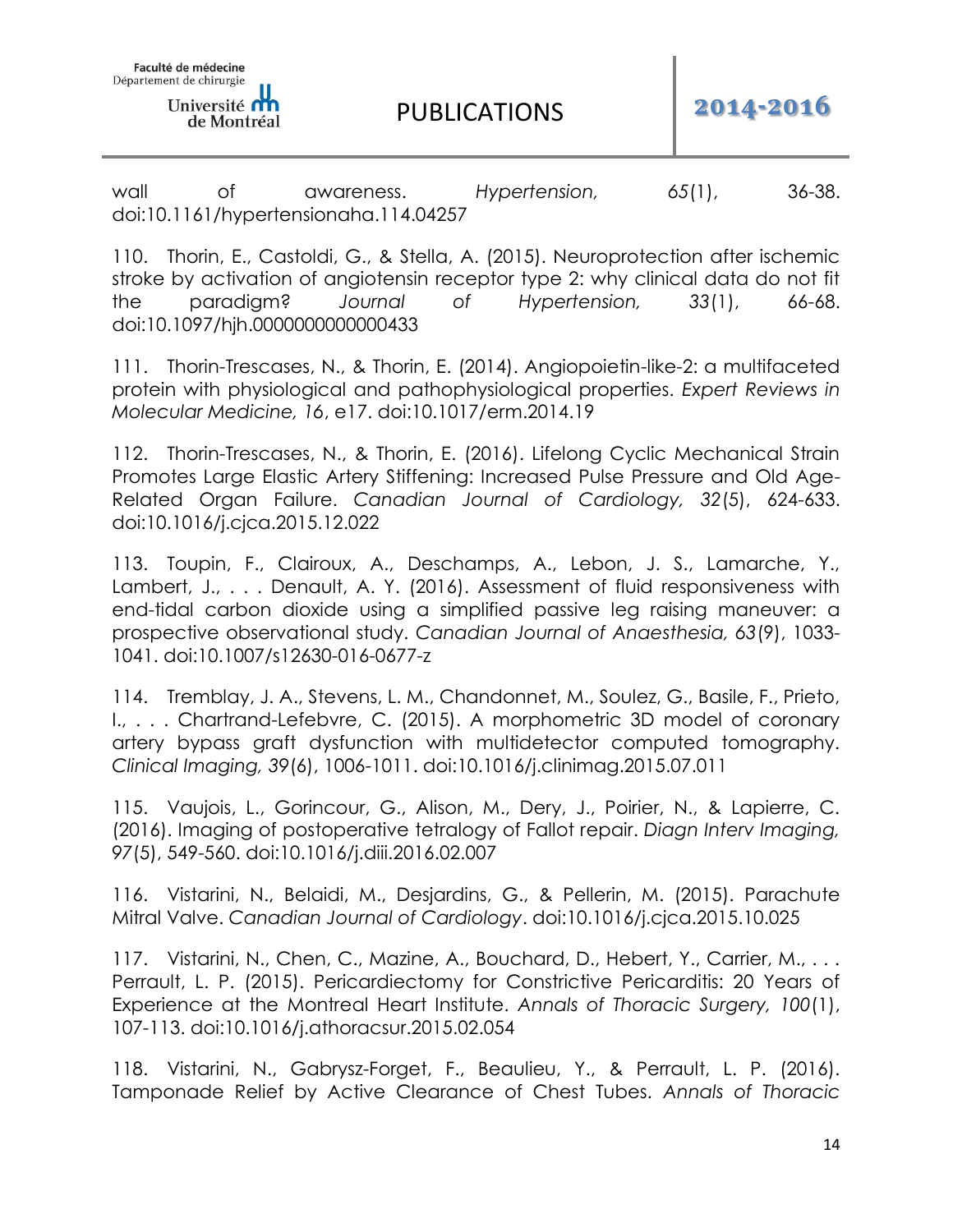*Surgery, 101*(3), 1159-1163. doi:10.1016/j.athoracsur.2015.10.098

119. Vistarini, N., Gebhard, C., Desjardins, G., & El-Hamamsy, I. (2016). Successful Repair of a Bicuspid Pulmonary Autograft Valve Causing Early Insufficiency After a Ross Procedure. *Annals of Thoracic Surgery, 101*(4), e99-101. doi:10.1016/j.athoracsur.2015.06.119

120. Vistarini, N., & Perrault, L. P. (2015). Invited commentary. *Annals of Thoracic Surgery, 99*(3), 869. doi:10.1016/j.athoracsur.2014.10.053

121. Vistarini, N., & Perrault, L. P. (2015). Reply: To PMID 25979240. *Annals of Thoracic Surgery, 100*(6), 2420. doi:10.1016/j.athoracsur.2015.07.033

122. Vitiello, D., Chaar, D., Neagoe, P. E., Ducharme, A., Carrier, M., Pelletier, G. B., . . . White, M. (2015). Decreased circulating and neutrophil mediated VEGF-A165 release in stable long-term cardiac transplant recipients. *Vasc Cell, 7*, 4. doi:10.1186/s13221-015-0029-8

123. Vu, M. Q., Der Sarkissian, S., Borie, M., Bessette, P. O., & Noiseux, N. (2016). Optimization of Mesenchymal Stem Cells to Increase Their Therapeutic Potential. *Methods in Molecular Biology, 1416*, 275-288. doi:10.1007/978-1-4939-3584-0\_16

124. Wang, Y., Thorin, E., Luo, H., Tremblay, J., Lavoie, J. L., Wu, Z., . . . Wu, J. (2015). EPHB4 Protein Expression in Vascular Smooth Muscle Cells Regulates Their Contractility, and EPHB4 Deletion Leads to Hypotension in Mice. *Journal of Biological Chemistry, 290*(22), 14235-14244. doi:10.1074/jbc.M114.621615

125. Wang, Y., Wu, Z., Thorin, E., Tremblay, J., Lavoie, J. L., Luo, H., . . . Wu, J. (2016). Estrogen and testosterone in concert with EFNB3 regulate vascular smooth muscle cell contractility and blood pressure. *American Journal of Physiology: Heart and Circulatory Physiology, 310*(7), H861-872. doi:10.1152/ajpheart.00873.2015

126. Xiong, F., Yin, Y., Dube, B., Page, P., & Vinet, A. (2014). Electrophysiological changes preceding the onset of atrial fibrillation after coronary bypass grafting surgery. *PloS One, 9*(9), e107919. doi:10.1371/journal.pone.0107919

127. Yacoub, M., & El-Hamamsy, I. (2014). The Ross operation in infants and children, when and how? *Heart, 100*(24), 1905-1906. doi:10.1136/heartjnl-2014- 306453

128. Yacoub, M. H., El-Hamamsy, I., Sievers, H. H., Carabello, B. A., Bonow, R.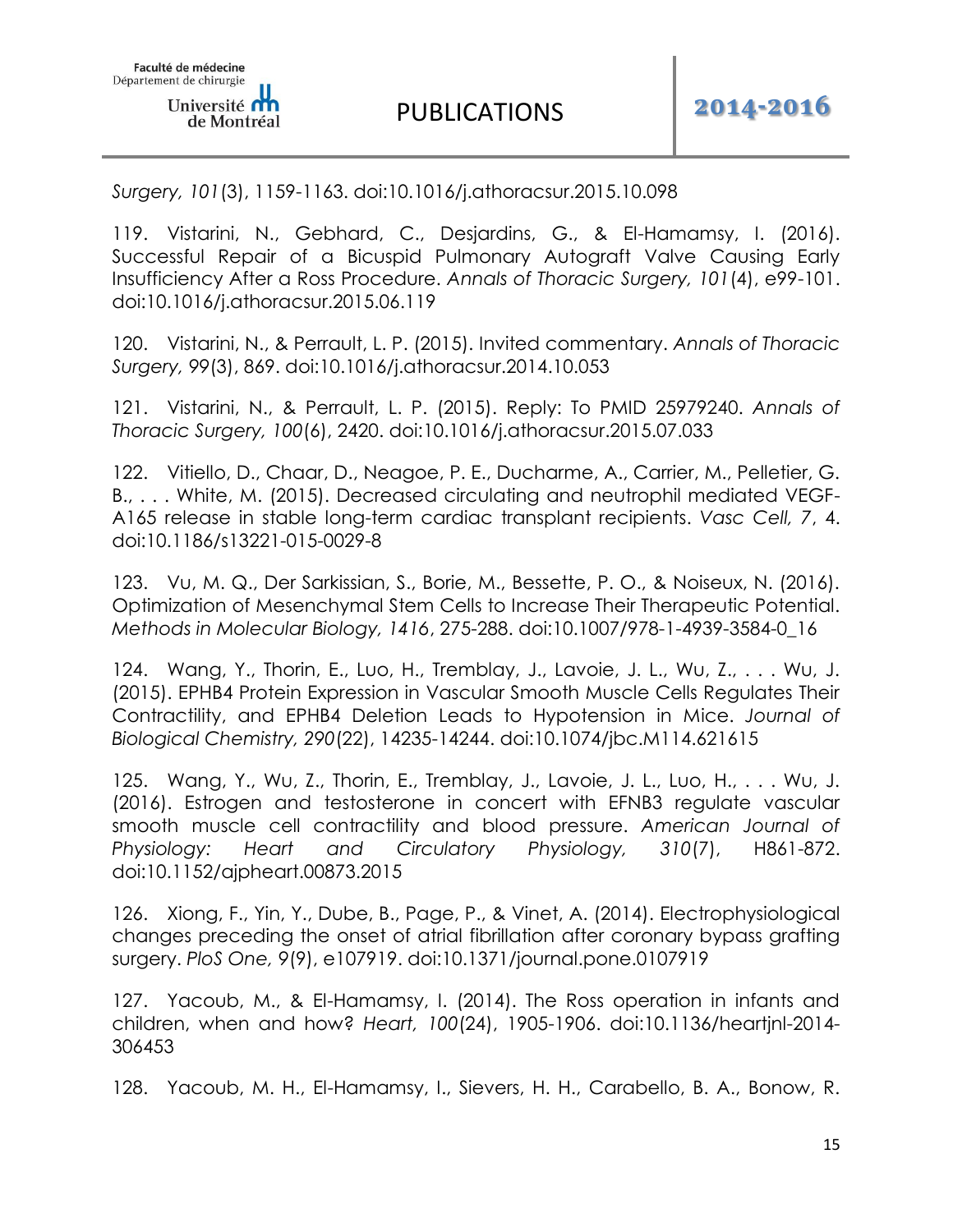O., Stelzer, P., . . . Takkenberg, J. J. (2014). Under-use of the Ross operation--a lost opportunity. *Lancet, 384*(9943), 559-560. doi:10.1016/s0140-6736(14)61090-4

129. Yu, C., Luo, X., Duquette, N., Thorin-Trescases, N., & Thorin, E. (2015). Knockdown of angiopoietin like-2 protects against angiotensin II-induced cerebral endothelial dysfunction in mice. *American Journal of Physiology: Heart and Circulatory Physiology, 308*(5), H386-397. doi:10.1152/ajpheart.00278.2014

130. Yu, C., Luo, X., Farhat, N., Daneault, C., Duquette, N., Martel, C., . . . Thorin, E. (2014). Lack of angiopoietin-like-2 expression limits the metabolic stress induced by a high-fat diet and maintains endothelial function in mice. *J Am Heart Assoc, 3*(4). doi:10.1161/jaha.114.001024

131. Yun, T. J., Lee, J. S., Machmach, K., Shim, D., Choi, J., Wi, Y. J., ... Cheong, C. (2016). Indoleamine 2,3-Dioxygenase-Expressing Aortic Plasmacytoid Dendritic Cells Protect against Atherosclerosis by Induction of Regulatory T Cells. *Cell Metabolism, 23*(5), 852-866. doi:10.1016/j.cmet.2016.04.010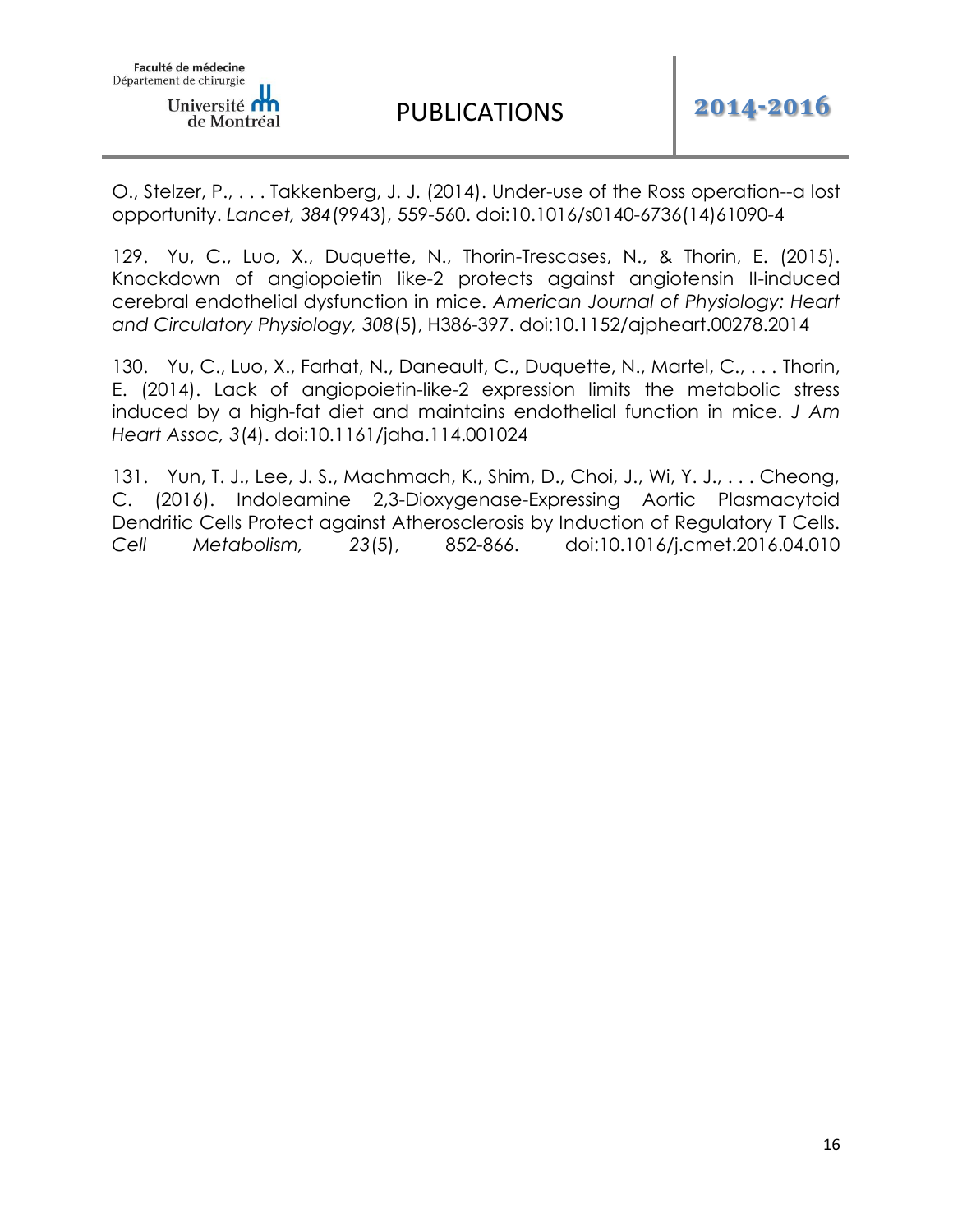# DIVISION DE LA CHIRURGIE GÉNÉRALE

1. Aebi, S., Gelber, S., Anderson, S. J., Láng, I., Robidoux, A., Martín, M., et al. (2014). Chemotherapy for isolated locoregional recurrence of breast cancer (CALOR): a randomised trial. The Lancet Oncology, 15(2), 156–163. http://doi.org/10.1016/S1470-2045(13)70589-8

2. Bégin, A., Martel, G., Lapointe, R., Belblidia, A., Lepanto, L., Soler, L., et al. (2014). Accuracy of preoperative automatic measurement of the liver volume by CT-scan combined to a 3D virtual surgical planning software (3DVSP). Surgical Endoscopy, 28(12), 3408–3412. http://doi.org/10.1007/s00464-014-3611-x

3. Blais, M.-C., Maunsell, E., Grenier, S., Lauzier, S., Dorval, M., Pelletier, S., et al. (2014). Validating the content of a brief informational intervention to empower patients and spouses facing breast cancer: perspectives of both couple members. Journal of Cancer Survivorship : Research and Practice, 8(3), 508–520. http://doi.org/10.1007/s11764-0140359-1

4. Boileau, J.-F., Poirier, B., Basik, M., Holloway, C. M. B., Gaboury, L., Sideris, L., et al. (2015). Sentinel node biopsy after neoadjuvant chemotherapy in biopsyproven node-positive breast cancer: the SN FNAC study. Journal of Clinical Oncology : Official Journal of the American Society of Clinical Oncology, 33(3), 258–264. http://doi.org/10.1200/JCO.2014.55.7827

5. Boily, G., Villeneuve, J.-P., Lacoursière, L., Chaudhury, P., Couture, F., Ouellet, J.-F., et al. (2015, January). Transarterial embolization therapies for the treatment of hepatocellular carcinoma: CEPO review and clinical recommendations. HPB : the Official Journal of the International Hepato Pancreato Biliary Association. http://doi.org/10.1111/hpb.12273

6. Bonney, G. K., Coldham, C., Adam, R., Kaiser, G., Barroso, E., Capussotti, L., et al. (2015). Role of neoadjuvant chemotherapy in resectable synchronous colorectal liver metastasis; An international multi-center data analysis using LiverMetSurvey. Journal of Surgical Oncology, 111(6), 716–724. http://doi.org/10.1002/jso.23899

7. Chan, G., Garneau, P., & Hajjar, R. (2015). The impact and treatment of obesity in kidney transplant candidates and recipients. Canadian Journal of Kidney Health and Disease, 2(1), 26. http://doi.org/10.1186/s40697-015-0059-4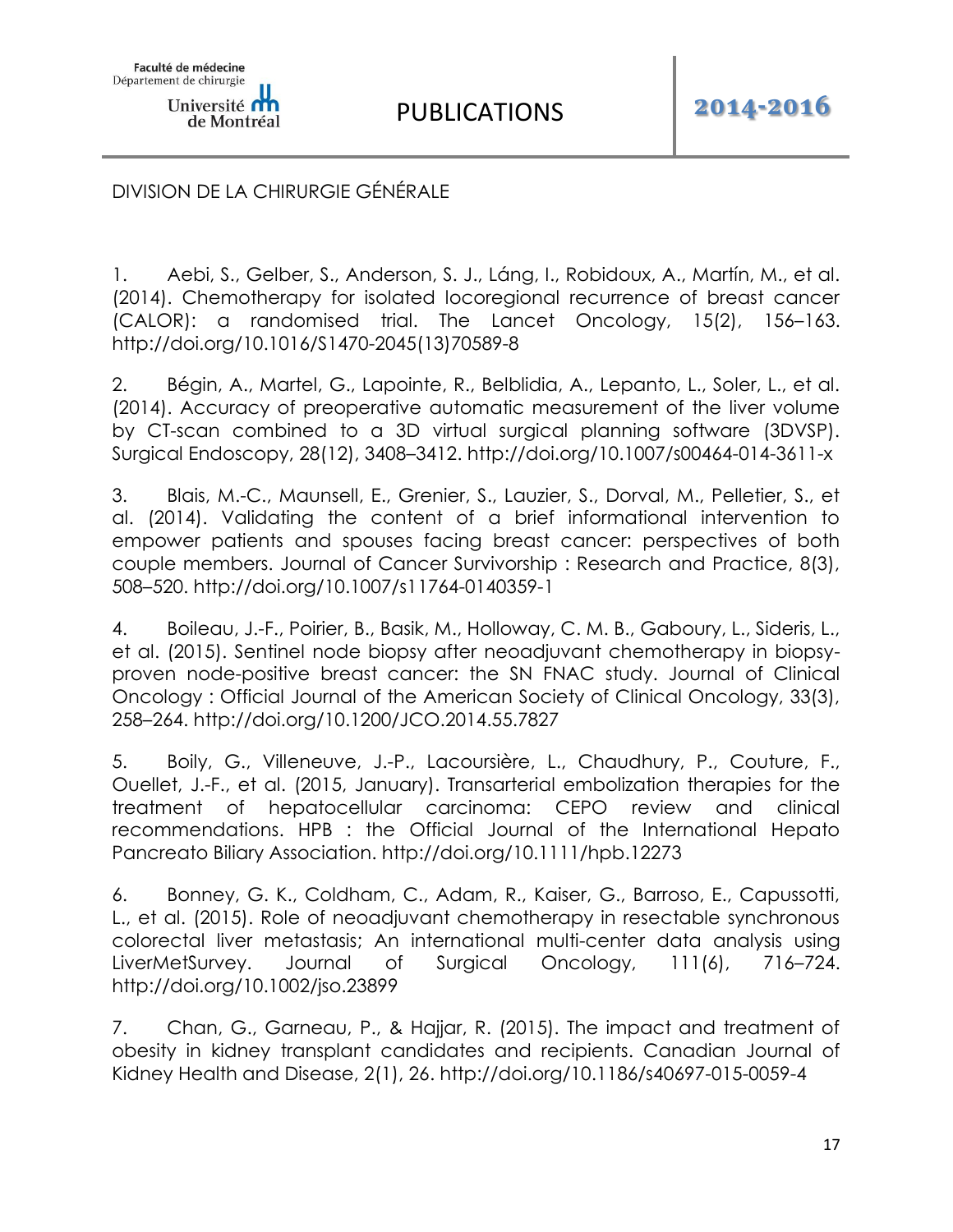8. Clemons, M. J., Cochrane, B., Pond, G. R., Califaretti, N., Chia, S. K. L., Dent, R. A., et al. (2014). Randomised, phase II, placebo-controlled, trial of fulvestrant plus vandetanib in postmenopausal women with bone only or bone predominant, hormone-receptor-positive metastatic breast cancer (MBC): the OCOG ZAMBONEY study. Breast Cancer Research and Treatment, 146(1), 153– 162. http://doi.org/10.1007/s10549-014-3015-6

9. Devriese, L. A., Koch, K. M., Mergui-Roelvink, M., Matthys, G. M., Ma, W. W., Robidoux, A., et al. (2014). Effects of low-fat and high-fat meals on steady-state pharmacokinetics of lapatinib in patients with advanced solid tumours. Investigational New Drugs, 32(3), 481–488. http://doi.org/10.1007/s10637-013- 0055-4

10. Dubé, P., Sidéris, L., Law, C., Mack, L., Haase, E., Giacomantonio, C., et al. (2015). Guidelines on the use of cytoreductive surgery and hyperthermic intraperitoneal chemotherapy in patients with peritoneal surface malignancy arising from colorectal or appendiceal neoplasms. Current Oncology (Toronto, Ont.), 22(2), e100–12. http://doi.org/10.3747/co.22.2058

11. El-Bared, N., Taussky, D., Mehiri, S., Patocskai, E., Roberge, D., & Donath, D. (2014). Preoperative intensity modulated radiation therapy for retroperitoneal sarcoma. Technology in Cancer Research & Treatment, 13(3), 211–216. http://doi.org/10.7785/tcrt.2012.500371

12. Garneau, P., Ahmad, K., Carignan, S., & Trudeau, P. (2014). Preceptorship and proctorship as an effective way to learn laparoscopic sleeve gastrectomy. Obesity Surgery, 24(12), 2021–2024. http://doi.org/10.1007/s11695-014-1343-6

13. Gervais, M.-K., Gagnon, A., Henri, M., & Bendavid, Y. (2015). Pheochromocytoma presenting as inverted Takotsubo cardiomyopathy: a case report and review of the literature. Journal of Cardiovascular Medicine (Hagerstown, Md.), 16 Suppl 2, S113–7. http://doi.org/10.2459/JCM.0b013e3283356651

14. Ghadirian, P., Robidoux, A., Nassif, E., Martin, G., Potvin, C., Patocskai, E., et al. (2014). Screening for BRCA1 and BRCA2 mutations among French-Canadian breast cancer cases attending an outpatient clinic in Montreal. Clinical Genetics, 85(1), 31–35. http://doi.org/10.1111/cge.12174

15. Goodwin, P. J., Segal, R. J., Vallis, M., Ligibel, J. A., Pond, G. R., Robidoux, A., et al. (2014). Randomized trial of a telephone-based weight loss intervention in postmenopausal women with breast cancer receiving letrozole: the LISA trial.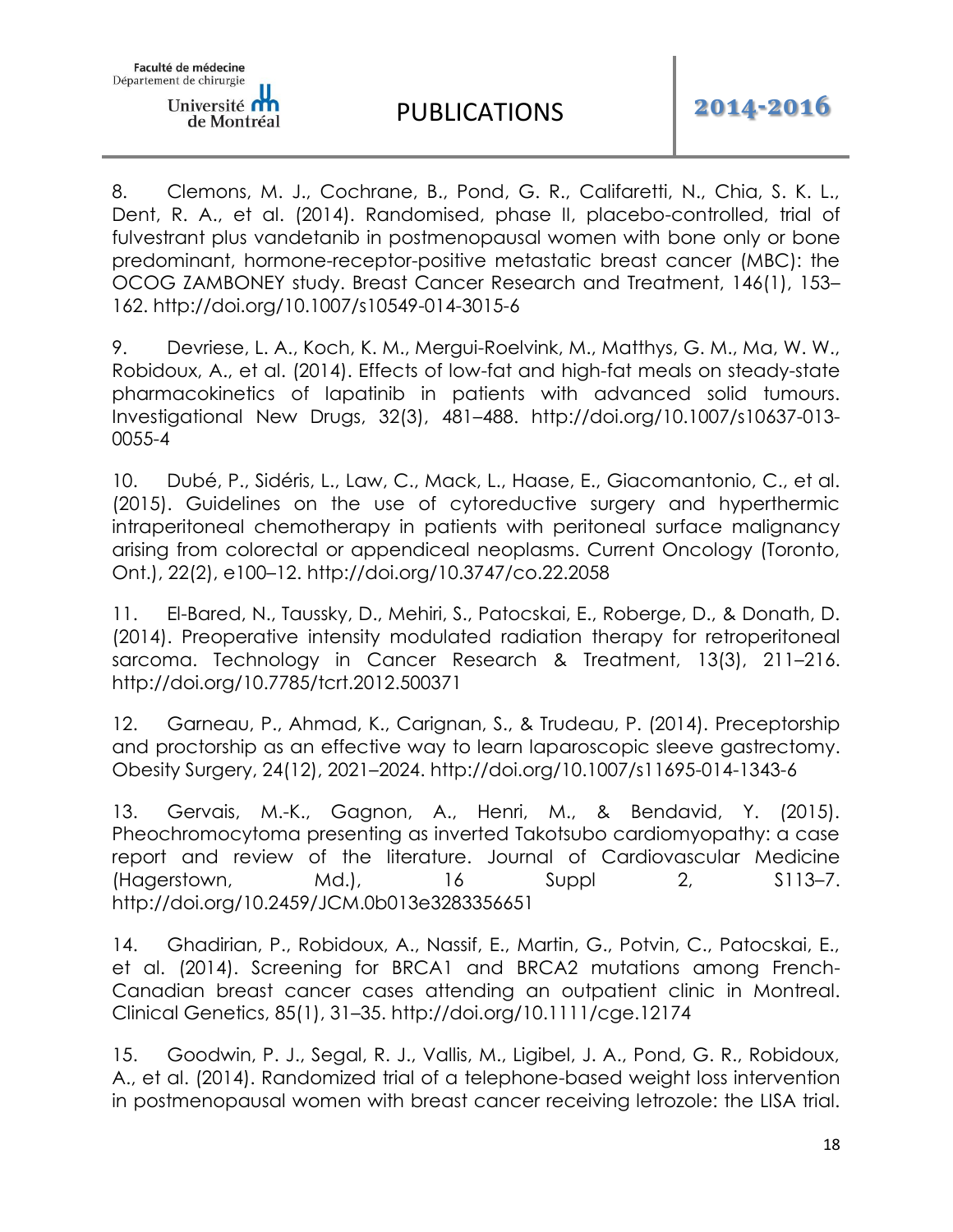Journal of Clinical Oncology : Official Journal of the American Society of Clinical Oncology, 32(21), 2231–2239. http://doi.org/10.1200/JCO.2013.53.1517

16. Gronwald, J., Robidoux, A., Kim-Sing, C., Tung, N., Lynch, H. T., Foulkes, W. D., et al. (2014). Duration of tamoxifen use and the risk of contralateral breast cancer in BRCA1 and BRCA2 mutation carriers. Breast Cancer Research and Treatment, 146(2), 421–427. http://doi.org/10.1007/s10549-014-3026-3

17. Gros, A., Robbins, P. F., Yao, X., Li, Y. F., Turcotte, S., Tran, E., et al. (2014). PD-1 identifies the patient-specific CD8. tumor-reactive repertoire infiltrating human tumors. The Journal of Clinical Investigation, 124(5), 2246–2259. http://doi.org/10.1172/JCI73639

18. Hubert, J., Thiboutot, E., Dube, P., Cloutier, A. S., Drolet, P., & Sideris, L. (2015). Cytoreductive surgery and hyperthermic intraperitoneal chemotherapy with oxaliplatin for peritoneal mesothelioma: preliminary results and survival analysis. *Surgical Oncology, 24*(1), 41-46. doi:10.1016/j.suronc.2014.12.002

19. Lachance, S., Latulippe, J. F., Valiquette, L., Langlois, G., Douville, Y., Fried, G. M., & Richard, C. (2014). Perceived effects of the 16-hour workday restriction on surgical specialties: Quebec's experience. Journal of Surgical Education, 71(5), 707–715. http://doi.org/10.1016/j.jsurg.2014.01.008

20. Marcotte, E., Dubé, P., Drolet, P., Mitchell, A., Frenette, S., Leblanc, G., et al. (2014). Hyperthermic intraperitoneal chemotherapy with oxaliplatin as treatment for peritoneal carcinomatosis arising from the appendix and pseudomyxoma peritonei: a survival analysis. World Journal of Surgical Oncology, 12(1), 332. http://doi.org/10.1186/1477-7819-12-332

21. Martel, G., Ismail, S., Bégin, A., Vandenbroucke-Menu, F., & Lapointe, R. (2014). Surgical management of symptomatic hydatid liver disease: experience from a Western centre. Canadian Journal of Surgery Journal Canadien De Chirurgie, 57(5), 320–326. http://doi.org/10.1503/cjs.024613

22. McConnell, Y. J., Mack, L. A., Gui, X., Carr, N. J., Sideris, L., Temple, W. J., et al. (2014). Cytoreductive surgery with hyperthermic intraperitoneal chemotherapy: an emerging treatment option for advanced goblet cell tumors of the appendix. Annals of Surgical Oncology, 21(6), 1975–1982. http://doi.org/10.1245/s10434-013-3469-5

23. Mitchell, A., & Bendavid, Y. (2014). Medullary colon cancer presenting with total necrosis of all regional lymph node metastases: morphologic description of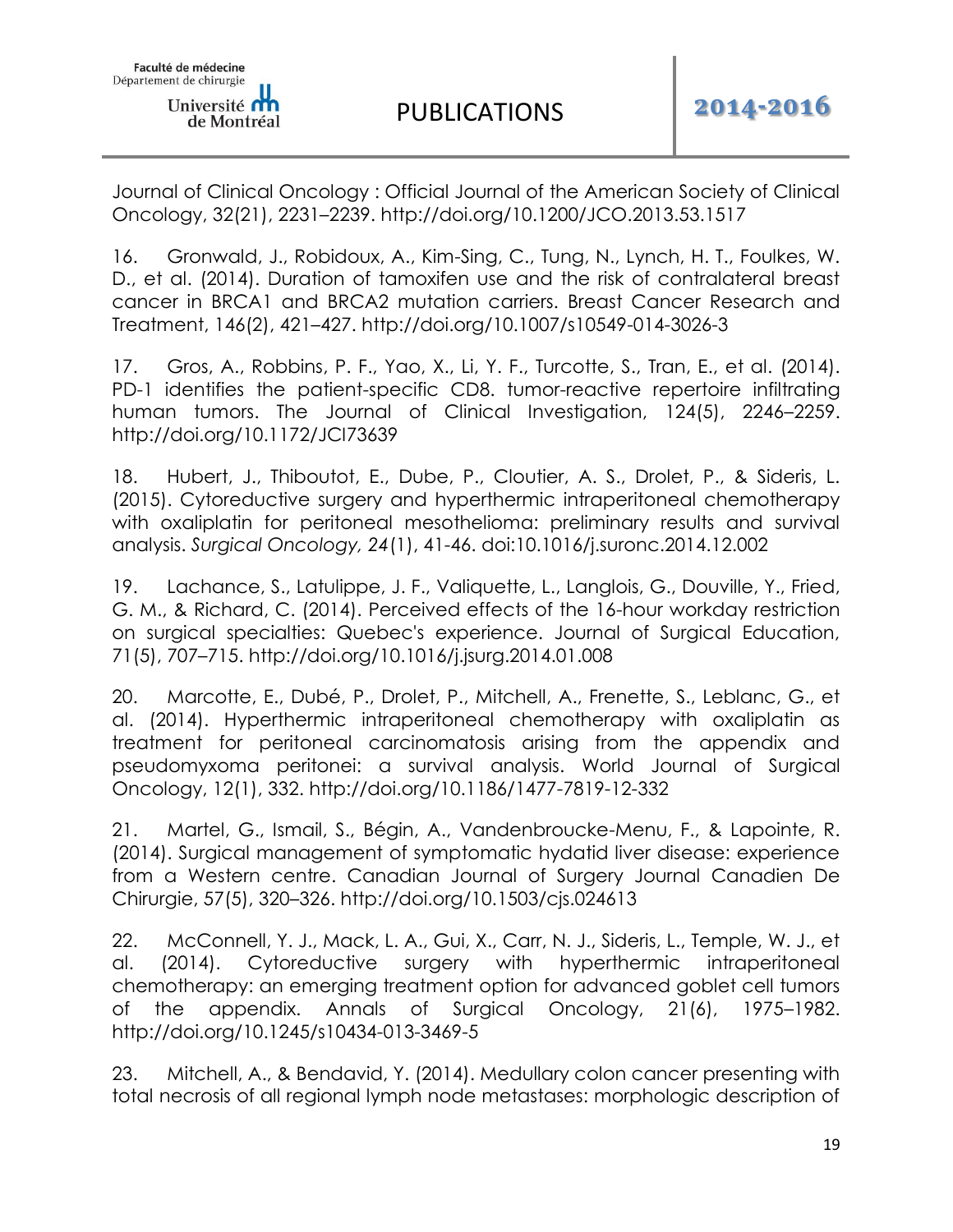a presumed immune-mediated event. Diagnostic Pathology, 9(1), 204. http://doi.org/10.1186/s13000-014-0204-x

24. Mitchell, A., Caty, V., & Bendavid, Y. (2015). Massive mesenteric panniculitis due to fibromuscular dysplasia of the inferior mesenteric artery: a case report. BMC Gastroenterology, 15(1), 71. http://doi.org/10.1186/s12876-015- 0303-5

25. Mitchell, A., Dubé, P., & Sideris, L. (2014). Dysplastic intestinal-type metaplasia of appendiceal endometriosis: a mimic of low grade appendiceal mucinous neoplasm. Diagnostic Pathology, 9(1), 39. http://doi.org/10.1186/1746- 1596-9-39

26. Singh, S., Dey, C., Kennecke, H., Kocha, W., Maroun, J., Metrakos, P., et al. (2015). Consensus Recommendations for the Diagnosis and Management of Pancreatic Neuroendocrine Tumors: Guidelines from a Canadian National Expert Group. Annals of Surgical Oncology, 22(8), 2685–2699. http://doi.org/10.1245/s10434-014-4145-0

27. Tan, A. R., Johannes, H., Rastogi, P., Jacobs, S. A., Robidoux, A., Flynn, P. J., et al. (2015). Weekly paclitaxel and concurrent pazopanib following doxorubicin and cyclophosphamide as neoadjuvant therapy for HER-negative locally advanced breast cancer: NSABP Foundation FB-6, a phase II study. Breast Cancer Research and Treatment, 149(1), 163–169. http://doi.org/10.1007/s10549- 014-3221-2

28. Tran, E., Turcotte, S., Gros, A., Robbins, P. F., Lu, Y.-C., Dudley, M. E., et al. (2014). Cancer immunotherapy based on mutation-specific CD4+ T cells in a patient with epithelial cancer. Science (New York, N.Y.), 344(6184), 641–645. http://doi.org/10.1126/science.1251102

29. Turcotte, S., Katz, S. C., Shia, J., Jarnagin, W. R., Kingham, T. P., Allen, P. J., et al. (2014b). Tumor MHC class I expression improves the prognostic value of Tcell density in resected colorectal liver metastases. Cancer Immunology Research, 2(6), 530–537.

30. Trop, I., Destrempes, F., El Khoury, M., Robidoux, A., Gaboury, L., Allard, L., . . . Cloutier, G. (2015). The Added Value of Statistical Modeling of Backscatter Properties in the Management of Breast Lesions at US. *Radiology, 275*(3), 666- 674. doi:10.1148/radiol.14140318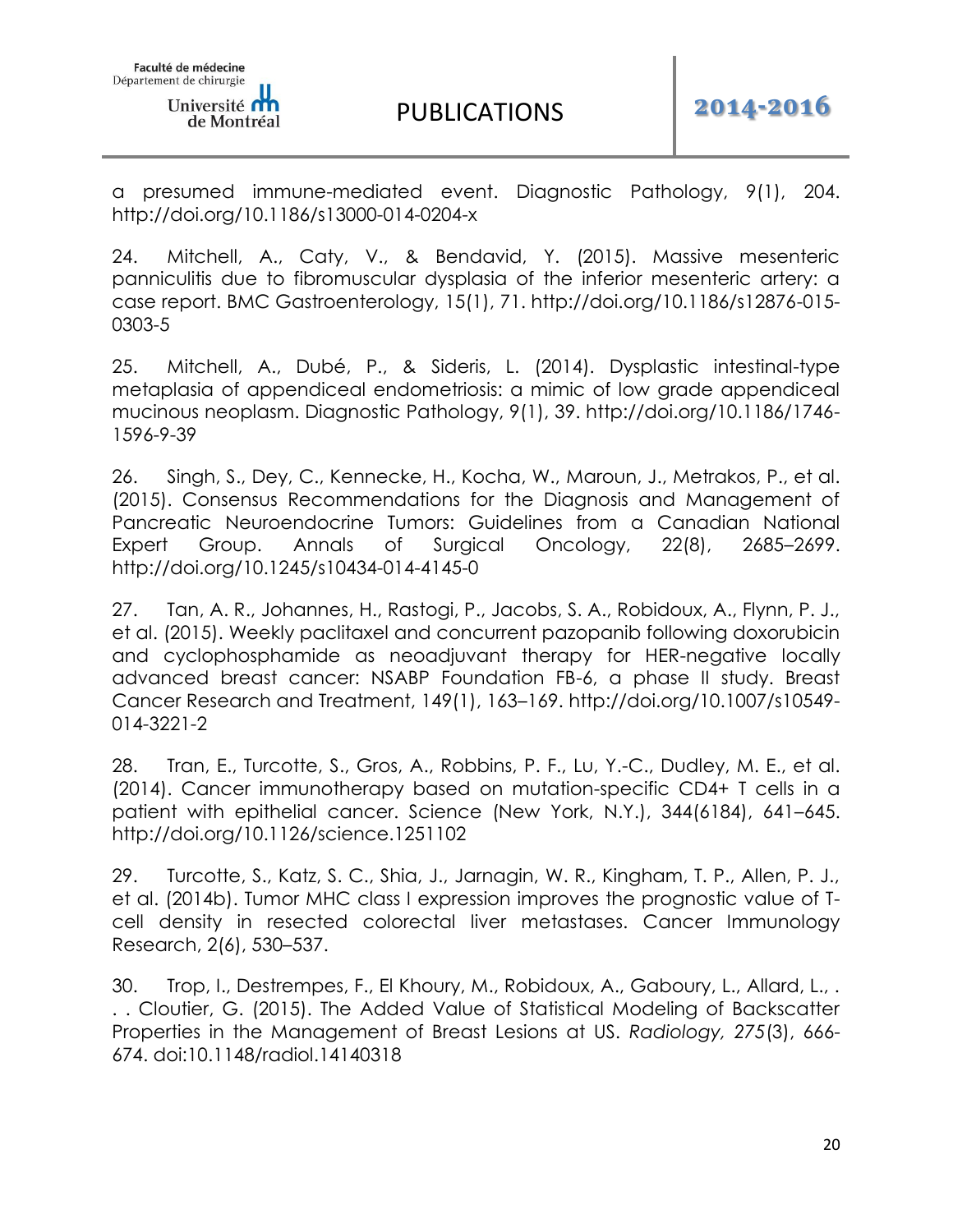

31. Viganò, L., Capussotti, L., Lapointe, R., Barroso, E., Hubert, C., Giuliante, F., et al. (2014). Early recurrence after liver resection for colorectal metastases: risk factors, prognosis, and treatment. A LiverMetSurvey-based study of 6,025 patients. Annals of Surgical Oncology, 21(4), 1276–1286. http://doi.org/10.1245 s10434-013-3421-8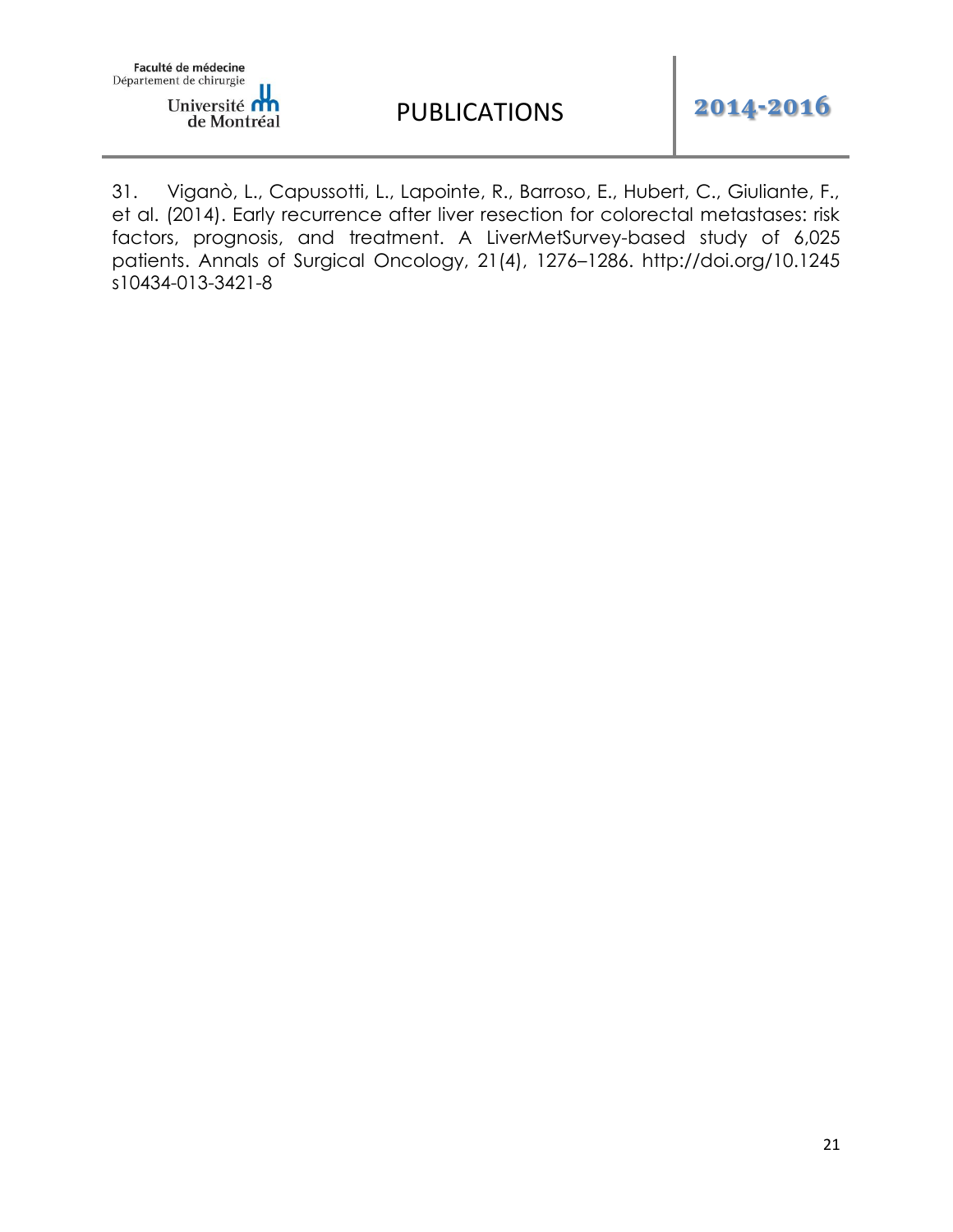## DIVISION DE LA CHIRURGIE PÉDIATRIQUE

1. Bouchard, S., Clemancey, M., Blondin, G., Bruschi, M., Charreteur, K., De Gioia, L., . . . Talarmin, J. (2014). A new FeMo complex as a model of heterobimetallic assemblies in natural systems: Mossbauer and density functional theory investigations. *Inorganic Chemistry, 53*(21), 11345-11347. doi:10.1021/ic501875q

2. Bouchard, S., Eisendrath, P., Toussaint, E., Le Moine, O., Lemmers, A., Arvanitakis, M., & Deviere, J. (2016). Trans-fistulary endoscopic drainage for postbariatric abdominal collections communicating with the upper gastrointestinal tract. *Endoscopy, 48*(9), 809-816. doi:10.1055/s-0042-108726

3. Bouchard, S., Huberty, V., Blero, D., & Deviere, J. (2015). Magnetic compression for treatment of large oesophageal diverticula: a new endoscopic approach for a risky surgical disease? *Gut, 64*(11), 1678-1679. doi:10.1136/gutjnl-2015-309604

4. Bouchard, S., Ibrahim, M., & Van Gossum, A. (2014). Video capsule endoscopy: perspectives of a revolutionary technique. *World Journal of Gastroenterology, 20*(46), 17330-17344. doi:10.3748/wjg.v20.i46.17330

5. Bouchard, S. S., O'Leary, C. J., Wargelin, L. J., Rodriguez, W. B., Jennings, K. X., & Warkentin, K. M. (2015). Alternative competition-induced digestive strategies yield equal growth, but constrain compensatory growth in red-eyed treefrog larvae. *Journal of Experimental Zoology. Part A: Ecological Genetics and Physiology*. doi:10.1002/jez.1991

6. Bouchard, S. S., O'Leary, C. J., Wargelin, L. J., Rodriguez, W. B., Jennings, K. X., & Warkentin, K. M. (2015). Alternative competition-induced digestive strategies yield equal growth, but constrain compensatory growth in red-eyed treefrog larvae. *Journal of Experimental Zoology. Part A: Ecological Genetics and Physiology*. doi:10.1002/jez.1991

7. Cousineau, H., Marchand, A., Bouchard, S., Belanger, C., Gosselin, P., Langlois, F., . . . Belleville, G. (2016). Insomnia Symptoms Following Treatment for Comorbid Panic Disorder With Agoraphobia and Generalized Anxiety Disorder. *Journal of Nervous and Mental Disease, 204*(4), 267-273. doi:10.1097/nmd.0000000000000466

8. de Buys Roessingh, A. S., Damphousse, A., Ballabeni, P., Dubois, J., & Bouchard, S. (2015). Predictive factors at birth of the severity of gastroschisis.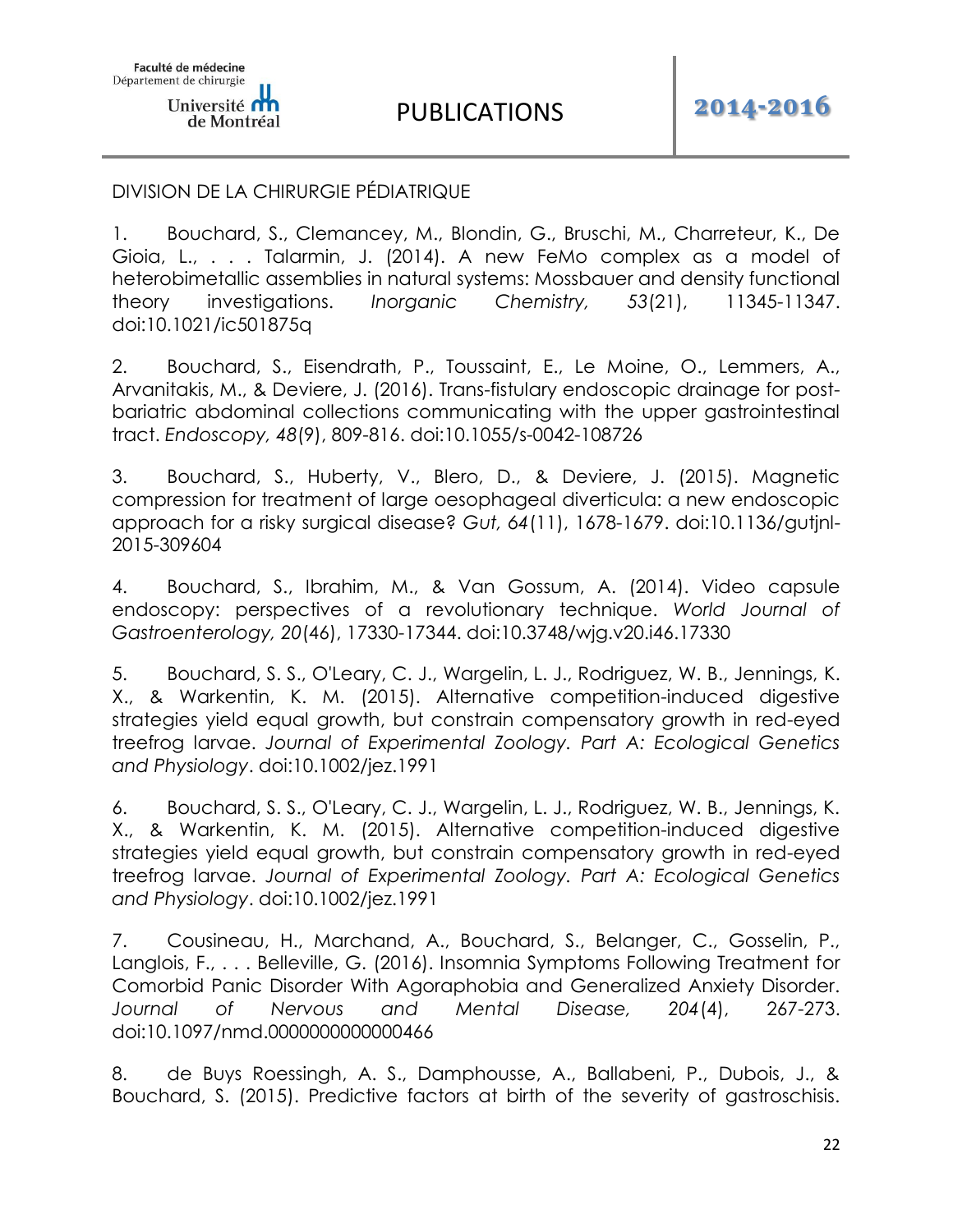*World Journal of Gastrointestinal Pathophysiology, 6*(4), 228-234. doi:10.4291/wjgp.v6.i4.228

9. de Buys Roessingh, A. S., Damphousse, A., Ballabeni, P., Dubois, J., & Bouchard, S. (2015). Predictive factors at birth of the severity of gastroschisis. *World Journal of Gastrointestinal Pathophysiology, 6*(4), 228-234. doi:10.4291/wjgp.v6.i4.228

10. Dessureault, P. L., Boucher, J. F., Tremblay, P., Bouchard, S., & Villeneuve, C. (2015). Uncovering the Minor Contribution of Land-Cover Change in Upland Forests to the Net Carbon Footprint of a Boreal Hydroelectric Reservoir. *Journal of Environmental Quality, 44*(4), 1111-1118. doi:10.2134/jeq2015.02.0071

11. Dumas-Campagna, M., Bouchard, S., Soucy, G., & Bouin, M. (2014). IgG4- Related Esophageal Disease Presenting as Esophagitis Dissecans Superficialis With Chronic Strictures. *Journal of Clinical Medicine Research, 6*(4), 295-298. doi:10.14740/jocmr1845w

12. Fansi, A., Jehanno, C., Lapalme, M., Drapeau, M., & Bouchard, S. (2015). [Effectiveness of psychotherapy compared to pharmacotherapy for the treatment of anxiety and depressive disorders in adults: A literature review]. *Santé Mentale au Québec, 40*(4), 141-173.

13. Grenier, S., Forget, H., Bouchard, S., Isere, S., Belleville, S., Potvin, O., ... Talbot, M. (2015). Using virtual reality to improve the efficacy of cognitivebehavioral therapy (CBT) in the treatment of late-life anxiety: preliminary recommendations for future research. *International Psychogeriatrics, 27*(7), 1217- 1225. doi:10.1017/s1041610214002300

14. Laforest, M., Bouchard, S., Bosse, J., & Mesly, O. (2016). Effectiveness of In Virtuo Exposure and Response Prevention Treatment Using Cognitive-Behavioral Therapy for Obsessive-Compulsive Disorder: A Study Based on a Single-Case Study Protocol. *Front Psychiatry, 7*, 99. doi:10.3389/fpsyt.2016.00099

15. Maheux, A. F., Boudreau, D. K., Bisson, M. A., Dion-Dupont, V., Bouchard, S., Nkuranga, M., . . . Rodriguez, M. J. (2014). Molecular method for detection of total coliforms in drinking water samples. *Applied and Environmental Microbiology, 80*(14), 4074-4084. doi:10.1128/aem.00546-14

16. Maheux, A. F., Dion-Dupont, V., Bisson, M. A., Bouchard, S., Jubinville, E., Nkuranga, M., . . . Rodriguez, M. J. (2015). Multiparametric comparison of chromogenic-based culture methods used to assess the microbiological quality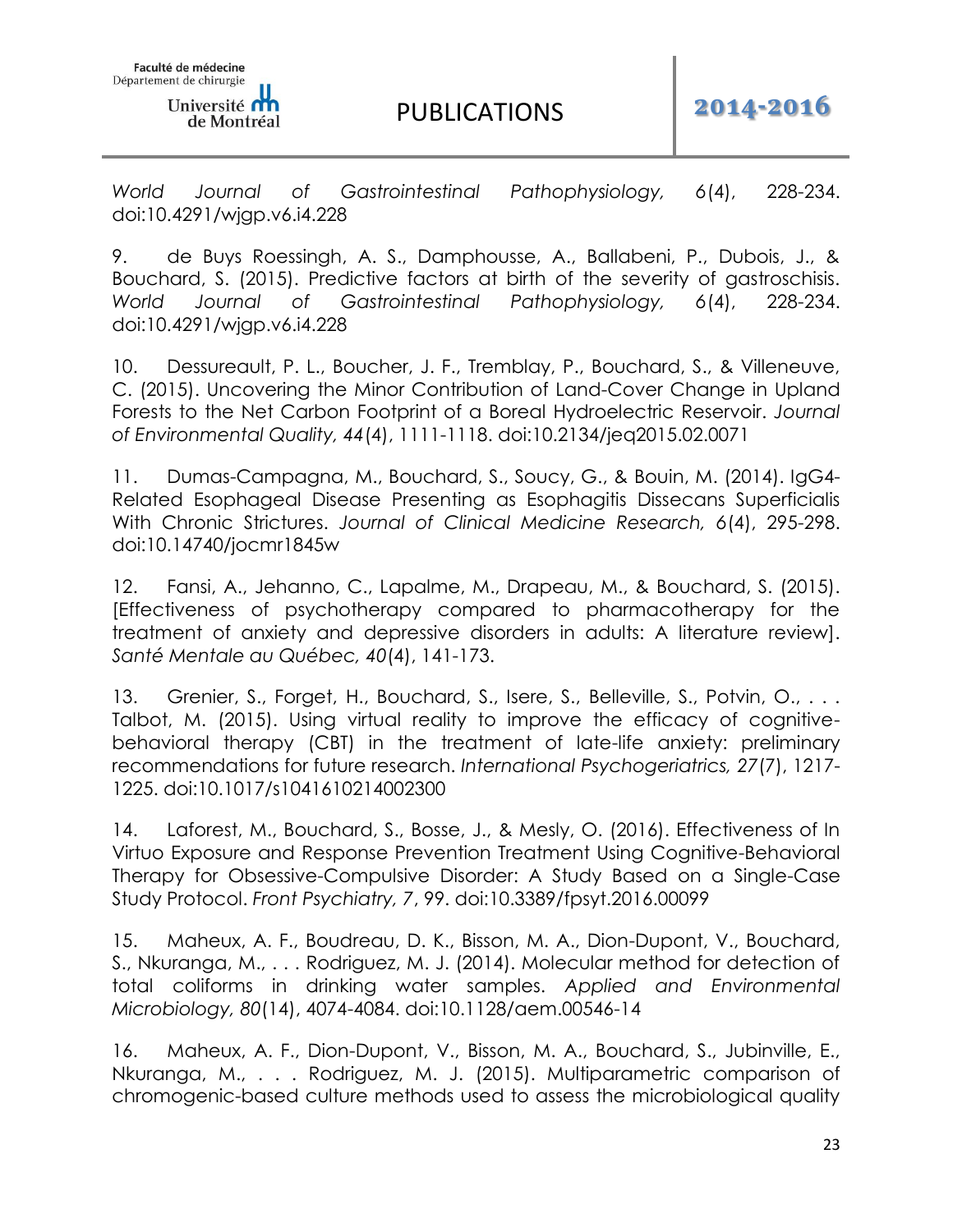of drinking water and the mFC method combined with a molecular confirmation procedure. *J Water Health, 13*(1), 67-72. doi:10.2166/wh.2014.059

17. Maheux, A. F., Dion-Dupont, V., Bouchard, S., Bisson, M. A., Bergeron, M. G., & Rodriguez, M. J. (2015). Comparison of four beta-glucuronidase and betagalactosidase-based commercial culture methods used to detect Escherichia coli and total coliforms in water. *J Water Health, 13*(2), 340-352. doi:10.2166/wh.2014.175

18. Menard, C., Quirion, R., Vigneault, E., Bouchard, S., Ferland, G., El Mestikawy, S., & Gaudreau, P. (2015). Glutamate presynaptic vesicular transporter and postsynaptic receptor levels correlate with spatial memory status in aging rat models. *Neurobiology of Aging, 36*(3), 1471-1482. doi:10.1016/j.neurobiolaging.2014.11.013

19. Perreault, M., Bouchard, S., Lapalme, M., Laverdure, A., Audet, D., Cusson, J. C., . . . Belanger, C. (2015). [Perspective of peer helpers regarding their experience animating a self-treatment program for panic disorders]. *Santé Mentale au Québec, 40*(1), 35-51.

20. Picard-Jean, F., Bouchard, S., Larivee, G., & Bisaillon, M. (2014). The intracellular inhibition of HCV replication represents a novel mechanism of action by the innate immune Lactoferrin protein. *Antiviral Research, 111*, 13-22. doi:10.1016/j.antiviral.2014.08.012

21. Skinner-Robertson, S., Fradette, C., Bouchard, S., Mouksassi, M. S., & Varin, F. (2015). Pharmacokinetics of Tramadol and O-Desmethyltramadol Enantiomers Following Administration of Extended-Release Tablets to Elderly and Young Subjects. *Drugs and Aging, 32*(12), 1029-1043. doi:10.1007/s40266-015-0315-4

22. Therrien, A., Bouchard, S., Sidani, S., & Bouin, M. (2016). Prevalence of Small Intestinal Bacterial Overgrowth among Chronic Pancreatitis Patients: A Case-Control Study. *Can J Gastroenterol Hepatol, 2016*, 7424831. doi:10.1155/2016/7424831

23. Tremblay, L., Roy-Vaillancourt, M., Chebbi, B., Bouchard, S., Daoust, M., Denommee, J., & Thorpe, M. (2016). Body Image and Anti-Fat Attitudes: An Experimental Study Using a Haptic Virtual Reality Environment to Replicate Human Touch. *Cyberpsychol Behav Soc Netw, 19*(2), 100-106. doi:10.1089/cyber.2015.0226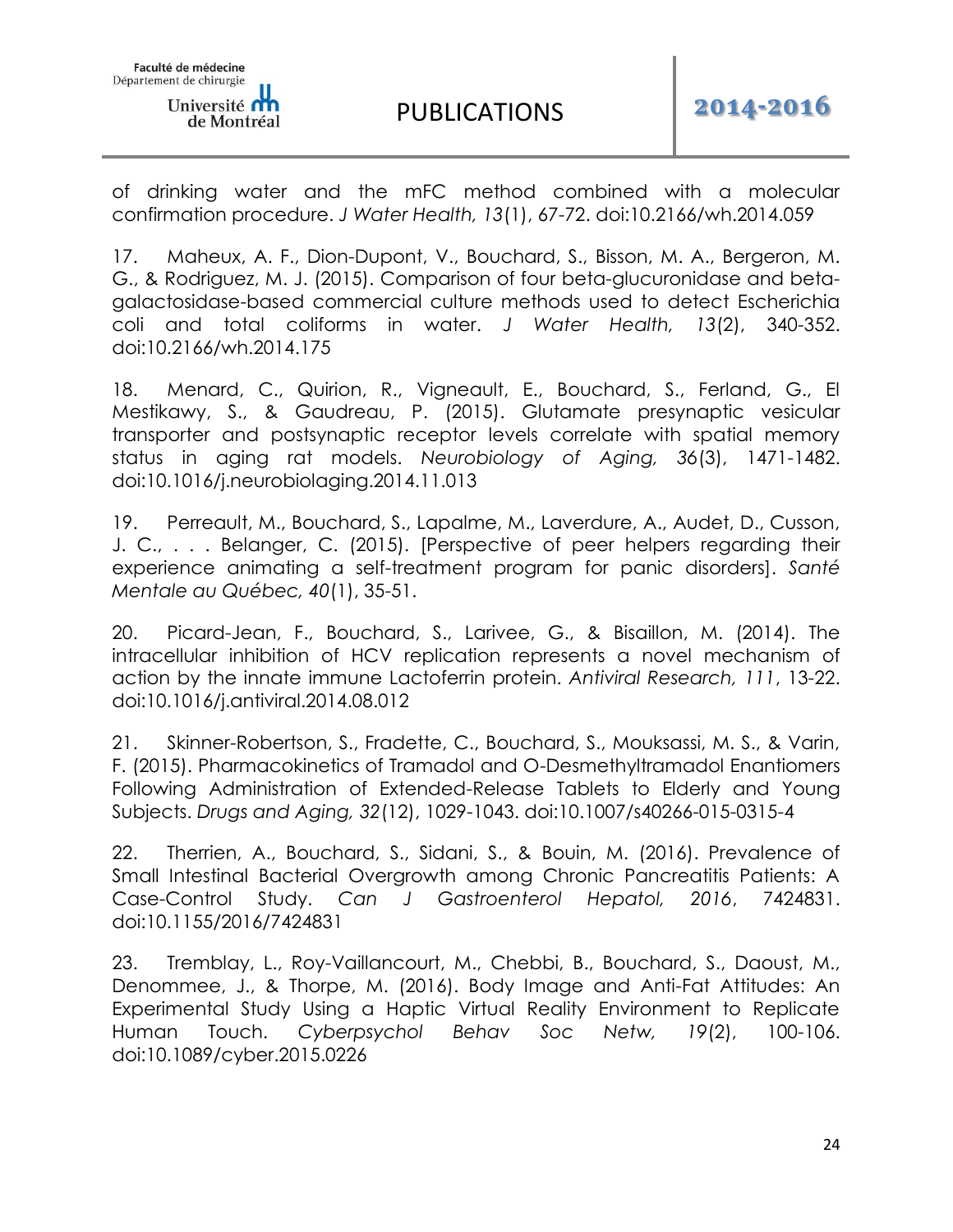#### DIVISION DE LA NEUROCHIRURGIE

1. Harroud A., Bouthillier A., Nguyen D.K. Prognostic tests and antiepileptic drug withdrawal after epilepsy surgery. The Canadian Journal of Neurological Sciences, 41(4): 409-412, juillet 2014.

2. Obaïd S., Li S., Denis D., Weil A.G., Bojanowski M.W. Resection of an oculomotor nerve cavernous angioma. Surgical Neurology International, 5 (Suppl 4): S203-207, Jul 2014.

3. Weil A.G., Bojanowski M.W., Jamart J., Gustin T., Lévêque M. Evaluation of the quality of information on the Internet available to patients undergoing cervical spine surgery. World Neurosurg. 82(1-2): e31-39, Jul-Aug 2014.

4. Bertrand J.A., Tremblay J., Lassonde M., Vannasing P, Nguyen D.K., Robert M., Bouthillier A., Lepore F. Recognizing an object from the sum of its parts: an intracranial study on alpha rhythms. J Cogn Neurosciences, 26(8): 1797-1805, août 2014.

5. Bojanowski M.W. Considerations about ultra-early treatment of ruptured aneurysms. Neurocritical Care, 21(1): 1-3, Aug 2014.

6. Bureau N.J., Moser T., Dagher J.H., Shedid D., Li M., Brassard P., Leduc B.E. Transforaminal versus intra-articular facet corticosteroid injections for the treatment of cervical radiculopathy: a randomized, double-blind, controlled study. AJNR Am J Neuroradio. 35(8): 1467-1474, août 2014.

7. Weil A.G., Bhatia S. Resection of a ventral intramedullary cervical spinal cord cavernous malformation through an anterior approach. Neurosurg Focus 37 Suppl 2: Video 18, septembre 2014.

8. Lévêque M., Durand E., Weil A.G. Psychosurgery for schizophrenia. Stereotact Funct Neurosurg. 92(6): 412, novembre 2014.

9. Lévêque M., Durand E., Weil A.G. Psychosurgery for Drug Addiction. Stereotact Funct Neurosurg. 92(3): 195-196, 2014.

10. Roy D., Raymond J., Bojanowski M.W. Variabilité décisionnelle dans le traitement des anévrismes Neurochirurgie, 60(6) : 288-292, Dec 2014.

11. Magro E., Engel D., Bojanowski M.W. Transfrontal sinus approach for an anterior cranial fossa, ethmoidal, dural arteriovenus fistula. Surgical Neurology International, 5:172, Dec 2014.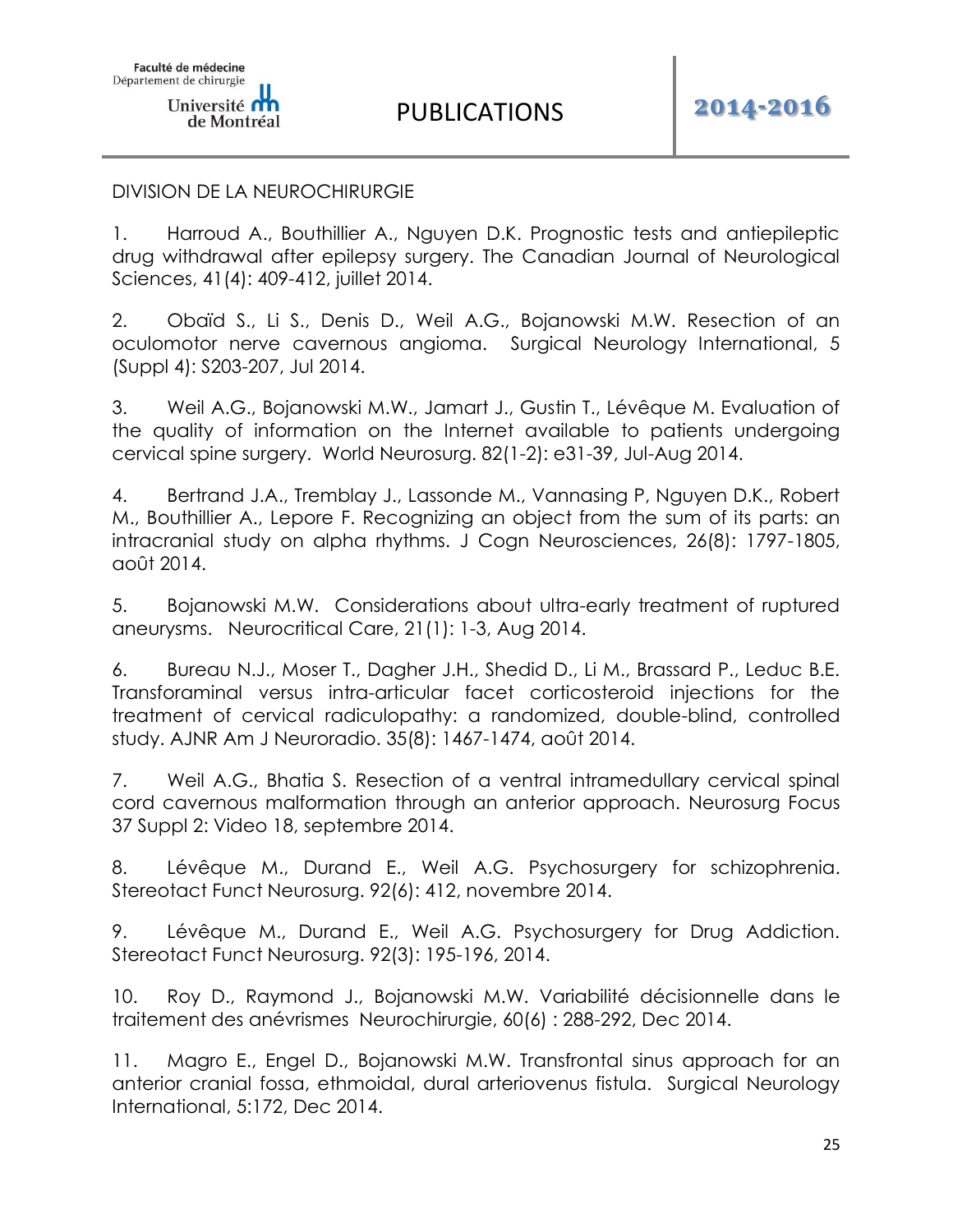de Montréal

12. Berthet S., Crevier L., Deslandres C. Abnormal movements associated with oropharyngeal dysfunction in a child with Chiari I malformation. BMC Pediatr. 14: 294, décembre 2014.

13. Boucher O., D'Hondt F., Tremblay J., Lepore F.,Lassonde M., Vannasing P., Bouthillier A., Nguyen D.K. Spatiotemporal dynamics of affective picture processing revealed by intracranial high-gamma modulations. Hum Brain Mapp. 36(1): 16-28, jan 2015.

14. Magro E., Chainey J., Chaalala C., Al Jehani H., Fournier J.-Y., Bojanowski M.W. Management of ruptured posterior fossa arteriovenous malformations. Clinical Neurology and Neurosurgery, 128, p.78-83, Jan 2015.

15. Weil A.G., Middleton A.L., Niazi T.N., Ragheb J., Bhatia S. The supracerebellar-transtentorial approach to posteromedial temporal lesions in children with refractory epilepsy. J Neurosurg Pediatr. 15(1): 45-54, janvier 2015.

16. Boucher O., Rouleau I., Escudier F., Malenfant A., Denault C., Charbonneau S., Finet P., Lassonde M., Lepore F., Bouthillier A., Nguyen D.K. Neuropsychological performance before and after partial or complete insulectomy in patients with epilepsy. Epilepsy Behav 43:53-60, février 2015.

17. Lo Presti A., Weil A.G., Ragheb J. Flying with a shunt. J Neurosurg Pediatr. 15(2): 223-224, février 2015.

18. Boucher O., Rouleau I., Lassonde M., Lepore F., Bouthillier A., Nguyen D.K. Social information processing following resection of the insular cortex. Neuropsychologia, 71:1-10, 11 mars 2015.

19. Obaïd S., Weil A.G., Rahme R., Bojanowski M.W. Endoscopic third ventriculostomy for obstructive hydrocephalus due to intraventricular hemorrhage. Journal of Neurological Surgery A Central European Neurosurgery, 76(2):99-111, Front page Mar 2015.

20. Lo Presti A., Weil A.G., Niazi T.N., Bathia S. Herpes simplex reactivation of postinfectious inflammatory response after epilepsy surgery: Case report and review of the literature. Surg Neurol Int. 6:45, mars 2015.

21. Obaïd S., Weil A.G., Bojanowski M.W. Endoscopic third ventriculostomy for obstructive hydrocephalus due to intraventricular hemorrhage. J Neurol Surg A Cent Eur Neurosurg. 76(2) : 99-111, mars 2015.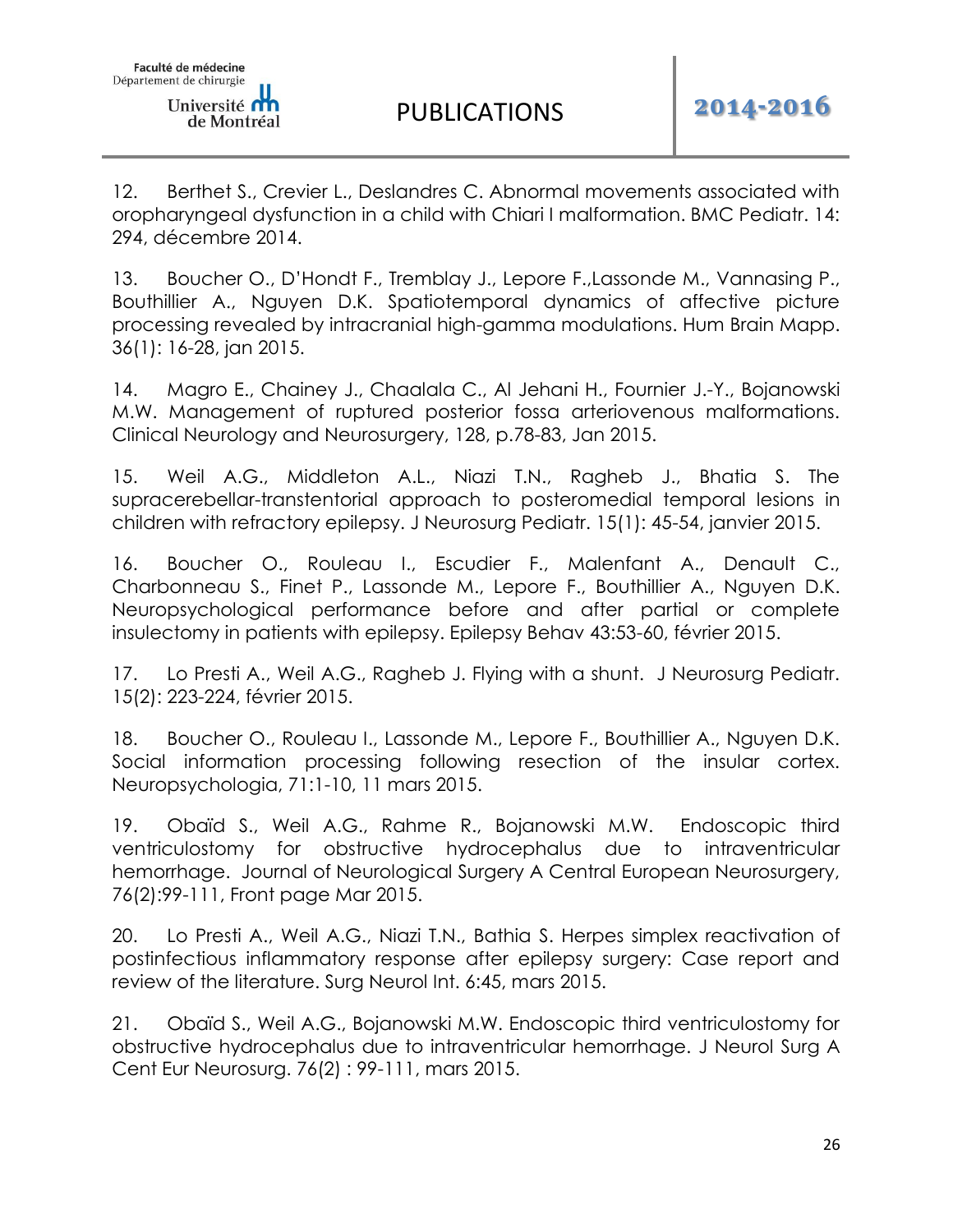22. Champagne P.-O., Bojanowski M.W. eningioma of the superior leaflet of the velum interpositum: A case report. Surgical Neurology International, 6 (Suppl 3): S132-135, Apr 2015.

23. Durand E., Weil A.G., Lévêque M. Psychosurgery for stuttering. Neuropsychiatr Dis Treat. 11: 963-965, avril 2015.

24. Lévêque M., Weil A.G., Nguyen J.P. Simultaneous deep brain stimulation/motor cortex stimulation trial for neuropathic pain: fishing with dynamite? Stereotact Funct Neurosurg. 93(3): 219, avril 2015.

25. Bojanowski M.W., Magro E., Darsaut T., Raymond J. Letter to the Editor: Improving arteriovenous malformation research and care. J Neurosurg. 122(5): 1250, May 2015.

26. Finet P., Nguyen D.K., Bouthillier A. Vascular consequences of operculoinsular corticectomy for refractory epilepsy. Journal of Journal of Neurosurgery 122(6): 1293-1298, juin 2015. Page couverture juin 2015.

27. Weil A.G., Fallah A., Bhatia S., Ragheb J. Paediatric Neurosurgery in the Developing World: The Haiti Experience. Journal of Craniofacial Surgery. 26(4):1061-1065, juin 2015.

28. Nzokou A., Magro E., Guilbert F., Fournier J.-Y., Bojanowski M.W. Subdural metastasis of prostate cancer. Journal of Neurological Surgery, 76(1):e 123-127, Jul 2015.

29. Lo Presti A.,Weil A.G., Fallah A., Peterson E.C., Niazi T.N., Bhatia S. Treatment of a cerebral pial arteriovenous fistula in a patient with sickle cell disease-related moyamoya syndrome: case report. J Neurosurg Pediatr 16(2): 207-211, août 2015.

30. Weil A.G., Fallah A., Chamiraju P., Ragheb J., Bhatia S. Endoscopic third ventriculostomy and choroid plexus cauterization with a rigid neuroendoscope in infants with hydrocephalus. J Neurosurg Pediatr 1-11, octobre 2015.

31. Fallah A., Rodgers S.D., Weil A.G., Vadera S., Mansouri A., Connolly M.B., Major P., Ma T., Devinsky O., Weiner H.L., Gonzalez-Martinez J.A., Bingaman W.E., Najm I., Gupta A., Ragheb J., Bhatia S., Steinbok P., Witiw C.D., Widjaja E., Snead O.C., Rutka J.T. Resective Epilepsy Surgery for Tuberous Sclerosis in children: Determining Predictors of Seizure Outcomes in a Multicenter Retrospective Cohort Study. Neurosurgery 77(4): 517-524, octobre 2015.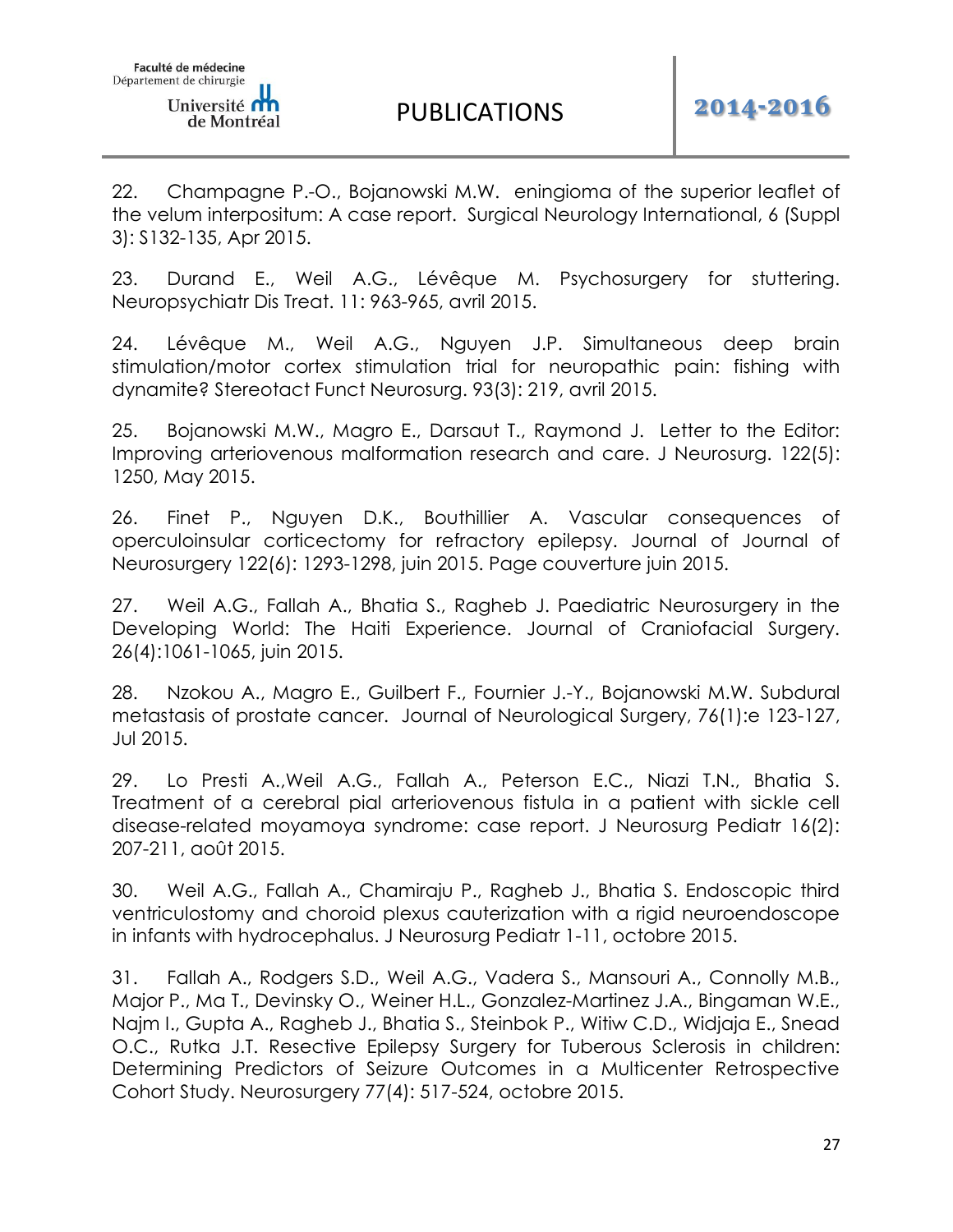32. Lewis E.C., Weil A.G., Duchowny M., Bhatia S., Ragheb J., Miller I. MRguided laser interstitial thermal therapy for pediatric drug-resistant lesional epilepsy. Epilepsia. 56(10):1590-1598, octobre 2015.

33. Boucher O., Dagenais E., Bouthillier A., Nguyen D.K., Rouleau I. Different effects of anterior temporal lobectomy and selective amygdalohippocampectomy on verbal memory performance of patients with epilepsy. Epilepsy Behav. 52 (Pt A): 230-235, novembre 2015.

34. Bojanowski M.W., Weil A.G., McLaughlin N., Chaalala C., Magro E. Fournier J.-Y. Morphological aspects of blister aneurysms and nuances for surgical treatment. Journal of Neurosurgery, 123(5): 1156-1165, Nov 2015.

35. Darsaut T.E., Magro E., Gentric J.C., Batista A.L., Chaalala C., Roberte D., Bojanowski M.W., Weill A., Roy D., Raymond J. Treatment of brain AVMs (TOBAS): study protocol for a pragmatic randomized controlled trial. Trials, 16(1): 497, Nov 2015.

36. Effendi K., Magro E., Gentric J.C., Darsaut T.E., Raymond J., Seizeur R., Bojanowski M.W. Anastomosis between the ascending pharyngeal artery and the posterior inferior cerebellar artery through the jugular foramen: a cadaveric observation. Neurosurgery, Nov 2015 (epub ahead of print).

37. Weil A.G., Shehadeh M., Ayad T., Abboud O., Shedid D. En bloc resection of a C2-C3 upper cervical chordoma: Technical note. Sur Neurol Int. 6 (Suppl 24): S615-8, 2152-7806, novembre 2015.

38. Nekoui A., Del Carmen Escalante Tresierra V., Abdolmohammadi S., Shedid D., Blaise G. Neuroprotective effect of erythropoietin in posoperation cervical spinal cord injury : case report and review. Anesth Pain Med: 5(6), novembre 2015.

39. Gravel J., Gouin S., Chalut D., Crevier L., Décarie J.C., Elazhary N., Mâsse B. Derivation and validation of a clinical decision rule to identify young children with skull fracture following isolated head trauma. CMAJ 187(16) : 1202-1208, novembre 2015.

40. Roumeliotis N., Pettersen G., Crevier L., Emeriaud G.. ICP monitoring in children: why are we not adhering to guidelines? Childs Nerv Syst. 31(11): 2011- 2014, novembre 2015.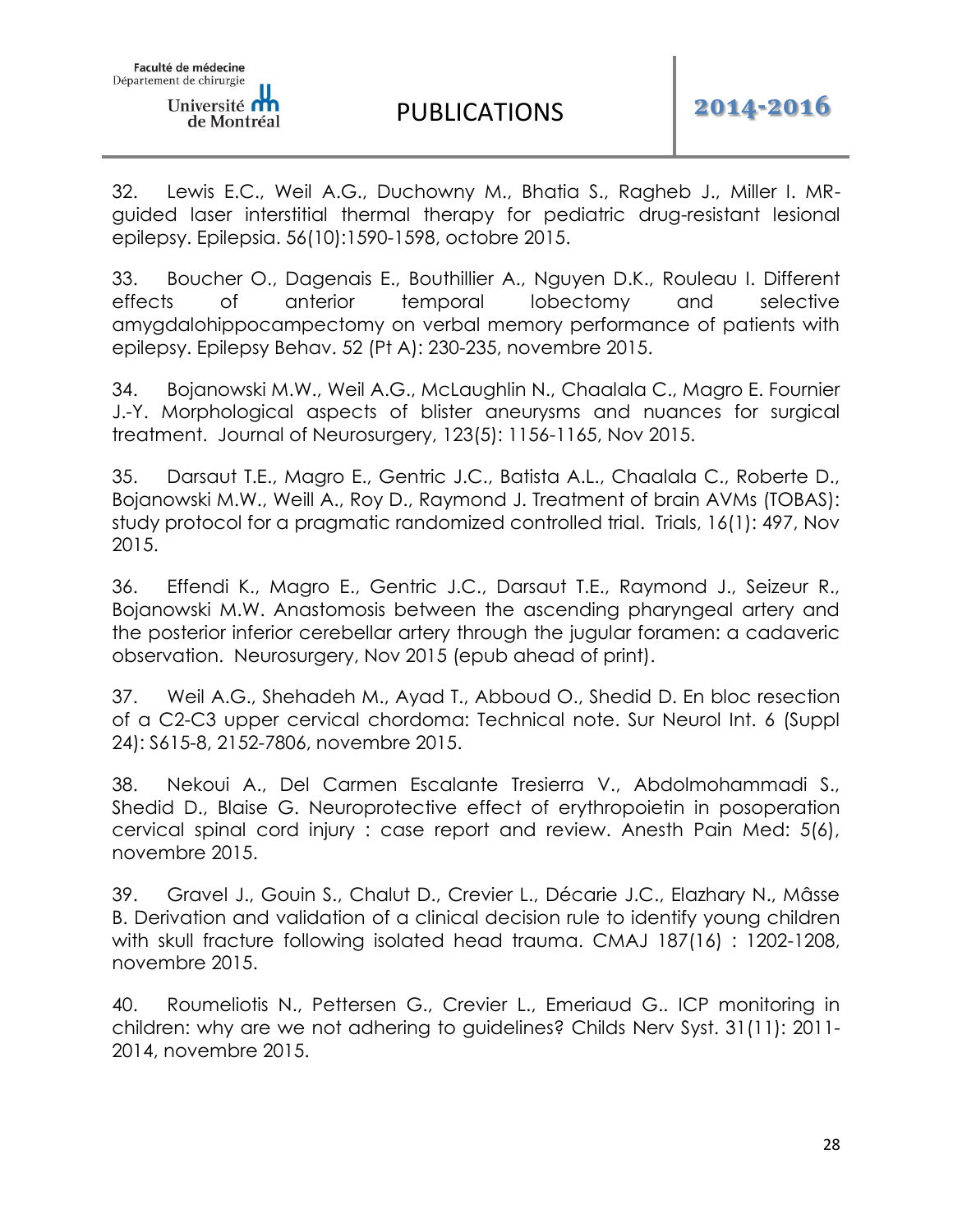41. Bojanowski M.W., Seizeur R. Spreading of multiple Listeria monocytogenes abscesses via central nervous system fiber tracts: case report. Journal of Neurosurgery, 123(6): 1593-1599, Dec 2015.

42. Labidi M., Lavoie P., Lapointe G., Weil A.G., Obaïd S., Bojanowski M.W., Turmel A. Predicting success of endoscopic third ventriculostomy: validation of the ETV success score in a mixed population of adult and pediatric patients. Journal of Neurosurgery, 123(6): 1447-1455, Dec 2015.

43. Desbeaumes Jodoin V., Lespérance P., Nguyen D.K.., Fournier-Gosselin M.P., Richer F. Effects of vagus nerve stimulation on pupillary function. Int J Psychophysiol. 98(3 Pt 1): 455-459, décembre 2015.

44. Weil A.G., Bojanowski M.W. Letter to the Editor response. Journal of Neurological Sciences, 2015.

45. Fallah A., Weil A.G., Sur S., Miller I., Jayakar P., Morrison G., Bhatia S., Ragheb J. Epilepsy surgery related to pediatric brain tumors: Miami Children's Hospital experience. J neurosurg Pediatr 16(6): 675-680, décembre 2015.

46. Weil A.G., Robert T., Alsaiari S., Obaid S., Bojanowski M.W. Using the translamina terminalis route via a pterional approach to resect a retrochiasmatic craniopharyngioma involving the third ventricle. Neurosurgical Focus. 40 Video Suppl 1:1 doi 10.3171/2016.1.FocusVid.15440, Jan 2016.

47. Robert T., Weil A.G., Obaid S., Al-Jehani H., Bojanowski M.W. Supracerebellar trans-tentorial removal of a large tentorial tumor. Neurosurgical Focus. 40 Video Suppl 1:1. Doi: 10.3171/2016.1.FocusVid.15445. Jan 2016.

48. Harroud A., Weil A.G., Turgeon J., Mercier C., Crevier L. Association of postoperative furosemide use with a reduced blood transfusion rate in sagittal craniosynostosis surgery. J Neurosurg Pediatr. 17(1): 34-40, janvier 2016.

49. Westwick H.J., Giguère J.F., Shamji M.F. Incidence and Prognosis of Spinal Hemangioblastoma: A surveillance Epidemiology and End Results Study. Neuroepidemiology, 46(1):14-23, 2016.

50. Song Y., Riera J.J., Bhatia S., Ragheb J., Garcia C., Weil A.G., Jayakar P., Lin W.C. Intraoperative optical mapping of epileptogenic cortices during nonictal periods in pediatric patients. Neuroimage Clin 11:423-434, février 2016.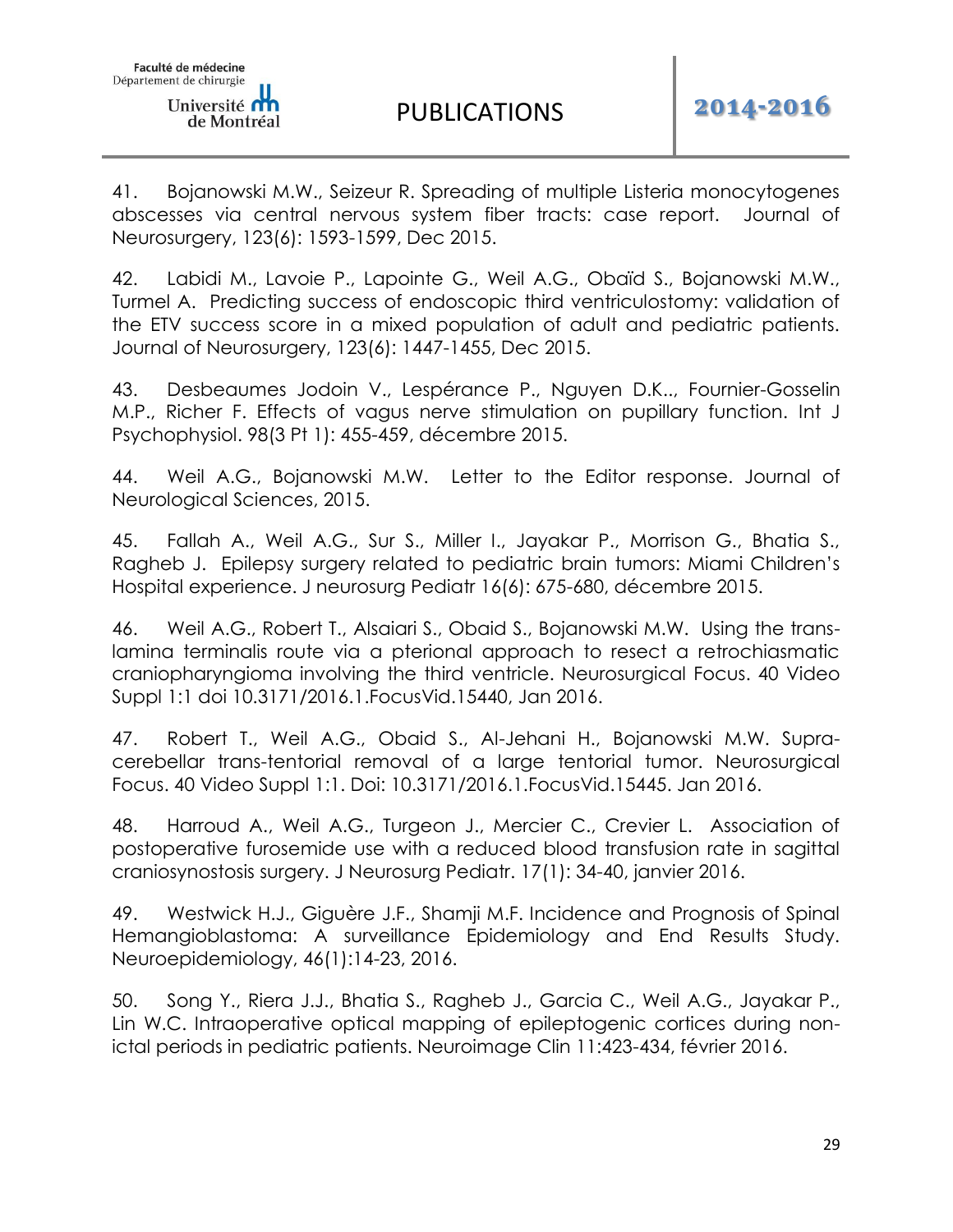51. Fallah A., Wang A.C., Weil A.G., Ibrahim G.M., Mansouri A. Bhatia S. Predictors of Outcome Following Cerebral Aqueductoplasty: An Individual Participant Data Meta-analysis. Neurosurgery 78(2) : 285-296, février 2016.

52. Xiao H., Tran T.P., Pétrin M., Boucher O., Mohamed I., Bouthillier A., Nguyen D.K. Reflex operculoinsular seizures. Epileptic Disorders 18(1):19-25, mars 2016.

53. Obaid S., Magro E., Seizeur R., Bojanowski M.W. A case of dorso-lateral pontine infarct: description of a new vascular alternating syndrome / Description d'un syndrome alterné du tronc cérébral : à propos d'un cas d'infarctus de la partie dorso-latérale de la protubérance. Neurochirurgie. Dec 2015 (Epub ahead of print) 62(2) : 100-104, Apr 2016.

54. Bojanowski M.W., Weil A.G. Response: Recognizing and understanding blister aneurysms of the ICA. J Neurosurg. 124(4) : 1144-1145, Apr 2016.

55. Magro E., Gentric J.C., Darsaut T.E., Ziegler D., Msi, Bojanowski M.W. Responses to ARUBA: A systematic review and critical analysis for the design of future arteriovenous malformation trials. J Neurosurg. 1-9, Apr. 2016 (Epub ahead of print).

56. Roosink M, Robitaille N, Jackson PL, Bouyer LJ, Mercier C. Interactive virtual feedback improves gait motor imagery after spinal cord injury: An exploratory study. Restor Neurol Neurosci. 34(2):227-235, 2016.

57. Thompson EM, Hielscher T, Bouffet E, Remke M, Luu B, Gururangan S, McLendon RE, Bigner DD, Lipp ES, Perreault S, Cho YJ, Grant G, Kim SK, Lee JY, Rao AA, Giannini C, Li KK, Ng HK, Yao Y, Kumabe T, Tominaga T, Grajkowska WA, Perek-Polnik M, Low DC, Seow WT, Chang KT, Mora J, Pollack IF, Hamilton RL, Leary S, Moore AS, Ingram WJ, Hallahan AR, Jouvet A, Fèvre-Montange M, Vasiljevic A, Faure-Conter C, Shofuda T, Kagawa N, Hashimoto N, Jabado N, Weil AG, Gayden T, Wataya T, Shalaby T, Grotzer M, Zitterbart K, Sterba J, Kren L, Hortobágyi T, Klekner A, László B, Pócza T, Hauser P, Schüller U, Jung S, Jang WY, French PJ, Kros JM, van Veelen ML, Massimi L, Leonard JR, Rubin JB, Vibhakar R, Chambless LB, Cooper MK, Thompson RC, Faria CC, Carvalho A, Nunes S, Pimentel J, Fan X, Muraszko KM, López-Aguilar E, Lyden D, Garzia L, Shih DJ, Kijima N, Schneider C, Adamski J, Northcott PA, Kool M, Jones DT, Chan JA, Nikolic A, Garre ML, Van Meir EG, Osuka S, Olson JJ, Jahangiri A, Castro BA, Gupta N, Weiss WA, Moxon-Emre I, Mabbott DJ, Lassaletta A, Hawkins CE, Tabori U, Drake J, Kulkarni A, Dirks P, Rutka JT, Korshunov A, Pfister SM, Packer RJ, Ramaswamy V, Taylor MD. Prognostic value of medulloblastoma extent of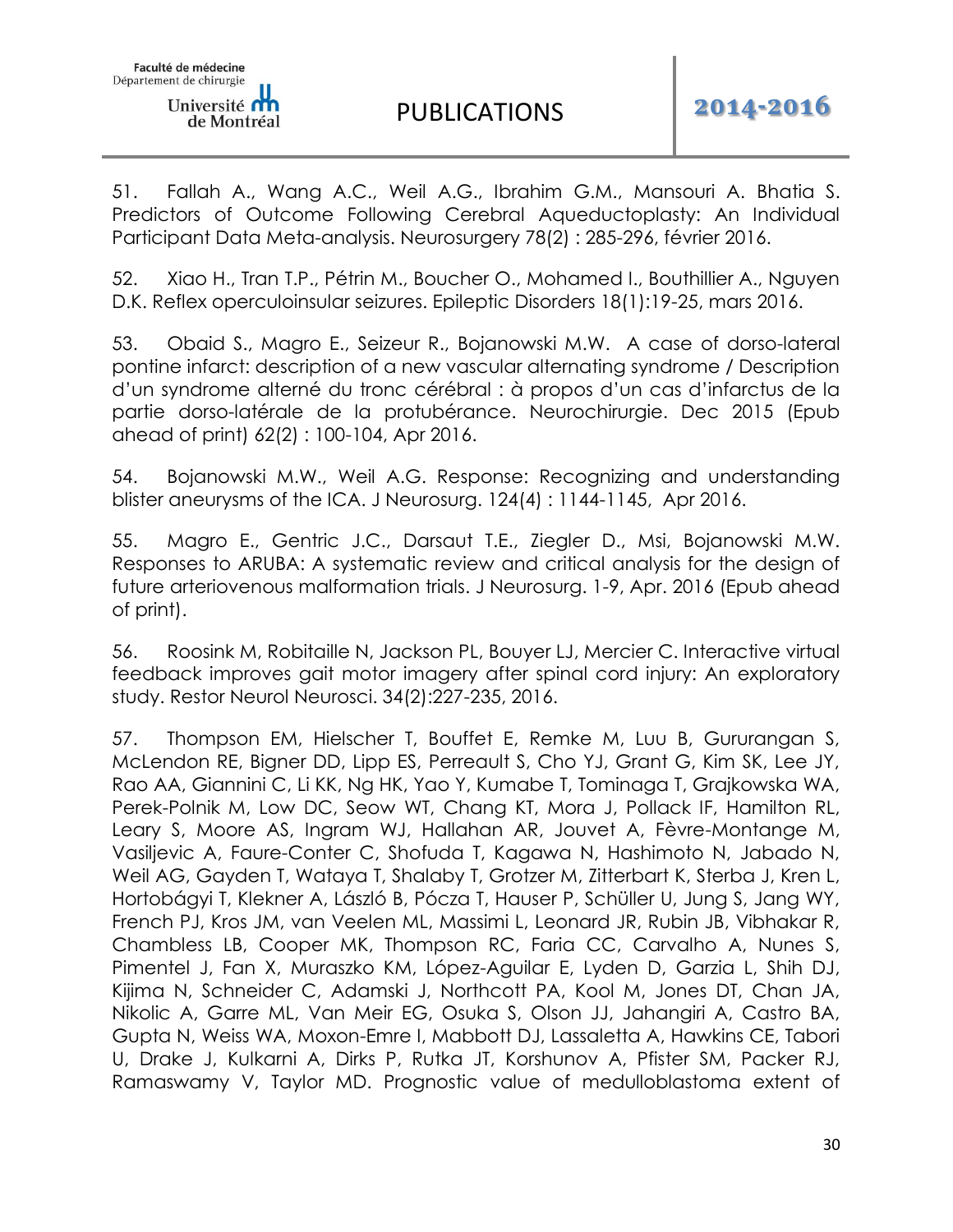PUBLICATIONS **2014-2016**

resection after accounting for molecular subgroup: a retrospective integrated clinical and molecular analysis. Lancet Oncol. 17(4):484-495, avril 2016.

58. Denis D.J., Marouf R., Rainville P., Bouthillier A., Nguyen D.K. Effects of insular stimulation on thermal nociception. Eur J Pain 20(5): 800-810, mai 2016.

59. Sunna T.P., Westwick H.J., Zairi F., Berania I., Shedid D. Successful management of a giant anterior sacral meningocele with an endoscopic cutting stapler: case report. J Neurosurg Spine, 24(5): 862-866, mai 2016.

60. Zairi F., Wang Z., Shedid D., Boubez G., Sunna T. Lumbar Morel-Lavallée lesion: Case report and review of the literature. Orthop Traumatol Surg Res. 102(4): 525 527, juin 2016.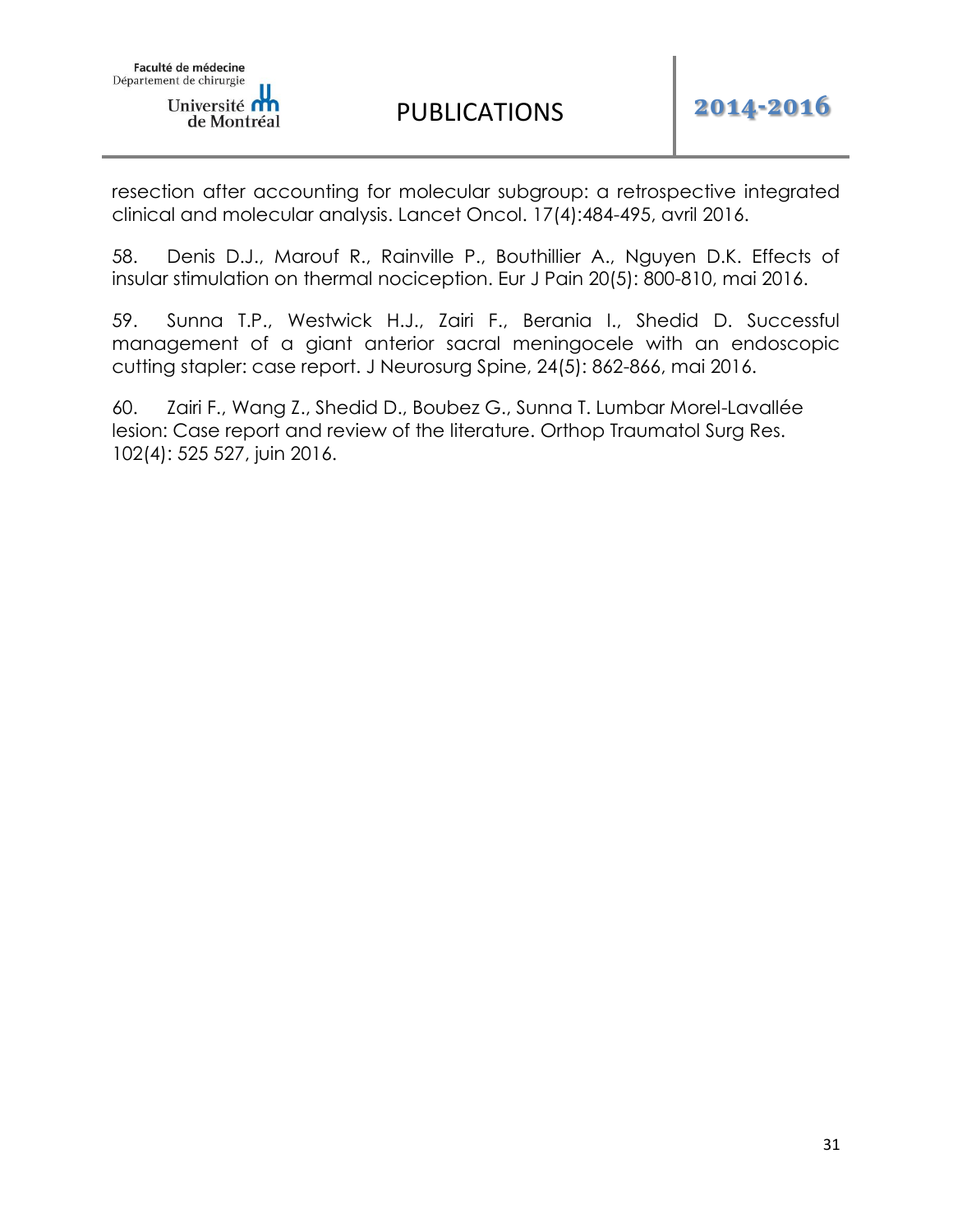#### DIVISION DE LA CHIRURGIE ORL

1. Alhabib, S. F., & Saliba, I. (2016). Video head impulse test: a review of the literature. *European Archives of Oto-Rhino-Laryngology*. doi:10.1007/s00405-016- 4157-4

2. Alzahrani, M., Fadous, R., Dufour, J. J., & Saliba, I. (2015). Perilymphatic fistulas: can we predict the diagnosis? *European Archives of Oto-Rhino-Laryngology, 272*(8), 1885-1891. doi:10.1007/s00405-014-3007-5

3. Alzahrani, M., & Saliba, I. (2015). Hyaluronic acid fat graft myringoplasty vs fat patch fat graft myringoplasty. *European Archives of Oto-Rhino-Laryngology, 272*(8), 1873-1877. doi:10.1007/s00405-014-2982-x

4. Alzahrani M, Tabet P, Saliba I. (2015) Pediatric hearing loss: common [causes, diagnosis and therapeutic approach.](https://www.ncbi.nlm.nih.gov/pubmed/25312238) Minerva Pediatr. 2015 Feb;67(1):75-90. Epub 2014 Oct 14. Review.

5. Belhassen, S., & Saliba, I. (2014). Intratympanic steroid injection as a salvage treatment for sudden sensorineural hearing loss. *Journal of Laryngology and Otology, 128*(12), 1044-1049. doi:10.1017/s0022215114002710

6. Benamira, L. Z., Maniakas, A., Alzahrani, M., & Saliba, I. (2015). Common features in patients with superior canal dehiscence declining surgical treatment. *Journal of Clinical Medicine Research, 7*(5), 308-314. doi:10.14740/jocmr2105w

7. Berania, I., Dagenais, C., Moubayed, S. P., Ayad, T., Olivier, M. J., Guertin, L., . . . Christopoulos, A. (2015). Voice and Functional Outcomes of Transoral Laser Microsurgery for Early Glottic Cancer: Ventricular Fold Resection as a Surrogate. *Journal of Clinical Medicine Research, 7*(8), 632-636. doi:10.14740/jocmr2216w

8. Cohen, V., Fortier-Riberdy, G., Saliba, I., & Davar, S. (2016). A Case of Auricular Pseudocyst. *Journal of Cutaneous Medicine and Surgery*. doi:10.1177/1203475416651604

9. De Montigny E, Goulamhoussen N, Madore WJ, Strupler M, Gologan OE, Ayad T, Boudoux C. Tri-modal microscope for head and neck tissue identification. Biomed Opt Express. 2016 Feb 2;7(3):732-45.

10. De Schutter, J. W., Park, J., Leung, C. Y., Gormley, P., Lin, Y. S., Hu, Z., . . . Tsantrizos, Y. S. (2014). Multistage screening reveals chameleon ligands of the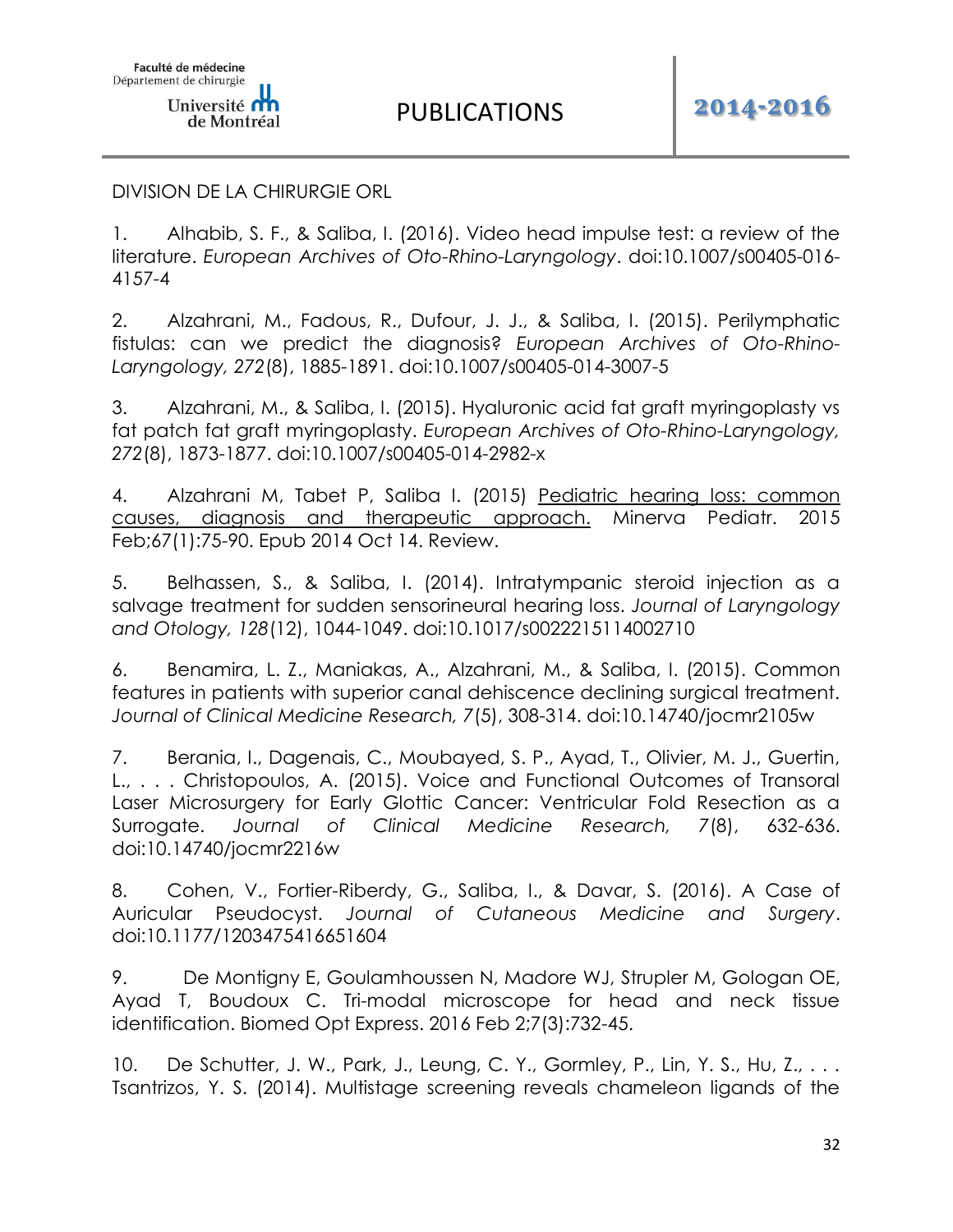human farnesyl pyrophosphate synthase: implications to drug discovery for neurodegenerative diseases. *Journal of Medicinal Chemistry, 57*(13), 5764-5776. doi:10.1021/jm500629e

11. Gabra, N., Asmar, M. H., Berbiche, D., & Saliba, I. (2016). Endolymphatic duct blockage: quality of life assessment of a novel surgical technique for Meniere disease. *European Archives of Oto-Rhino-Laryngology, 273*(10), 2965- 2973. doi:10.1007/s00405-015-3890-4

12. Gosselin, E., Maniakas, A., & Saliba, I. (2016). Meta-analysis on the clinical outcomes in patients with intralabyrinthine schwannomas: conservative management vs. microsurgery. *European Archives of Oto-Rhino-Laryngology, 273*(6), 1357-1367. doi:10.1007/s00405-015-3548-2

13. Lavigne, P., Lavigne, F., & Saliba, I. (2016). Intratympanic corticosteroids injections: a systematic review of literature. *European Archives of Oto-Rhino-Laryngology, 273*(9), 2271-2278. doi:10.1007/s00405-015-3689-3

14. Lavigne, P., Lavigne, F., & Saliba, I. (2016). Sustained Inner Ear Steroid Delivery via Bioabsorbable Stent: A Tolerability and Feasibility Study on Guinea Pigs. *Otolaryngology and Head and Neck Surgery, 155*(4), 649-653. doi:10.1177/0194599816651262

15. L'Heureux-Lebeau, B., Godbout, A., Berbiche, D., & Saliba, I. (2014). Evaluation of paraclinical tests in the diagnosis of cervicogenic dizziness. *Otology & Neurotology, 35*(10), 1858-1865. doi:10.1097/mao.0000000000000506

16. L'Heureux-Lebeau, B., & Saliba, I. (2014). Anteverted internal auditory canal as an inner ear anomaly in patients with craniofacial microsomia. *International Journal of Pediatric Otorhinolaryngology, 78*(9), 1551-1553. doi:10.1016/j.ijporl.2014.06.004

17. Maheu, M., Fournier, P., Landry, S. P., Houde, M. S., Champoux, F., & Saliba, I. (2016). Erratum to: Structural and functional changes of cortical and subcortical structures following peripheral vestibular damage in humans. *European Archives of Oto-Rhino-Laryngology*. doi:10.1007/s00405-016-4034-1

18. Maheu, M., Fournier, P., Landry, S. P., Houde, M. S., Champoux, F., & Saliba, I. (2016). Structural and functional changes of cortical and subcortical structures following peripheral vestibular damage in humans. *European Archives of Oto-Rhino-Laryngology*. doi:10.1007/s00405-016-3986-5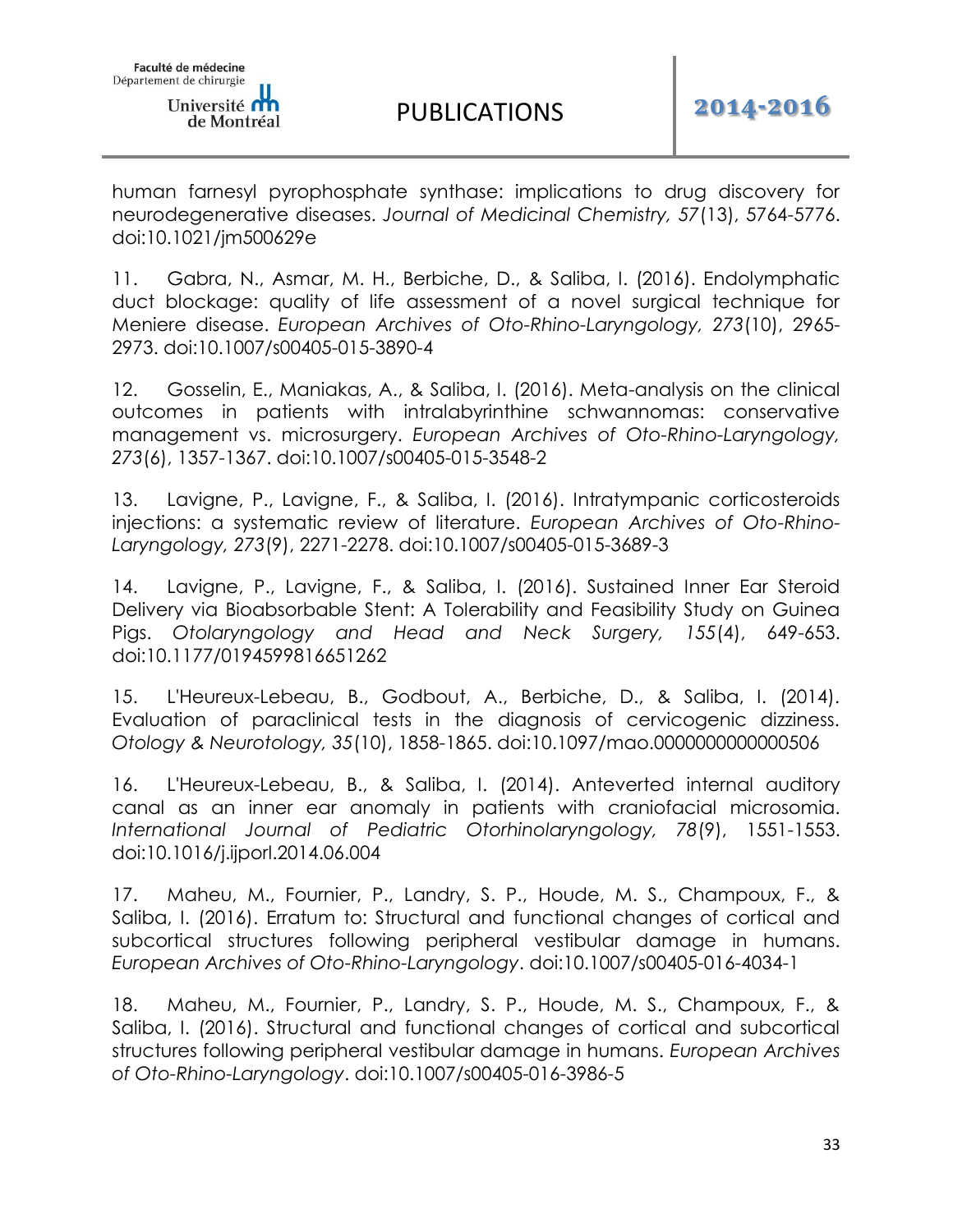19. Maniakas, A., Nehme, J., Dufour, J. J., & Saliba, I. (2015). Delaying partial stapedectomy for otosclerosis: effects on long-term hearing outcomes following surgery. *European Archives of Oto-Rhino-Laryngology, 272*(7), 1605-1611. doi:10.1007/s00405-014-2958-x

20. Maniakas A, Saliba I. [Neurofibromatosis type 2 vestibular schwannoma](https://www.ncbi.nlm.nih.gov/pubmed/24675066)  [treatment: a review of the literature, trends, and outcomes.](https://www.ncbi.nlm.nih.gov/pubmed/24675066) Otol Neurotol. 2014 Jun;35(5):889-94. doi: 10.1097/MAO.0000000000000272. Review.

21. Marchica, C. L., & Saliba, I. (2015). The Relationship between Stapes Prosthesis Length and Rate of Stapedectomy Success. *Clin Med Insights Ear Nose Throat, 8*, 23-31. doi:10.4137/CMent.s27284

22. Moubayed, S. P., Labbe, D., & Rahal, A. (2015). Lengthening temporalis myoplasty for facial paralysis reanimation: an objective analysis of each surgical step. *JAMA Facial Plast Surg, 17*(3), 179-182. doi:10.1001/jamafacial.2015.46

23. Saliba, I., Dagher, C., El-Zir, E., & Yammine, F. G. (2015). A Pilot Study to Assess the Vestibular Apparatus Function with Videonystagmography During Chronic Otitis Media with Effusion. *Current Pediatric Reviews, 11*(2), 135-140.

24. Saliba, I., Gabra, N., Alzahrani, M., & Berbiche, D. (2015). Endolymphatic duct blockage: a randomized controlled trial of a novel surgical technique for Meniere's disease treatment. *Otolaryngology and Head and Neck Surgery, 152*(1), 122-129. doi:10.1177/0194599814555840

25. Saliba, I., Maniakas, A., Benamira, L. Z., Nehme, J., Benoit, M., & Montreuil-Jacques, V. (2014). Superior canal dehiscence syndrome: clinical manifestations and radiologic correlations. *European Archives of Oto-Rhino-Laryngology, 271*(11), 2905-2914. doi:10.1007/s00405-013-2711-x

26. Saliba I. [Reply to the letter about the "bilateral simultaneous caloric test for](https://www.ncbi.nlm.nih.gov/pubmed/24492138)  [superior semicircular canal evaluation".](https://www.ncbi.nlm.nih.gov/pubmed/24492138) Otol Neurotol. 2014 Mar;35(3):565-6. doi: 10.1097/MAO.0000000000000263. No abstract available.

27. Trinh, N. T., Bilodeau, C., Maille, E., Ruffin, M., Quintal, M. C., Desrosiers, M. Y., . . . Brochiero, E. (2015). Deleterious impact of Pseudomonas aeruginosa on cystic fibrosis transmembrane conductance regulator function and rescue in airway epithelial cells. *European Respiratory Journal, 45*(6), 1590-1602. doi:10.1183/09031936.00076214

28. Trottier-Boucher, M. N., Lapointe, A., Malo, J., Fournier, A., Raboisson, M. J.,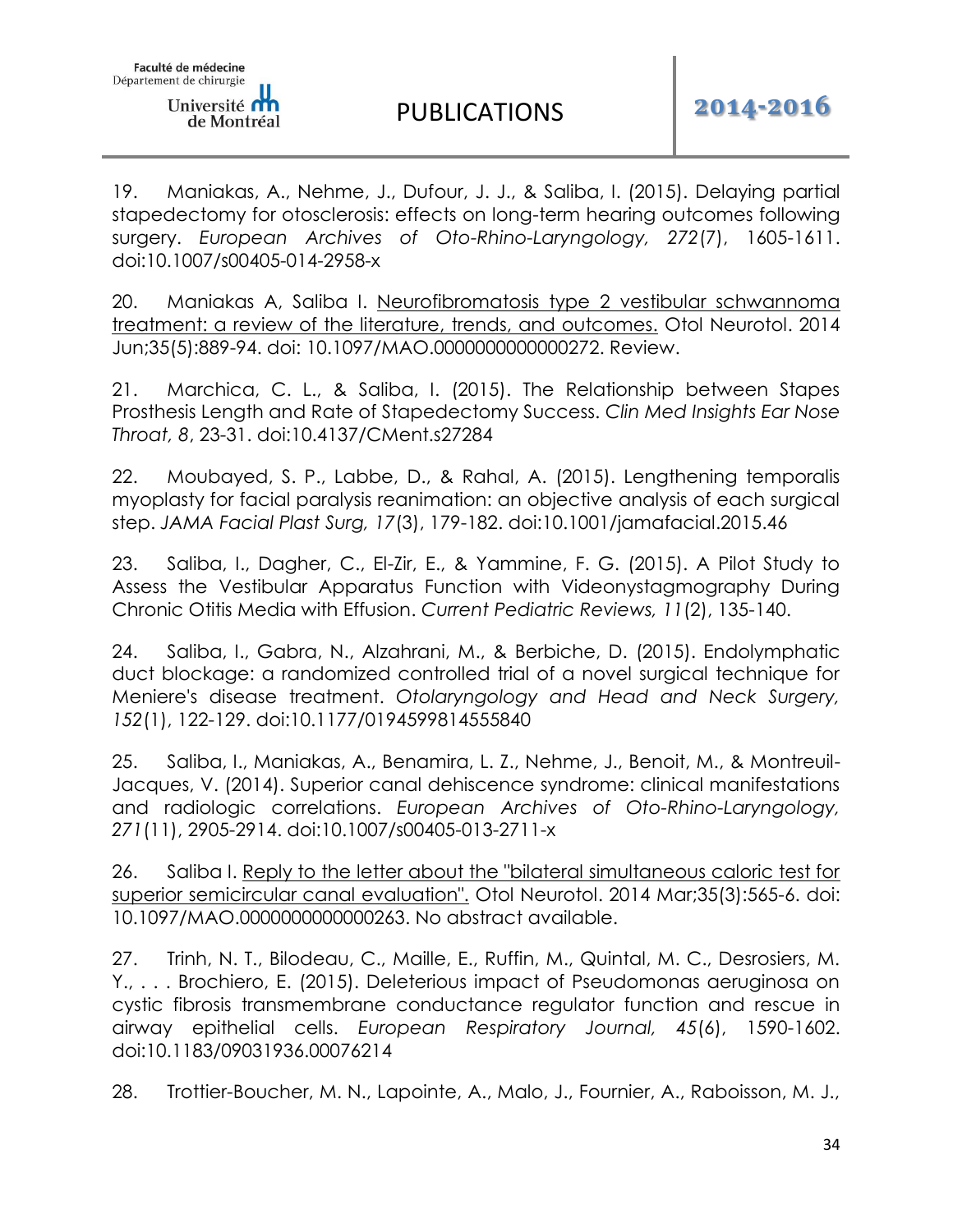

PUBLICATIONS **2014-2016**

Martin, B., & Moussa, A. (2015). Sildenafil for the Treatment of Pulmonary Arterial Hypertension in Infants with Bronchopulmonary Dysplasia. *Pediatric Cardiology, 36*(6), 1255-1260. doi:10.1007/s00246-015-1154-0

29. Venkatesan, N., Lavigne, P., Lavigne, F., & Hamid, Q. (2016). Effects of Fluticasone Furoate on Clinical and Immunological Outcomes (IL-17) for Patients With Nasal Polyposis Naive to Steroid Treatment. *Annals of Otology, Rhinology and Laryngology, 125*(3), 213-218. doi:10.1177/0003489415606449

30. Weil, A. G., Shehadeh, M., Ayad, T., Abboud, O., & Shedid, D. (2015). En bloc resection of a C2-C3 upper cervical chordoma: Technical note. *Surgical Neurology International, 6*(Suppl 24), S615-618. doi:10.4103/2152-7806.170450

31. Xie, L., Lavigne, P., Lavigne, F., & Ayad, T. (2016). Modified Facial Artery Musculomucosal Flap for Reconstruction of Posterior Skull Base Defects. *J Neurol Surg Rep, 77*(2), e98-e101. doi:10.1055/s-0036-1579630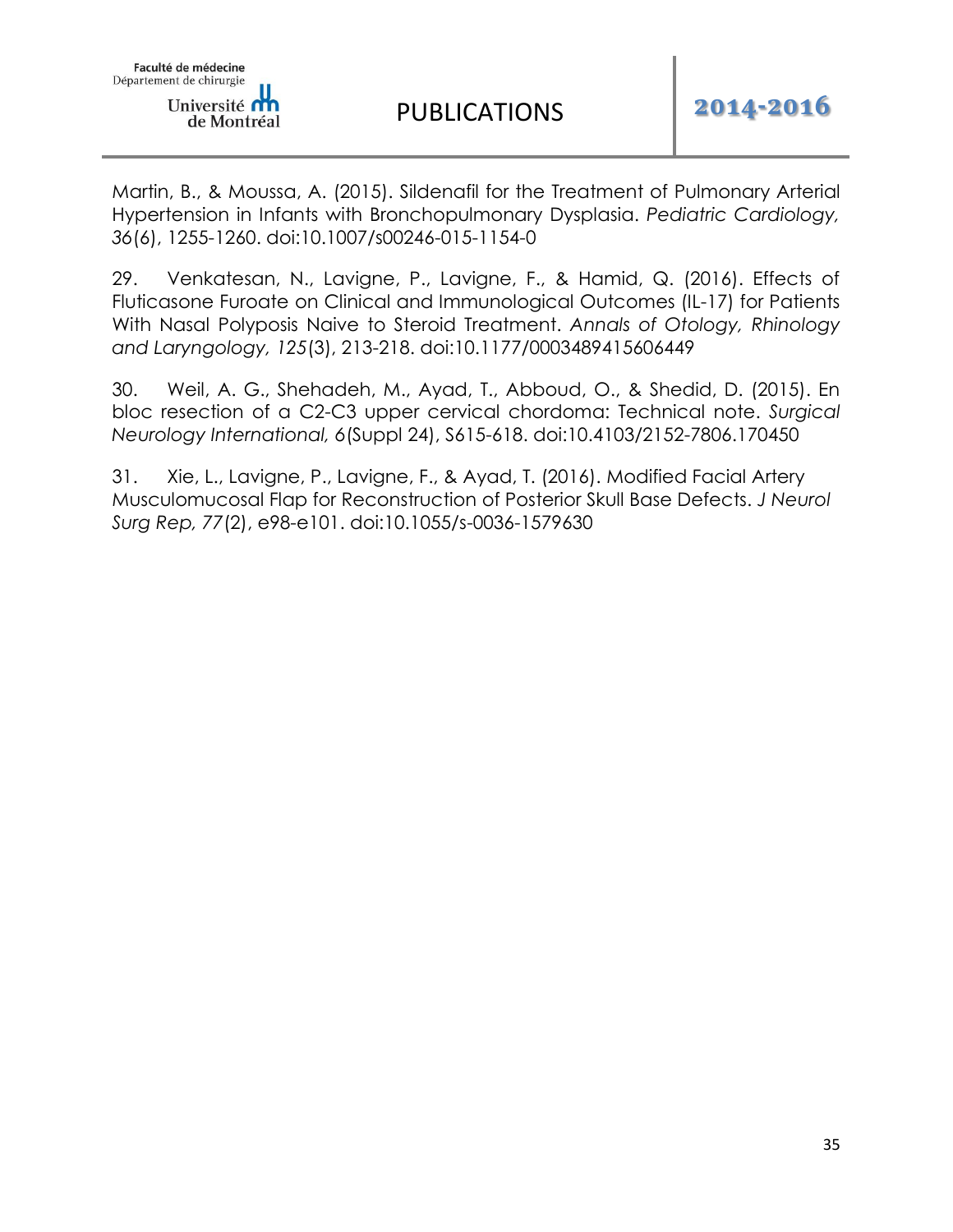## DIVISION DE LA CHIRURGIE ORTHOPÉDIQUE

1. Ahn, H., Bailey, C. S., Rivers, C. S., Noonan, V. K., Tsai, E. C., Fourney, D. R., . . . Dvorak, M. F. (2015). Effect of older age on treatment decisions and outcomes among patients with traumatic spinal cord injury. *Cmaj, 187*(12), 873-880. doi:10.1503/cmaj.150085

2. Alenabi, T., Dal Maso, F., Tetreault, P., & Begon, M. (2016). The effects of plane and arc of elevation on electromyography of shoulder musculature in patients with rotator cuff tears. *Clin Biomech (Bristol, Avon), 32*, 194-200. doi:10.1016/j.clinbiomech.2015.11.011

3. Alghamdi, A., Rahme, M., Lavigne, M., Masse, V., & Vendittoli, P. A. (2014). Tibia valga morphology in osteoarthritic knees: importance of preoperative full limb radiographs in total knee arthroplasty. *J Arthroplasty, 29*(8), 1671-1676. doi:10.1016/j.arth.2014.03.001

4. Auvinet, E., Multon, F., Aubin, C. E., Meunier, J., & Raison, M. (2015). Detection of gait cycles in treadmill walking using a Kinect. *Gait Posture, 41*(2), 722-725. doi:10.1016/j.gaitpost.2014.08.006

5. Ballaz, L., Robert, M., Parent, A., Prince, F., & Lemay, M. (2014). Impaired visually guided weight-shifting ability in children with cerebral palsy. *Res Dev Disabil, 35*(9), 1970-1977. doi:10.1016/j.ridd.2014.04.019

6. Baroudi, M. R., Ferguson, P. C., Wunder, J. S., Isler, M. H., Mottard, S., Werier, J. A., & Turcotte, R. E. (2014). Forearm soft tissue sarcoma: tumors characteristics and oncologic outcomes following limb salvage surgery. *J Surg Oncol, 110*(6), 676-681. doi:10.1002/jso.23686

7. Beausejour, M., Goulet, L., Ehrmann Feldman, D., Da Silva, R. B., Pineault, R., Rossignol, M., . . . Labelle, H. (2015). Pathways of healthcare utilisation in patients with suspected adolescent idiopathic scoliosis: a cross-sectional study. *BMC Health Serv Res, 15*, 500. doi:10.1186/s12913-015-1152-1

8. Benabdoune, H., Rondon, E. P., Shi, Q., Fernandes, J., Ranger, P., Fahmi, H., & Benderdour, M. (2016). The role of resolvin D1 in the regulation of inflammatory and catabolic mediators in osteoarthritis. *Inflamm Res, 65*(8), 635- 645. doi:10.1007/s00011-016-0946-x

9. Benderdour, M., Martel-Pelletier, J., Pelletier, J. P., Kapoor, M., Zunzunegui, M. V., & Fahmi, H. (2015). Cellular Aging, Senescence and Autophagy Processes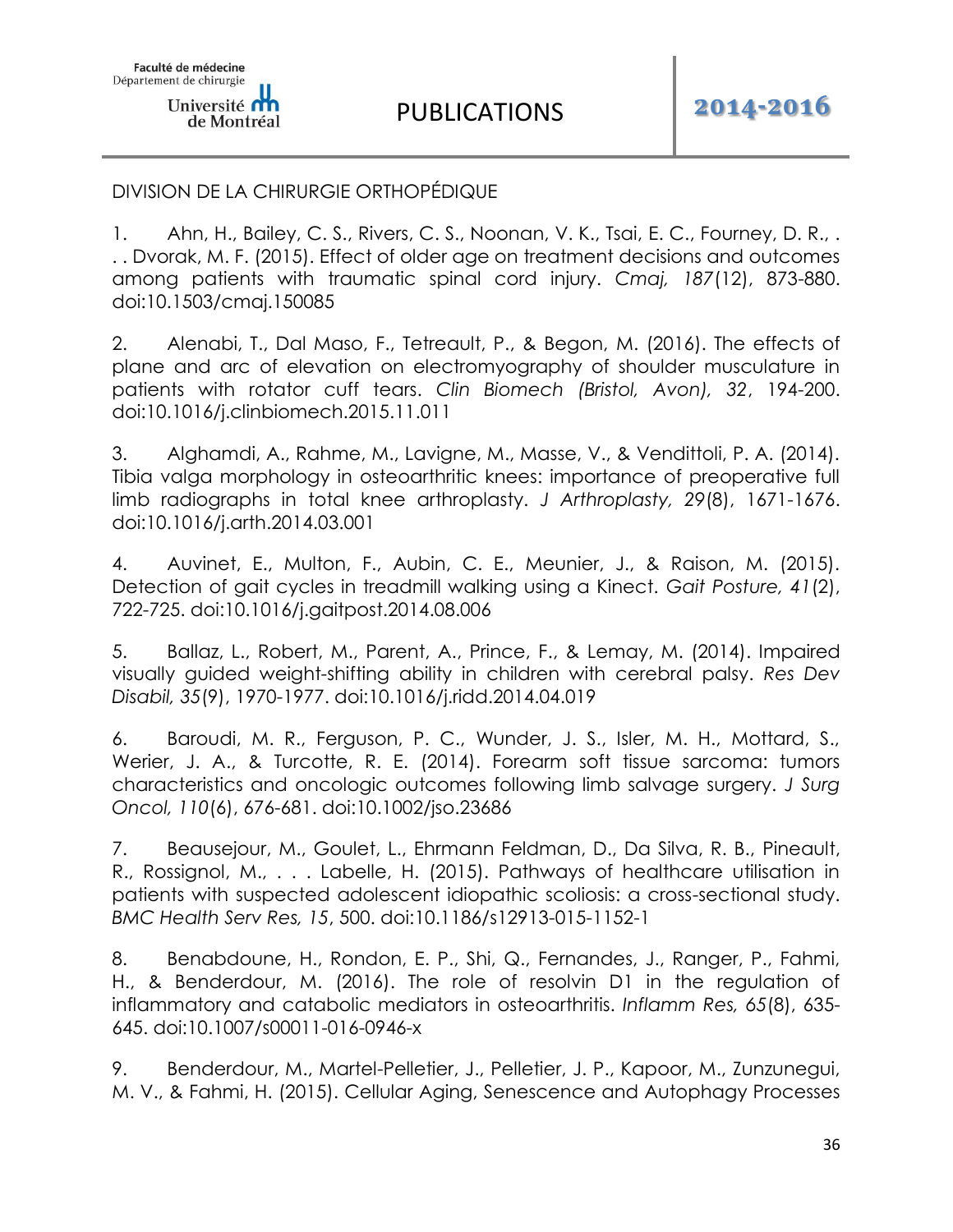in Osteoarthritis. *Curr Aging Sci, 8*(2), 147-157.

10. Bianco, R. J., Arnoux, P. J., Wagnac, E., Mac-Thiong, J. M., & Aubin, C. E. (2016). Minimizing Pedicle Screw Pullout Risks: A Detailed Biomechanical Analysis of Screw Design and Placement. *Clin Spine Surg*. doi:10.1097/bsd.0000000000000151

11. Bianco, R. J., Aubin, C. E., Mac-Thiong, J. M., Wagnac, E., & Arnoux, P. J. (2016). Pedicle Screw Fixation Under Nonaxial Loads: A Cadaveric Study. *Spine (Phila Pa 1976), 41*(3), E124-130. doi:10.1097/brs.0000000000001200

12. Bourassa-Moreau, E., Mac-Thiong, J. M., Li, A., Ehrmann Feldman, D., Gagnon, D. H., Thompson, C., & Parent, S. (2016). Do Patients with Complete Spinal Cord Injury Benefit from Early Surgical Decompression? Analysis of Neurological Improvement in a Prospective Cohort Study. *J Neurotrauma, 33*(3), 301-306. doi:10.1089/neu.2015.3957

13. Brais, G., Menard, J., Mutch, J., Laflamme, G. Y., Petit, Y., & Rouleau, D. M. (2015). Transosseous braided-tape and double-row fixations are better than tension band for avulsion-type greater tuberosity fractures. *Injury, 46*(6), 1007- 1012. doi:10.1016/j.injury.2015.02.007

14. Branch, T., Lavoie, F., Guier, C., Branch, E., Lording, T., Stinton, S., & Neyret, P. (2015). Single-bundle ACL reconstruction with and without extra-articular reconstruction: evaluation with robotic lower leg rotation testing and patient satisfaction scores. *Knee Surg Sports Traumatol Arthrosc, 23*(10), 2882-2891. doi:10.1007/s00167-015-3772-8

15. Branch, T., Stinton, S., Sternberg, M., Hutton, W., Lavoie, F., Guier, C., & Neyret, P. (2015). Robotic axial lower leg testing: repeatability and reproducibility. *Knee Surg Sports Traumatol Arthrosc, 23*(10), 2892-2899. doi:10.1007/s00167-015-3768-4

16. Bruna-Rosso, C., Arnoux, P. J., Bianco, R. J., Godio-Raboutet, Y., Fradet, L., & Aubin, C. E. (2016). Finite Element Analysis of Sacroiliac Joint Fixation under Compression Loads. *Int J Spine Surg, 10*, 16. doi:10.14444/3016

17. Caouette, C., Ikin, N., Villemure, I., Arnoux, P. J., Rauch, F., & Aubin, C. E. (2016). Geometry reconstruction method for patient-specific finite element models for the assessment of tibia fracture risk in osteogenesis imperfecta. *Med Biol Eng Comput*. doi:10.1007/s11517-016-1526-5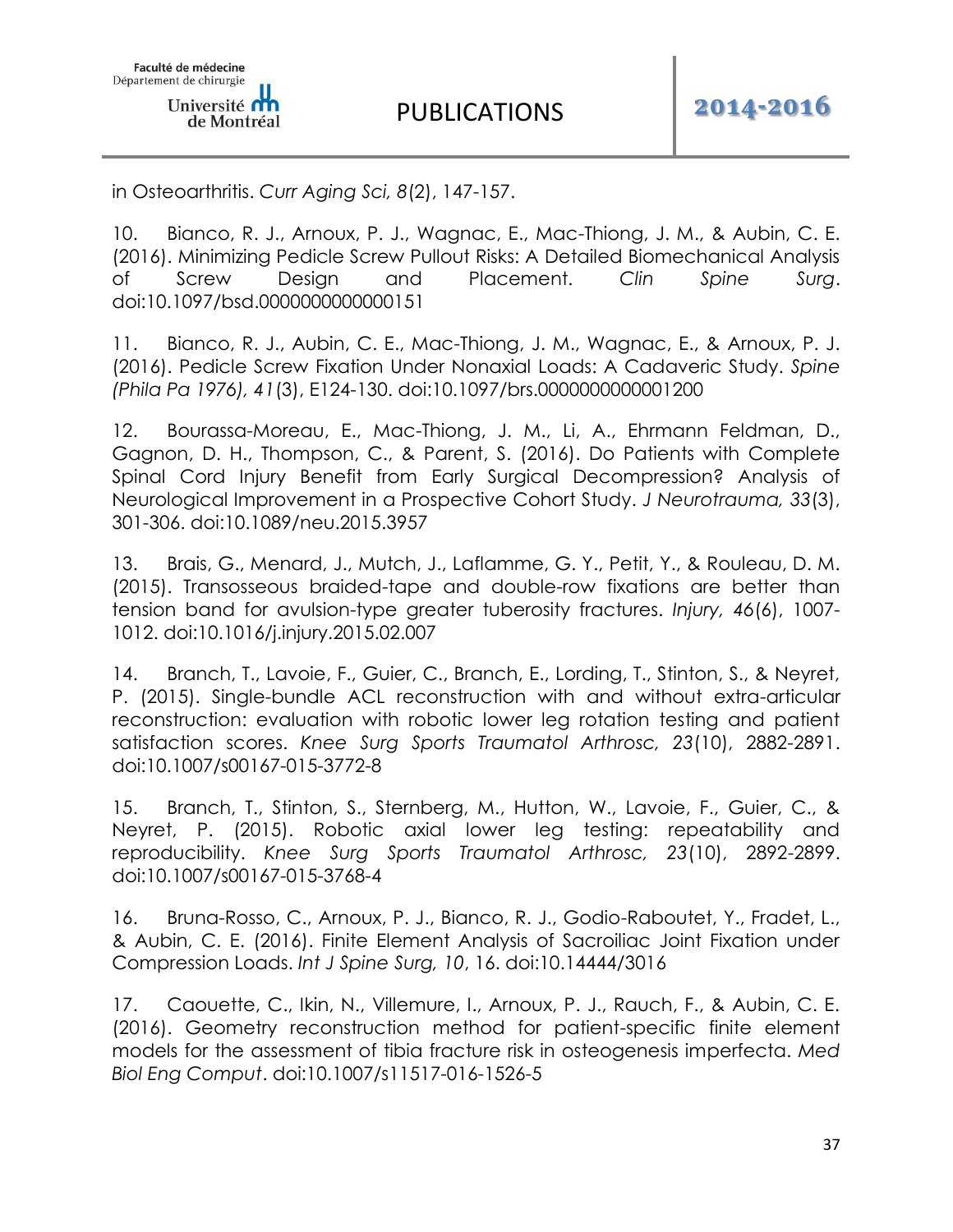18. Charette, S., Fiola, J. L., Charest, M. C., Villeneuve, E., Theroux, J., Joncas, J., . . . Le May, S. (2015). Guided Imagery for Adolescent Post-spinal Fusion Pain Management: A Pilot Study. *Pain Manag Nurs, 16*(3), 211-220. doi:10.1016/j.pmn.2014.06.004

19. Cikes, A., Trudeau-Rivest, E., Canet, F., Hebert-Davies, J., & Rouleau, D. M. (2014). Repositioning of the humeral tuberosities can be guided by pectoralis major insertion. *Strategies Trauma Limb Reconstr, 9*(3), 127-131. doi:10.1007/s11751-014-0205-z

20. Clement, J., Dumas, R., Hagemeister, N., & de Guise, J. A. (2015). Soft tissue artifact compensation in knee kinematics by multi-body optimization: Performance of subject-specific knee joint models. *J Biomech, 48*(14), 3796-3802. doi:10.1016/j.jbiomech.2015.09.040

21. Clement, J., Dumas, R., Hagemeister, N., & de Guise, J. A. (2017). Can generic knee joint models improve the measurement of osteoarthritic knee kinematics during squatting activity? *Comput Methods Biomech Biomed Engin, 20*(1), 94-103. doi:10.1080/10255842.2016.1202935

22. Clin, J., Aubin, C. E., & Parent, S. (2015). Biomechanical simulation and analysis of scoliosis correction using a fusionless intravertebral epiphyseal device. *Spine (Phila Pa 1976), 40*(6), 369-376. doi:10.1097/brs.0000000000000777

23. Cobetto, N., Aubin, C. E., Parent, S., Clin, J., Barchi, S., Turgeon, I., & Labelle, H. (2016). Effectiveness of braces designed using computer-aided design and manufacturing (CAD/CAM) and finite element simulation compared to CAD/CAM only for the conservative treatment of adolescent idiopathic scoliosis: a prospective randomized controlled trial. *Eur Spine J, 25*(10), 3056- 3064. doi:10.1007/s00586-016-4434-3

24. Courchesne, O., Guibault, F., Parent, S., & Cheriet, F. (2015). Patientspecific anisotropic model of human trunk based on MR data. *Int J Numer Method Biomed Eng, 31*(9), e02724. doi:10.1002/cnm.2724

25. Driscoll, M., Aubin, C. E., Moreau, A., Wakula, Y., Amini, S., & Parent, S. (2016). Novel Hemi-staple for the Fusionless Correction of Pediatric Scoliosis: Influence on Intervertebral Discs and Growth Plates in a Porcine Model. *Clin Spine Surg*. doi:10.1097/BSD.0b013e31828b2f15

26. Driscoll, M., Fortier-Tougas, C., Labelle, H., Parent, S., & Mac-Thiong, J. M. (2014). Evaluation of an apparatus to be combined with a smartphone for the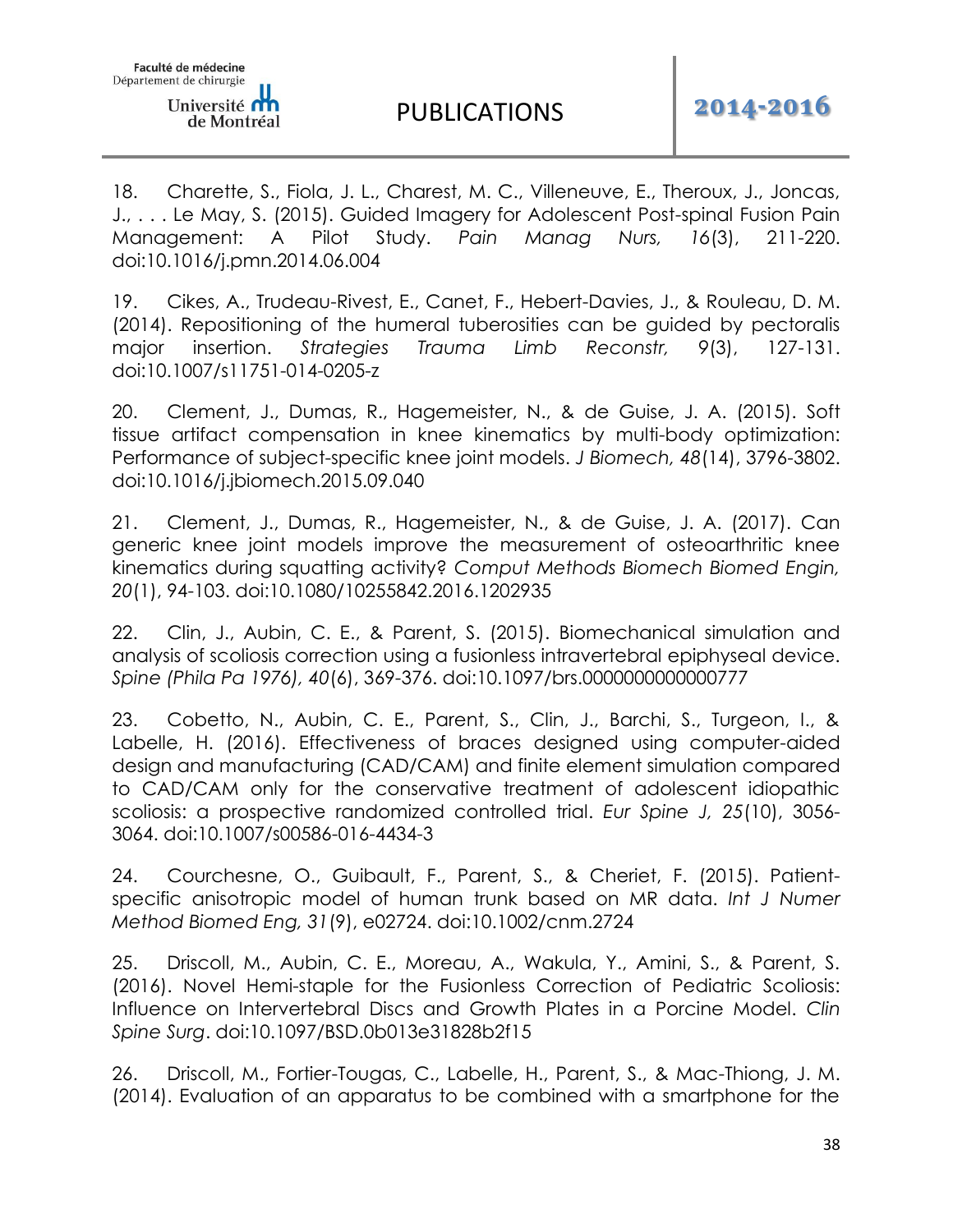early detection of spinal deformities. *Scoliosis, 9*, 10. doi:10.1186/1748-7161-9-10

27. Facchinello, Y., Brailovski, V., Petit, Y., Brummund, M., Tremblay, J., & Mac-Thiong, J. M. (2015). Biomechanical assessment of the stabilization capacity of monolithic spinal rods with different flexural stiffness and anchoring arrangement. *Clin Biomech (Bristol, Avon), 30*(10), 1026-1035. doi:10.1016/j.clinbiomech.2015.09.011

28. Facchinello, Y., Brailovski, V., Petit, Y., & Mac-Thiong, J. M. (2014). Monolithic superelastic rods with variable flexural stiffness for spinal fusion: modeling of the processing-properties relationship. *Med Eng Phys, 36*(11), 1455- 1463. doi:10.1016/j.medengphy.2014.07.012

29. Fortin, C., Grunstein, E., Labelle, H., Parent, S., & Ehrmann Feldman, D. (2016). Trunk imbalance in adolescent idiopathic scoliosis. *Spine J, 16*(6), 687-693. doi:10.1016/j.spinee.2016.02.033

30. Fradet, L., Cliche, F., Petit, Y., Mac-Thiong, J. M., & Arnoux, P. J. (2016). Strain rate dependent behavior of the porcine spinal cord under transverse dynamic compression. *Proc Inst Mech Eng H*. doi:10.1177/0954411916655373

31. Gaudelli, C., Hebert-Davies, J., Balg, F., Pelet, S., Djahangiri, A., Godbout, V., & Rouleau, D. M. (2014). The Impact of Superior Labral Anterior to Posterior Lesions on Functional Status in Shoulder Instability: A Multicenter Cohort Study. *Orthop J Sports Med, 2*(10), 2325967114554195. doi:10.1177/2325967114554195

32. Gaudelli, C., Menard, J., Mutch, J., Laflamme, G. Y., Petit, Y., & Rouleau, D. M. (2014). Locking plate fixation provides superior fixation of humerus split type greater tuberosity fractures than tension bands and double row suture bridges. *Clin Biomech (Bristol, Avon), 29*(9), 1003-1008. doi:10.1016/j.clinbiomech.2014.08.013

33. Gaudreault, F., Drolet, P., Fallaha, M., & Varin, F. (2015). Modeling the anesthetic effect of ropivacaine after a femoral nerve block in orthopedic patients: a population pharmacokinetic-pharmacodynamic analysis. *Anesthesiology, 122*(5), 1010-1020. doi:10.1097/aln.0000000000000631

34. Gaudreault, F., Drolet, P., Fallaha, M., & Varin, F. (2015). The reliability of the current perception threshold in volunteers and its applicability in a clinical setting. *Anesth Analg, 120*(3), 678-683. doi:10.1213/ane.0000000000000575

35. Gaudreault, N., Maillette, P., Coutu, M. F., Durand, M. J., Hagemeister, N.,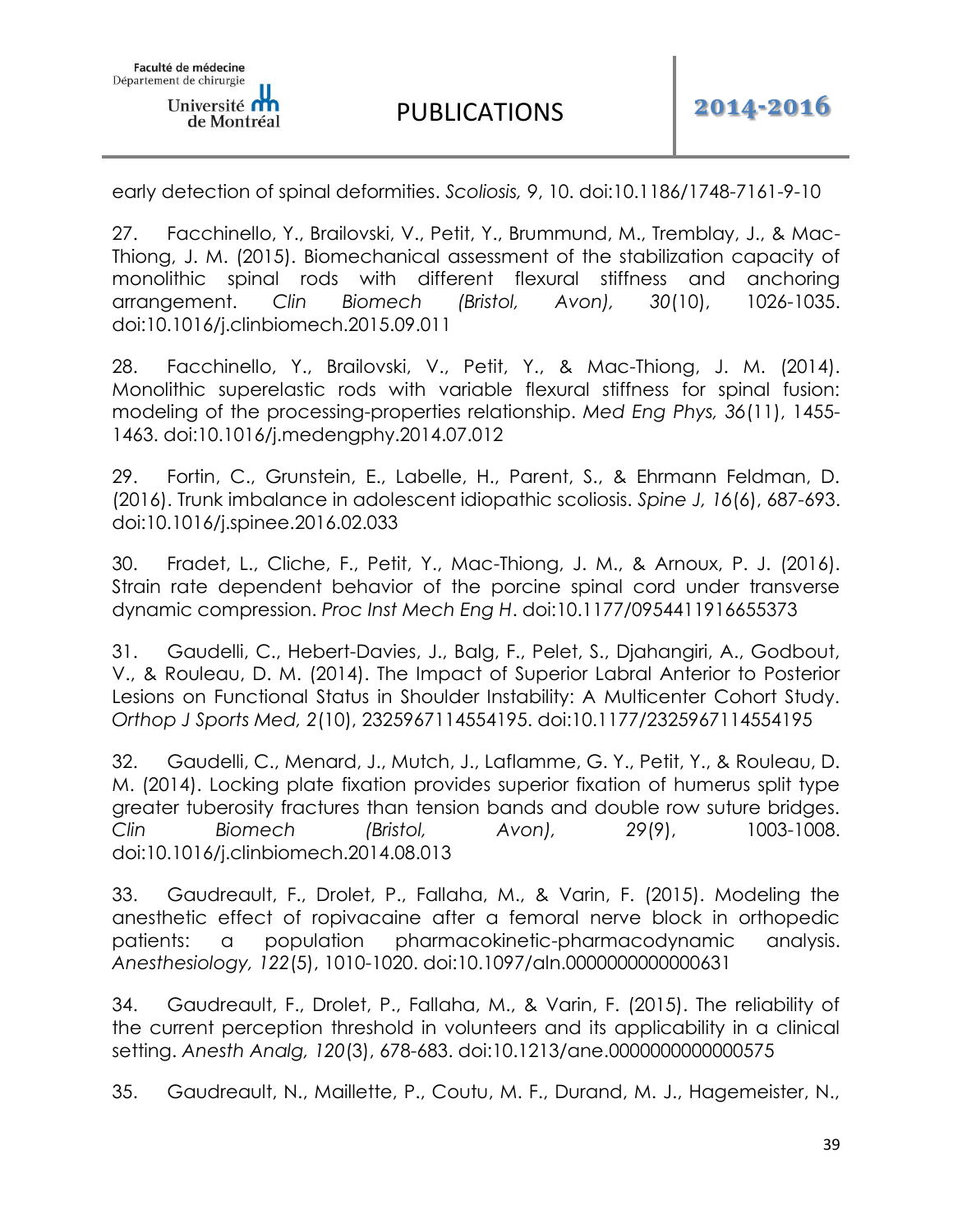& Hebert, L. J. (2014). Work disability among workers with osteoarthritis of the knee: risks factors, assessment scales, and interventions. *Int J Rehabil Res, 37*(4), 290-296. doi:10.1097/mrr.0000000000000082

36. Golizeh, M., Abusarah, J., Benderdour, M., & Sleno, L. (2014). Covalent binding of 4-hydroxynonenal to matrix metalloproteinase 13 studied by liquid chromatography-mass spectrometry. *Chem Res Toxicol, 27*(9), 1556-1565. doi:10.1021/tx5002095

37. Gotra, A., Chartrand, G., Massicotte-Tisluck, K., Morin-Roy, F., Vandenbroucke-Menu, F., de Guise, J. A., & Tang, A. (2015). Validation of a semiautomated liver segmentation method using CT for accurate volumetry. *Acad Radiol, 22*(9), 1088-1098. doi:10.1016/j.acra.2015.03.010

38. Guilbert, M. C., Rougemont, A. L., Samson, Y., Mac-Thiong, J. M., Fournet, J. C., & Soglio, D. B. (2015). Transformation of a primitive myxoid mesenchymal tumor of infancy to an undifferentiated sarcoma: a first reported case. *J Pediatr Hematol Oncol, 37*(2), e118-120. doi:10.1097/mph.0000000000000107

39. Gutman, G., Benoit, M., Joncas, J., Beausejour, M., Barchi, S., Labelle, H., . . . Mac-Thiong, J. M. (2016). The effectiveness of the SpineCor brace for the conservative treatment of adolescent idiopathic scoliosis. Comparison with the Boston brace. *Spine J, 16*(5), 626-631. doi:10.1016/j.spinee.2016.01.020

40. Gutman, G., Labelle, H., Barchi, S., Roussouly, P., Berthonnaud, E., & Mac-Thiong, J. M. (2016). Normal sagittal parameters of global spinal balance in children and adolescents: a prospective study of 646 asymptomatic subjects. *Eur Spine J, 25*(11), 3650-3657. doi:10.1007/s00586-016-4665-3

41. Hebert-Davies, J., Mutch, J., Rouleau, D., & Laflamme, G. Y. (2015). Delayed Migration of Greater Tuberosity Fractures Associated With Anterior Shoulder Dislocation. *J Orthop Trauma, 29*(10), e396-400. doi:10.1097/bot.0000000000000343

42. Henao, J., Aubin, C. E., Labelle, H., & Arnoux, P. J. (2016). Patient-specific finite element model of the spine and spinal cord to assess the neurological impact of scoliosis correction: preliminary application on two cases with and without intraoperative neurological complications. *Comput Methods Biomech Biomed Engin, 19*(8), 901-910. doi:10.1080/10255842.2015.1075010

43. Hereter Gregori, J., Bureau, N. J., Billuart, F., & Hagemeister, N. (2014). Coaptation/elevation role of the middle deltoid muscle fibers: a static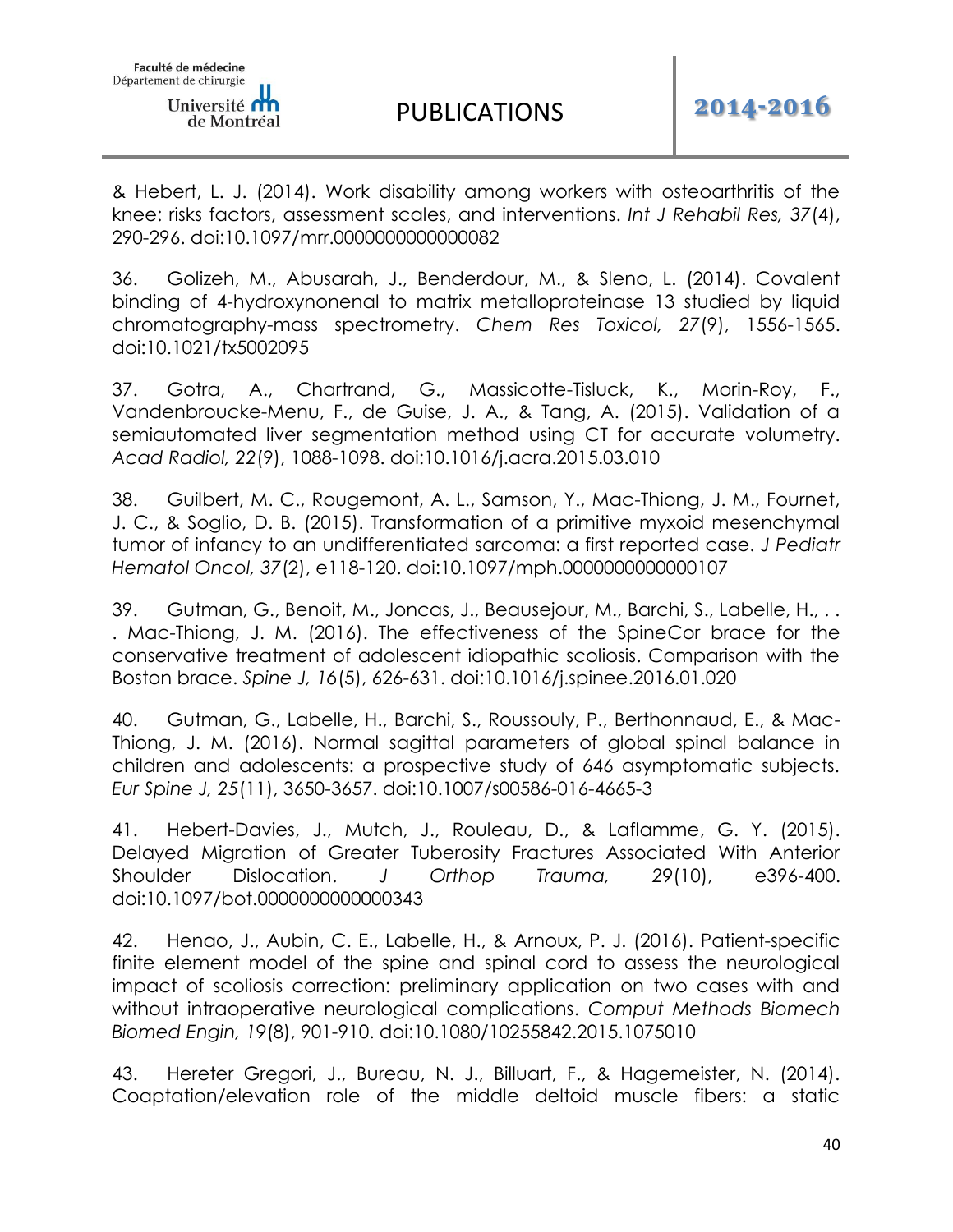biomechanical pilot study using shoulder MRI. *Surg Radiol Anat, 36*(10), 1001- 1007. doi:10.1007/s00276-014-1302-x

44. Huber, M., Gilbert, G., Roy, J., Parent, S., Labelle, H., & Perie, D. (2016). Sensitivity of MRI parameters within intervertebral discs to the severity of adolescent idiopathic scoliosis. *J Magn Reson Imaging, 44*(5), 1123-1131. doi:10.1002/jmri.25260

45. Hutt, J., Lavigne, M., Lungu, E., Belzile, E., Morin, F., & Vendittoli, P. A. (2016). Comparison of Whole-Blood Metal Ion Levels Among Four Types of Large-Head, Metal-on-Metal Total Hip Arthroplasty Implants: A Concise Follow-up, at Five Years, of a Previous Report. *J Bone Joint Surg Am, 98*(4), 257-266. doi:10.2106/jbjs.o.00201

46. Hutt, J., Masse, V., Lavigne, M., & Vendittoli, P. A. (2016). Functional joint line obliquity after kinematic total knee arthroplasty. *Int Orthop, 40*(1), 29-34. doi:10.1007/s00264-015-2733-7

47. Ibrahim, S., Labelle, H., & Mac-Thiong, J. M. (2015). Brace treatment of thoracolumbar kyphosis in spondylometaphyseal dysplasia with restoration of vertebral morphology and sagittal profile: a case report. *Spine J, 15*(6), e29-34. doi:10.1016/j.spinee.2013.08.057

48. Jiang, J., & Fernandes, J. C. (2015). A lateral approach defect closure technique with deep fascia flap for valgus knee TKA. *J Orthop Surg Res, 10*, 173. doi:10.1186/s13018-015-0316-3

49. Jodoin, M., Rouleau, D. M., Charlebois-Plante, C., Benoit, B., Leduc, S., Laflamme, G. Y., ... De Beaumont, L. (2016). Incidence rate of mild traumatic brain injury among patients who have suffered from an isolated limb fracture: Upper limb fracture patients are more at risk. *Injury, 47*(8), 1835-1840. doi:10.1016/j.injury.2016.05.036

50. Kadoury, S., Labelle, H., & Parent, S. (2016). Postoperative 3D spine reconstruction by navigating partitioning manifolds. *Med Phys, 43*(3), 1045-1056. doi:10.1118/1.4940792

51. Kaviani, R., Londono, I., Parent, S., Moldovan, F., & Villemure, I. (2015). Compressive mechanical modulation alters the viability of growth plate chondrocytes in vitro. *J Orthop Res, 33*(11), 1587-1593. doi:10.1002/jor.22951

52. Kaviani, R., Londono, I., Parent, S., Moldovan, F., & Villemure, I. (2016).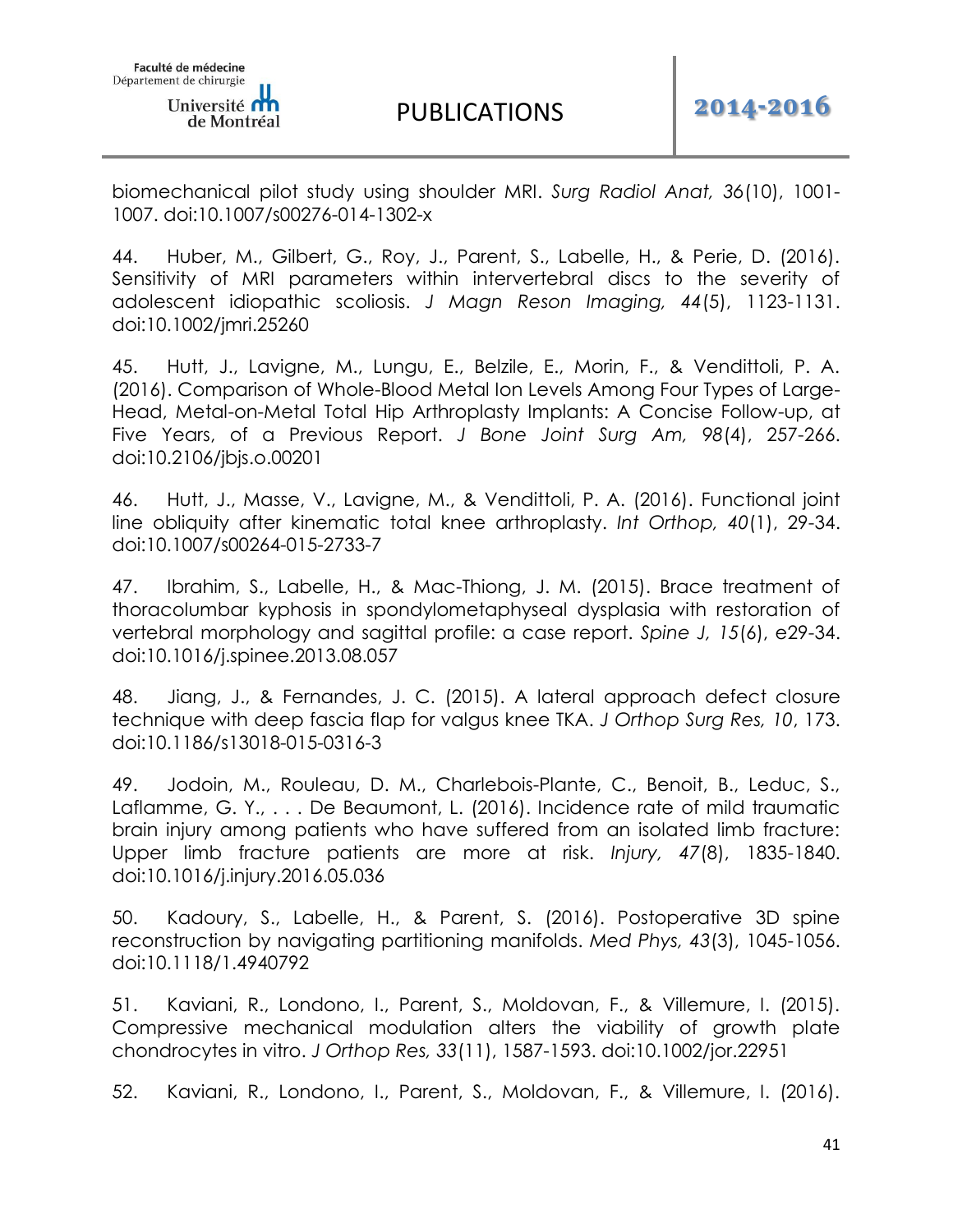Growth plate cartilage shows different strain patterns in response to static versus dynamic mechanical modulation. *Biomech Model Mechanobiol, 15*(4), 933-946. doi:10.1007/s10237-015-0733-6

53. Labbe, D. R., Li, D., Grimard, G., de Guise, J. A., & Hagemeister, N. (2015). Quantitative pivot shift assessment using combined inertial and magnetic sensing. *Knee Surg Sports Traumatol Arthrosc, 23*(8), 2330-2338. doi:10.1007/s00167-014-3056-8

54. Laflamme, G. Y., Belzile, E. L., Fernandes, J. C., Vendittoli, P. A., & Hebert-Davies, J. (2015). Periprosthetic fractures of the acetabulum during cup insertion: posterior column stability is crucial. *J Arthroplasty, 30*(2), 265-269. doi:10.1016/j.arth.2014.09.013

55. Le Naveaux, F., Aubin, C. E., Larson, A. N., Polly, D. W., Jr., Baghdadi, Y. M., & Labelle, H. (2015). Implant distribution in surgically instrumented Lenke 1 adolescent idiopathic scoliosis: does it affect curve correction? *Spine (Phila Pa 1976), 40*(7), 462-468. doi:10.1097/brs.0000000000000793

56. Leduc, S., Nault, M. L., Rouleau, D. M., & Hebert-Davies, J. (2016). My Experience as a Foot and Ankle Trauma Surgeon in Montreal, Canada: What's Not in the Books. *Foot Ankle Clin, 21*(2), 297-334. doi:10.1016/j.fcl.2016.02.001

57. Leger St-Jean, B., Menard, J., Hinse, S., Petit, Y., Rouleau, D. M., & Beauchamp, M. (2015). Braided tape suture provides superior bone pull-through strength than wire suture in greater tuberosity of the humerus. *J Orthop, 12*(Suppl 1), S14-17. doi:10.1016/j.jor.2015.01.025

58. Lessard, S., Kauffmann, C., Pfister, M., Cloutier, G., Therasse, E., de Guise, J. A., & Soulez, G. (2015). Automatic detection of selective arterial devices for advanced visualization during abdominal aortic aneurysm endovascular repair. *Med Eng Phys, 37*(10), 979-986. doi:10.1016/j.medengphy.2015.07.007

59. Mac-Thiong, J. M., Asghar, J., Parent, S., Shufflebarger, H. L., Samdani, A., & Labelle, H. (2016). Posterior convex release and interbody fusion for thoracic scoliosis: technical note. *J Neurosurg Spine, 25*(3), 357-365. doi:10.3171/2016.2.spine15557

60. Mac-Thiong, J. M., Levasseur, A., Parent, S., & Petit, Y. (2016). Experimental Model of Proximal Junctional Fracture after Multilevel Posterior Spinal Instrumentation. *Biomed Res Int, 2016*, 8058796. doi:10.1155/2016/8058796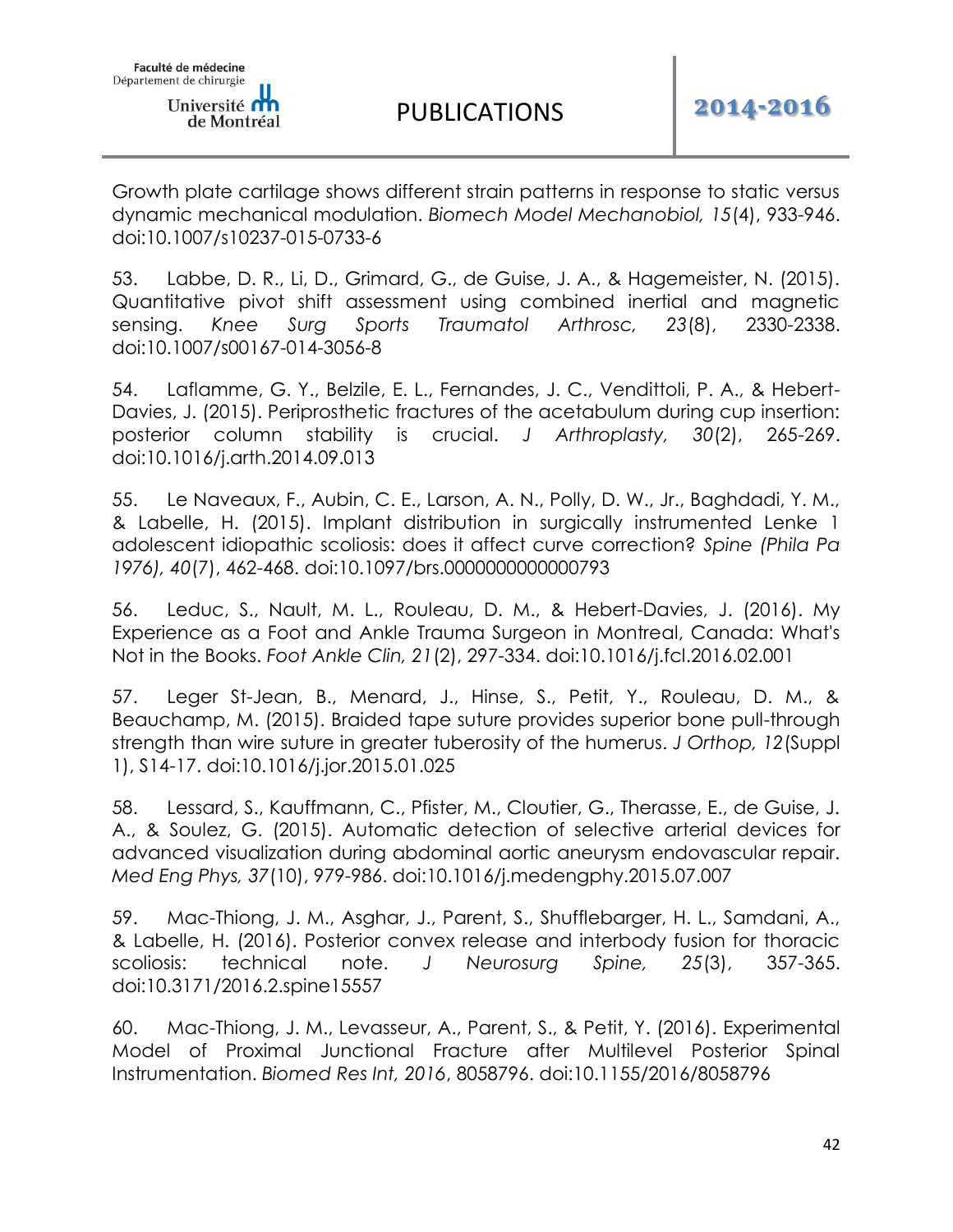61. Makhdom, A. M., Cartaleanu, A. S., Rendon, J. S., Villemure, I., & Hamdy, R. C. (2015). The Accordion Maneuver: A Noninvasive Strategy for Absent or Delayed Callus Formation in Cases of Limb Lengthening. *Adv Orthop, 2015*, 912790. doi:10.1155/2015/912790

62. Menard, A. L., Grimard, G., Londono, I., Beaudry, F., Vachon, P., Moldovan, F., & Villemure, I. (2015). Bone growth resumption following in vivo static and dynamic compression removals on rats. *Bone, 81*, 662-668. doi:10.1016/j.bone.2015.09.013

63. Menard, A. L., Grimard, G., Massol, E., Londono, I., Moldovan, F., & Villemure, I. (2016). Static and dynamic compression application and removal on the intervertebral discs of growing rats. *J Orthop Res, 34*(2), 290-298. doi:10.1002/jor.22991

64. Menard, A. L., Grimard, G., Valteau, B., Londono, I., Moldovan, F., & Villemure, I. (2014). In vivo dynamic loading reduces bone growth without histomorphometric changes of the growth plate. *J Orthop Res, 32*(9), 1129-1136. doi:10.1002/jor.22664

65. Miron, M. C., & Grimard, G. (2016). Ultrasound evaluation of foot deformities in infants. *Pediatr Radiol, 46*(2), 193-209; quiz 190-192. doi:10.1007/s00247-015-3460-3

66. Moevus, A., Mignotte, M., de Guise, J. A., & Meunier, J. (2015). A perceptual map for gait symmetry quantification and pathology detection. *Biomed Eng Online, 14*, 99. doi:10.1186/s12938-015-0097-2

67. Mongkhon, J. M., Thach, M., Shi, Q., Fernandes, J. C., Fahmi, H., & Benderdour, M. (2014). Sorbitol-modified hyaluronic acid reduces oxidative stress, apoptosis and mediators of inflammation and catabolism in human osteoarthritic chondrocytes. *Inflamm Res, 63*(8), 691-701. doi:10.1007/s00011-014- 0742-4

68. Moore, J., Mychaltchouk, L., & Lavoie, F. (2016). Applicability of a modified angular correction measurement method for open-wedge high tibial osteotomy. *Knee Surg Sports Traumatol Arthrosc*. doi:10.1007/s00167-015-3954-4

69. Mutch, J. A., Rouleau, D. M., Laflamme, G. Y., & Hagemeister, N. (2014). Accurate Measurement of Greater Tuberosity Displacement Without Computed Tomography: Validation of a Method on Plain Radiography to Guide Surgical Treatment. *J Orthop Trauma, 28*(8), 445-451. doi:10.1097/bot.0000000000000038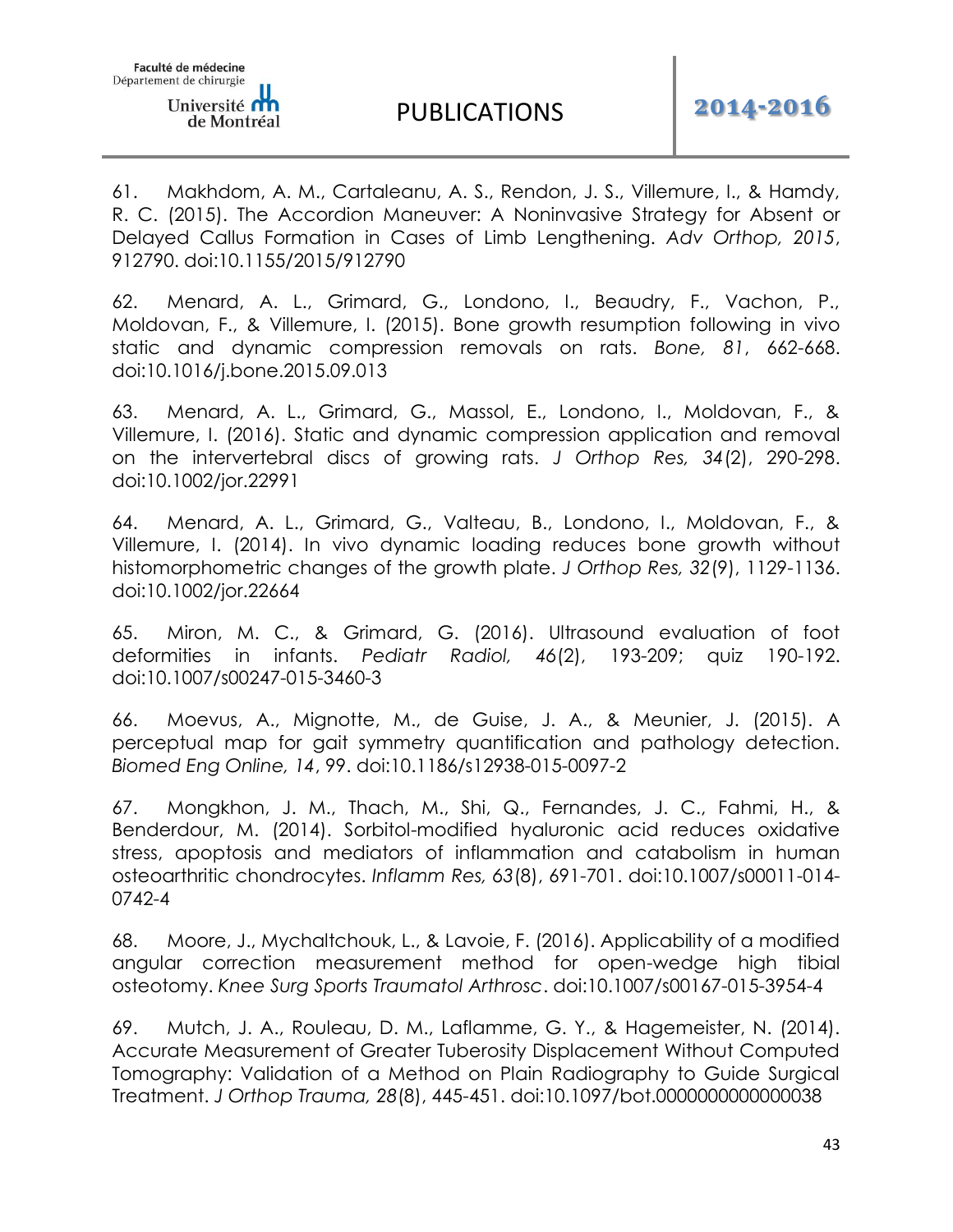70. Nault, M. L., Hebert-Davies, J., Yen, Y. M., Shore, B., Jarrett, D. Y., & Kramer, D. E. (2016). Variation of Syndesmosis Anatomy With Growth. *J Pediatr Orthop, 36*(4), e41-44. doi:10.1097/bpo.0000000000000566

71. Neuman, B. J., Baldus, C., Zebala, L. P., Kelly, M. P., Shaffrey, C., Edwards, C., 2nd, . . . Bridwell, K. H. (2016). Patient Factors That Influence Decision Making: Randomization Versus Observational Nonoperative Versus Observational Operative Treatment for Adult Symptomatic Lumbar Scoliosis. *Spine (Phila Pa 1976), 41*(6), E349-358. doi:10.1097/brs.0000000000001222

72. Newman, N. M. (2014). In plain English: no euthanasia please. *Cmaj, 186*(10), 777. doi:10.1503/cmaj.114-0049

73. Ohl, X., Hagemeister, N., Zhang, C., Billuart, F., Gagey, O., Bureau, N. J., & Skalli, W. (2015). 3D scapular orientation on healthy and pathologic subjects using stereoradiographs during arm elevation. *J Shoulder Elbow Surg, 24*(11), 1827-1833. doi:10.1016/j.jse.2015.04.007

74. Pasha, S., Aubin, C. E., Labelle, H., Parent, S., & Mac-Thiong, J. M. (2015). The biomechanical effects of spinal fusion on the sacral loading in adolescent idiopathic scoliosis. *Clin Biomech (Bristol, Avon), 30*(9), 981-987. doi:10.1016/j.clinbiomech.2015.06.019

75. Pellicelli, M., Picard, C., Wang, D., Lavigne, P., & Moreau, A. (2016). E2F1 and TFDP1 Regulate PITX1 Expression in Normal and Osteoarthritic Articular Chondrocytes. *PLoS One, 11*(11), e0165951. doi:10.1371/journal.pone.0165951

76. Phan, P., Ouellet, J., Mezghani, N., de Guise, J. A., & Labelle, H. (2015). A rule-based algorithm can output valid surgical strategies in the treatment of AIS. *Eur Spine J, 24*(7), 1370-1381. doi:10.1007/s00586-014-3736-6

77. Rahme, M., Lavigne, M., Barry, J., Cirtiu, C. M., Belanger, P., & Vendittoli, P. A. (2014). Whole blood metal ion measurement reproducibility between different laboratories. *J Arthroplasty, 29*(11), 2214-2218. doi:10.1016/j.arth.2014.07.018

78. Renaud, A., Fuentes, A., Hagemeister, N., Lavigne, M., & Vendittoli, P. A. (2016). Clinical and Biomechanical Evaluations of Staged Bilateral Total Knee Arthroplasty Patients with Two Different Implant Designs. *Open Orthop J, 10*, 155- 165. doi:10.2174/1874325001610010155

79. Richard-Denis, A., Thompson, C., Bourassa-Moreau, E., Parent, S., & Mac-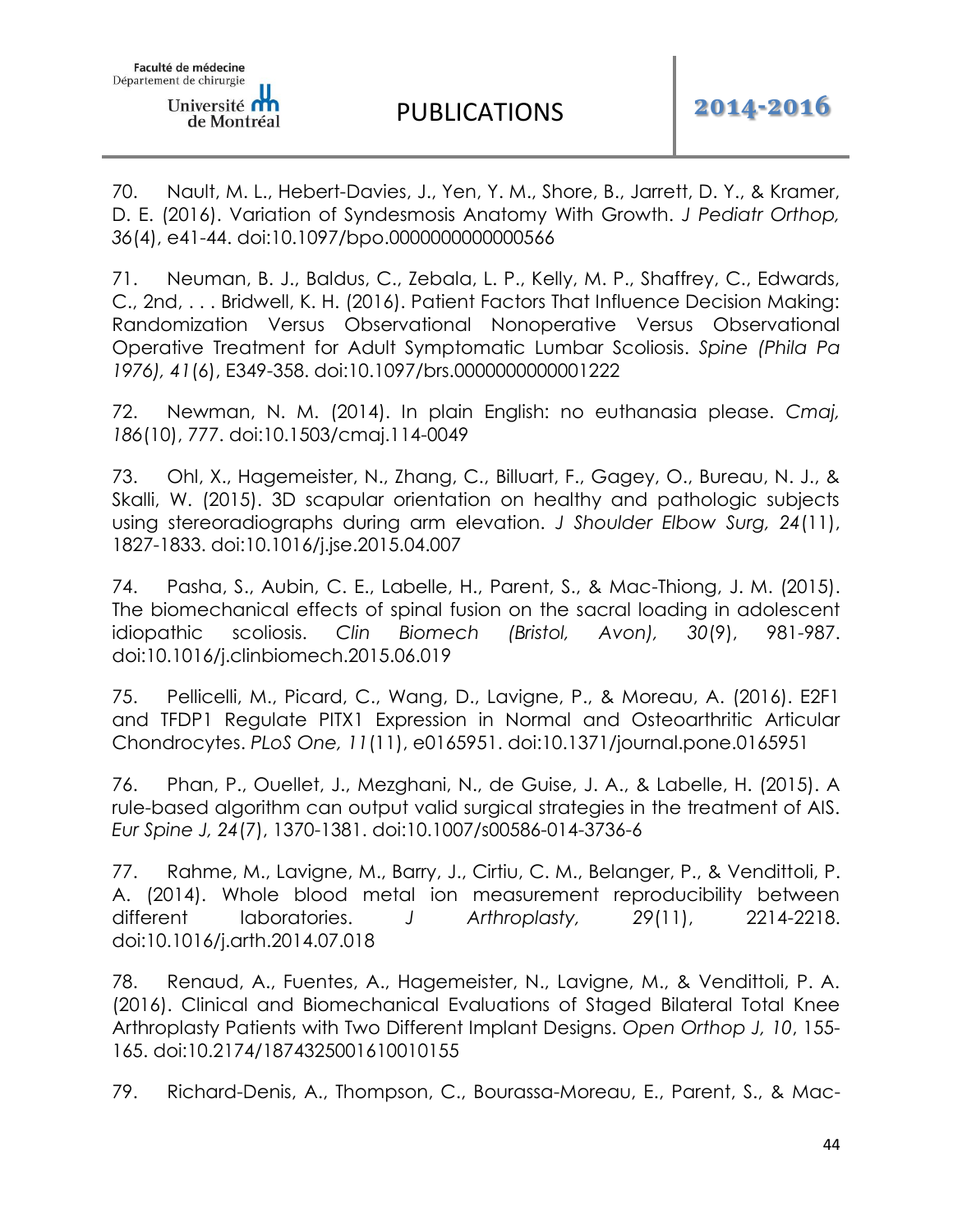Thiong, J. M. (2016). Does the Acute Care Spinal Cord Injury Setting Predict the Occurrence of Pressure Ulcers at Arrival to Intensive Rehabilitation Centers? *Am J Phys Med Rehabil, 95*(4), 300-308. doi:10.1097/phm.0000000000000381

80. Robert-Lachaine, X., Allard, P., Godbout, V., & Begon, M. (2015). 3D shoulder kinematics for static vs dynamic and passive vs active testing conditions. *J Biomech, 48*(12), 2976-2983. doi:10.1016/j.jbiomech.2015.07.040

81. Robert-Lachaine, X., Allard, P., Godbout, V., Tetreault, P., & Begon, M. (2016). Scapulohumeral rhythm relative to active range of motion in patients with symptomatic rotator cuff tears. *J Shoulder Elbow Surg, 25*(10), 1616-1622. doi:10.1016/j.jse.2016.02.031

82. Robert-Lachaine, X., Marion, P., Godbout, V., Bleau, J., & Begon, M. (2015). Elucidating the scapulo-humeral rhythm calculation: 3D joint contribution method. *Comput Methods Biomech Biomed Engin, 18*(3), 249-258. doi:10.1080/10255842.2013.792810

83. Rouleau, D. M., Laflamme, G. Y., & Mutch, J. (2016). Fractures of the greater tuberosity of the humerus: a study of associated rotator cuff injury and atrophy. *Shoulder Elbow, 8*(4), 242-249. doi:10.1177/1758573216647896

84. Rouleau, D. M., Place, A., Berube, M., Laflamme, Y. G., & Feldman, D. (2015). Rehabilitation after lower limb injury: development of a predictive score (RALLI score). *Can J Surg, 58*(4), 278-283.

85. Salvi, G., Aubin, C. E., Le Naveaux, F., Wang, X., & Parent, S. (2016). Biomechanical analysis of Ponte and pedicle subtraction osteotomies for the surgical correction of kyphotic deformities. *Eur Spine J, 25*(8), 2452-2460. doi:10.1007/s00586-015-4279-1

86. Sandman, E., Canet, F., Petit, Y., Laflamme, G. Y., Athwal, G. S., & Rouleau, D. M. (2014). Radial Head Subluxation After Malalignment of the Proximal Ulna: A Biomechanical Study. *J Orthop Trauma, 28*(8), 464-469. doi:10.1097/bot.0000000000000058

87. Sandman, E., Canet, F., Petit, Y., Laflamme, G. Y., Athwal, G. S., & Rouleau, D. M. (2016). Effect of elbow position on radiographic measurements of radiocapitellar alignment. *World J Orthop, 7*(2), 117-122. doi:10.5312/wjo.v7.i2.117

88. Shen, J., Kadoury, S., Labelle, H., & Parent, S. (2016). Geometric Torsion in AIS: A Surgical Outcomes Study of Lenke Type 1 Patients. *Spine (Phila Pa 1976)*.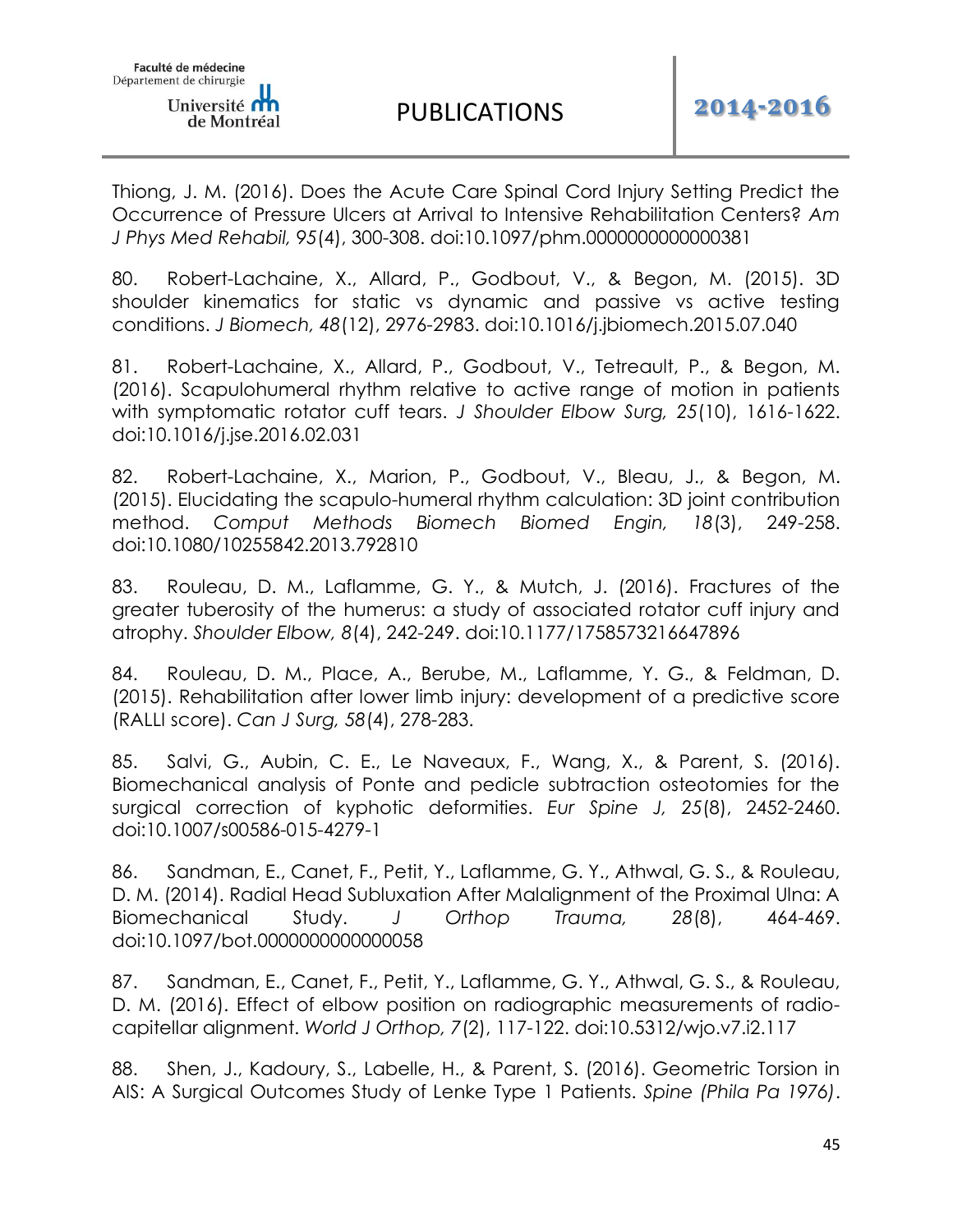#### doi:10.1097/brs.0000000000001651

89. Shi, Q., Abusarah, J., Zaouter, C., Moldovan, F., Fernandes, J. C., Fahmi, H., & Benderdour, M. (2014). New evidence implicating 4-hydroxynonenal in the pathogenesis of osteoarthritis in vivo. *Arthritis Rheumatol, 66*(9), 2461-2471. doi:10.1002/art.38704

90. Sim, S., Chevrier, A., Garon, M., Quenneville, E., Lavigne, P., Yaroshinsky, A., Buschmann, M. D. (2016). Electromechanical probe and automated indentation maps are sensitive techniques in assessing early degenerated human articular cartilage. *J Orthop Res*. doi:10.1002/jor.23330

91. Street, J. T., Andrew Glennie, R., Dea, N., DiPaola, C., Wang, Z., Boyd, M., .. . Fisher, C. G. (2016). A comparison of the Wiltse versus midline approaches in degenerative conditions of the lumbar spine. *J Neurosurg Spine, 25*(3), 332-338. doi:10.3171/2016.2.spine151018

92. Tang, Q. L., Julien, C., Eveleigh, R., Bourque, G., Franco, A., Labelle, H., ... Moreau, A. (2015). A replication study for association of 53 single nucleotide polymorphisms in ScoliScore test with adolescent idiopathic scoliosis in French-Canadian population. *Spine (Phila Pa 1976), 40*(8), 537-543. doi:10.1097/brs.0000000000000807

93. Theologis, A. A., Anaya, A., Sabatini, C., Sucato, D. J., Parent, S., Erickson, M., & Diab, M. (2016). Surgical Consent of Children and Guardians for the Treatment of Adolescent Idiopathic Scoliosis is Incompletely Informed. *Spine (Phila Pa 1976), 41*(1), 53-61. doi:10.1097/brs.0000000000001162

94. Thompson, C., Feldman, D. E., & Mac-Thiong, J. M. (2016). Surgical management of patients following traumatic spinal cord injury: identifying barriers to early surgery in a specialized spinal cord injury center. *J Spinal Cord Med*, 1-7. doi:10.1080/10790268.2016.1165448

95. Thong, W., Parent, S., Wu, J., Aubin, C. E., Labelle, H., & Kadoury, S. (2016). Three-dimensional morphology study of surgical adolescent idiopathic scoliosis patient from encoded geometric models. *Eur Spine J, 25*(10), 3104-3113. doi:10.1007/s00586-016-4426-3

96. Toliopoulos, P., LeBlanc, M. A., Hutt, J., Lavigne, M., Desmeules, F., & Vendittoli, P. A. (2016). Anatomic Versus Mechanically Aligned Total Knee Arthroplasty for Unicompartmental Knee Arthroplasty Revision. *Open Orthop J, 10*, 357-363. doi:10.2174/1874325001610010357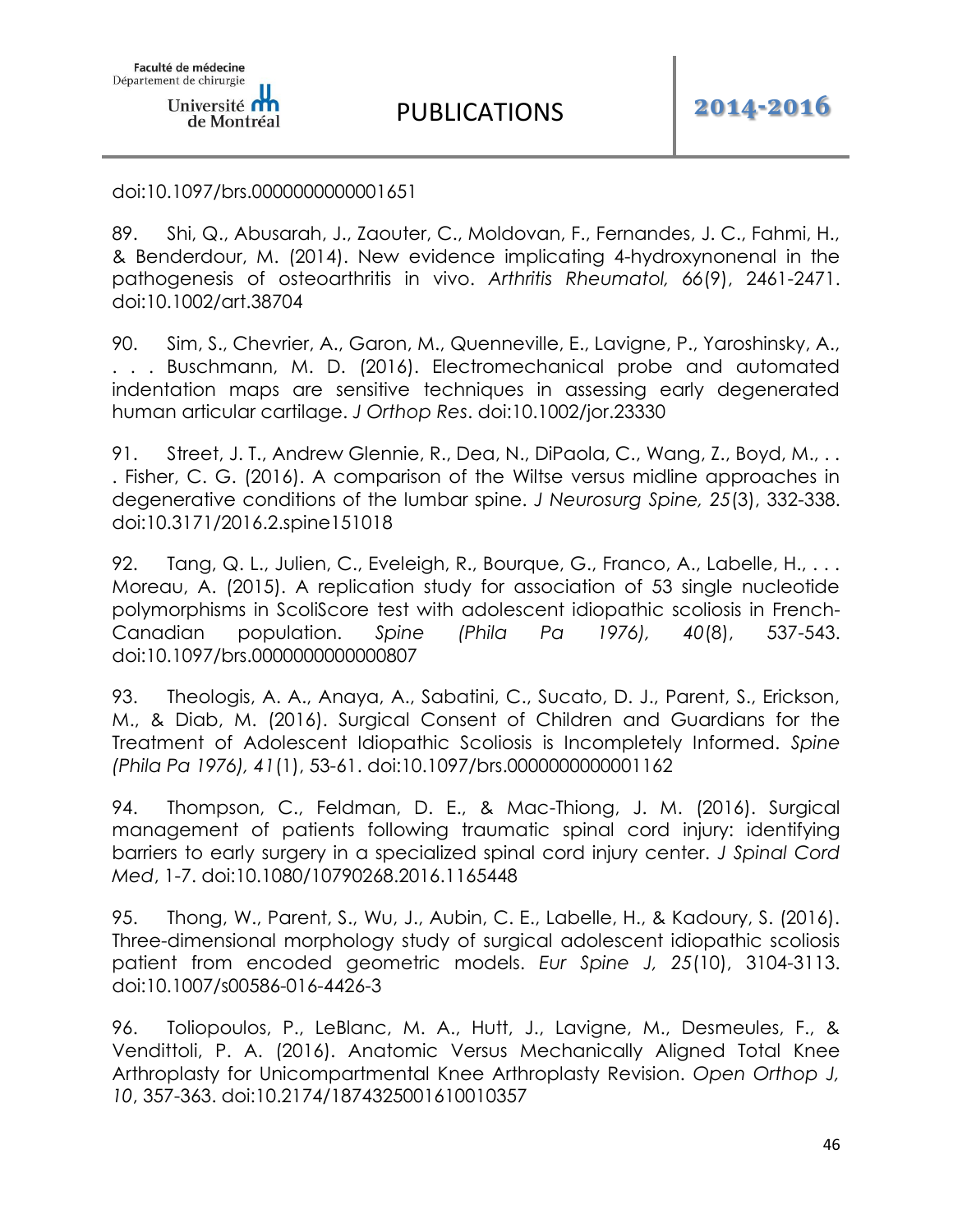97. Toueg, C. W., Mac-Thiong, J. M., Grimard, G., Poitras, B., Parent, S., & Labelle, H. (2015). Spondylolisthesis, Sacro-Pelvic Morphology, and Orientation in Young Gymnasts. *J Spinal Disord Tech, 28*(6), E358-364. doi:10.1097/BSD.0b013e3182956d62

98. Tremblay, J., Brailovski, V., Mac-Thiong, J. M., & Petit, Y. (2015). Factors affecting intradiscal pressure measurement during in vitro biomechanical tests. *Scoliosis, 10*(Suppl 2), S1. doi:10.1186/1748-7161-10-s2-s1

99. Tremblay, J., Mac-Thiong, J. M., Brailovski, V., & Petit, Y. (2015). Braided tubular superelastic cables provide improved spinal stability compared to multifilament sublaminar cables. *Proc Inst Mech Eng H, 229*(9), 645-651. doi:10.1177/0954411915597258

100. Wang, W., Aubin, C. E., Cahill, P., Baran, G., Arnoux, P. J., Parent, S., & Labelle, H. (2016). Biomechanics of high-grade spondylolisthesis with and without reduction. *Med Biol Eng Comput, 54*(4), 619-628. doi:10.1007/s11517-015-1353-0

101. Yazji, M., Raison, M., Aubin, C. E., Labelle, H., Detrembleur, C., Mahaudens, P., & Mousny, M. (2015). Are the mediolateral joint forces in the lower limbs different between scoliotic and healthy subjects during gait? *Scoliosis, 10*(Suppl 2), S3. doi:10.1186/1748-7161-10-s2-s3

102. Zhang, C., Skalli, W., Lagace, P. Y., Billuart, F., Ohl, X., Cresson, T., ... Hagemeister, N. (2016). Investigation of 3D glenohumeral displacements from 3D reconstruction using biplane X-ray images: Accuracy and reproducibility of the technique and preliminary analysis in rotator cuff tear patients. *J Electromyogr Kinesiol, 29*, 12-20. doi:10.1016/j.jelekin.2015.08.002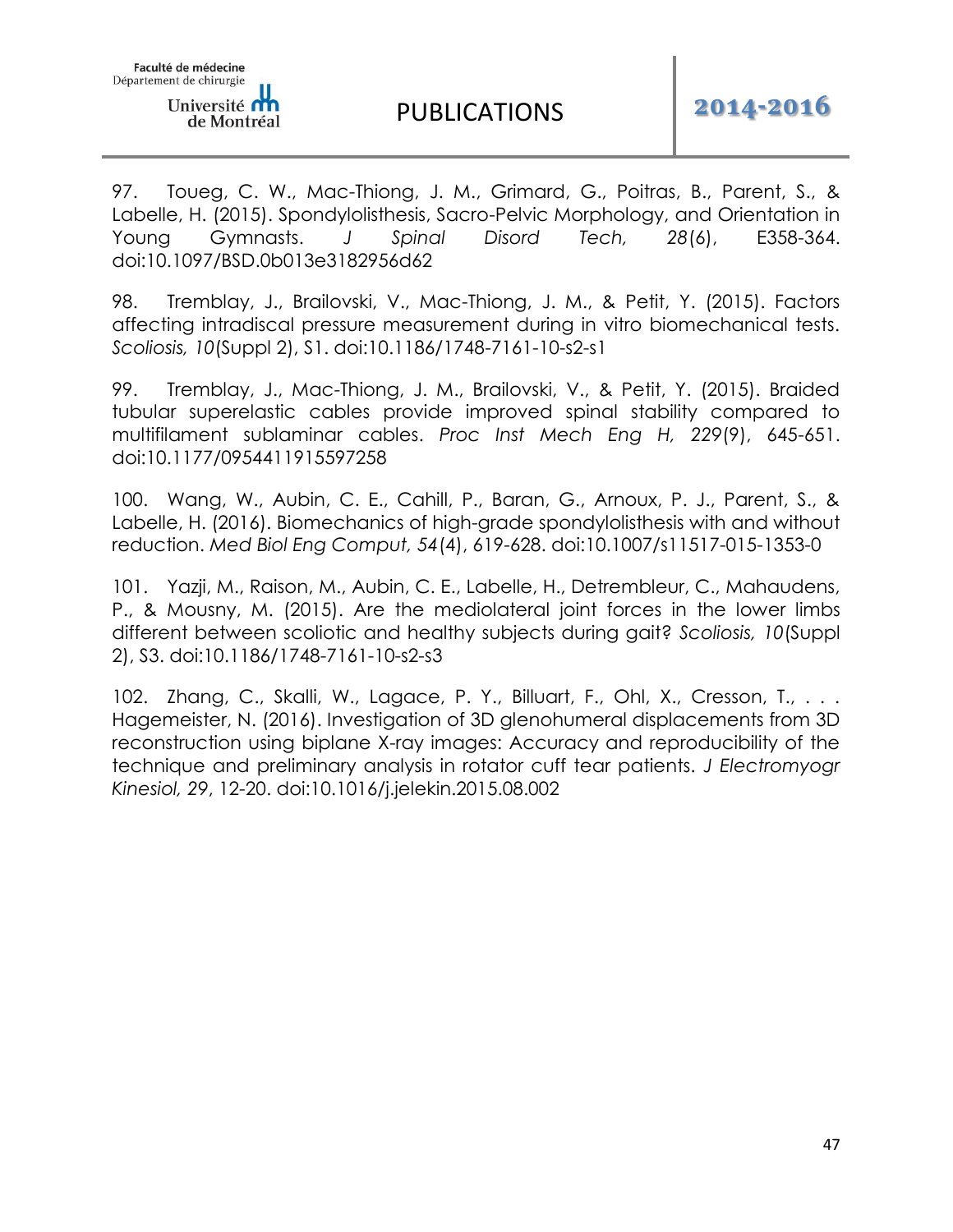## DIVSION DE LA CHIRURGIE PLASTIQUE

1. Antoniou C, Dessinioti C, Sotiriadis D, Kalokasidis K, Kontochristopoulos G, Petridis A, Rigopoulos D, Vezina D, Nikolis A. A multicenter, randomized, splitface clinical trial evaluating the efficacy and safety of chromophore gelassisted blue light phototherapy for the treatment of acne, Int J Dermatol. 2016 Aug 30. doi: 10.1111/ijd.13349. [Epub ahead of print]

2. Borsuk, D. E. (2016). Reply: "Composite orbital reconstruction using the vascularized segmentalized Osteo-Fascio-Cutaneous Fibula flap". *Journal of Plastic, Reconstructive & Aesthetic Surgery, 69*(1), 147-148. doi:10.1016/j.bjps.2015.08.040

3. Capone, A. C., Balasundaram, N., Caouette-Laberge, L., Papay, F. A., Lucas, A. R., Seifarth, F. G., & Doumit, G. D. (2015). Novel techniques for the surgical management of abdominopelvic constriction rings in amniotic band syndrome. *Plastic and Reconstructive Surgery, 135*(2), 563-568. doi:10.1097/prs.0000000000000903

4. Carruthers, Jean MD FRSCS1, Burgess Cheryl MD2, Day Doris MD3, Guillen Fabi Sabrina MD4, Goldie Kate MD5, Kerscher Martina MD6, Nikolis Andreas MD FRCSC7, Pavicic Tatjana MD8, Rho Nark-Kyoung MD9, Rzany Berthold MD ScM10, Sattler Gerhard MD11, Sattler Sonja MD12, Seo Kyle MD13, Werschler Philip MD14, Carruthers Alastair MD FRCPC15. International Consensus Recommendations for Combined Aesthetic Therapies in the Face. Vancouver, WCD 2015. Dermatol Surg. 2016 May;42(5):586-97

5. Coeugniet, E., Tremblay-Champagne, M. P., Paek, L. S., Vanlerberghe, B., Suissa, D., Danino, A. M., & Torabi, D. (2015). Effective Management of Diabetic Neuropathic Ulcers by Surgical Restoration of Foot Architecture: A Retrospective Study of 134 Cases. *Can J Diabetes, 39*(4), 278-284. doi:10.1016/j.jcjd.2014.12.004

6. Doumit, G. (2015). Reply: a systematic review comparing furlow doubleopposing z-plasty and straight-line intravelar veloplasty methods of cleft palate repair. *Plastic and Reconstructive Surgery, 135*(5), 928e-929e. doi:10.1097/prs.0000000000001181

7. Efanov, J. I., Odobescu, A., Giroux, M. F., Harris, P. G., & Danino, M. A. (2014). Intra-arterial Thrombolysis for Postoperative Digital Ischemia: A Case Report. *Eplasty, 14*, e26.

8. Giot, J. P., Paek, L., Mercier-Couture, G., Coeugniet, E., Bou-Merhi, J.,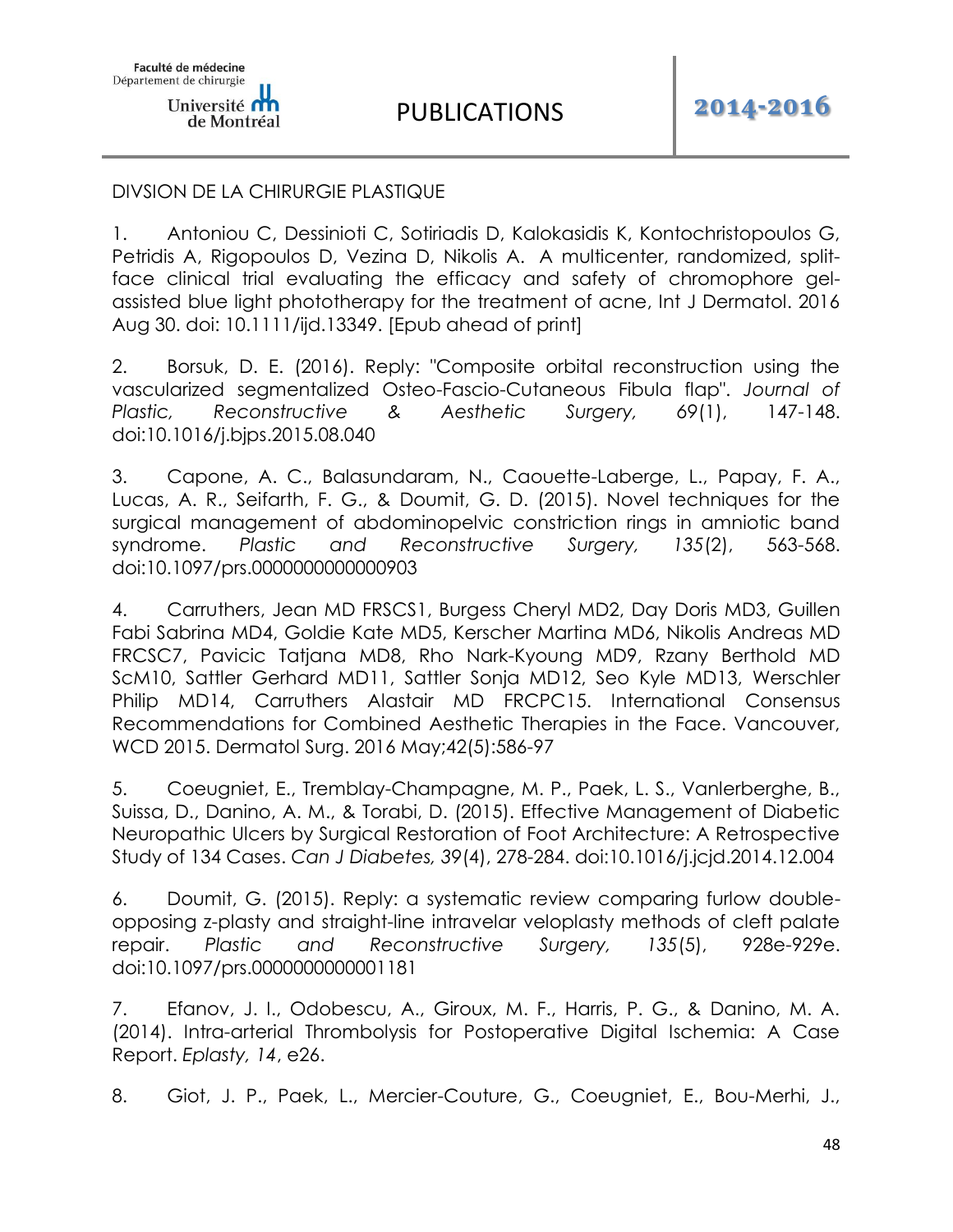Harris, P., & Danino, A. (2016). Free Transfer of a Paralyzed Contralateral Little Finger for Total Thumb Reconstruction in an Electrical Burn Patient: A Case Report and Literature Review. *J Burn Care Res*. doi:10.1097/bcr.0000000000000333

9. Giot, J. P., Paek, L. S., Nizard, N., El-Diwany, M., Gaboury, L. A., Nelea, M., . . . Danino, M. A. (2015). The double capsules in macro-textured breast implants. *Biomaterials, 67*, 65-72. doi:10.1016/j.biomaterials.2015.06.010

10. Guillen Fabi Sabrina MD4, Carruthers Jean MD FRSCS1, Burgess Cheryl MD2, Day Doris MD3, Goldie Kate MD5, Kerscher Martina MD6, Nikolis Andreas MD FRCSC7, Pavicic Tatjana MD8, Rho Nark-Kyoung MD9, Rzany Berthold MD ScM10, Sattler Gerhard MD11, Sattler Sonja MD12, Seo Kyle MD13, Werschler Philip MD14, Carruthers Alastair MD FRCPC15. International Consensus Recommendations for Combined Aesthetic Therapies of the body. Vancouver, WCD 2015, Dermatol Surg. 2016 Oct;42(10):1199-1208

11. Hamasaki, T., Lalonde, L., Harris, P., Bureau, N. J., Gaudreault, N., Ziegler, D., & Choiniere, M. (2015). Efficacy of treatments and pain management for trapeziometacarpal (thumb base) osteoarthritis: protocol for a systematic review. *BMJ Open, 5*(10), e008904. doi:10.1136/bmjopen-2015-008904

12. Lebuis, A., Bortoluzzi, P., Huynh, N., & Bach, N. (2015). Occlusal Relations in Patients With Scaphocephaly. *Journal of Craniofacial Surgery, 26*(6), 1893-1899. doi:10.1097/scs.0000000000002018

13. Madani, A., Watanabe, Y., Townsend, N., Pucher, P. H., Robinson, T. N., Egerszegi, P. E., . . . Feldman, L. S. (2016). Structured simulation improves learning of the Fundamental Use of Surgical Energy curriculum: a multicenter randomized controlled trial. *Surgical Endoscopy, 30*(2), 684-691. doi:10.1007/s00464-015-4260- 4.

14. Moubayed, S. P., Giot, J. P., Odobescu, A., Guertin, L., Harris, P. G., & Danino, M. A. (2015). Arteriovenous fistulas for microvascular head and neck reconstruction. *Plast Surg (Oakv), 23*(3), 167-170.

15. Mundinger, G. S., Borsuk, D. E., Okhah, Z., Christy, M. R., Bojovic, B., Dorafshar, A. H., & Rodriguez, E. D. (2015). Antibiotics and facial fractures: evidence-based recommendations compared with experience-based practice. *Craniomaxillofac Trauma Reconstr, 8*(1), 64-78. doi:10.1055/s-0034-1378187

16. Nikolis, A., Bernstein, S., Kinney, B., Scuderi, N., Rastogi, S., & Sampalis, J. S.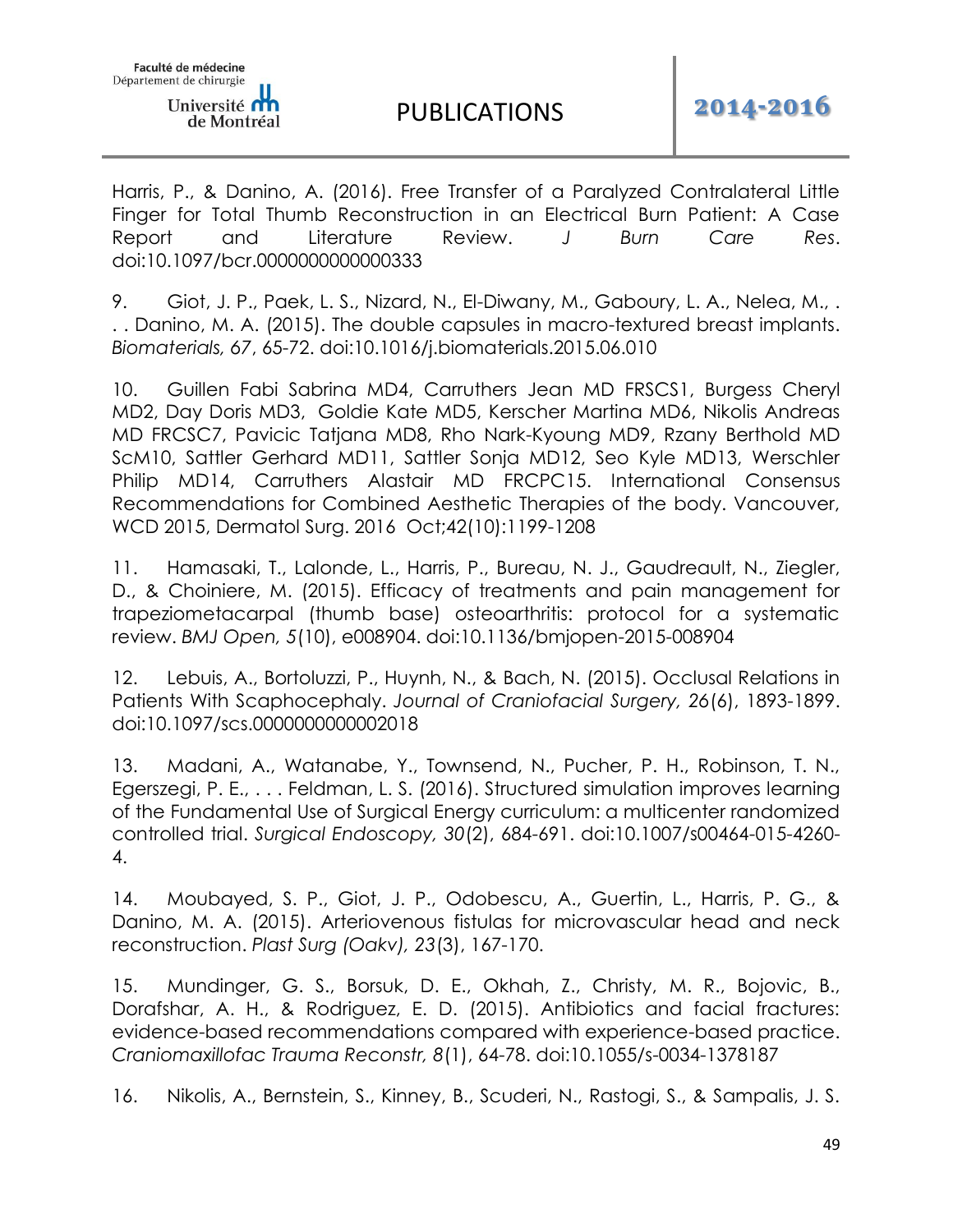(2016). A randomized, placebo-controlled, single-blinded, split-faced clinical trial evaluating the efficacy and safety of KLOX-001 gel formulation with KLOX light-emitting diode light on facial rejuvenation. *Clinical, Cosmetic and Investigational Dermatology, 9*, 115-125. doi:10.2147/ccid.s100697

17. Nikolis, A, Bernstein S, Kinney B, Scuderi N, Rastogi S, Sampalis JS. A randomized, placebo-controlled, single-blinded, split-faced clinical trial evaluating the efficacy and safety of KLOX-001 gel formulation with KLOX lightemitting diode light on facial rejuvenation

18. Nikolis A, Grimard D, Pesant Y, Vezina D. A prospective case series evaluating the safety and efficacy of the KLOX BioPhotonic System in venous leg ulcers. Chronic Wound Care Management and Research, 2016:3 101-111

19. Odobescu, A., Moubayed, S. P., Daniels, E., & Danino, M. A. (2015). Horizontal mattress technique for anastomosis of size-mismatched vessels. *Plast Surg (Oakv), 23*(2), 100-102.

20. Prasetyo AD, Prager W, Rubin MG, Moretti EA, Nikolis A. Hyaluronic acid fillers with cohesive polydensified matrix for soft-tissue augmentation and rejuvenation: a review of the safety and efficacy of the Belotero® fillers, Clin Cosmet Investig Dermatol. 2016:9 257-280

21. Salhi, S., Tantawi, S., Bou-Merhi, J., Bernier, C., & Danino, M. A. (2015). Cerebral venous sinus thrombosis after breast reconstruction. *Journal of Plastic, Reconstructive & Aesthetic Surgery, 68*(3), e57-58. doi:10.1016/j.bjps.2014.11.002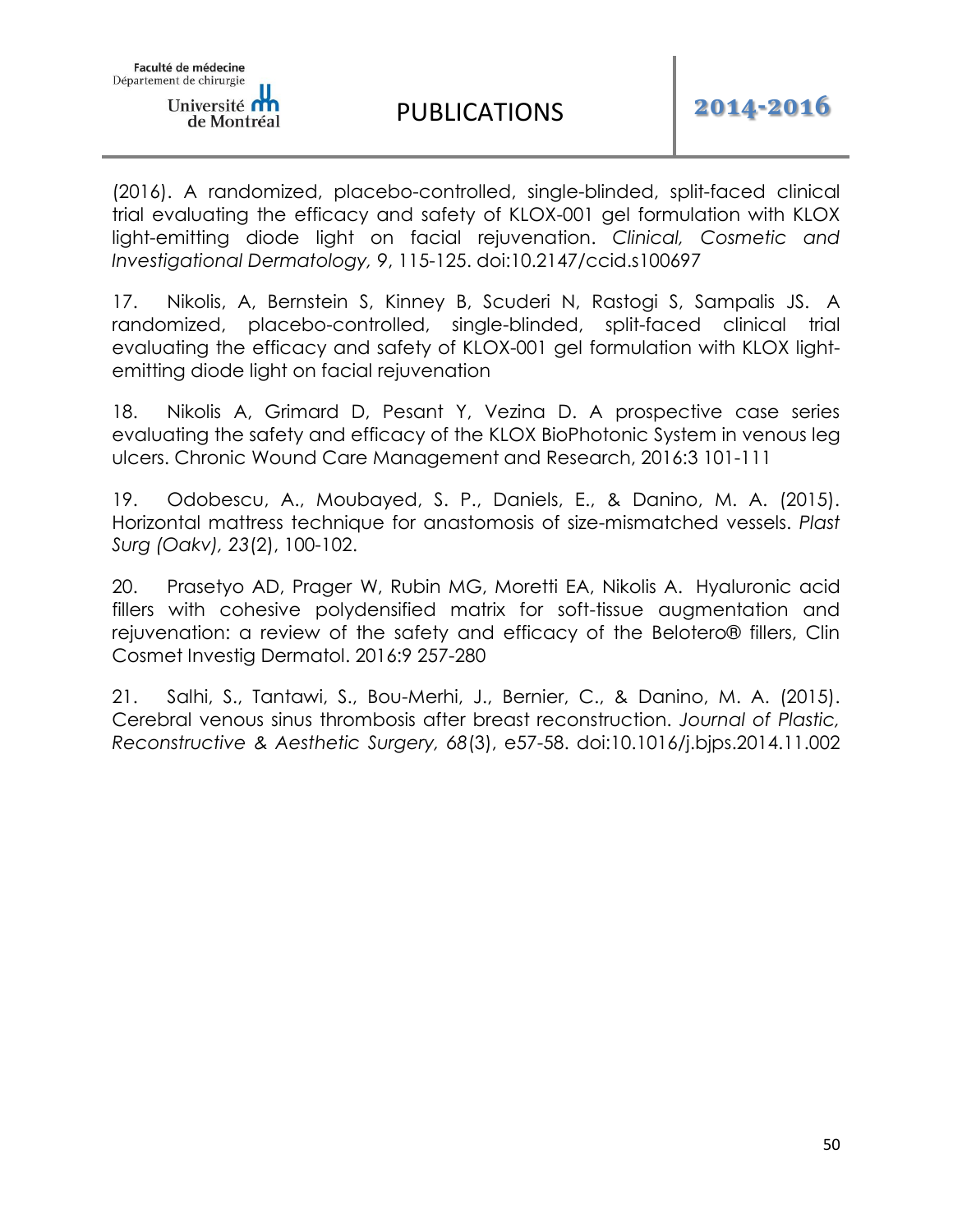### DIVISION DE LA CHIRURGIE THORACIQUE

1. \*Bah I, Goudie E, Khereba M, Ferraro P, Duranceau A, Martin J, Thiffault V, Liberman M. Pleural ultrasound as an adjunct to physical examination in the preoperative evaluation of lung cancer patients. *European Journal of Cardio-Thoracic Surgery* 2014;45:888-893.

2. Ruffini E, Detterbeck F,… Liberman M,… et al. Tumors of the thymus: a cohort study of prognostic factors from the European Society of Thoracic Surgery Database. European Journal of Cardiothoracic Surgery 2014;46:361-368.

3. Ruffini E, Detterbeck F,… Liberman M,… et al. Tumors of the thymus: a cohort study from the European Society of Thoracic Surgery Database. *Journal of Thoracic Oncology* 2014;9:541-548.

4. Detterbeck F, …. Liberman M, et al. The IASLC/ITMIG Thymic Epithelial Tumors Staging Project: Proposal for an Evidence-Based Stage Classification System for the Forthcoming (8th) Edition of the TNM Classification of Malignant Tumors. *Journal of Thoracic Oncology* 2014;9:S65-S72.

5. Nicholson AG, …. Liberman M, et al. The IASLC/ITMIG Thymic Epithelial Tumors Staging Project: proposals for the T Component for the forthcoming (8th) edition of the TNM classification of malignant tumors. *Journal of Thoracic Oncology*  2014;9:S73-S80.

6. Kondo K, …. Liberman M, et al. The IASLC/ITMIG Thymic Epithelial Tumors Staging Project: proposals for the N and M components for the forthcoming (8th) edition of the TNM classification of malignant tumors. *Journal of Thoracic Oncology* 2014;9:S81-S87.

7. Liberman M, Sampalis J, Duranceau A, Thiffault V, Hadjeres R, Ferraro P. Endosonographic mediastinal lymph node staging of lung cancer. Chest 2014;146(2):389-397.

8. Liberman M, Khereba M, Goudie E, Kazakov J, Thiffault V, Lafontaine E, Ferraro P. Pilot Study of Pulmonary Arterial Branch Sealing Using Energy Devices in an Ex-Vivo Model. *Journal of Thoracic and Cardiovascular Surgery* 2014;148:3219-3323.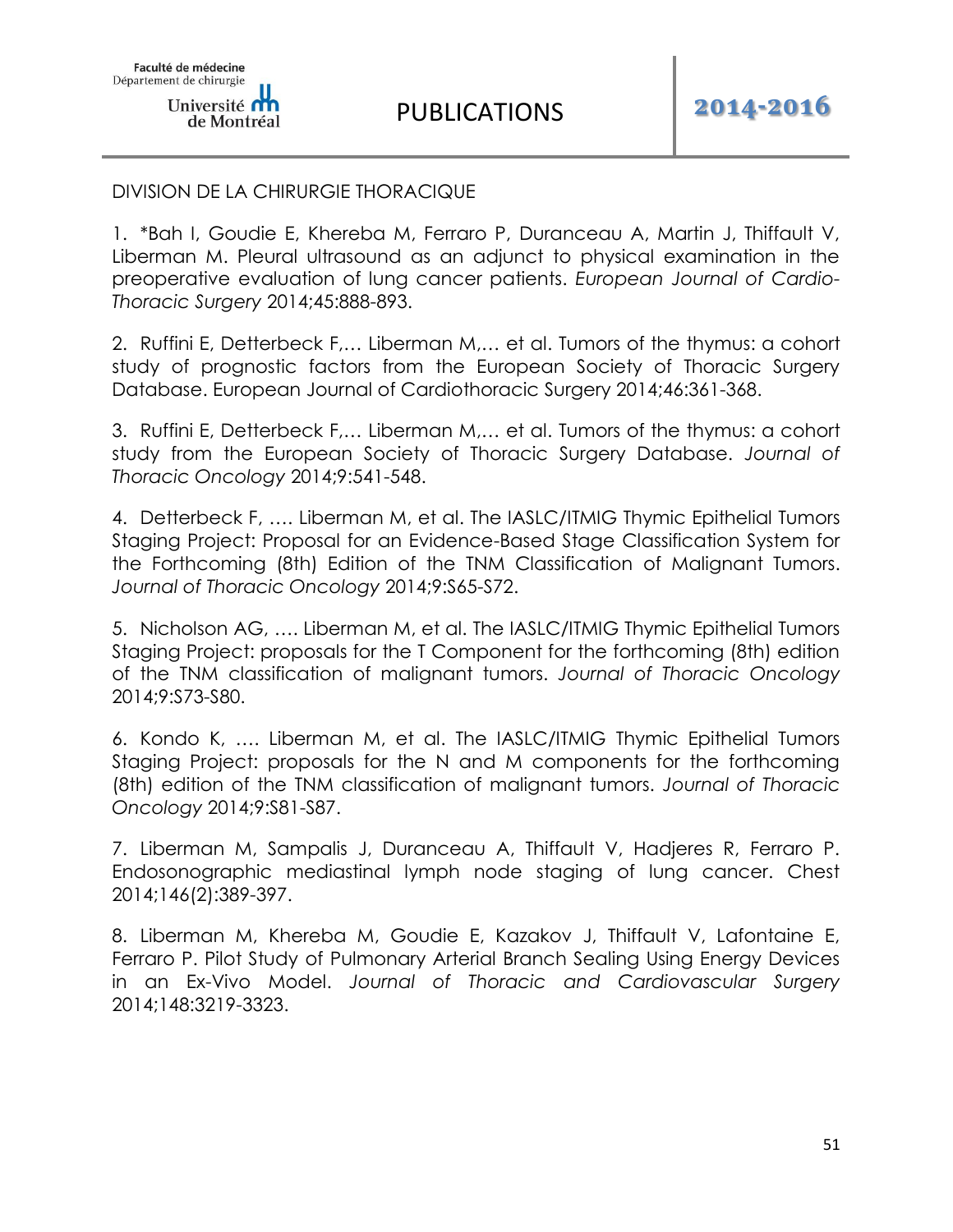9. \*Tahiri M, Khereba M, Thiffault V, Ferraro P, Duranceau A, Martin J, Liberman M. Preoperative assessment of chest wall invasion in non-small cell lung cancer using surgeon-performed ultrasound. Annals of Thoracic Surgery 2014;98:984-989.

10. \*Nasir B, Edwards M, Thiffault V, Kazakov J, Khereba M, Ferraro P, Liberman M. Transesophageal pulmonary nodule biopsy using endoscopic ultrasonography. *Journal of Thoracic and Cardiovascular Surgery* 2014;148:850-855.

11. \*Tahiri M, Ferraro P, Duranceau A, Berthiaume M, Thiffault V, Liberman M. Selfexpanding metallic stent placement with an exaggerated 5-cm proximal tumor covering for palliation of esophageal cancer. Annals of Gastroenterology 2015;28:1-6.

12. \*Khereba M, Goudie E, Tahiri M, Thiffault V, Hadjeres R, Razmpoosh M, Ferraro P, Liberman M. Trans-Tracheal Thoracic Natural Orifice Translumenal Endoscopic Surgery (NOTES) in a Swine Model. Surgical Endoscopy. 2016;30:783-788.

13.Liberman M, Khereba M, Goudie E, Kazakov J, Thiffault V, Lafontaine E, Ferraro P. Pulmonary Artery Sealing Using the HARMONIC ACE+ Shears for Video-Assisted Thoracoscopic Lobectomy. Annals of Thoracic Surgery 2015;100:898- 904.

14. \*Kazakov J, Khereba M, Thiffault V, Duranceau A, Ferraro P, Liberman M. Modified technique for tracheobronchial Y-stent insertion using flexible bronchoscope for stent guidance. J Thorac Cardiovasc Surg. 2015;150:1005-9.

15. \*Hegde P, Liberman M. Echo-endoscopic lymph node staging in lung cancer: an endoscopic alternative. Expert Rev Anticancer Ther. 2015;15:1063-73

16. \*Berenia I, Kazakov J, Thiffault V, Ferraro P, Liberman M. Endoscopic Mediastinal Staging in Lung Cancer is Superior to "Gold Standard" Surgical Staging. Annals of Thoracic Surgery. 2016;101:547-550.

17. \*Nasir B, Kazakov J, Tahiri M, Thiffault V, Ferraro P, Liberman M. Palliation of Concomitant Tracheo-Bronchial and Esophageal Disease Using a Combined Airway and Esophageal Approach. Annals of Thoracic Surgery 2016;102:400-406.

18. \*Goudie E, Khereba M, Tahiri M, Hegde P, Thiffault V, Hadjeres R, Berdugo J, Ferraro P, Liberman M. Pulmonary Artery Sealing with an Ultrasonic Energy Device in VATS Lobectomy. An Animal Survival Study. Annals of Thoracic Surgery (in press).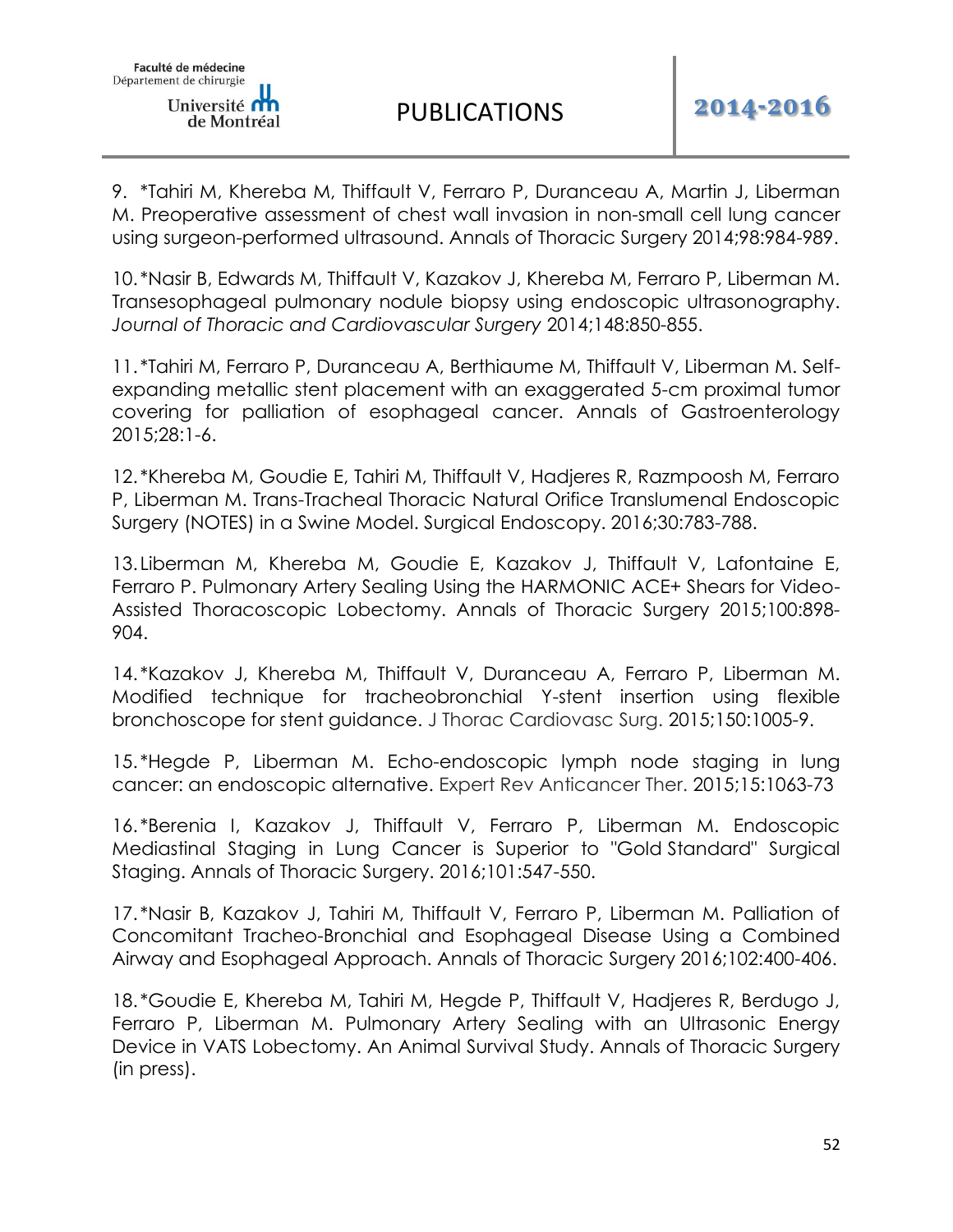19. \*Nasir B, Yasufuku K, Liberman M. When should negative ebus findings be confirmed by a more invasive procedure? Annals of Surgical Oncology (in press).

20. \*Bendzsak A, \*D'Oliveira R, Thiffault V, \*Goudie E, Ferraro P, Liberman M. Evaluation of the mediastinum: differentiating between stations 4L, 5 and 6 using EBUS and EUS. Annals of Thoracic Surgery (in press).

21. \*Kazakov J, \*Hegde P, \*Tahiri M, Thiffault V, \*Khereba M, Ferraro P, Liberman M. Endobronchial and Endoscopic Ultrasound Guided Transvascular Biopsy of Mediastinal, Hilar and Lung Lesions. Annals of Thoracic Surgery. Annals of Thoracic Surgery (in press).

22. \*Goudie E, \*Tahiri M, Liberman M. The use of energy in VATS lobectomy. Surgical Technology International (in press).

23.Boily, G., Filion, E., Rakovich, G., Kopek, N., Tremblay, L., Samson, B., . . . Roy, I. (2015). Stereotactic Ablative Radiation Therapy for the Treatment of Early-stage Non-Small-Cell Lung Cancer: CEPO Review and Recommendations. *Journal of Thoracic Oncology, 10*(6), 872-882. doi:10.1097/jto.0000000000000524

24.Girault A, Privé A,Nguyen TNT, Bardou O, Ferraro P, Joubert P, Bertrand R, Brochiero E. Identification of KvLQT1 K+ channels as new regulators of non-smallcell lung cancer cell proliferation and migration. Int J Oncol 2014;44(3):838-848

25.Gorgos A, Ferraro P, Chalaoui J, Prénovault J, Le SM, Chartrand-Lefebvre C. Percutaneous CT guided lung interventions – local pleural anesthesia. Clinical Imaging 2015 Nov-Dec;39(6):1024-6

26. Duranceau A. Massive Hiatal Hernias: A review Dis Esophagus 2015 Mar 19 [Epub ahead of print] (PMID: 25789563)

27. Yuan Y, Duranceau A, Chen LQ, Hu Y, Zhao Y. Comparison of mucosal reflux damage in remnant esophagus after esophagectomy and gastric interposition between Chinese and Canadian population. Zhonghua Wei Chang Wai Ke Za Zhi 2015 Sep;18(9):871-4

28. Rice TW, Ishwaran H, , Hofstetter WL, Schipper PH, Kesler K, Law S, Lerut EM, Denlinger CE, Salo JA, Scott WJ, Watson TJ, Allen MS, Chen LQ, Rush VW, Cerfolio RJ, Luketich JD, Duranceau A, Darling GE, Pera M, Apperson C, Blackstone EH. Esophageal Cancer: Associations with pN+ Lymph Node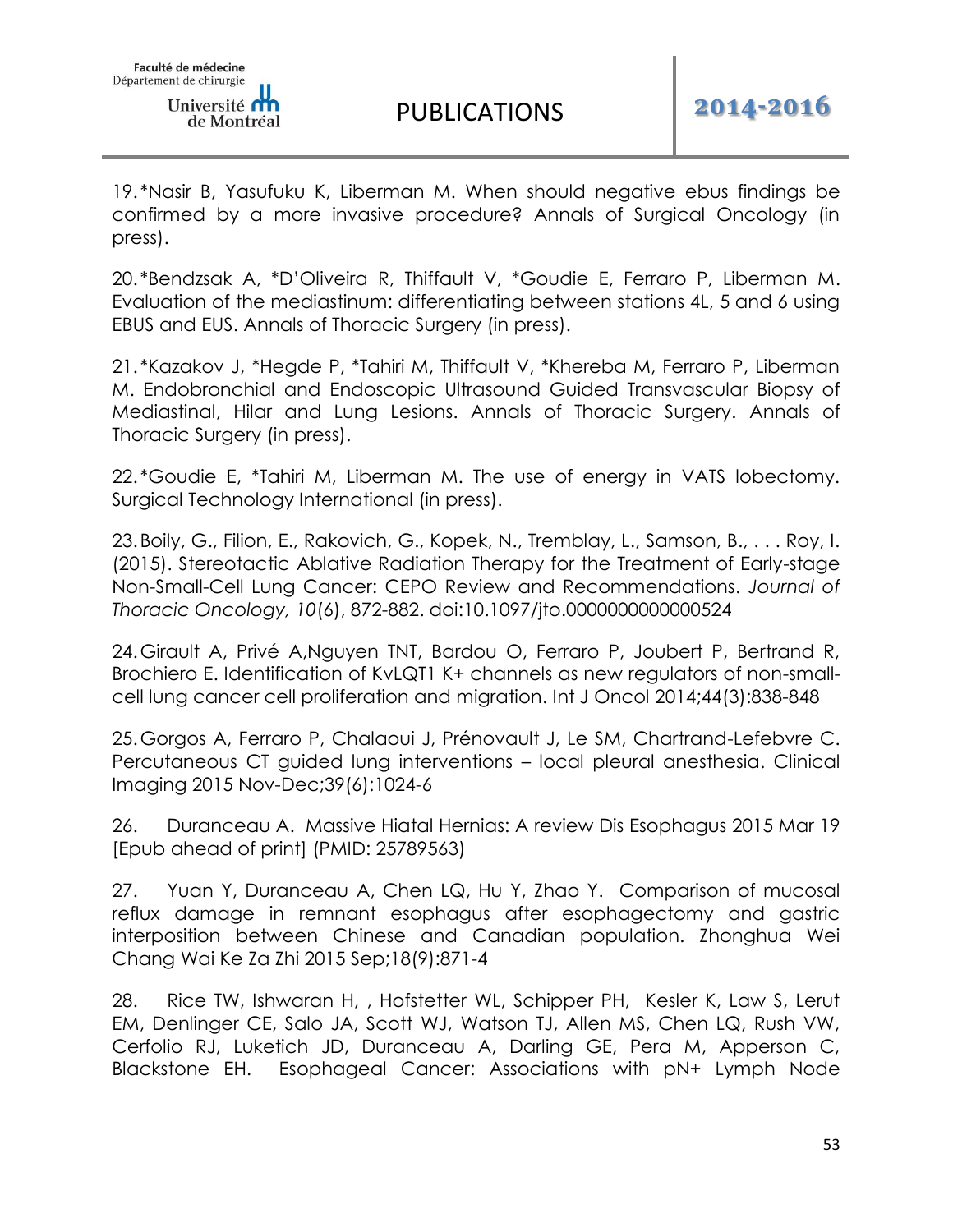de Montréal

PUBLICATIONS **2014-2016**

| Metastases. | Ann | Sura | 2016 | PMID: | 26756758 |
|-------------|-----|------|------|-------|----------|
|             |     |      |      |       |          |

29. Rice TW, Apperson-Hansen C, DiPaola LM, Duranceau A, et al. Worldwide Esophageal Cancer Collaboration: clinical staging data. Dis Esophagus. 2016;7:707-14.

30. Rice TW, Lerut TEMR, Orringer MB, Duranceau A, et al. Worldwide Esophageal Cancer Collaboration: neoadjuvant pathologic staging data. Dis Esophagus. 2016;7:715-23.

31. Rice TW, Chen L-Q, Hofstetter WL, Duranceau A, et al. Worldwide Esophageal Cancer Collaboration: pathologic staging data. Dis Esophagus. 2016;7:724-33

32. Qiabi M, Chagnon K, Beaupré A, Hercun J, Rakovich G. Scoliosis and bronchial obstruction. Can Respir J 2015 Jul-Aug :22(4) :206-8

33. Boily G, Filion E, Rakovich G, Kopek N, Tremblay L, Samson B,…Roy I. (2015) Stereotactic Ablative Radiation Therapy for the treatment of early-stage Nonsmall-cell lung cancer : CEPO Review and Recommendations. J of Thorac Oncol 10(6), 872-882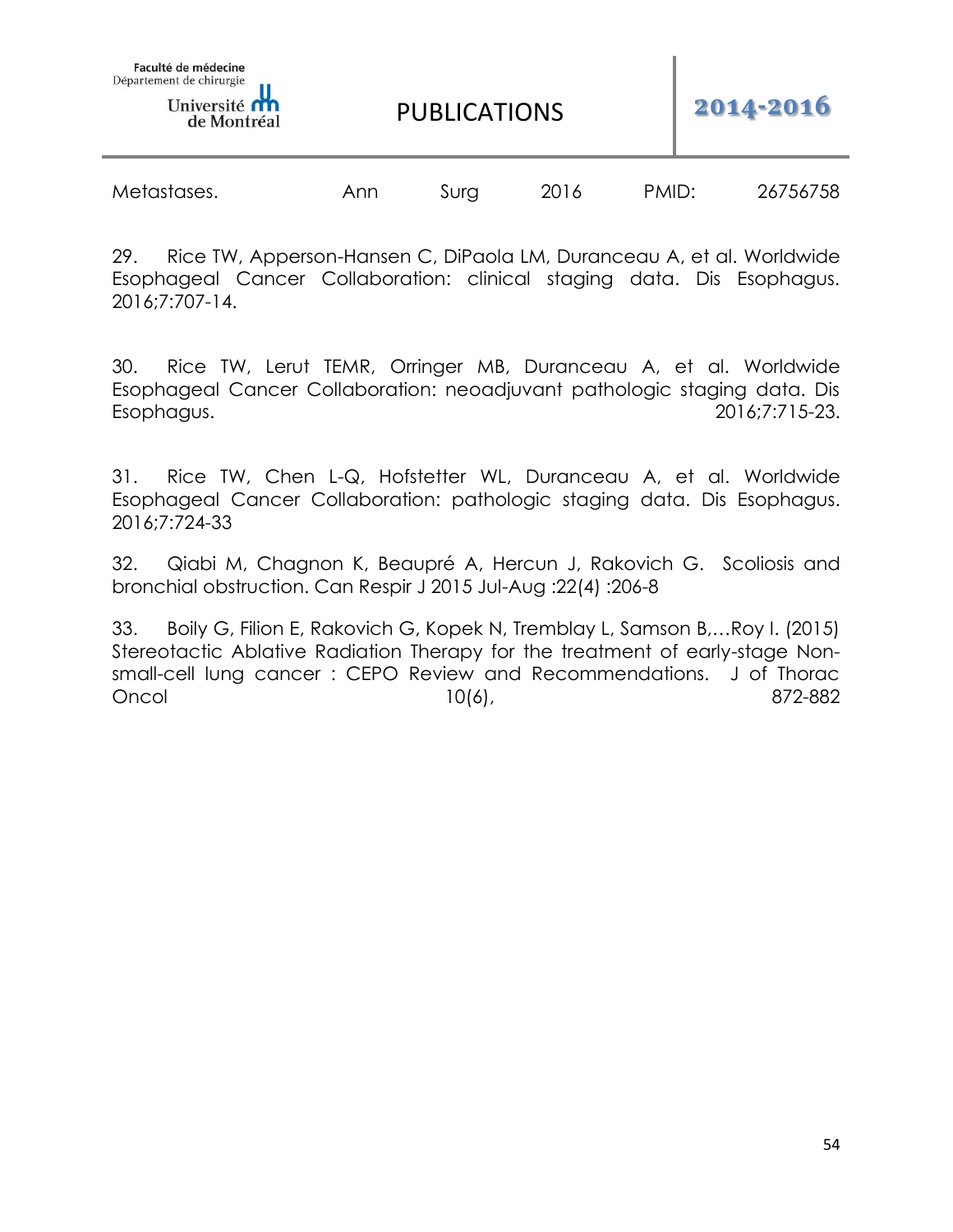### DIVISION DE LA CHIRURGIE UROLOGIQUE

1. Abou Chakra, C. N., McGeer, A., Labbe, A. C., Simor, A. E., Gold, W. L., Muller, M. P., . . . Valiquette, L. (2015). Factors Associated With Complications of Clostridium difficile Infection in a Multicenter Prospective Cohort. *Clinical Infectious Diseases, 61*(12), 1781-1788. doi:10.1093/cid/civ749

2. Alenizi, A. M., Bienz, M., Rajih, E., Alesawi, A., Al-Hathal, N., Benayoun, S., . . . El-Hakim, A. (2015). Uroflow Stop Test and Potency Recovery: A Surrogate for Pelvic Floor Integrity Post Robotic-Assisted Radical Prostatectomy? *Urology, 86*(4), 766-771. doi:10.1016/j.urology.2015.05.041

3. Alenizi, A. M., Valdivieso, R., Rajih, E., Meskawi, M., Toarta, C., Bienz, M., . . . Zorn, K. C. (2015). Factors predicting prolonged operative time for individual surgical steps of robot-assisted radical prostatectomy (RARP): A single surgeon's experience. *Can Urol Assoc J, 9*(7-8), E417-422. doi:10.5489/cuaj.2805

4. Alesawi, A. M., El-Hakim, A., Zorn, K. C., & Saad, F. (2014). Radiationinduced hemorrhagic cystitis. *Curr Opin Support Palliat Care, 8*(3), 235-240. doi:10.1097/spc.0000000000000073

5. Al-Zoobi, L., Salti, S., Colavecchio, A., Jundi, M., Nadiri, A., Hassan, G. S., . . . Mourad, W. (2014). Enhancement of Rituximab-induced cell death by the physical association of CD20 with CD40 molecules on the cell surface. *International Immunology, 26*(8), 451-465. doi:10.1093/intimm/dxu046

6. Astolfi, M., Peant, B., Lateef, M. A., Rousset, N., Kendall-Dupont, J., Carmona, E., . . . Gervais, T. (2016). Micro-dissected tumor tissues on chip: an ex vivo method for drug testing and personalized therapy. *Lab Chip, 16*(2), 312-325. doi:10.1039/c5lc01108f

7. Azoulay, L., Eberg, M., Benayoun, S., & Pollak, M. (2015). 5alpha-Reductase Inhibitors and the Risk of Cancer-Related Mortality in Men With Prostate Cancer. *JAMA Oncol, 1*(3), 314-320. doi:10.1001/jamaoncol.2015.0387

8. Basch, E., Loblaw, D. A., Oliver, T. K., Carducci, M., Chen, R. C., Frame, J. N., . . . Virgo, K. S. (2014). Systemic therapy in men with metastatic castrationresistant prostate cancer:American Society of Clinical Oncology and Cancer Care Ontario clinical practice guideline. *Journal of Clinical Oncology, 32*(30), 3436-3448. doi:10.1200/jco.2013.54.8404

9. Becker, A., Bianchi, M., Hansen, J., Tian, Z., Shariat, S. F., Popa, I., . . . Sun,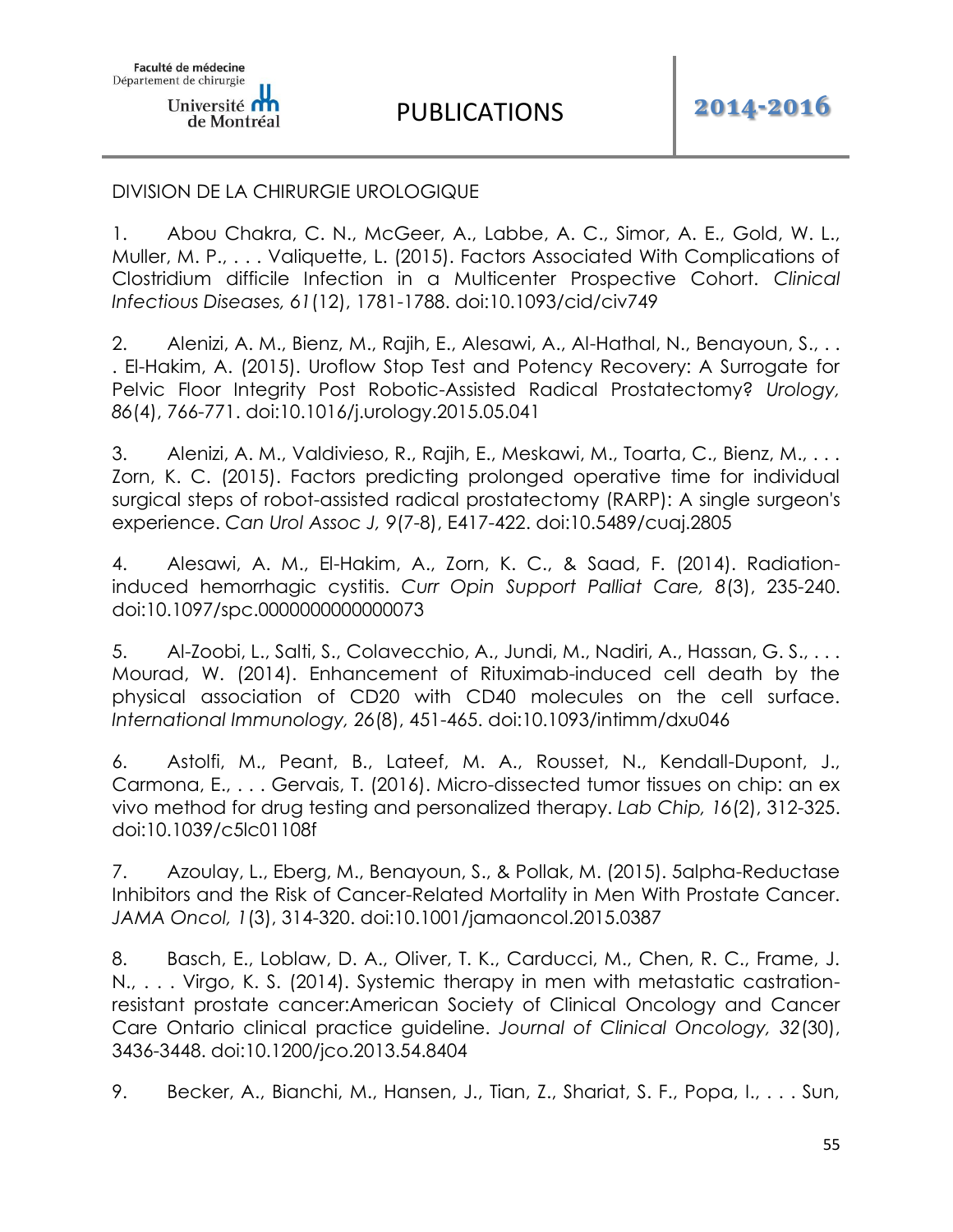M. (2014). Benefit in regionalization of care for patients treated with nephrectomy: a Nationwide Inpatient Sample. *World Journal of Urology, 32*(6), 1511-1521. doi:10.1007/s00345-014-1256-y

10. Bedard, E., Boppe, I., Kouame, S., Martin, P., Pinsonneault, L., Valiquette, L., . . . Prevost, M. (2016). Combination of Heat Shock and Enhanced Thermal Regime to Control the Growth of a Persistent Legionella pneumophila Strain. *Pathogens, 5*(2). doi:10.3390/pathogens5020035

11. Bella, A. J., Lee, J. C., Carrier, S., Benard, F., & Brock, G. B. (2015). 2015 CUA Practice guidelines for erectile dysfunction. *Can Urol Assoc J, 9*(1-2), 23-29. doi:10.5489/cuaj.2699

12. Bellmunt, J., Kheoh, T., Yu, M. K., Smith, M. R., Small, E. J., Mulders, P. F., . . . Oudard, S. (2016). Prior Endocrine Therapy Impact on Abiraterone Acetate Clinical Efficacy in Metastatic Castration-resistant Prostate Cancer: Post-hoc Analysis of Randomised Phase 3 Studies. *European Urology, 69*(5), 924-932. doi:10.1016/j.eururo.2015.10.021

13. Bhojani, N., Boris, R. S., Monn, M. F., Mandeville, J. A., & Lingeman, J. E. (2015). Coexisting prostate cancer found at the time of holmium laser enucleation of the prostate for benign prostatic hyperplasia: predicting its presence and grade in analyzed tissue. *Journal of Endourology, 29*(1), 41-46. doi:10.1089/end.2014.0359

14. Bhojani, N., Gandaglia, G., Sood, A., Rai, A., Pucheril, D., Chang, S. L., . . . Trinh, Q. D. (2014). Morbidity and mortality after benign prostatic hyperplasia surgery: data from the American College of Surgeons national surgical quality improvement program. *Journal of Endourology, 28*(7), 831-840. doi:10.1089/end.2013.0805

15. Bienz, M., Hueber, P. A., Al-Hathal, N., McCormack, M., Bhojani, N., Trinh, Q. D., & Zorn, K. C. (2014). Accuracy of transrectal ultrasonography to evaluate pathologic prostate weight: correlation with various prostate size groups. *Urology, 84*(1), 169-174. doi:10.1016/j.urology.2014.02.022

16. Bienz, M., Hueber, P. A., Trudeau, V., Alenizi, A. M., Valdivieso, R., Alom, M., . . . Zorn, K. C. (2015). Prevalence and risk factors of contralateral extraprostatic extension in men undergoing radical prostatectomy for unilateral disease at biopsy: A global multi-institutional experience. *Can Urol Assoc J, 9*(7-8), E434-438. doi:10.5489/cuaj.2786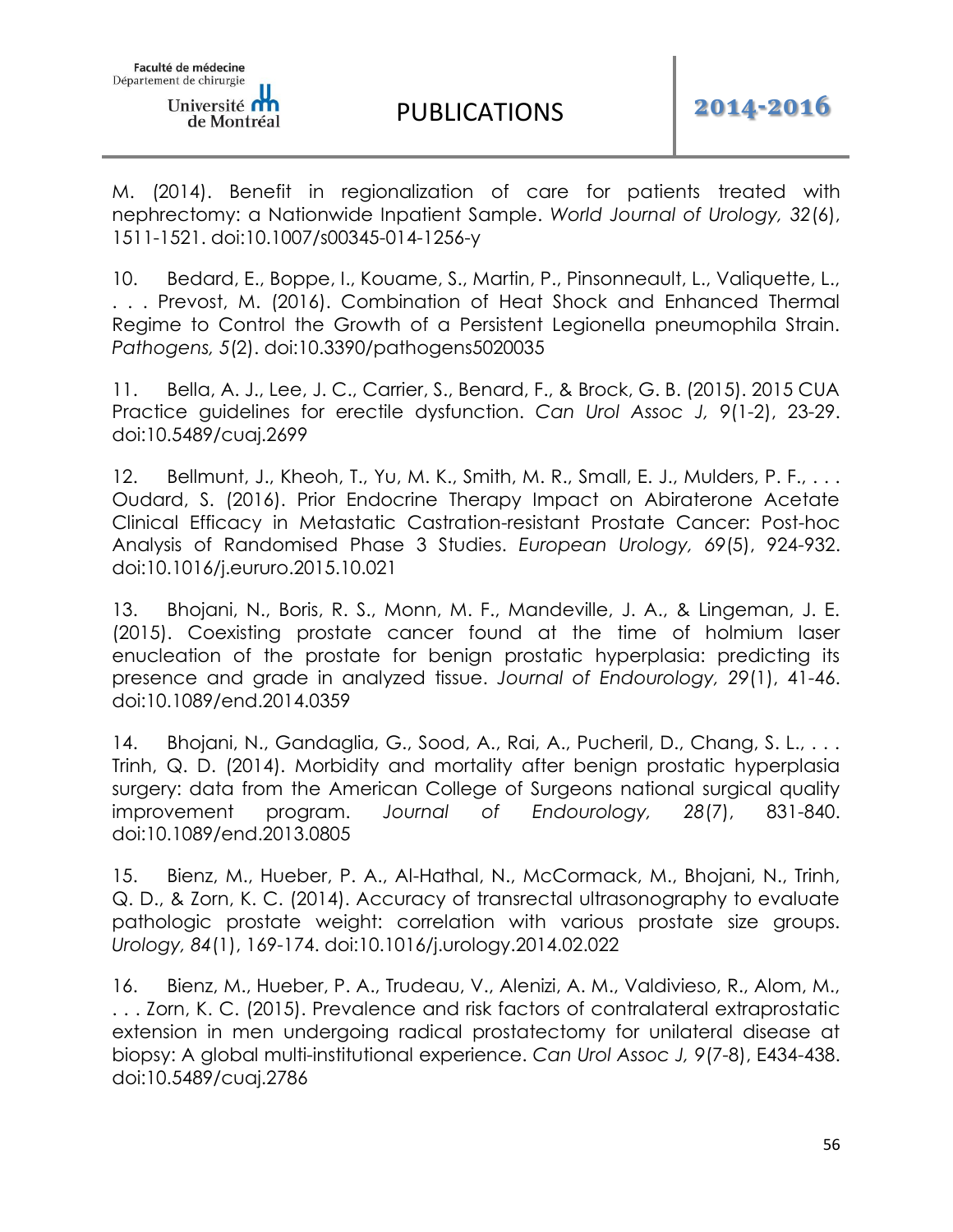17. Bienz, M., & Saad, F. (2015). Androgen-deprivation therapy and bone loss in prostate cancer patients: a clinical review. *Bonekey Rep, 4*, 716. doi:10.1038/bonekey.2015.85

18. Bienz, M., & Saad, F. (2015). Management of bone metastases in prostate cancer: a review. *Curr Opin Support Palliat Care, 9*(3), 261-267. doi:10.1097/spc.0000000000000157

19. Bishr, M., Boehm, K., Trudeau, V., Tian, Z., Dell'Oglio, P., Schiffmann, J., . . . Karakiewicz, P. I. (2016). Medical management of benign prostatic hyperplasia: Results from a population-based study. *Can Urol Assoc J, 10*(1-2), 55-59. doi:10.5489/cuaj.3058

20. Blanc-Lapierre, A., Spence, A., Karakiewicz, P. I., Aprikian, A., Saad, F., & Parent, M. E. (2015). Metabolic syndrome and prostate cancer risk in a population-based case-control study in Montreal, Canada. *BMC Public Health, 15*, 913. doi:10.1186/s12889-015-2260-x

21. Blume-Jensen, P., Berman, D. M., Rimm, D. L., Shipitsin, M., Putzi, M., Nifong, T. P., . . . Saad, F. (2015). Development and clinical validation of an in situ biopsybased multimarker assay for risk stratification in prostate cancer. *Clinical Cancer Research, 21*(11), 2591-2600. doi:10.1158/1078-0432.ccr-14-2603

22. Body, J. J., Bone, H. G., de Boer, R. H., Stopeck, A., Van Poznak, C., Damiao, R., . . . Kostenuik, P. J. (2015). Hypocalcaemia in patients with metastatic bone disease treated with denosumab. *European Journal of Cancer, 51*(13), 1812-1821. doi:10.1016/j.ejca.2015.05.016

23. Boehm, K., Sun, M., Larcher, A., Blanc-Lapierre, A., Schiffmann, J., Graefen, M., . . . Karakiewicz, P. I. (2015). Waist circumference, waist-hip ratio, body mass index, and prostate cancer risk: results from the North-American case-control study Prostate Cancer & Environment Study. *Urologic Oncology, 33*(11), 494.e491-497. doi:10.1016/j.urolonc.2015.07.006

24. Boehm, K., Valdivieso, R., Meskawi, M., Larcher, A., Schiffmann, J., Sun, M., . . . Karakiewicz, P. I. (2016). Prostatitis, other genitourinary infections and prostate cancer: results from a population-based case-control study. *World Journal of Urology, 34*(3), 425-430. doi:10.1007/s00345-015-1625-1

25. Boehm, K., Valdivieso, R., Meskawi, M., Larcher, A., Sun, M., Sosa, J., . . . Karakiewicz, P. I. (2015). BPH: a tell-tale sign of prostate cancer? Results from the Prostate Cancer and Environment Study (PROtEuS). *World Journal of Urology,*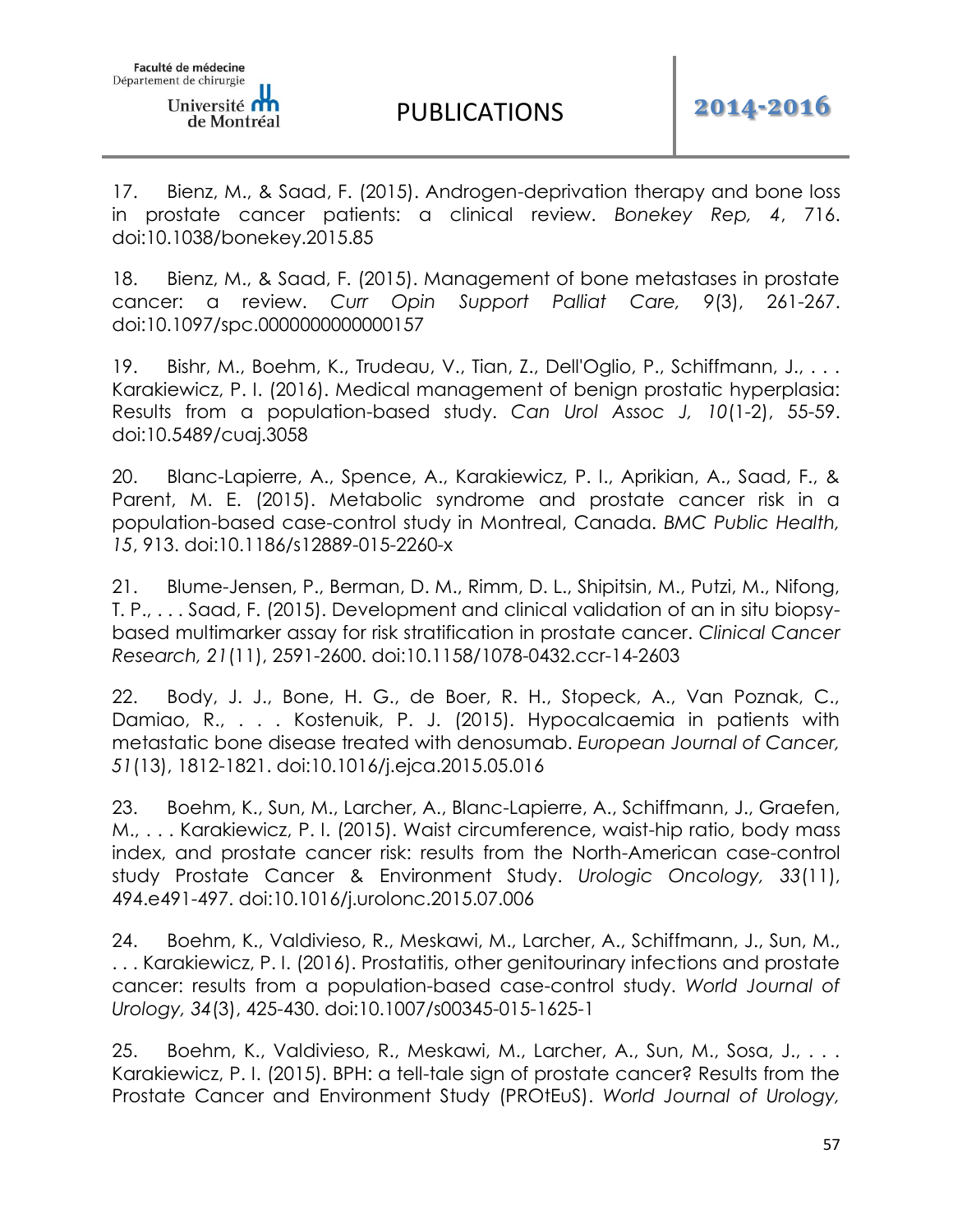### *33*(12), 2063-2069. doi:10.1007/s00345-015-1546-z

26. Chi, K., Hotte, S. J., Joshua, A. M., North, S., Wyatt, A. W., Collins, L. L., & Saad, F. (2015). Treatment of mCRPC in the AR-axis-targeted therapy-resistant state. *Annals of Oncology, 26*(10), 2044-2056. doi:10.1093/annonc/mdv267

27. De Santis, M., & Saad, F. (2016). Practical Guidance on the Role of Corticosteroids in the Treatment of Metastatic Castration-resistant Prostate Cancer. *Urology*. doi:10.1016/j.urology.2016.02.010

28. Dell'Oglio, P., Abou-Haidar, H., Leyh-Bannurah, S. R., Tian, Z., Larcher, A., Gandaglia, G., . . . Karakiewicz, P. I. (2016). Assessment of the Rate of Adherence to International Guidelines for Androgen Deprivation Therapy with External-beam Radiation Therapy: A Population-based Study. *European Urology, 70*(3), 429-435. doi:10.1016/j.eururo.2016.02.057

29. Dell'Oglio, P., Boehm, K., Trudeau, V., Tian, Z., Larcher, A., Leyh-Bannurah, S. R., . . . Karakiewicz, P. I. (2016). Survival After Conservative Management Versus External Beam Radiation Therapy in Elderly Patients With Localized Prostate Cancer. *International Journal of Radiation Oncology, Biology, Physics*. doi:10.1016/j.ijrobp.2016.05.004

30. Di Battista, J. A., Shebaby, W., Kizilay, O., Hamade, E., Abou Merhi, R., Mebarek, S., . . . Faour, W. H. (2014). Proliferation and differentiation of human adipose-derived mesenchymal stem cells (ASCs) into osteoblastic lineage are passage dependent. *Inflammation Research, 63*(11), 907-917. doi:10.1007/s00011-014-0764-y

31. Droz, J. P., Aapro, M., Balducci, L., Boyle, H., Van den Broeck, T., Cathcart, P., . . . Sugihara, T. (2014). Management of prostate cancer in older patients: updated recommendations of a working group of the International Society of Geriatric Oncology. *Lancet Oncology, 15*(9), e404-414. doi:10.1016/s1470- 2045(14)70018-x

32. Eapen, L. J., Jones, E., Kassouf, W., Lambert, C., Morgan, S. C., Moussa, M., . . . Brimo, F. (2016). Enumerating pelvic recurrence following radical cystectomy for bladder cancer: A Canadian multi-institutional study. *Can Urol Assoc J, 10*(3- 4), 90-94. doi:10.5489/cuaj.3456

33. El Tayeb, M. M., Jacob, J. M., Bhojani, N., Bammerlin, E., & Lingeman, J. E. (2016). Holmium Laser Enucleation of the Prostate in Patients Requiring Anticoagulation. *Journal of Endourology, 30*(7), 805-809.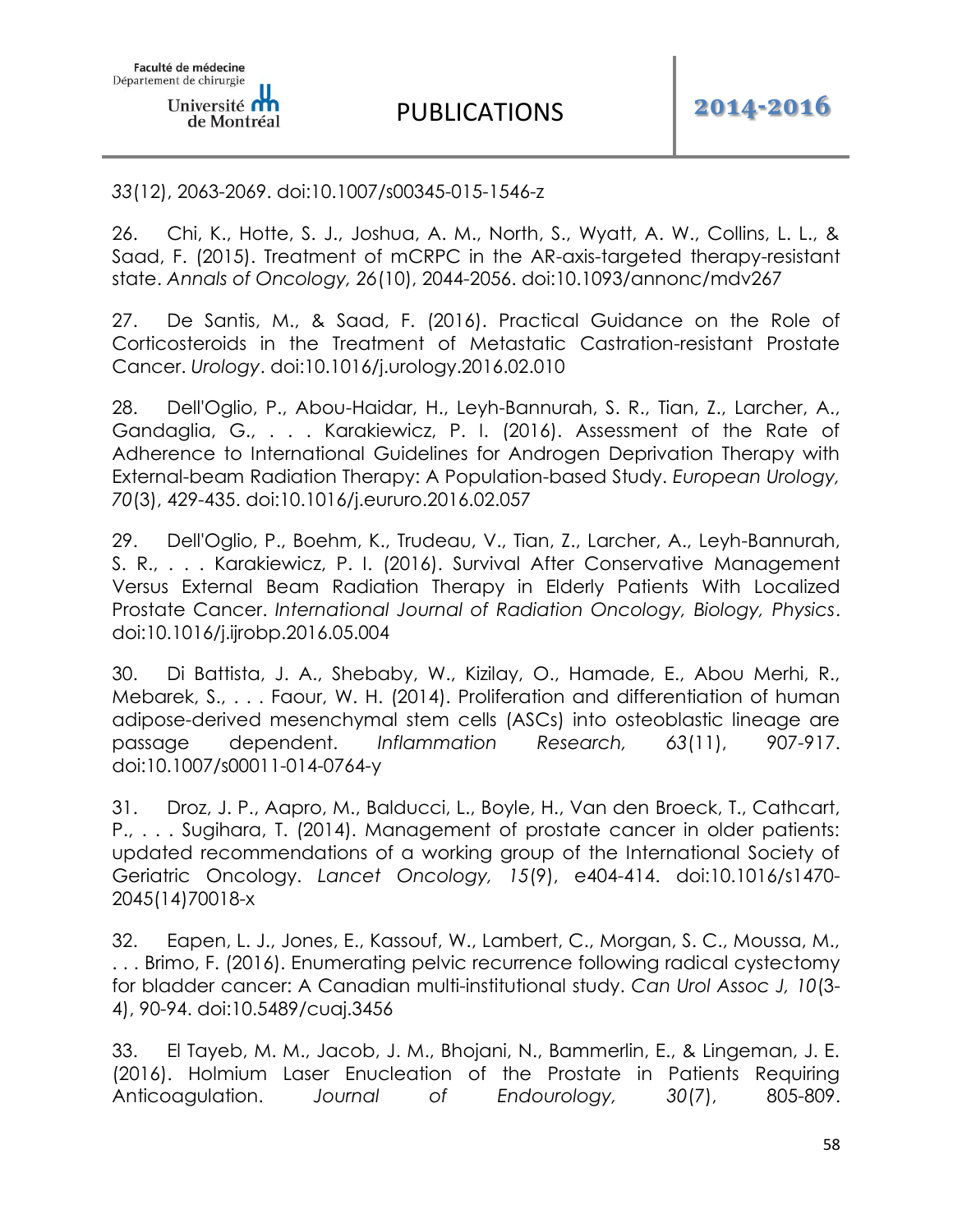doi:10.1089/end.2016.0070

Université **om** de Montréal

Faculté de médecine Département de chirurgie

34. El-Hakim, A., Al-Hathal, N., Al-Qaoud, T., Gagne, G., Larocque, S., Denis, R., & Zorn, K. C. (2015). Novel uroflow stop test at time of catheter removal is a strong predictor of early urinary continence recovery following robotic-assisted radical prostatectomy: a pilot study. *Neurourology and Urodynamics, 34*(1), 60- 64. doi:10.1002/nau.22481

35. Evans, C. P., Higano, C. S., Keane, T., Andriole, G., Saad, F., Iversen, P., . . . Tombal, B. (2016). The PREVAIL Study: Primary Outcomes by Site and Extent of Baseline Disease for Enzalutamide-treated Men with Chemotherapy-naive Metastatic Castration-resistant Prostate Cancer. *European Urology*. doi:10.1016/j.eururo.2016.03.017

36. Fizazi, K., Jones, R., Oudard, S., Efstathiou, E., Saad, F., de Wit, R., . . . Dreicer, R. (2015). Phase III, randomized, double-blind, multicenter trial comparing orteronel (TAK-700) plus prednisone with placebo plus prednisone in patients with metastatic castration-resistant prostate cancer that has progressed during or after docetaxel-based therapy: ELM-PC 5. *Journal of Clinical Oncology, 33*(7), 723-731. doi:10.1200/jco.2014.56.5119

37. Fortier, S., MacRae, T., Bilodeau, M., Sargeant, T., & Sauvageau, G. (2015). Haploinsufficiency screen highlights two distinct groups of ribosomal protein genes essential for embryonic stem cell fate. *Proceedings of the National Academy of Sciences of the United States of America, 112*(7), 2127-2132. doi:10.1073/pnas.1418845112

38. Fradet, V., Mauermann, J., Kassouf, W., Rendon, R., Jacobsen, N., Fairey, A., . . . Lacombe, L. (2014). Risk factors for bladder cancer recurrence after nephroureterectomy for upper tract urothelial tumors: results from the Canadian Upper Tract Collaboration. *Urologic Oncology, 32*(6), 839-845. doi:10.1016/j.urolonc.2014.04.006

39. Gandaglia, G., Abdollah, F., Hu, J., Kim, S., Briganti, A., Sammon, J. D., . . . Sun, M. (2014). Is robot-assisted radical prostatectomy safe in men with high-risk prostate cancer? Assessment of perioperative outcomes, positive surgical margins, and use of additional cancer treatments. *Journal of Endourology, 28*(7), 784-791. doi:10.1089/end.2013.0774

40. Gandaglia, G., Karakiewicz, P. I., Abdollah, F., Becker, A., Roghmann, F., Sammon, J. D., . . . Sun, M. (2014). The effect of age at diagnosis on prostate cancer mortality: a grade-for-grade and stage-for-stage analysis. *European*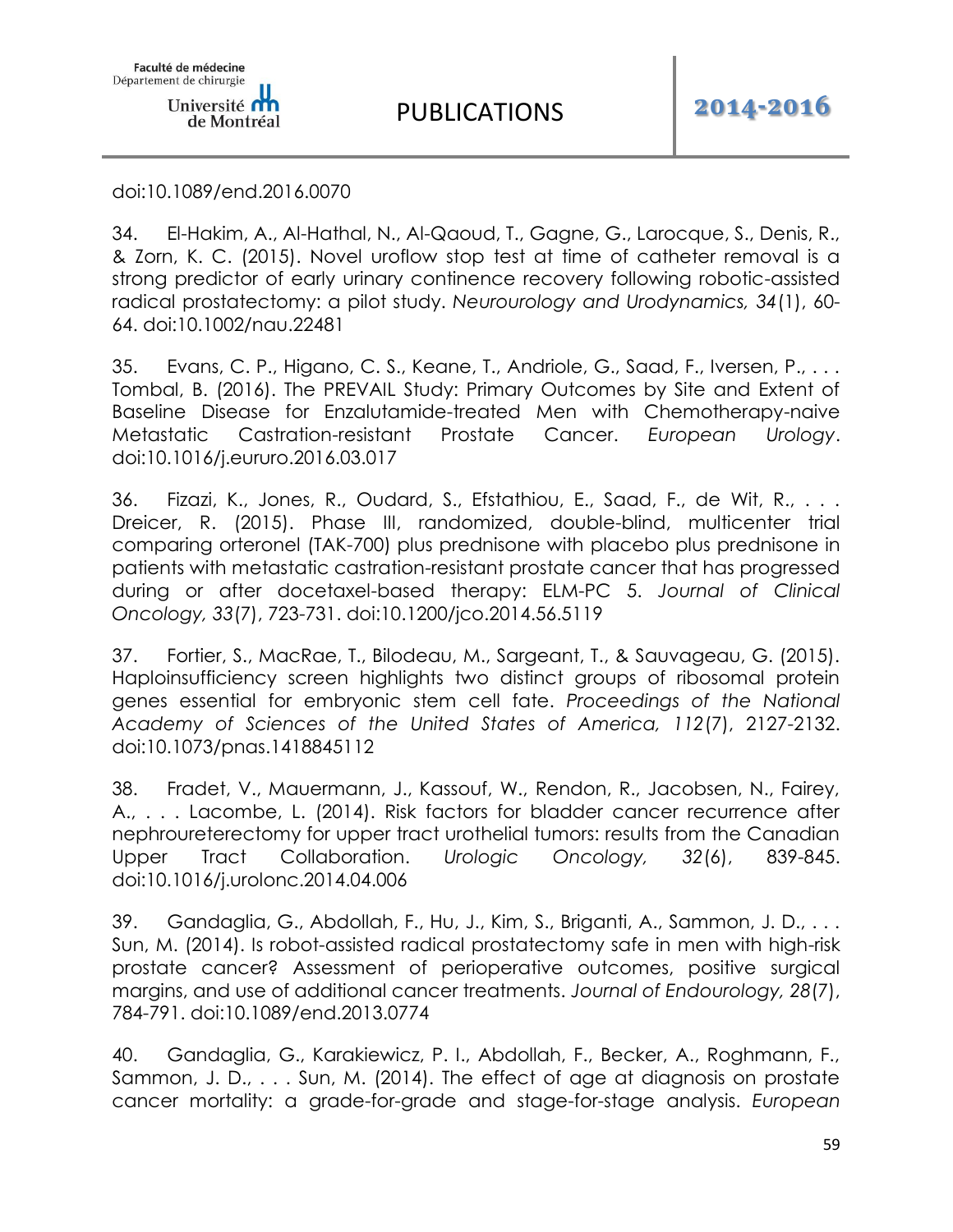*Journal of Surgical Oncology, 40*(12), 1706-1715. doi:10.1016/j.ejso.2014.05.001

41. Gandaglia, G., Sun, M., Popa, I., Schiffmann, J., Abdollah, F., Trinh, Q. D., . . . Karakiewicz, P. I. (2014). The impact of androgen-deprivation therapy (ADT) on the risk of cardiovascular (CV) events in patients with non-metastatic prostate cancer: a population-based study. *BJU International, 114*(6b), E82-89. doi:10.1111/bju.12732

42. Gandaglia, G., Sun, M., Popa, I., Schiffmann, J., Trudeau, V., Shariat, S. F., . . . Karakiewicz, P. I. (2015). Cardiovascular mortality in patients with metastatic prostate cancer exposed to androgen deprivation therapy: a population-based study. *Clinical Genitourinary Cancer, 13*(3), e123-130. doi:10.1016/j.clgc.2014.12.003

43. Gandaglia, G., Sun, M., Trinh, Q. D., Becker, A., Schiffmann, J., Hu, J. C., ... Abdollah, F. (2014). Survival benefit of definitive therapy in patients with clinically advanced prostate cancer: estimations of the number needed to treat based on competing-risks analysis. *BJU International, 114*(6b), E62-69. doi:10.1111/bju.12645

44. Gandaglia, G., Trinh, Q. D., Hu, J. C., Schiffmann, J., Becker, A., Roghmann, F., . . . Abdollah, F. (2014). The impact of robot-assisted radical prostatectomy on the use and extent of pelvic lymph node dissection in the "post-dissemination" period. *European Journal of Surgical Oncology, 40*(9), 1080- 1086. doi:10.1016/j.ejso.2013.12.016

45. Gartrell, B. A., Coleman, R., Efstathiou, E., Fizazi, K., Logothetis, C. J., Smith, M. R., . . . Saad, F. (2015). Metastatic Prostate Cancer and the Bone: Significance and Therapeutic Options. *European Urology, 68*(5), 850-858. doi:10.1016/j.eururo.2015.06.039

46. Gartrell, B. A., & Saad, F. (2014). Pathologic fracture in patients with metastatic prostate cancer. *Curr Opin Urol, 24*(6), 595-600. doi:10.1097/mou.0000000000000105

47. Gartrell, B. A., & Saad, F. (2015). Abiraterone in the management of castration-resistant prostate cancer prior to chemotherapy. *Therapeutic Advances in Urology, 7*(4), 194-202. doi:10.1177/1756287215592288

48. Gaudreau, P. O., Stagg, J., Soulieres, D., & Saad, F. (2016). The Present and Future of Biomarkers in Prostate Cancer: Proteomics, Genomics, and Immunology Advancements. *Biomarkers in Cancer, 8*(Suppl 2), 15-33.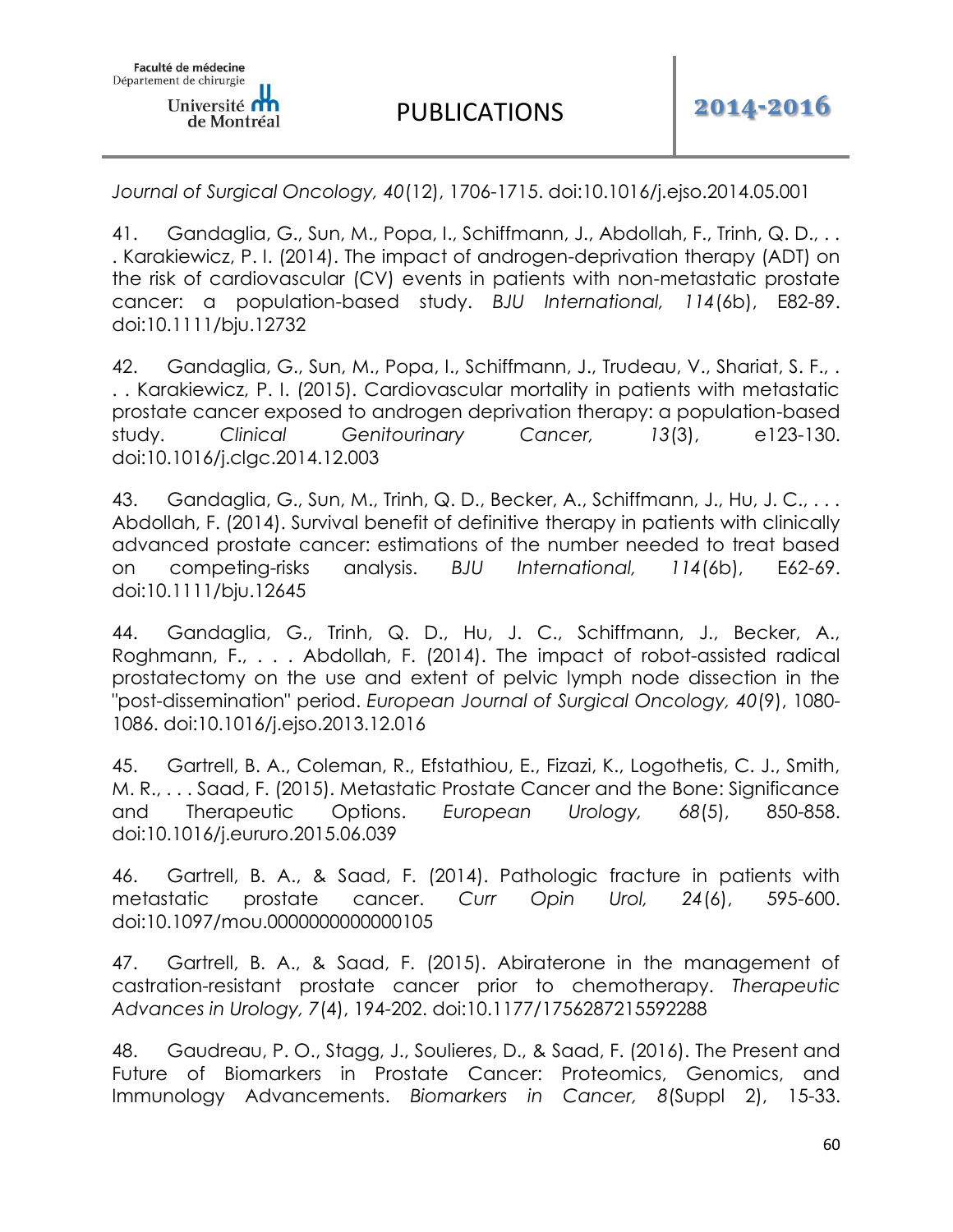doi:10.4137/bic.s31802

49. Gofrit, O. N., Yutkin, V., Shapiro, A., Pizov, G., Zorn, K. C., Hidas, G., . . . Pode, D. (2016). The Response of Variant Histology Bladder Cancer to Intravesical Immunotherapy Compared to Conventional Cancer. *Frontiers in Oncology, 6*, 43. doi:10.3389/fonc.2016.00043

50. Gofrit, O. N., Yutkin, V., Zorn, K. C., Duvdevani, M., Landau, E. H., Hidas, G., & Pode, D. (2015). The growth rate of "clinically significant" renal cancer. *Springerplus, 4*, 580. doi:10.1186/s40064-015-1385-9

51. Hueber, P., Bienz, M., Liberman, D., Misrai, V., Rutman, M., Te, A., . . . Zorn, K. (2014). [Not Available]. *Progrès en Urologie, 24*(13), 878. doi:10.1016/j.purol.2014.08.206

52. Hueber, P. A., Antczak, C., Abdo, A., Franc-Guimond, J., Barrieras, D., & Houle, A. M. (2015). Long-term functional outcomes of distal hypospadias repair: a single center retrospective comparative study of TIPs, Mathieu and MAGPI. *Journal of Pediatric Urology, 11*(2), 68.e61-67. doi:10.1016/j.jpurol.2014.09.011

53. Hueber, P. A., Bienz, M. N., Valdivieso, R., Lavigueur-Blouin, H., Misrai, V., Rutman, M., . . . Zorn, K. C. (2015). Photoselective Vaporization of the Prostate for Benign Prostatic Hyperplasia Using the 180 Watt System: Multicenter Study of the Impact of Prostate Size on Safety and Outcomes. *Journal of Urology, 194*(2), 462- 469. doi:10.1016/j.juro.2015.03.113

54. Hueber, P. A., Salgado Diaz, M., Chaussy, Y., Franc-Guimond, J., Barrieras, D., & Houle, A. M. (2016). Long-term functional outcomes after penoscrotal hypospadias repair: A retrospective comparative study of proximal TIP, Onlay, and Duckett. *Journal of Pediatric Urology*. doi:10.1016/j.jpurol.2016.04.034

55. Hueber, P. A., & Zorn, K. C. (2015). Let's not forget about TUIP: A highly underutilized, minimally-invasive and durable technique for men with <30 g prostates. *Can Urol Assoc J, 9*(7-8), 255-256. doi:10.5489/cuaj.3239

56. Ivanescu, C., Phung, D., Loriot, Y., Saad, F., Mansbach, H., Beer, T. M., . . . Holmstrom, S. (2014). Skeletal-Related Events (SRES) Impact Significantly the Health-Related Quality of Life (HRQOL) of Chemo-Naive Men With Metastatic Castration Resistant Prostate Cancer (MCRPC). *Value in Health, 17*(7), A650-651. doi:10.1016/j.jval.2014.08.2365

57. James, H., 3rd, Aleksic, I., Bienz, M. N., Pieczonka, C., Iannotta, P., Albala,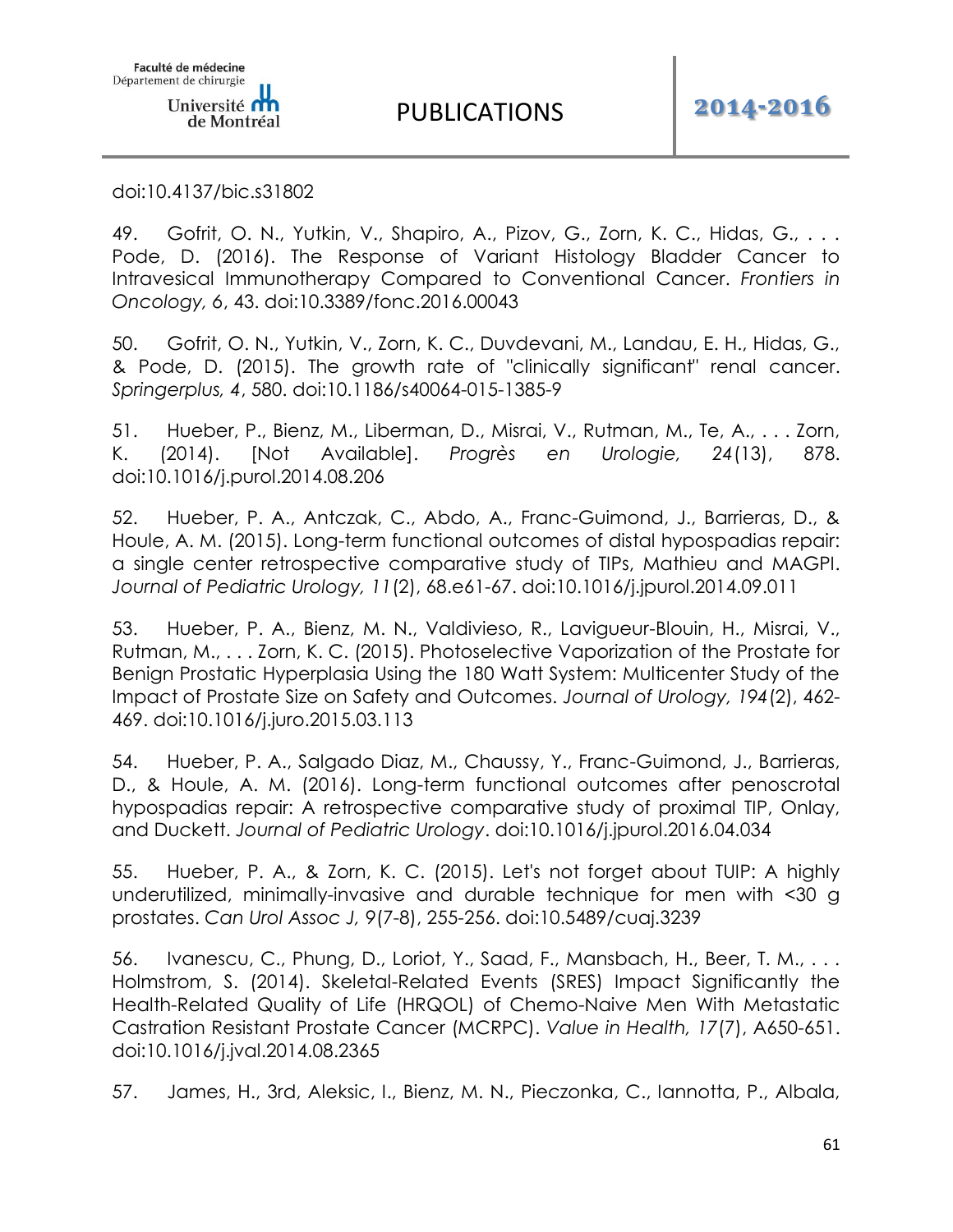D., . . . Saad, F. (2014). Comparison of fracture risk assessment tool score to bone mineral density for estimating fracture risk in patients with advanced prostate cancer on androgen deprivation therapy. *Urology, 84*(1), 164-168. doi:10.1016/j.urology.2013.12.071

58. Kapoor, A., Dason, S., Allard, C. B., Shayegan, B., Lacombe, L., Rendon, R., . . . Kassouf, W. (2014). The impact of method of distal ureter management during radical nephroureterectomy on tumour recurrence. *Can Urol Assoc J, 8*(11-12), E845-852. doi:10.5489/cuaj.1985

59. Kapoor, A., Girard, L., Lattouf, J. B., Pei, Y., Rendon, R., Card, P., & So, A. (2016). Evolving Strategies in the Treatment of Tuberous Sclerosis Complexassociated Angiomyolipomas (TSC-AML). *Urology, 89*, 19-26. doi:10.1016/j.urology.2015.12.009

60. Kassouf, W., Aprikian, A., Black, P., Kulkarni, G., Izawa, J., Eapen, L., . . . Siemens, D. R. (2016). Recommendations for the improvement of bladder cancer quality of care in Canada: A consensus document reviewed and endorsed by Bladder Cancer Canada (BCC), Canadian Urologic Oncology Group (CUOG), and Canadian Urological Association (CUA), December 2015. *Can Urol Assoc J, 10*(1-2), E46-80. doi:10.5489/cuaj.3583

61. Labouba, I., Le Page, C., Communal, L., Kristessen, T., You, X., Peant, B., . . . Saad, F. (2015). Potential Cross-Talk between Alternative and Classical NFkappaB Pathways in Prostate Cancer Tissues as Measured by a Multi-Staining Immunofluorescence Co-Localization Assay. *PloS One, 10*(7), e0131024. doi:10.1371/journal.pone.0131024

62. Labouba, I., Poisson, A., Lafontaine, J., Delvoye, N., Gannon, P. O., Le Page, C., . . . Mes-Masson, A. M. (2014). The RelB alternative NF-kappaB subunit promotes autophagy in 22Rv1 prostate cancer cells in vitro and affects mouse xenograft tumor growth in vivo. *Cancer Cell International, 14*, 67. doi:10.1186/1475-2867-14-67

63. Lachance, S., Latulippe, J. F., Valiquette, L., Langlois, G., Douville, Y., Fried, G. M., & Richard, C. (2014). Perceived effects of the 16-hour workday restriction on surgical specialties: Quebec's experience. *Journal of Surgical Education, 71*(5), 707-715. doi:10.1016/j.jsurg.2014.01.008

64. Larcher, A., Sun, M., Schiffmann, J., Tian, Z., Shariat, S. F., McCormack, M., . . . Karakiewicz, P. I. (2015). Differential effect on survival of pelvic lymph node dissection at radical cystectomy for muscle invasive bladder cancer. *European*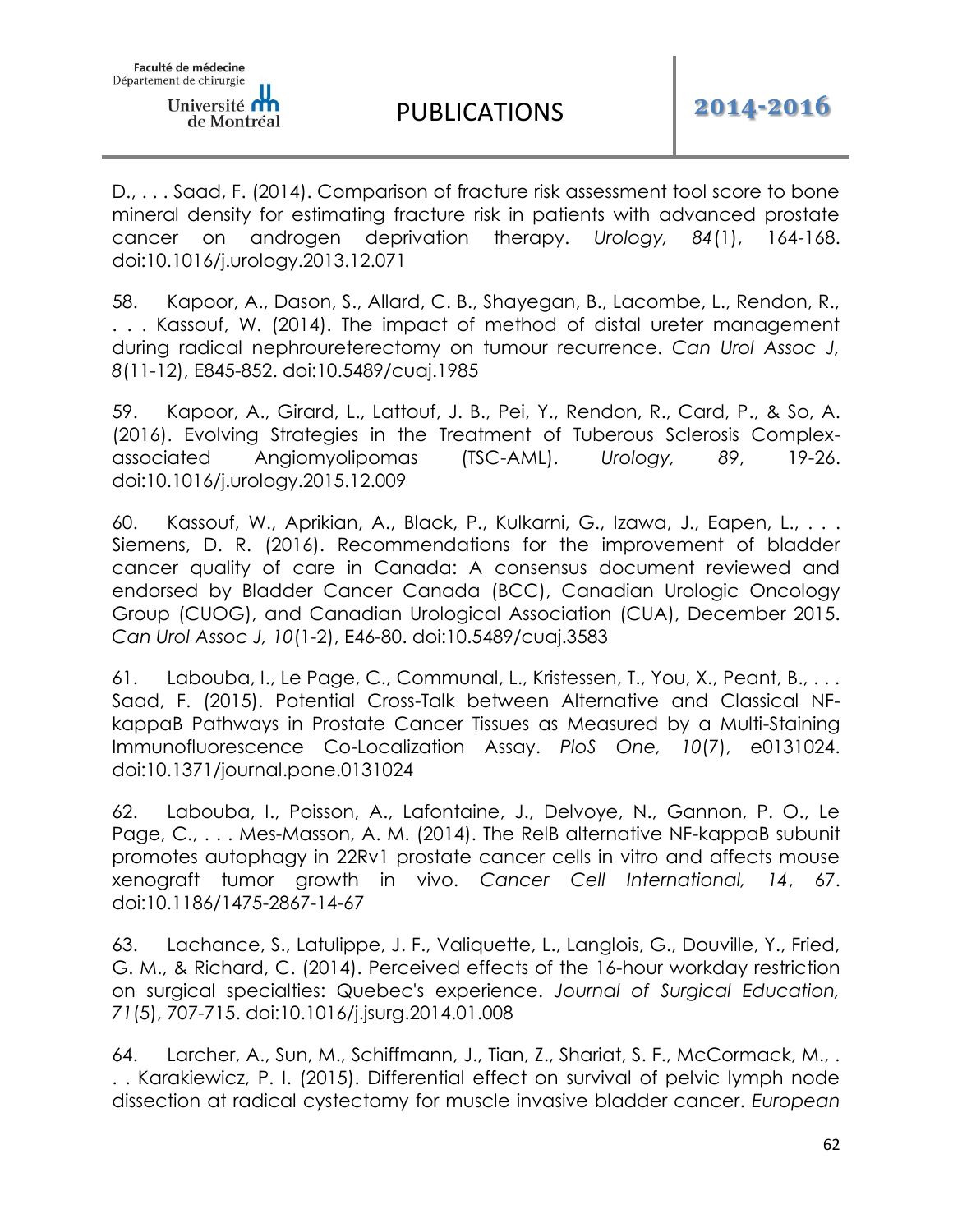*Journal of Surgical Oncology, 41*(3), 353-360. doi:10.1016/j.ejso.2014.10.061

65. Lavallee, L. T., Tanguay, S., Jewett, M. A., Wood, L., Kapoor, A., Rendon, R. A., . . . Breau, R. H. (2015). Surgical management of stage T1 renal tumours at Canadian academic centres. *Can Urol Assoc J, 9*(3-4), 99-106. doi:10.5489/cuaj.2598

66. Lavigueur-Blouin, H., & Bhojani, N. (2015). Selecting the right alpha-blocker: is silodosin your best option? *BJU International, 115*(5), 677-678. doi:10.1111/bju.12961

67. Lavigueur-Blouin, H., Noriega, A. C., Valdivieso, R., Hueber, P. A., Bienz, M., Alhathal, N., . . . Zorn, K. C. (2015). Predictors of early continence following robotassisted radical prostatectomy. *Can Urol Assoc J, 9*(1-2), e93-97. doi:10.5489/cuaj.2086

68. Leclerc, B. G., Charlebois, R., Chouinard, G., Allard, B., Pommey, S., Saad, F., & Stagg, J. (2016). CD73 Expression Is an Independent Prognostic Factor in Prostate Cancer. *Clinical Cancer Research, 22*(1), 158-166. doi:10.1158/1078- 0432.ccr-15-1181

69. Letendre, J., Cloutier, J., Villa, L., & Valiquette, L. (2015). Metabolic evaluation of urinary lithiasis: what urologists should know and do. *World Journal of Urology, 33*(2), 171-178. doi:10.1007/s00345-014-1442-y

70. Liem, X., Saad, F., & Delouya, G. (2015). A Practical Approach to the Management of Radiation-Induced Hemorrhagic Cystitis. *Drugs, 75*(13), 1471- 1482. doi:10.1007/s40265-015-0443-5

71. Lipton, A., Fizazi, K., Stopeck, A. T., Henry, D. H., Smith, M. R., Shore, N., . . . Braun, A. (2016). Effect of denosumab versus zoledronic acid in preventing skeletal-related events in patients with bone metastases by baseline characteristics. *European Journal of Cancer, 53*, 75-83. doi:10.1016/j.ejca.2015.09.011

72. Lipton, A., Smith, M. R., Fizazi, K., Stopeck, A. T., Henry, D., Brown, J., . . . Warner, D. J. (2016). Changes in Bone Turnover Marker Levels and Clinical Outcomes in Patients With Advanced Cancer and Bone Metastases Treated With Bone Antiresorptive Agents. *Clinical Cancer Research*. doi:10.1158/1078- 0432.ccr-15-3086

73. MacLean, D. B., Shi, H., Faessel, H. M., & Saad, F. (2015). Medical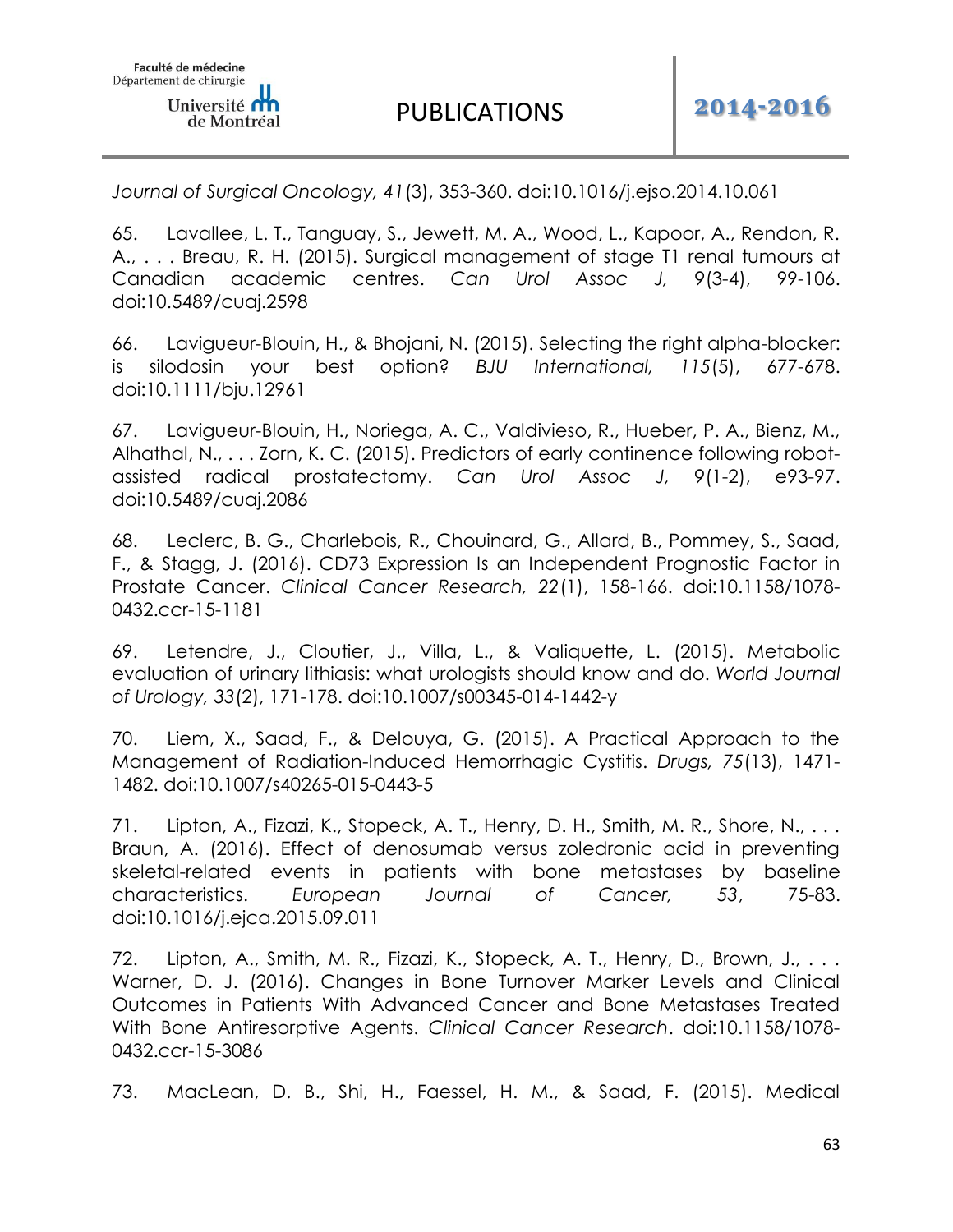Castration Using the Investigational Oral GnRH Antagonist TAK-385 (Relugolix): Phase 1 Study in Healthy Males. *Journal of Clinical Endocrinology and Metabolism, 100*(12), 4579-4587. doi:10.1210/jc.2015-2770

74. McCormack, M., Valiquette, A. S., & Ismail, S. (2015). Fournier's gangrene: A retrospective analysis of 26 cases in a Canadian hospital and literature review. *Can Urol Assoc J, 9*(5-6), E407-410. doi:10.5489/cuaj.2445

75. Misrai, V., Kerever, S., Phe, V., Zorn, K. C., Peyronnet, B., & Roupret, M. (2016). Direct Comparison of GreenLight Laser XPS Photoselective Prostate Vaporization and GreenLight Laser En Bloc Enucleation of the Prostate in Enlarged Glands Greater than 80 ml: a Study of 120 Patients. *Journal of Urology, 195*(4p1), 1027-1032. doi:10.1016/j.juro.2015.10.080

76. Muhammad, L. A., & Saad, F. (2015). The role of clusterin in prostate cancer: treatment resistance and potential as a therapeutic target. *Expert Review of Anticancer Therapy, 15*(9), 1049-1061. doi:10.1586/14737140.2015.1064769

77. Nadiri, A., Jundi, M., El Akoum, S., Hassan, G. S., Yacoub, D., & Mourad, W. (2015). Involvement of the cytoplasmic cysteine-238 of CD40 in its up-regulation of CD23 expression and its enhancement of TLR4-triggered responses. *International Immunology, 27*(11), 555-565. doi:10.1093/intimm/dxv030

78. Naito, S., Algaba, F., Babjuk, M., Bryan, R. T., Sun, Y. H., Valiquette, L., & de la Rosette, J. (2016). The Clinical Research Office of the Endourological Society (CROES) Multicentre Randomised Trial of Narrow Band Imaging-Assisted Transurethral Resection of Bladder Tumour (TURBT) Versus Conventional White Light Imaging-Assisted TURBT in Primary Non-Muscle-invasive Bladder Cancer Patients: Trial Protocol and 1-year Results. *European Urology, 70*(3), 506-515. doi:10.1016/j.eururo.2016.03.053

79. Paonessa, J. E., Gnessin, E., Bhojani, N., Williams, J. C., Jr., & Lingeman, J. E. (2016). Preoperative Bladder Urine Culture as a Predictor of Intraoperative Stone Culture Results: Clinical Implications and Relationship to Stone Composition. *Journal of Urology*. doi:10.1016/j.juro.2016.03.148

80. Pellerin, C., McKercher, G., Aprikian, A. G., Saad, F., Lacombe, L., Carmel, M., & Chevalier, S. (2016). A Simple Variable Number of Tandem Repeat-Based Genotyping Strategy for the Detection of Handling Errors and Validation of Sample Identity in Biobanks. *Biopreserv Biobank*. doi:10.1089/bio.2015.0113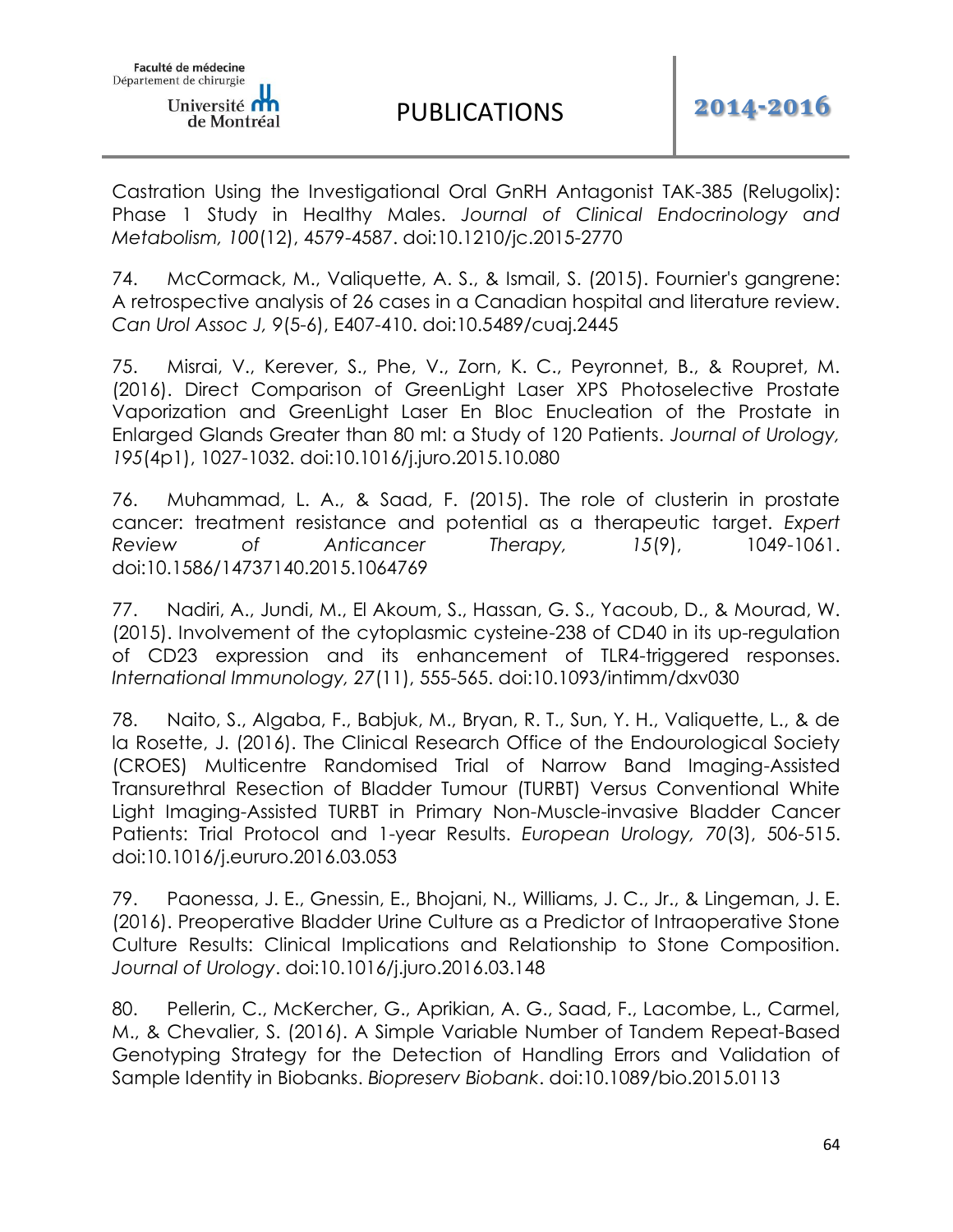81. Rajih, E., Alenizi, A., & El-Hakim, A. (2015). Penile fracture with two ipsilateral corporal tears and delayed presentation: A case report. *Can Urol Assoc J, 9*(9- 10), E741-743. doi:10.5489/cuaj.2959

82. Rajih, E., Alhathal, N., Alenizi, A. M., & El-Hakim, A. (2016). Feasibility of planned mini-laparotomy and adhesiolysis at the time of robotic-assisted radical prostatectomy in patients with prior major abdominal surgery. *Can Urol Assoc J, 10*(3-4), E125-129. doi:10.5489/cuaj.3295

83. Rathkopf, D. E., Smith, M. R., de Bono, J. S., Logothetis, C. J., Shore, N. D., de Souza, P., . . . Saad, F. (2014). Updated interim efficacy analysis and longterm safety of abiraterone acetate in metastatic castration-resistant prostate cancer patients without prior chemotherapy (COU-AA-302). *European Urology, 66*(5), 815-825. doi:10.1016/j.eururo.2014.02.056

84. Riddell, J. V., Houle, A. M., Franc-Guimond, J., & Barrieras, D. (2015). Prenatal vesico-allantoic cyst outcome - a spectrum from patent urachus to bladder exstrophy. *Prenatal Diagnosis, 35*(13), 1342-1346. doi:10.1002/pd.4702

85. Ruhotina, N., Dagenais, J., Gandaglia, G., Sood, A., Abdollah, F., Chang, S. L., . . . Trinh, Q. D. (2014). The impact of resident involvement in minimallyinvasive urologic oncology procedures. *Can Urol Assoc J, 8*(9-10), 334-340. doi:10.5489/cuaj.2170

86. Ryan, C. J., Smith, M. R., Fizazi, K., Saad, F., Mulders, P. F., Sternberg, C. N.,. . . Rathkopf, D. E. (2015). Abiraterone acetate plus prednisone versus placebo plus prednisone in chemotherapy-naive men with metastatic castration-resistant prostate cancer (COU-AA-302): final overall survival analysis of a randomised, double-blind, placebo-controlled phase 3 study. *Lancet Oncology, 16*(2), 152- 160. doi:10.1016/s1470-2045(14)71205-7

87. Saad, F. (2014). Challenges in treating patients with advanced urologic cancers. *Curr Opin Support Palliat Care, 8*(3), 234. doi:10.1097/spc.0000000000000083

88. Saad, F. (2014). Role of bisphosphonates in non-metastatic prostate cancer. *Lancet Oncology, 15*(10), 1041-1042. doi:10.1016/s1470-2045(14)70363-8

89. Saad, F. (2015). Active Surveillance in Prostate Cancer: How Far Should We Go? *JAMA Oncol, 1*(3), 340-341. doi:10.1001/jamaoncol.2015.103

90. Saad, F. (2015). Androgen deprivation therapy in prostate cancer: looking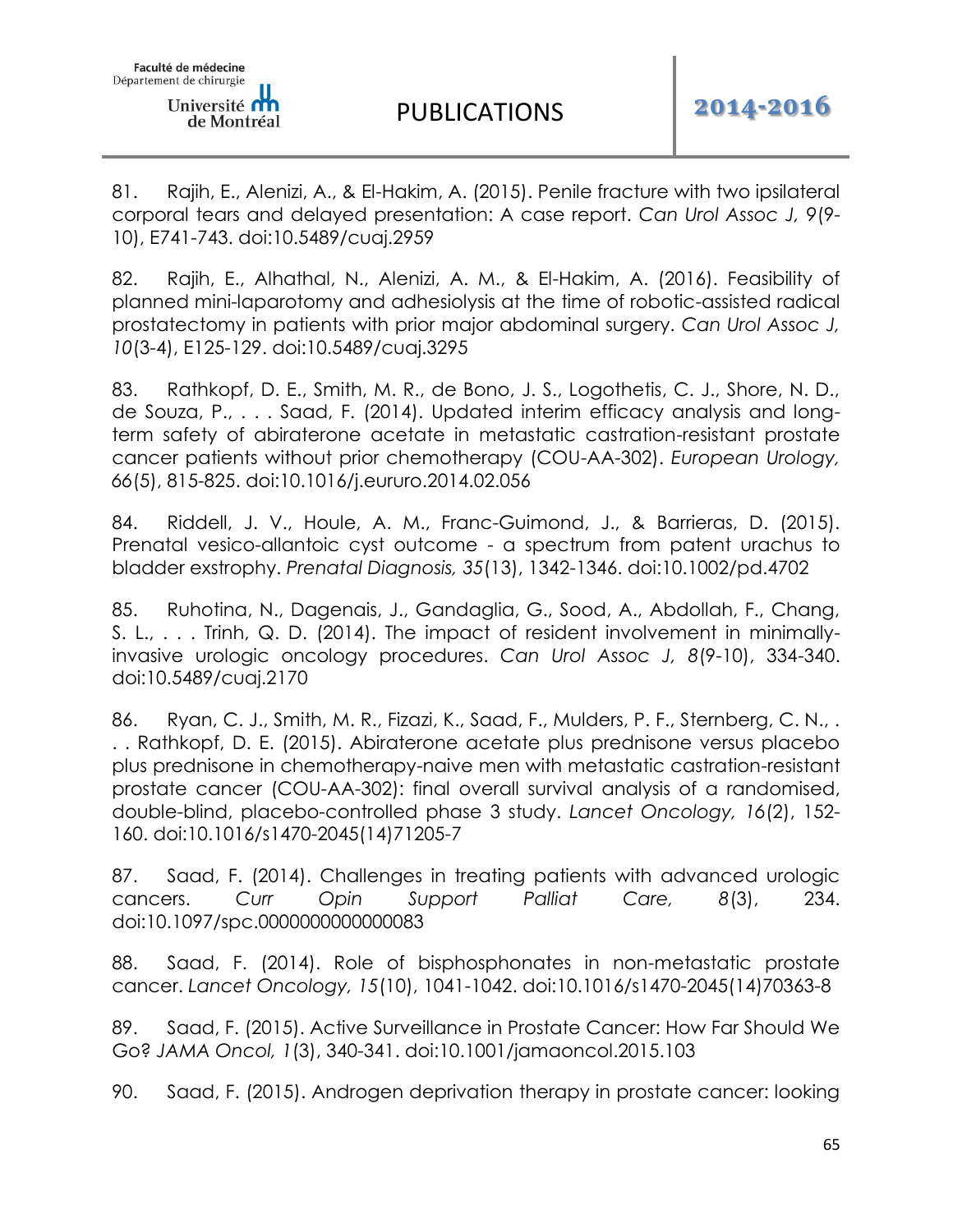beyond prostate-specific antigen and testosterone levels. *European Urology, 67*(5), 837-838. doi:10.1016/j.eururo.2014.08.033

91. Saad, F. (2015). Associate Editor for Review Articles: Dr. Fred Saad. *Urology, 86*(2), 209-210. doi:10.1016/j.urology.2015.05.001

92. Saad, F. (2015). Progress in bladder cancer: is there light at the end of the tunnel? *Curr Opin Support Palliat Care, 9*(3), 244. doi:10.1097/spc.0000000000000159

93. Saad, F. (2015). Prostate cancer in 2014: The year chemotherapy finally gets some respect! *Nat Rev Urol, 12*(2), 71-72. doi:10.1038/nrurol.2014.362

94. Saad, F., Chi, K. N., Finelli, A., Hotte, S. J., Izawa, J., Kapoor, A., . . . Fleshner, N. E. (2015). The 2015 CUA-CUOG Guidelines for the management of castrationresistant prostate cancer (CRPC). *Can Urol Assoc J, 9*(3-4), 90-96. doi:10.5489/cuaj.2526

95. Saad, F., de Bono, J., Shore, N., Fizazi, K., Loriot, Y., Hirmand, M., . . . Scher, H. I. (2015). Efficacy outcomes by baseline prostate-specific antigen quartile in the AFFIRM trial. *European Urology, 67*(2), 223-230. doi:10.1016/j.eururo.2014.08.025

96. Saad, F., & Fizazi, K. (2015). Androgen Deprivation Therapy and Secondary Hormone Therapy in the Management of Hormone-sensitive and Castrationresistant Prostate Cancer. *Urology, 86*(5), 852-861. doi:10.1016/j.urology.2015.07.034

97. Saad, F., Fizazi, K., Jinga, V., Efstathiou, E., Fong, P. C., Hart, L. L., . . . de Wit, R. (2015). Orteronel plus prednisone in patients with chemotherapy-naive metastatic castration-resistant prostate cancer (ELM-PC 4): a double-blind, multicentre, phase 3, randomised, placebo-controlled trial. *Lancet Oncology, 16*(3), 338-348. doi:10.1016/s1470-2045(15)70027-6

98. Saad, F., & Miller, K. (2015). Current and Emerging Immunotherapies for Castration-resistant Prostate Cancer. *Urology, 85*(5), 976-986. doi:10.1016/j.urology.2014.12.029

99. Saad, F., Shore, N., Van Poppel, H., Rathkopf, D. E., Smith, M. R., de Bono, J. S., . . . Ryan, C. J. (2015). Impact of bone-targeted therapies in chemotherapynaive metastatic castration-resistant prostate cancer patients treated with abiraterone acetate: post hoc analysis of study COU-AA-302. *European Urology,*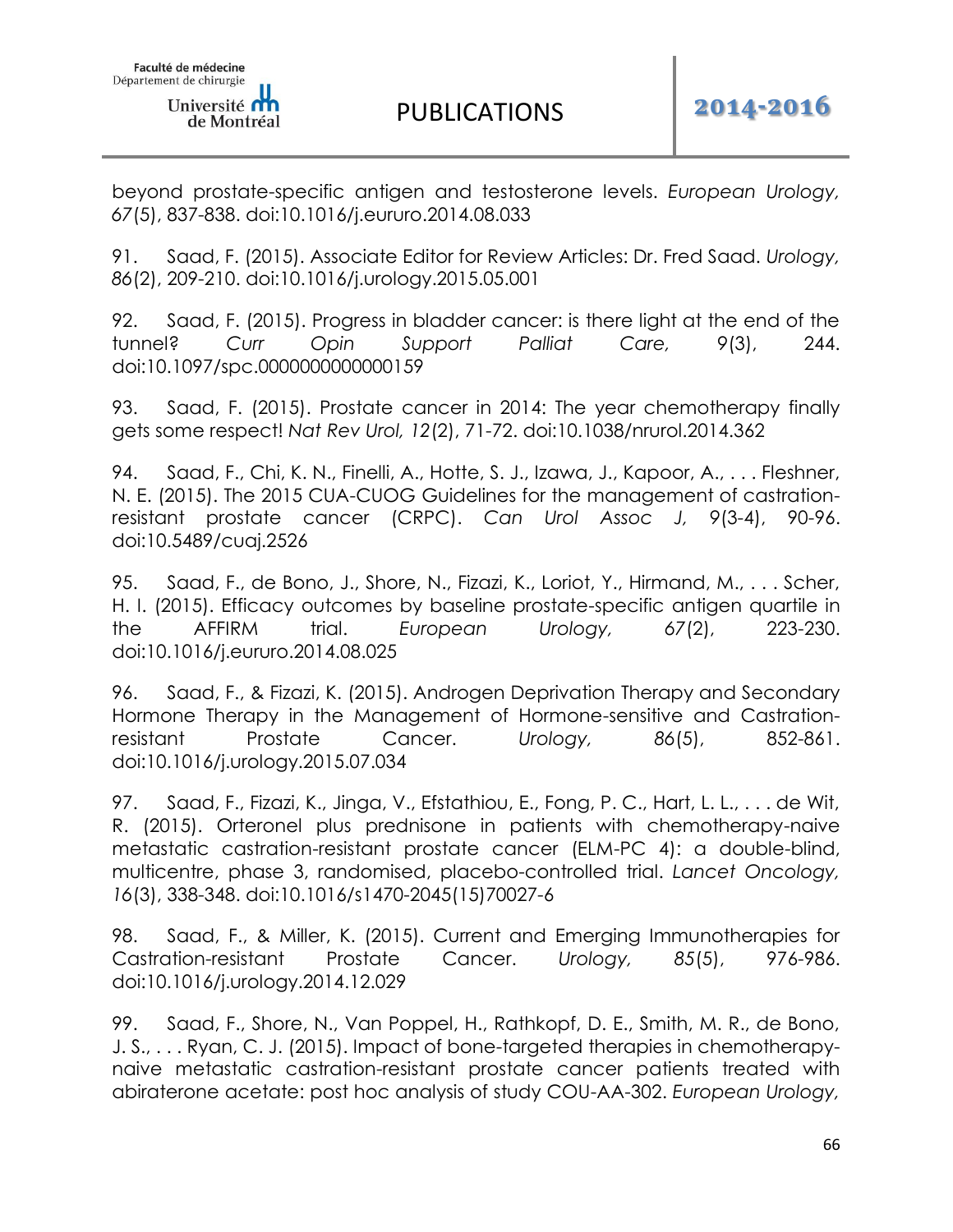# *68*(4), 570-577. doi:10.1016/j.eururo.2015.04.032

100. Saad, F., Winquist, E., Hubay, S., Berry, S., Assi, H., Levesque, E., . . . Sridhar, S. S. (2016). Efficacy, quality of life, and safety of cabazitaxel in Canadian metastatic castration-resistant prostate cancer patients treated or not with prior abiraterone. *Can Urol Assoc J, 10*(3-4), 102-109. doi:10.5489/cuaj.3470

101. Schiffmann, J., Gandaglia, G., Larcher, A., Sun, M., Tian, Z., Shariat, S. F., ... Karakiewicz, P. I. (2014). Contemporary 90-day mortality rates after radical cystectomy in the elderly. *European Journal of Surgical Oncology, 40*(12), 1738- 1745. doi:10.1016/j.ejso.2014.10.004

102. Schiffmann, J., Sun, M., Gandaglia, G., Tian, Z., Popa, I., Larcher, A., ... Karakiewicz, P. I. (2016). Suboptimal use of neoadjuvant chemotherapy in radical cystectomy patients: A population-based study. *Can Urol Assoc J, 10*(3- 4), E82-86. doi:10.5489/cuaj.3292

103. Sternberg, C. N., Castellano, D., Daugaard, G., Geczi, L., Hotte, S. J., Mainwaring, P. N., . . . George, D. J. (2014). Abiraterone acetate for patients with metastatic castration-resistant prostate cancer progressing after chemotherapy: final analysis of a multicentre, open-label, early-access protocol trial. *Lancet Oncology, 15*(11), 1263-1268. doi:10.1016/s1470-2045(14)70417-6

104. Tholomier, C., Valdivieso, R., Hueber, P. A., & Zorn, K. C. (2015). Photoselective laser ablation of the prostate: a review of the current 2015 tissue ablation options. *Can J Urol, 22 Suppl 1*, 45-52.

105. Trudeau, V., Gandaglia, G., Shiffmann, J., Popa, I., Shariat, S. F., Montorsi, F., . . . Sun, M. (2014). Robot-assisted versus laparoscopic nephroureterectomy for upper-tract urothelial cancer: A population-based assessment of costs and perioperative outcomes. *Can Urol Assoc J, 8*(9-10), E695-701. doi:10.5489/cuaj.2051

106. Trudeau, V., Karakiewicz, P. I., Boehm, K., Dell'Oglio, P., Tian, Z., Briganti, A., . . . Bhojani, N. (2016). The Effect of Obesity on Perioperative Outcomes Following Percutaneous Nephrolithotomy. *Journal of Endourology, 30*(8), 864-870. doi:10.1089/end.2015.0789

107. Valdivieso, R., Boehm, K., Meskawi, M., Larcher, A., Tian, Z., Parent, M. E., .. . Karakiewicz, P. I. (2015). Patterns of use and patient characteristics: brachytherapy for localized prostate cancer in octo- and nonagenarians. *World Journal of Urology, 33*(12), 1985-1991. doi:10.1007/s00345-015-1553-0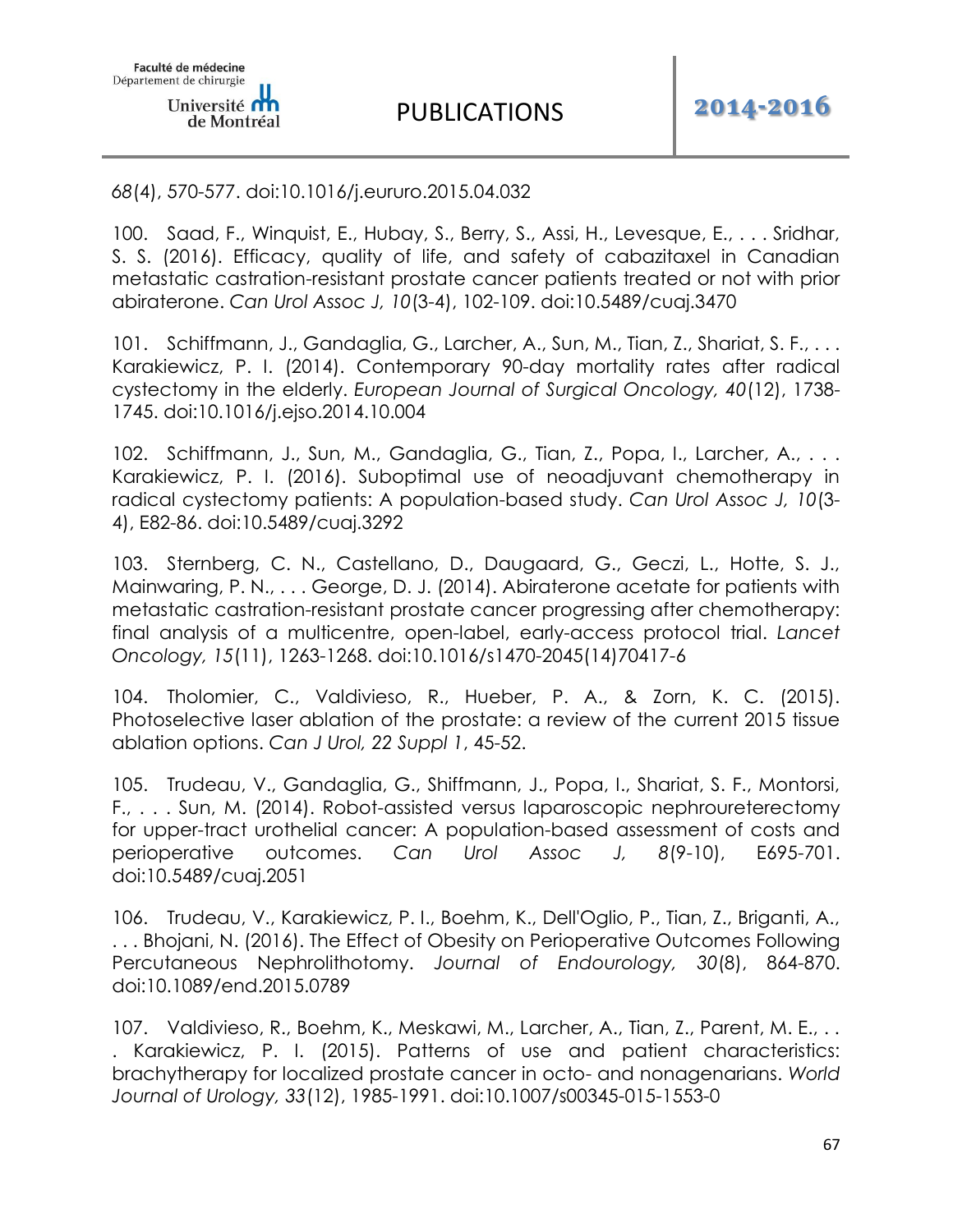108. Valdivieso, R., Meyer, C. P., Hueber, P. A., Meskawi, M., Alenizi, A. M., Azizi, M., . . . Zorn, K. C. (2016). Assessment of energy density usage during 180W lithium triborate laser photoselective vaporization of the prostate for benign prostatic hyperplasia. Is there an optimum amount of kilo-Joules per gram of prostate? *BJU International*. doi:10.1111/bju.13479

109. Varda, B., Sood, A., Krishna, N., Gandaglia, G., Sammon, J. D., Zade, J., . . . Bhojani, N. (2015). National rates and risk factors for stent failure after successful insertion in patients with obstructed, infected upper tract stones. *Can Urol Assoc J, 9*(3-4), E164-171. doi:10.5489/cuaj.2456

110. Varda, B. K., McNabb-Baltar, J., Sood, A., Ghani, K. R., Kibel, A. S., Letendre, J., . . . Bhojani, N. (2015). Urolithiasis and urinary tract infection among patients with inflammatory bowel disease: a review of US emergency department visits between 2006 and 2009. *Urology, 85*(4), 764-770. doi:10.1016/j.urology.2014.12.011

111. Waters, A., Delouya, G., Donath, D., Lambert, C., Larrivee, S., Zorn, K. C., & Taussky, D. (2014). Risk factors for PSA bounce following radiotherapy: outcomes from a multi-modal therapy analysis. *Can J Urol, 21*(6), 7548-7553.

112. Xu, X. S., Ryan, C. J., Stuyckens, K., Smith, M. R., Saad, F., Griffin, T. W., . . . Nandy, P. (2016). Modeling the Relationship Between Exposure to Abiraterone and Prostate-Specific Antigen Dynamics in Patients with Metastatic Castration-Resistant Prostate Cancer. *Clinical Pharmacokinetics*. doi:10.1007/s40262-016- 0425-0

113. Xu, X. S., Ryan, C. J., Stuyckens, K., Smith, M. R., Saad, F., Griffin, T. W., . . . Nandy, P. (2015). Correlation between Prostate-Specific Antigen Kinetics and Overall Survival in Abiraterone Acetate-Treated Castration-Resistant Prostate Cancer Patients. *Clinical Cancer Research, 21*(14), 3170-3177. doi:10.1158/1078- 0432.ccr-14-1549

114. Yafi, F. A., Aprikian, A. G., Chin, J. L., Fradet, Y., Izawa, J., Estey, E., . . . Kassouf, W. (2014). Impact of concomitant carcinoma in situ on upstaging and outcome following radical cystectomy for bladder cancer. *World Journal of Urology, 32*(5), 1295-1301. doi:10.1007/s00345-013-1207-z

115. Zimmermann, M., Delouya, G., Alenizi, A. M., Rajih, E., Zorn, K. C., & Taussky, D. (2016). CAPRA-S predicts outcome for adjuvant and salvage external beam radiotherapy after radical prostatectomy. *Can Urol Assoc J, 10*(3-4), 132- 136. doi:10.5489/cuaj.3365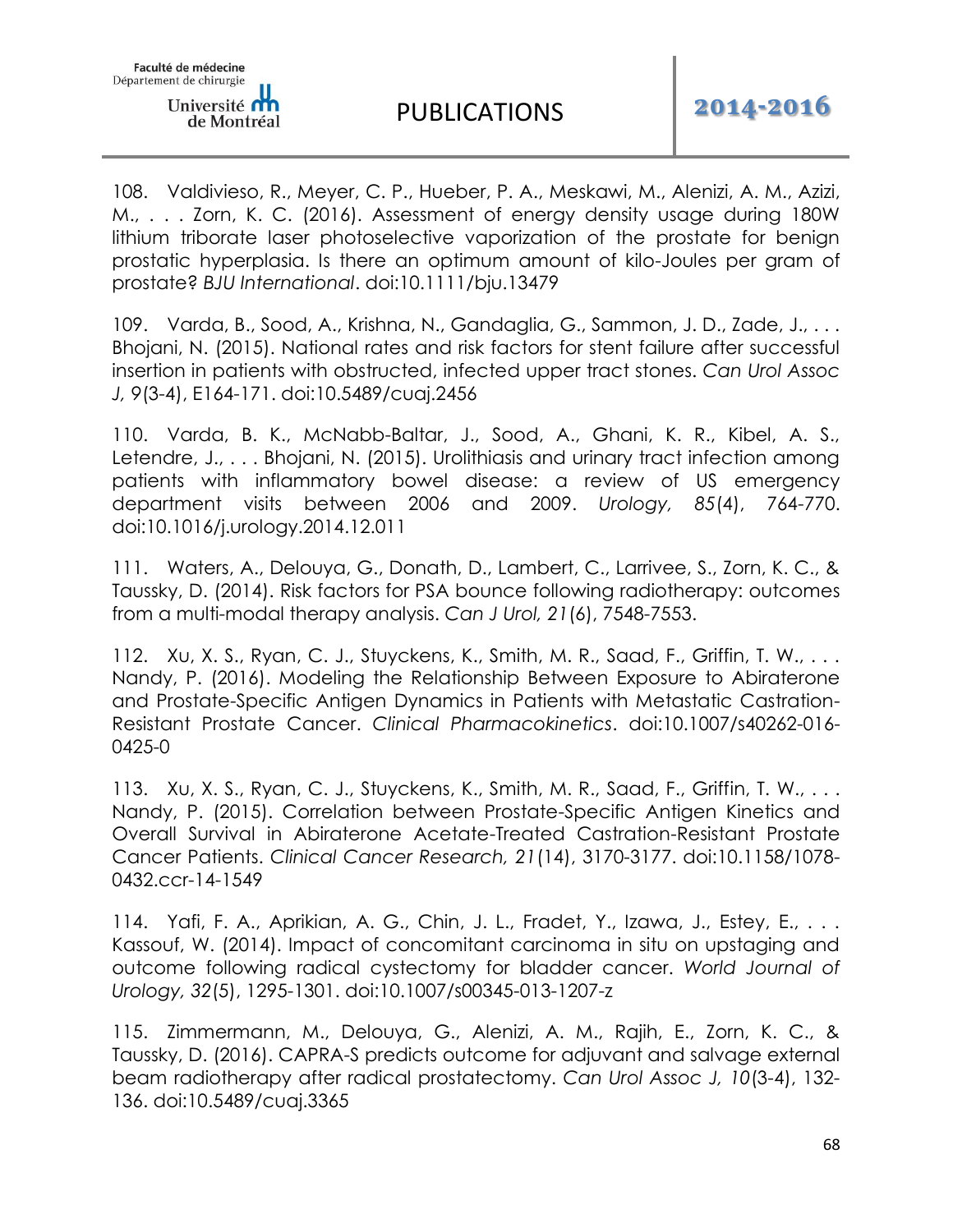116. Zimmermann, M., Taussky, D., Delouya, G., Alenizi, A. M., & Zorn, K. C. (2015). Radiation therapy after radical prostatectomy: A single-centre radiation oncology experience in trends of referral and treatment practices. *Can Urol Assoc J, 9*(9-10), E608-612. doi:10.5489/cuaj.2815

117. Zorn, K. C., Hueber, P. A., & Gonzalez, R. R. (2015). Re: GreenLight(TM) Laser (XPS) Photoselective Vapo-Enucleation versus Holmium Laser Enucleation of the Prostate for the Treatment of Symptomatic Benign Prostatic Hyperplasia: a Randomized Controlled Study: A. M. Elshal, M. A. Elkoushy, A. R. El-Nahas, A. M. Shoma, A. Nabeeh, S. Carrier and M. M. ElhilaliJ Urol 2015; 193: 927-934. *Journal of Urology, 194*(5), 1513-1514; discussion 1514. doi:10.1016/j.juro.2015.04.107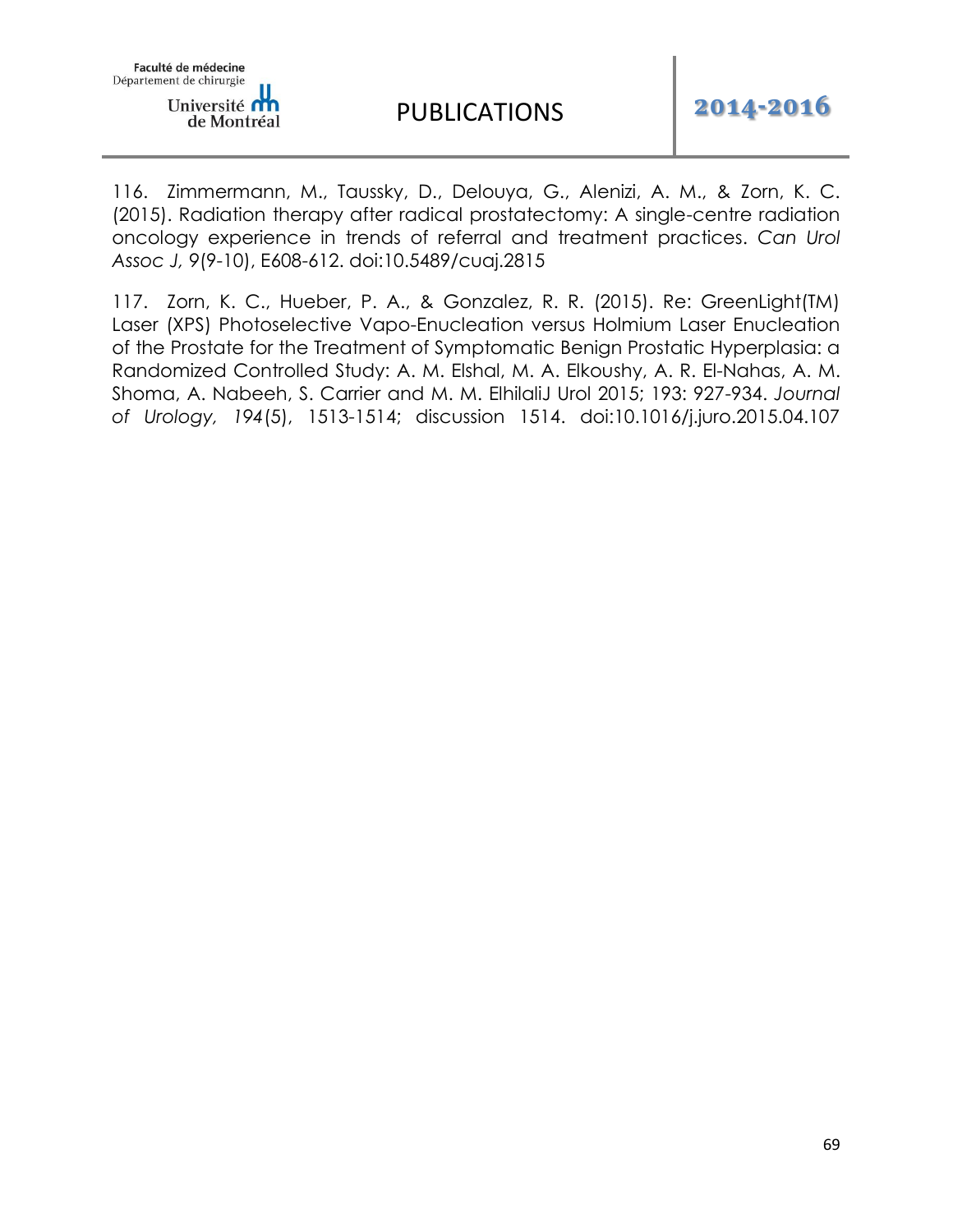### DIVISION DE LA CHIRURGIE VASCULAIRE

1. Antoniou C, Dessinioti C, Sotiriadis D, Kalokasidis K, Kontochristopoulos G, Petridis A, Rigopoulos D, Vezina D, Nikolis A. A multicenter, randomized, splitface clinical trial evaluating the efficacy and safety of chromophore gelassisted blue light phototherapy for the treatment of acne, Int J Dermatol. 2016 Aug 30. doi: 10.1111/ijd.13349. [Epub ahead of print]

2. Borsuk, D. E. (2016). Reply: "Composite orbital reconstruction using the vascularized segmentalized Osteo-Fascio-Cutaneous Fibula flap". *Journal of Plastic, Reconstructive & Aesthetic Surgery, 69*(1), 147-148. doi:10.1016/j.bjps.2015.08.040

3. Capone, A. C., Balasundaram, N., Caouette-Laberge, L., Papay, F. A., Lucas, A. R., Seifarth, F. G., & Doumit, G. D. (2015). Novel techniques for the surgical management of abdominopelvic constriction rings in amniotic band syndrome. *Plastic and Reconstructive Surgery, 135*(2), 563-568. doi:10.1097/prs.0000000000000903

4. Carruthers, Jean MD FRSCS1, Burgess Cheryl MD2, Day Doris MD3, Guillen Fabi Sabrina MD4, Goldie Kate MD5, Kerscher Martina MD6, Nikolis Andreas MD FRCSC7, Pavicic Tatjana MD8, Rho Nark-Kyoung MD9, Rzany Berthold MD ScM10, Sattler Gerhard MD11, Sattler Sonja MD12, Seo Kyle MD13, Werschler Philip MD14, Carruthers Alastair MD FRCPC15. International Consensus Recommendations for Combined Aesthetic Therapies in the Face. Vancouver, WCD 2015. Dermatol Surg. 2016 May;42(5):586-97

5. Coeugniet, E., Tremblay-Champagne, M. P., Paek, L. S., Vanlerberghe, B., Suissa, D., Danino, A. M., & Torabi, D. (2015). Effective Management of Diabetic Neuropathic Ulcers by Surgical Restoration of Foot Architecture: A Retrospective Study of 134 Cases. *Can J Diabetes, 39*(4), 278-284. doi:10.1016/j.jcjd.2014.12.004

6. Doumit, G. (2015). Reply: a systematic review comparing furlow doubleopposing z-plasty and straight-line intravelar veloplasty methods of cleft palate repair. *Plastic and Reconstructive Surgery, 135*(5), 928e-929e. doi:10.1097/prs.0000000000001181

7. Efanov, J. I., Odobescu, A., Giroux, M. F., Harris, P. G., & Danino, M. A. (2014). Intra-arterial Thrombolysis for Postoperative Digital Ischemia: A Case Report. *Eplasty, 14*, e26.

8. Giot, J. P., Paek, L., Mercier-Couture, G., Coeugniet, E., Bou-Merhi, J.,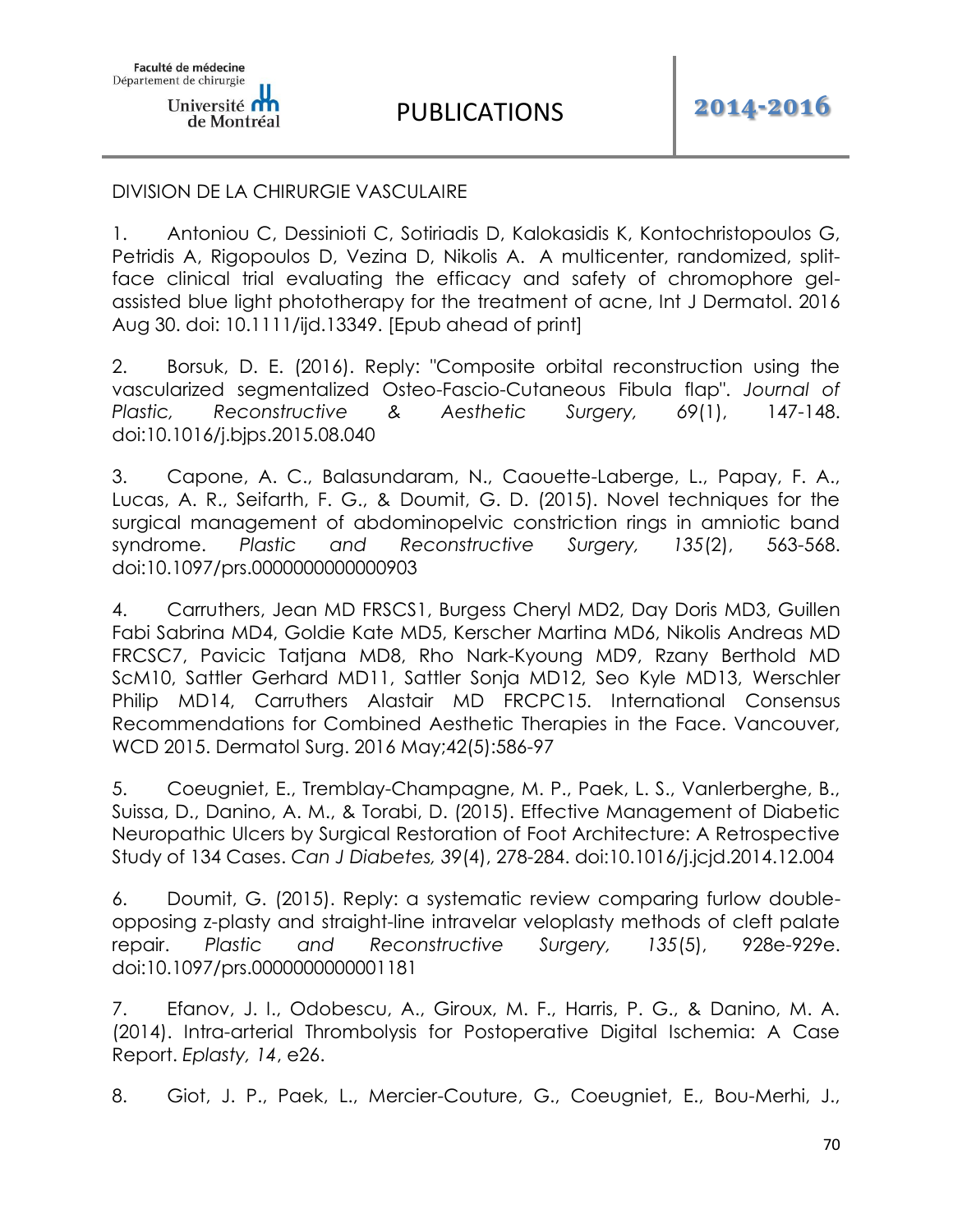Harris, P., & Danino, A. (2016). Free Transfer of a Paralyzed Contralateral Little Finger for Total Thumb Reconstruction in an Electrical Burn Patient: A Case Report and Literature Review. *J Burn Care Res*. doi:10.1097/bcr.0000000000000333

9. Giot, J. P., Paek, L. S., Nizard, N., El-Diwany, M., Gaboury, L. A., Nelea, M., . . . Danino, M. A. (2015). The double capsules in macro-textured breast implants. *Biomaterials, 67*, 65-72. doi:10.1016/j.biomaterials.2015.06.010

10. Guillen Fabi Sabrina MD4, Carruthers Jean MD FRSCS1, Burgess Cheryl MD2, Day Doris MD3, Goldie Kate MD5, Kerscher Martina MD6, Nikolis Andreas MD FRCSC7, Pavicic Tatjana MD8, Rho Nark-Kyoung MD9, Rzany Berthold MD ScM10, Sattler Gerhard MD11, Sattler Sonja MD12, Seo Kyle MD13, Werschler Philip MD14, Carruthers Alastair MD FRCPC15. International Consensus Recommendations for Combined Aesthetic Therapies of the body. Vancouver, WCD 2015, Dermatol Surg. 2016 Oct;42(10):1199-1208

11. Hamasaki, T., Lalonde, L., Harris, P., Bureau, N. J., Gaudreault, N., Ziegler, D., & Choiniere, M. (2015). Efficacy of treatments and pain management for trapeziometacarpal (thumb base) osteoarthritis: protocol for a systematic review. *BMJ Open, 5*(10), e008904. doi:10.1136/bmjopen-2015-008904

12. Lebuis, A., Bortoluzzi, P., Huynh, N., & Bach, N. (2015). Occlusal Relations in Patients With Scaphocephaly. *Journal of Craniofacial Surgery, 26*(6), 1893-1899. doi:10.1097/scs.0000000000002018

13. Madani, A., Watanabe, Y., Townsend, N., Pucher, P. H., Robinson, T. N., Egerszegi, P. E., . . . Feldman, L. S. (2016). Structured simulation improves learning of the Fundamental Use of Surgical Energy curriculum: a multicenter randomized controlled trial. *Surgical Endoscopy, 30*(2), 684-691. doi:10.1007/s00464-015-4260- 4

14. Moubayed, S. P., Giot, J. P., Odobescu, A., Guertin, L., Harris, P. G., & Danino, M. A. (2015). Arteriovenous fistulas for microvascular head and neck reconstruction. *Plast Surg (Oakv), 23*(3), 167-170.

15. Mundinger, G. S., Borsuk, D. E., Okhah, Z., Christy, M. R., Bojovic, B., Dorafshar, A. H., & Rodriguez, E. D. (2015). Antibiotics and facial fractures: evidence-based recommendations compared with experience-based practice. *Craniomaxillofac Trauma Reconstr, 8*(1), 64-78. doi:10.1055/s-0034-1378187

16. Nikolis, A., Bernstein, S., Kinney, B., Scuderi, N., Rastogi, S., & Sampalis, J. S.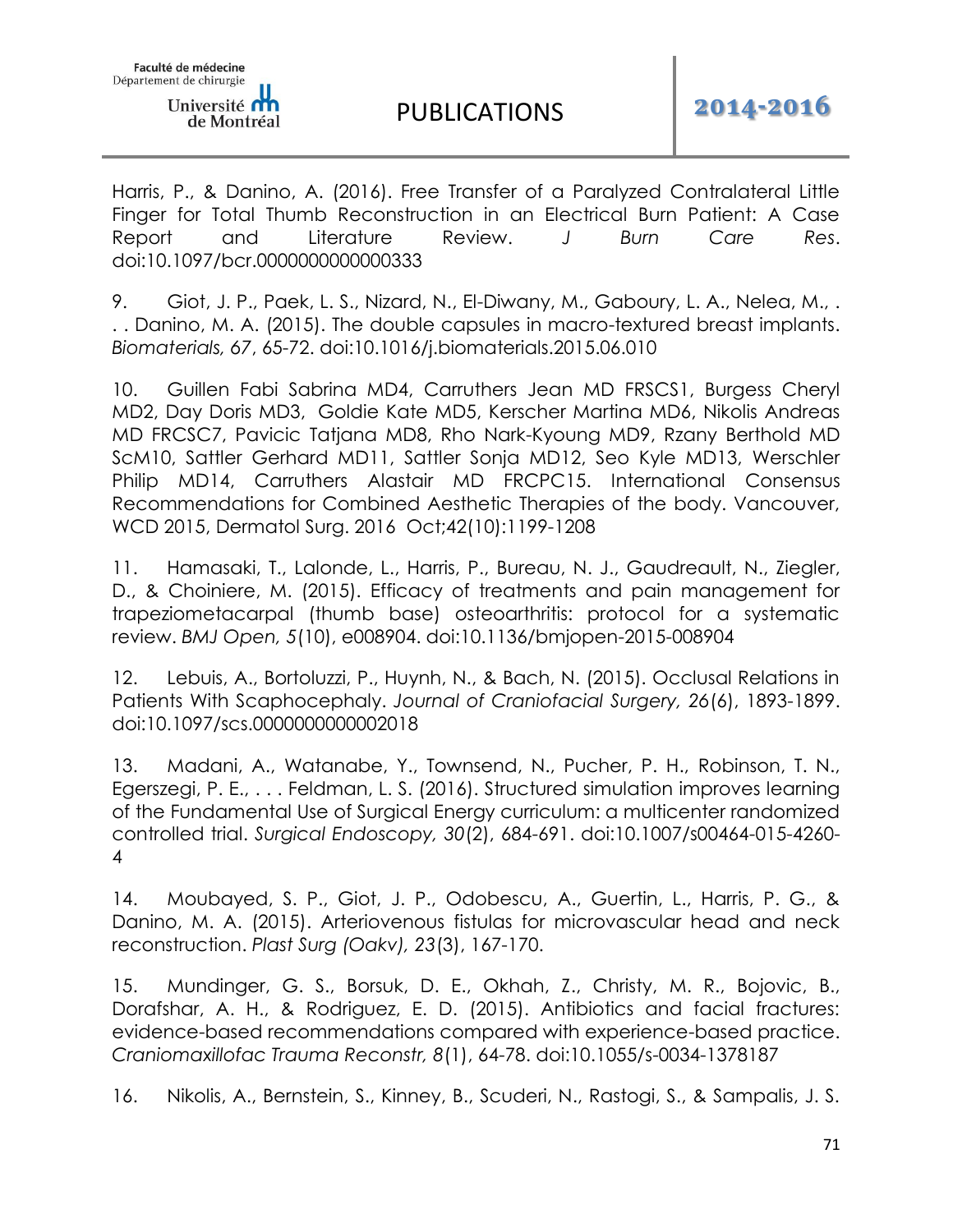(2016). A randomized, placebo-controlled, single-blinded, split-faced clinical trial evaluating the efficacy and safety of KLOX-001 gel formulation with KLOX light-emitting diode light on facial rejuvenation. *Clinical, Cosmetic and Investigational Dermatology, 9*, 115-125. doi:10.2147/ccid.s100697

17. Nikolis, A, Bernstein S, Kinney B, Scuderi N, Rastogi S, Sampalis JS. A randomized, placebo-controlled, single-blinded, split-faced clinical trial evaluating the efficacy and safety of KLOX-001 gel formulation with KLOX lightemitting diode light on facial rejuvenation

18. Nikolis A, Grimard D, Pesant Y, Vezina D. A prospective case series evaluating the safety and efficacy of the KLOX BioPhotonic System in venous leg ulcers. Chronic Wound Care Management and Research, 2016:3 101-111

19. Odobescu, A., Moubayed, S. P., Daniels, E., & Danino, M. A. (2015). Horizontal mattress technique for anastomosis of size-mismatched vessels. *Plast Surg (Oakv), 23*(2), 100-102.

20. Prasetyo AD, Prager W, Rubin MG, Moretti EA, Nikolis A. Hyaluronic acid fillers with cohesive polydensified matrix for soft-tissue augmentation and rejuvenation: a review of the safety and efficacy of the Belotero® fillers, Clin Cosmet Investig Dermatol. 2016:9 257-280

21. Salhi, S., Tantawi, S., Bou-Merhi, J., Bernier, C., & Danino, M. A. (2015). Cerebral venous sinus thrombosis after breast reconstruction. *Journal of Plastic, Reconstructive & Aesthetic Surgery, 68*(3), e57-58. doi:10.1016/j.bjps.2014.11.002